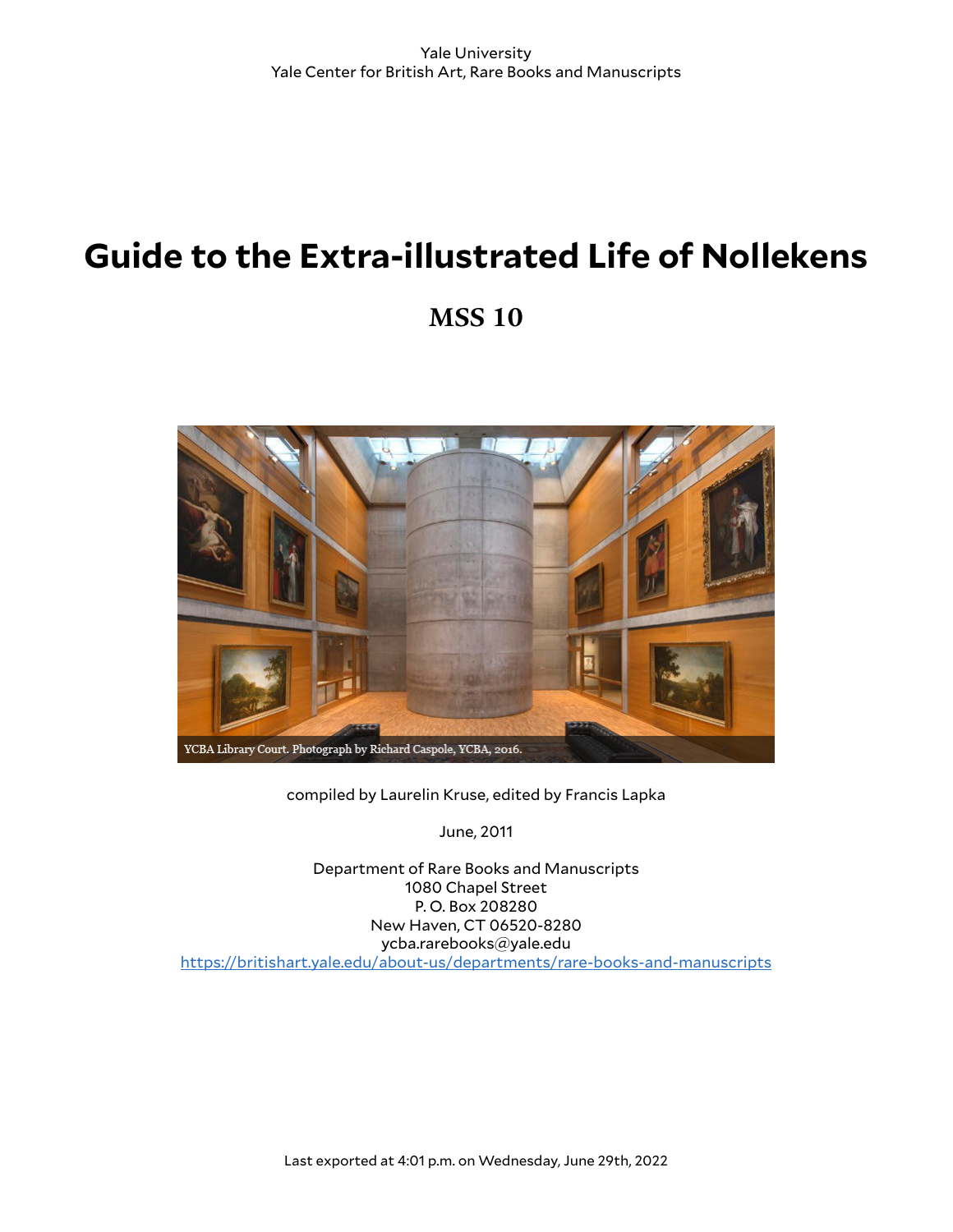# **Table of Contents**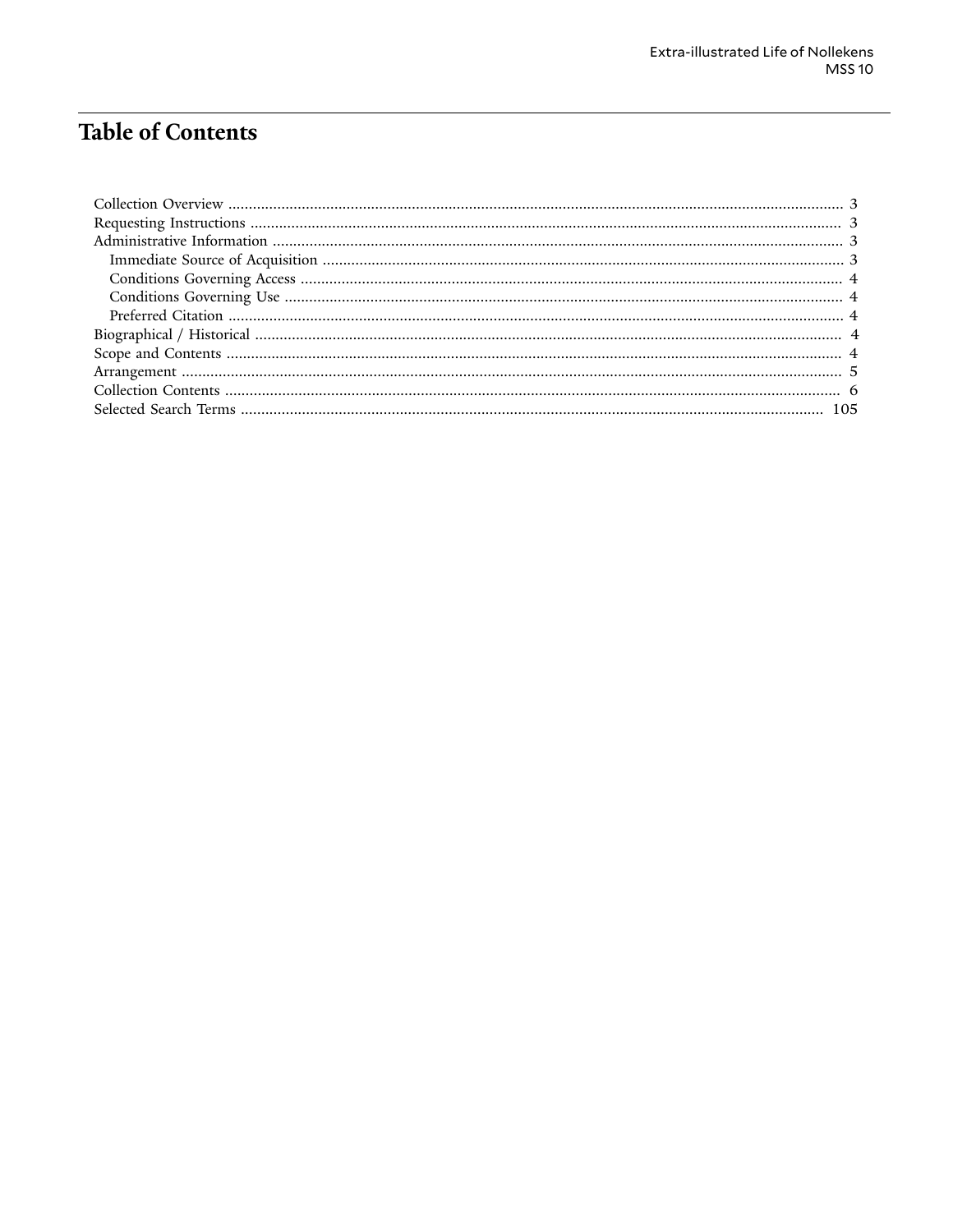#### <span id="page-2-0"></span>**Collection Overview**

**REPOSITORY:** Yale Center for British Art, Rare Books and Manuscripts Department of Rare Books and Manuscripts 1080 Chapel Street P. O. Box 208280 New Haven, CT 06520-8280 ycba.rarebooks@yale.edu [https://britishart.yale.edu/about-us/departments/rare-books-and](https://britishart.yale.edu/about-us/departments/rare-books-and-manuscripts)[manuscripts](https://britishart.yale.edu/about-us/departments/rare-books-and-manuscripts)

**CALL NUMBER:** MSS 10

**CREATOR:** Upcott, William, 1779-1845

**TITLE:** Extra-illustrated Life of Nollekens

**DATES:** 1708-1875

**BULK DATES:** 1768–1836

**PHYSICAL DESCRIPTION:** 2 linear feet (6 boxes)

**LANGUAGE:** English

**SUMMARY:** This collection comprises an extra-illustrated copy--with many engravings and original manuscript letters--of the second edition of John Thomas Smith's *Nollekens and his times, comprehending a life of that celebrated sculptor: and memoirs of several contemporary artists, from the time of Roubillac, Hogarth, and Reynolds, to that of Fuseli, Flaxman, and Blake* (London : Henry Colburn, 1829).

**ONLINE FINDING AID:** To cite or bookmark this finding aid, please use the following link: [https://](https://hdl.handle.net/10079/fa/ycba.mss.0010) [hdl.handle.net/10079/fa/ycba.mss.0010](https://hdl.handle.net/10079/fa/ycba.mss.0010)

#### <span id="page-2-1"></span>**Requesting Instructions**

To request items from this collection for use on site, please use the request links in the HTML version of this finding aid, available at <https://hdl.handle.net/10079/fa/ycba.mss.0010>.

Key to the container abbreviations used in the PDF finding aid:

b. box

#### <span id="page-2-2"></span>**Administrative Information**

#### <span id="page-2-3"></span>**Immediate Source of Acquisition**

Paul Mellon Fund, June 2006.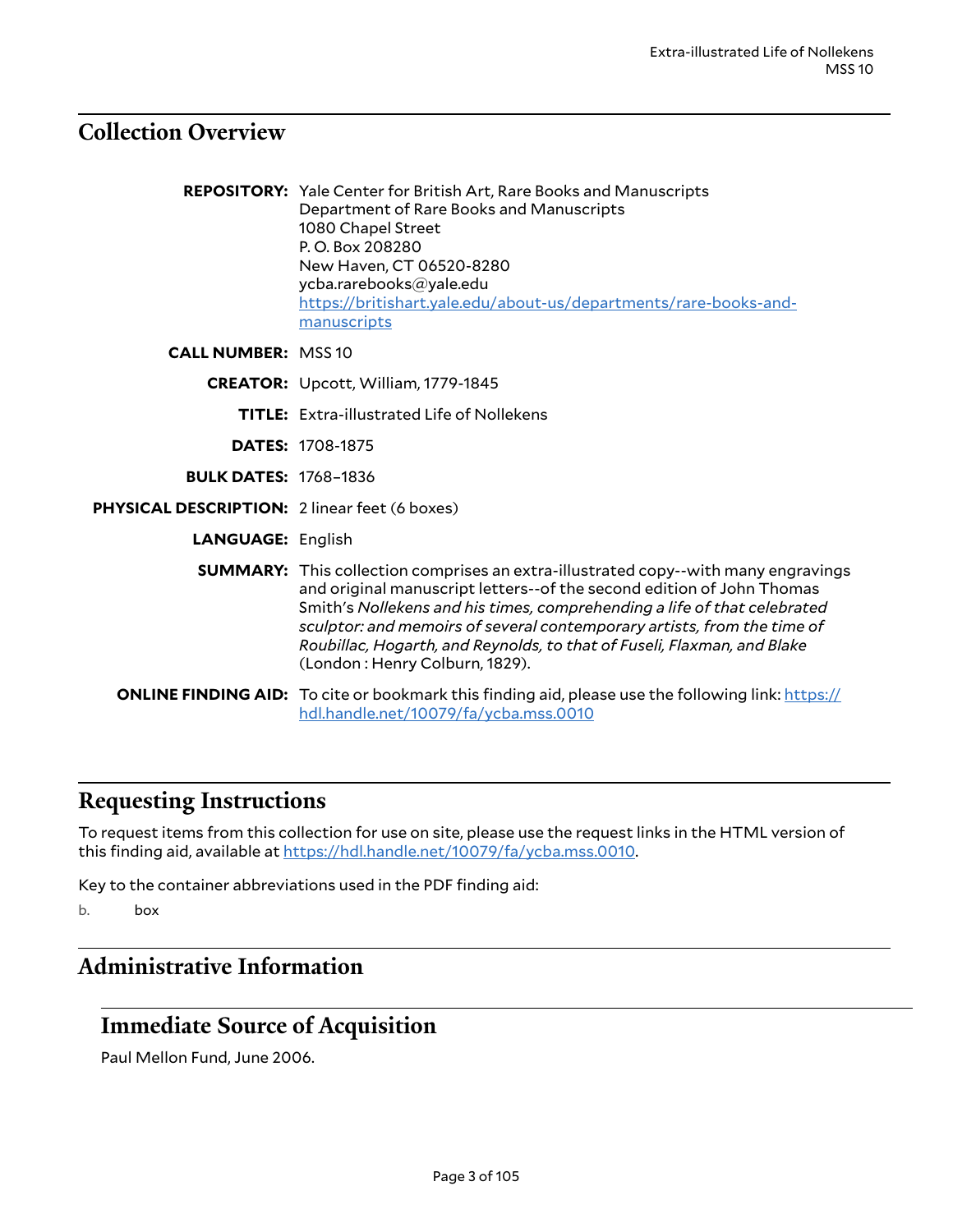## <span id="page-3-0"></span>**Conditions Governing Access**

The materials are open for research.

## <span id="page-3-1"></span>**Conditions Governing Use**

The collection is the physical property of the Yale Center for British Art. Literary rights, including copyright, belong to the authors or their legal heirs and assigns. For further information, consult the Curator of Rare Books and Manuscripts.

# <span id="page-3-2"></span>**Preferred Citation**

Extra-illustrated Life of Nollekens. Yale Center for British Art, Paul Mellon Fund.

# <span id="page-3-3"></span>**Biographical / Historical**

As one of the leading sculptors of his day, Joseph Nollekens (1737-1823) was responsible for immortalizing many notable contemporary figures, from Laurence Sterne and Samuel Johnson to George III and Charles James Fox. Apart from the flow of individual commissions, Nollekens also produced a line of stock busts of such figures as Wellington and Pitt. With the additional activity of sculpting church monuments--perhaps the most famous being the monument to the *Three Captains* in Westminster Abbey--his artistic success led Nollekens to amass a vast fortune, estimated to be £200,000 on his death.

Nollekens left a will that was eagerly awaited by a number of interested parties. It turned out to be a complex document full of codicils and different bequests. One of the people with severely dashed expectations was his future biographer, John Thomas Smith (1766-1833). By profession a topographical draughtsman and antiquary, Smith had been appointed in 1816 to succeed William Alexander as Keeper of Prints and Drawings at the British Museum. Smith had grown up almost as one of Nollekens' family, and had anticipated a generous sum from his friend; however, although he was co-executor with Francis Douce and Sir William Beechey, his bequest turned out to be a mere £100 (compared with Douce's estimated £50,000). He immediately set to work to compile a discursive biography, *Nollekens and His Times* (first edition 1828; reprinted 1829), which quickly came to be considered as "perhaps the most candid biography ever published in the English language" (DNB).

Apart from dealing with the central figure of Nollekens, Smith widened the scope of the biography to give an overall view of numerous other artists of the period. Foremost among these was William Blake, who received by far the largest treatment. For this reason, the work has always been highly valued, as Smith's was one of the few first-hand accounts of Blake to be published.

# <span id="page-3-4"></span>**Scope and Contents**

This collection comprises an extra-illustrated copy of the second edition of *Nollekens and His Times, comprehending a life of that celebrated sculptor: and memoirs of several contemporary artists, from the time of Roubillac, Hogarth, and Reynolds, to that of Fuseli, Flaxman, and Blake* (London, Henry Colburn, 1829). It includes two volumes, extra-illustrated with numerous letters, sketches and prints. All sheets are unbound.

The present extra-illustrated copy was compiled by the celebrated antiquary and autograph collector William Upcott (1779-1845). Upcott selected a large number of items which have a direct relevance to the work, many of them clearly having come from the collection of John Thomas Smith himself. For example, there are 26 letters to Nollekens (many on the subject of his busts), four letters by Nollekens, and three sketches by Nollekens of church monuments. In addition, there are over 50 letters to and from Smith, a number concerned with his publication or Nollekens' will, and many others dealing with paintings, prints, and contemporary scultpors and artists.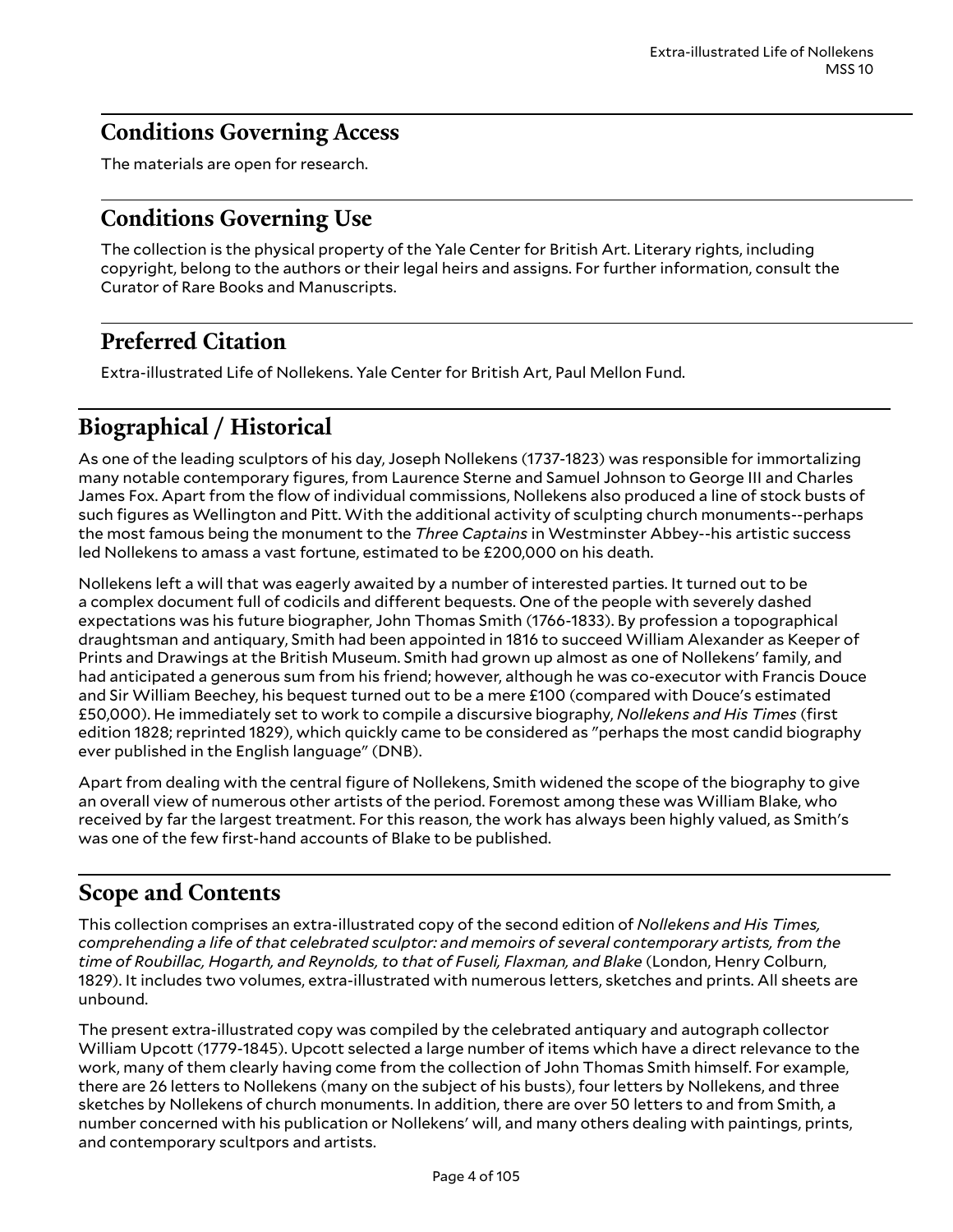When the present copy was originally compiled, there was also an additional Blake interest in the extra material. As the son of Ozias Humphry, Upcott had possession of Blake's letters to Humphry. When the present work was offered in Upcott's sale in 1846, it seems to have been in much the condition it is now: "unbound ... most profusely illustrated with views, portraits and autograph letters ... so as to increase it to 4 vols." It then passed into the collection of Joseph Mayer of Liverpool, and was sold again at his sale in 1887, by this time "enlarged into 9 vols ... loose in boards ... and extra illustrated with about 200 autograph letters and over 450 fine portraits." At that stage it is said to have included four letters from Blake to Humphry- letters which cannot be accounted for by the three Blake-Humphry letters printed by Keynes in his edition of the collected letters, nos. 108-109 (they all seem to have a separate provenance dating from before 1887, so could not have been in the Mayer sale that year). These Blake letters have since been removed, and their present whereabouts is unknown.

There remain a number of interesting manuscript letters in the collection, including: a letter from Lord Bristol to his agent Alexander Day; a letter from Nollekens' future sister-in-law Anne Welch, about art collecting in Italy; a letter from James Forrester to Nollekens, about British painters in Italy; as well as examples of letters from artists such as Fuseli, Westmacott, Anne Damer, May Anne Flaxman, Sir William Beechey, Abraham Pether, and others. The collection also features letters from collectors, patrons, and anecdotists such as Malesworth Phillips, Richard Gregory of Colle, Charles Townley, William Seward, and Laetitia Matilda Hawkins.

A small group of additional autograph letters, mainly to Smith and concerning the biography, is found at the end of the collection. These were perhaps intended to be distributed at appropriate places in the volumes at a later date.

In addition to the autograph letters, the work has been extra-illustrated with approximately 300 engravings of people, places and works of art mentioned in the text, including portraits of many artists (Nollekens, Blake, Fuseli, Canova, Northcote, Flaxman, Barry, Rembrandt, Richard Wilson, and Paul Sandby, among others), writers and politicians. Also represented are prints of a number of busts and monuments designed by Nollekens and his contemporaries. About two-thirds or the engravings were separately published prints (some trimmed to the margins) while the remainder are extracted from publications (including eight by or after William Blake). There is also a series of unmounted prints at the end, presumably--like the unmounted letters--intended to be inserted in the text volumes when finally bound.

Almost every manuscript and extra illustration has been annotated with a small note in graphite, indicating its appropriate place in the printed work.

#### <span id="page-4-0"></span>**Arrangement**

Item numbers (e.g. 1-179) refer to the volume and page numbers of the printed work, next to which the extra-illustrated material is placed. Item numbers beginning '3' were not interfiled in the two-volume work.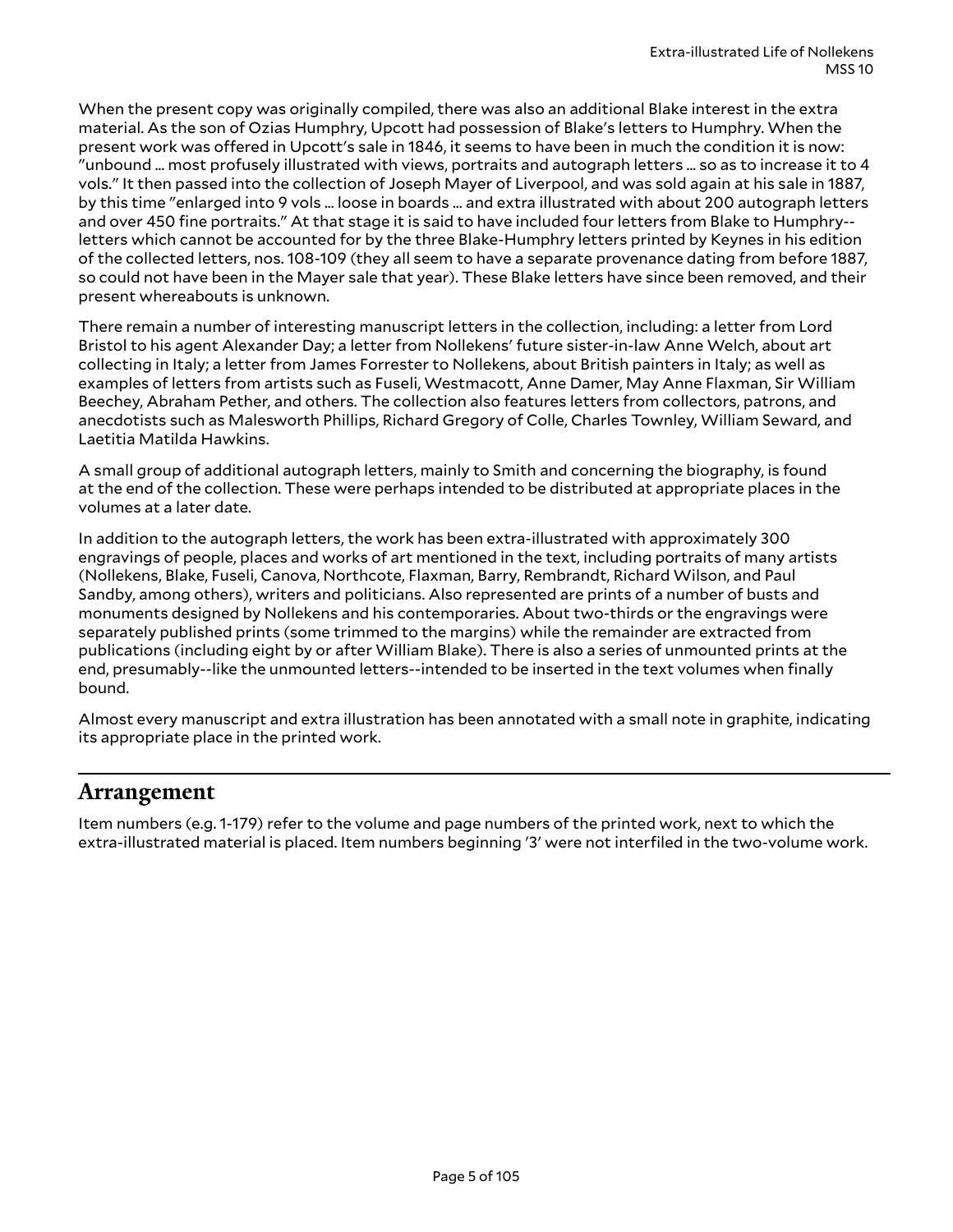# <span id="page-5-0"></span>**Collection Contents**

| $b. 1-1$ | Nollekens. Engraved by Scriven, historical engraver to His Majesty. London,<br>published Sepr. 1, 1822, for La Belle Assemblee, no. 165.<br>engraving; 22 x 14 cm.<br>Portrait of Joseph Nollekens.<br>Genres / Formats:<br>Engravings (prints)<br>Names:<br>Nollekens, Joseph, 1737-1823                 | 1822 September |
|----------|-----------------------------------------------------------------------------------------------------------------------------------------------------------------------------------------------------------------------------------------------------------------------------------------------------------|----------------|
| b. 1-iv  | Untitled portrait of John Elwes.<br>etching; $23 \times 14$ cm.<br>Genres / Formats:<br>Etchings (prints)<br>Names:<br>Elwes, John, 1714-1789                                                                                                                                                             | Undated        |
| $b.1-x$  | William Roscoe, Esq., R.S.L.-F.L.S. [facsimile signature] Painted by J. Lonsdale, Esq.<br>Engraved by S. Freeman. Fisher, Son & Co. London, 1832. Proof.<br>engraving; 19 x 13 cm.<br>Portrait of Willliam Roscoe.<br>Genres / Formats:<br>Engravings (prints)<br>Names:<br>Roscoe, William, 1753-1831    | 1832           |
| $b.1-2$  | T. Banks, Sculptor R.A. Drawn and engraved by I. Conde, from a model of T. Banks.<br>European Magazine. Published August 1, 1791 by J. Sewell Cornhill.<br>engraving; $21 \times 13.5$ cm.<br>Portrait of Thomas Banks.<br>Genres / Formats:<br>Engravings (prints)<br>Names:<br>Banks, Thomas, 1735-1805 | 1791 August 1  |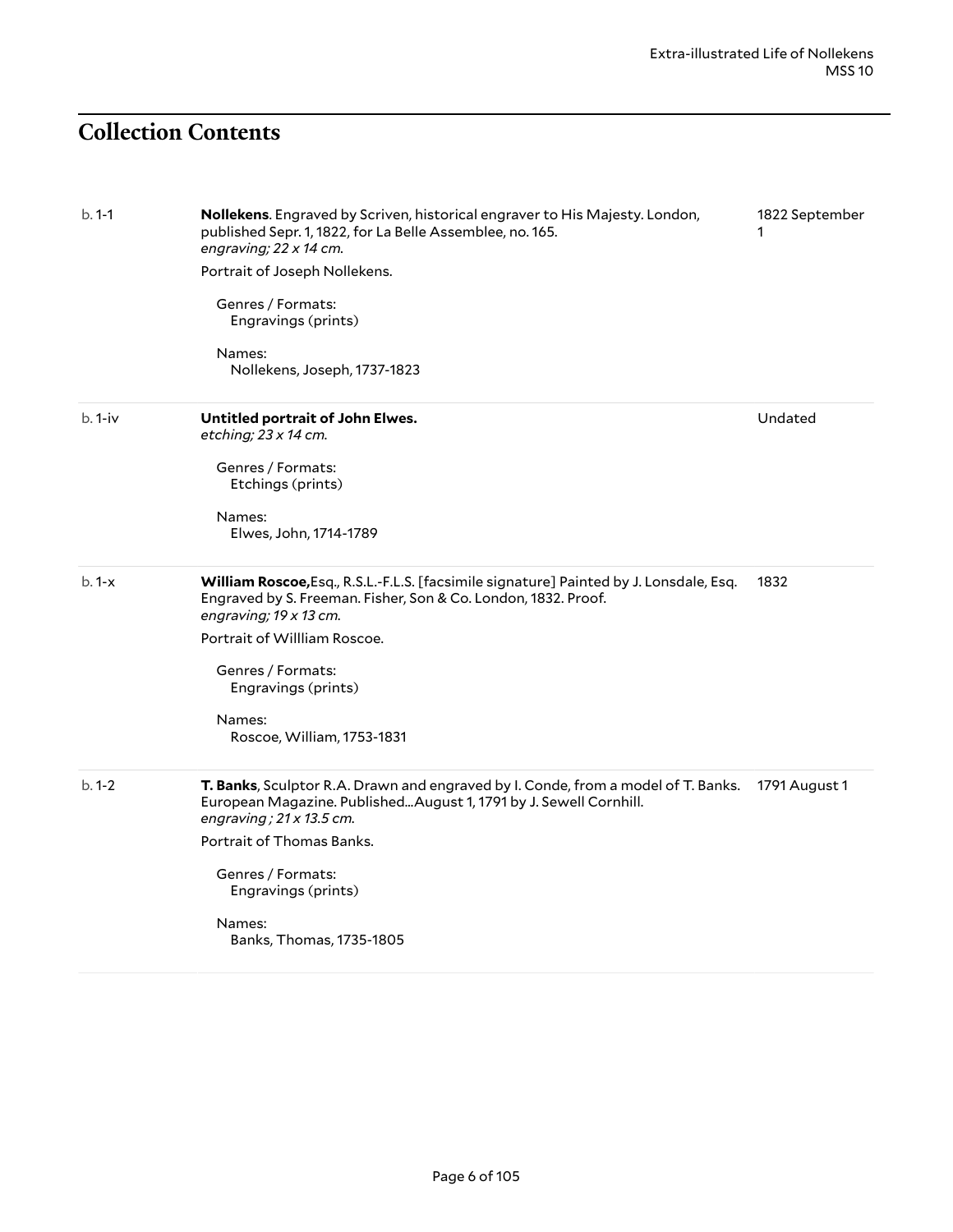| $b. 1 - 3$ | Francis Grose, Esqr. F.A.S. European Magazine. N. Dance delin. W. Ridley sculp.<br>Published by J. Sewell Cornhill. June 1, 1797.<br>Engraving; 21 x 13 cm.<br>Portrait of Francis Grose.<br>Genres / Formats:<br>Engravings (prints)<br>Names:<br>Grose, Francis, 1731?-1791                                                                                             | 1797 June 1 |
|------------|---------------------------------------------------------------------------------------------------------------------------------------------------------------------------------------------------------------------------------------------------------------------------------------------------------------------------------------------------------------------------|-------------|
| $b.1 - 5$  | <b>Nathl. Smith</b> born June 4th 1738 (from handwritten note).<br>etching; 12.5 x 8.5 cm.<br>Portrait of Nathaniel Smith.<br>Genres / Formats:<br>Etchings (prints)                                                                                                                                                                                                      | undated     |
|            | Names:<br>Smith, N. (Nathaniel), 1738?-1809                                                                                                                                                                                                                                                                                                                               |             |
| $b.1-6$    | David Garrick Esq. Loitard Pinx. M. Ardell Fecit.<br>engraving; $20 \times 16$ cm.<br>Portrait of David Garrick.<br>Genres / Formats:<br>Engravings (prints)<br>Names:<br>Garrick, David, 1717-1779                                                                                                                                                                       | undated     |
| $b.1-9$    | British Museum, Great Russel Street. Pl. 23<br>engraving; 12.5 x 17.5 cm.<br>View of the British Museum.<br>Genres / Formats:<br>Engravings (prints)<br>Corporate Body:<br><b>British Museum</b>                                                                                                                                                                          | undated     |
| $b. 1-11$  | Joseph Nollekens, Esq. R.A. From an original picture by F. Abbot in his own<br>possession. Drawn by W. Evans, engraved by J. Vendramini. Published Oct. 21, 1816<br>by T. Cadell & W. Davies, Strand, London.<br>engraving; $31.5 \times 23.5$ cm.<br>Portrait of Joseph Nollekens.<br>Genres / Formats:<br>Engravings (prints)<br>Names:<br>Nollekens, Joseph, 1737-1823 | 1816        |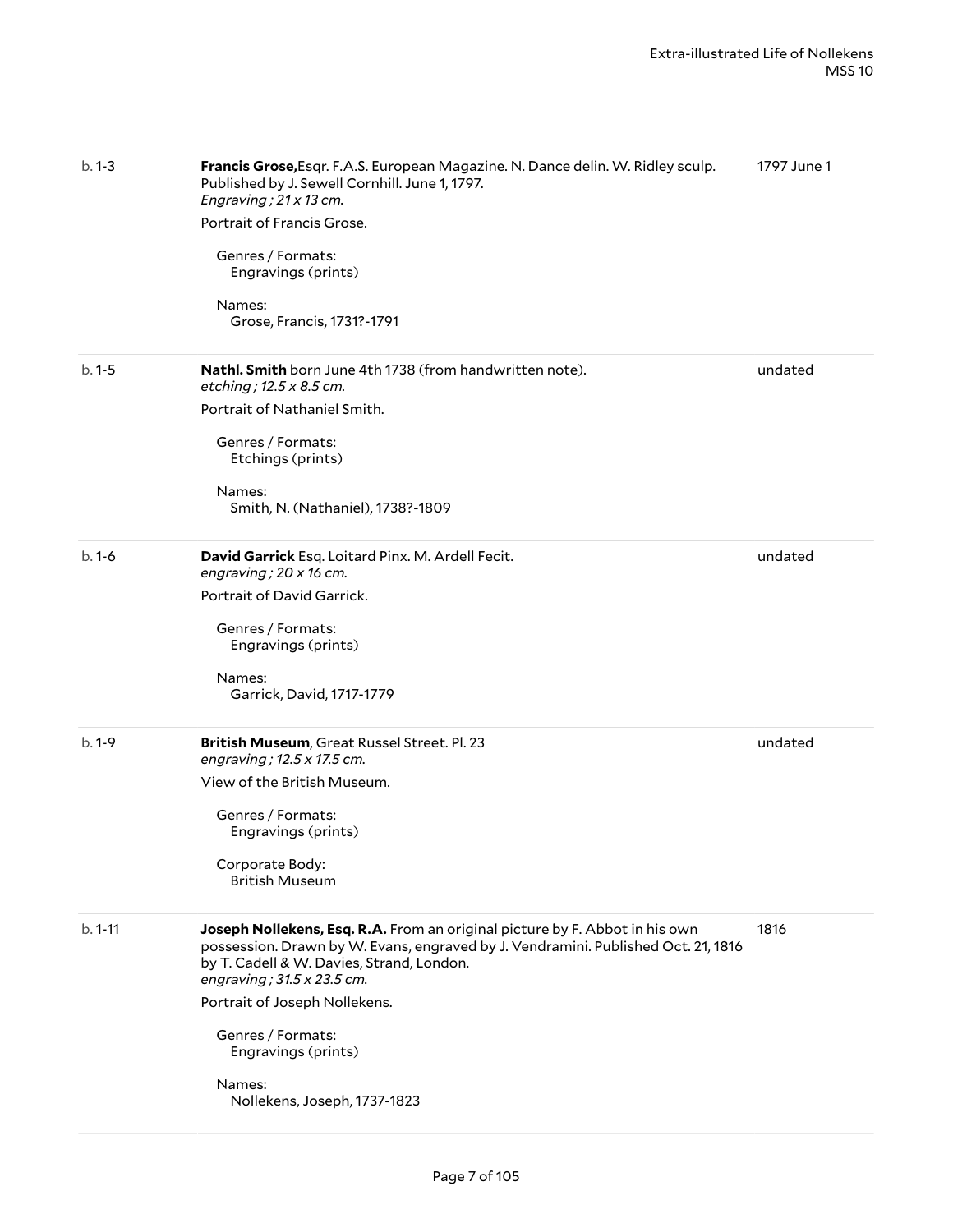| $b. 1 - 13$<br>$b.1 - 14$ | <b>Lord Chief Justice Mansfield.</b><br>engraving; $20 \times 14.5$ cm.<br>Portrait of William Murray.<br>Genres / Formats:<br>Engravings (prints)<br>Names:<br>Murray, William, 1705-1793<br>Untitled and unidentified portrait.<br>etching; 21.5 x 14.5                                                                                                                                           | undated<br>undated    |
|---------------------------|-----------------------------------------------------------------------------------------------------------------------------------------------------------------------------------------------------------------------------------------------------------------------------------------------------------------------------------------------------------------------------------------------------|-----------------------|
|                           | Genres / Formats:<br>Etchings (prints)                                                                                                                                                                                                                                                                                                                                                              |                       |
| $b.1 - 15$                | His Majesty King George III. From an original picture by Sir William Beechey,<br>R.A. in his own possession. Drawn by W. Evans, engraved by A. Cardon. Published<br>March 1, 1800 by T. Cadell & W. Davies, Strand, London.<br>engraving; $31 \times 25$ cm.<br>Portrait of King George III.<br>Genres / Formats:<br>Engravings (prints)<br>Names:<br>George, King of Great Britain, III, 1738-1820 | 1800 March 1          |
| $b.1 - 16$                | Two fashion prints titled "Dress 1766" and "Dress 1738"<br>two engravings; 19 x 12 cm.<br>Subjects:<br>Clothing and dress                                                                                                                                                                                                                                                                           | undated               |
| $b.1 - 20$                | An Address to the Public [signed] Anthony Pogi No. 4, Orchard-street, Portman-<br>Square.<br>clipping; 18 x 7 cm.<br>Article by Anthony Pogi on fans, fan painting, and Benvenuto Cellini.<br>Genres / Formats:<br>Clippings                                                                                                                                                                        | undated               |
| $b.1-22$                  | Two articles on the conviction of John Rann for robbing Dr. William Bell.<br>clipping; 15 x 7 cm.<br>Genres / Formats:<br>Clippings                                                                                                                                                                                                                                                                 | 1774 October 6,<br>20 |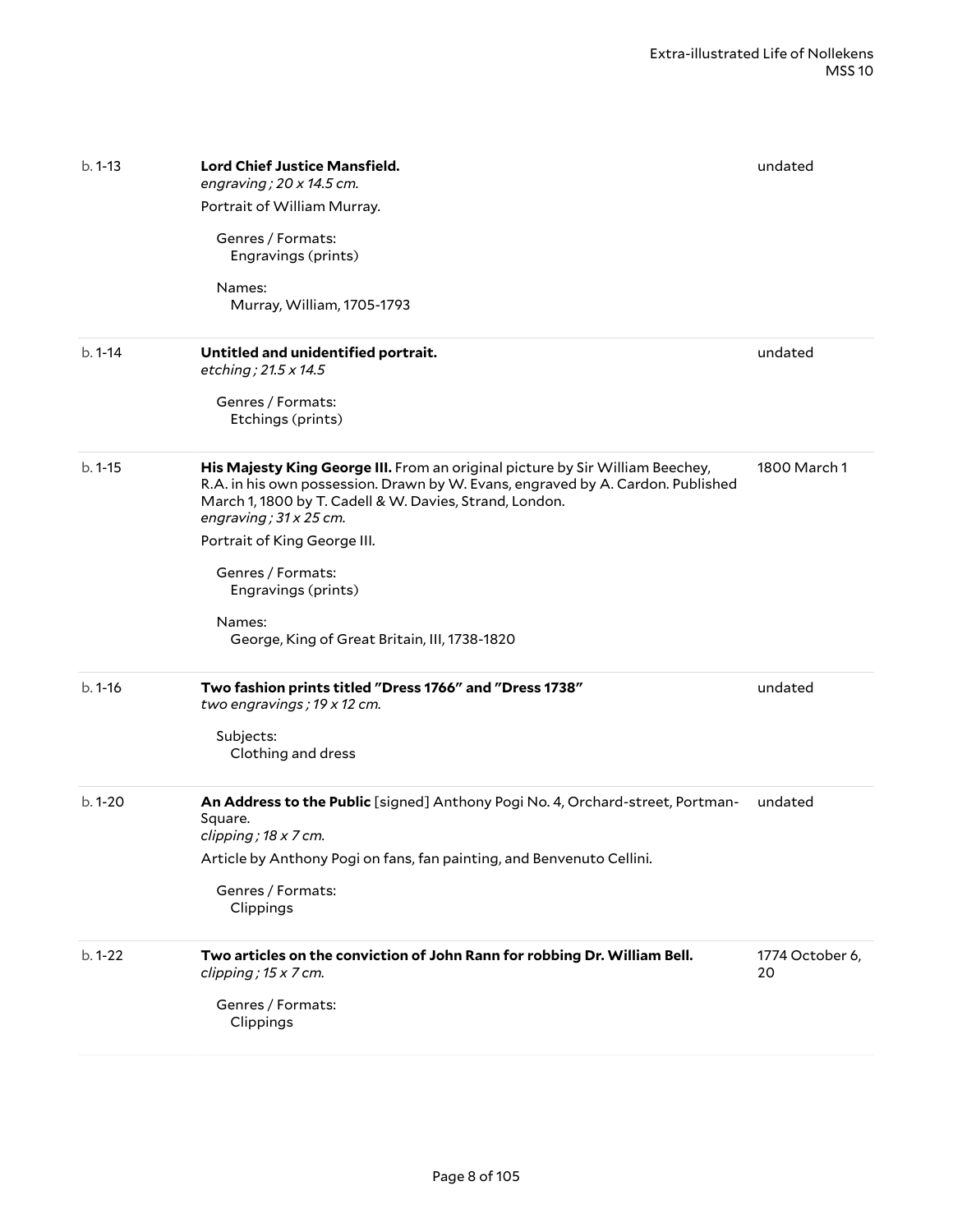| $b. 1 - 24$ | His Majesty's State Coach. The Mirror of Literature, Amusement, and Instruction. 1835 March 7<br>No. 709, Saturday, March 7, 1835, Price 2d. Vol. XXV.<br>wood engraving; $20.5 \times 13.5$<br>Genres / Formats:<br>Wood engravings                                                                                                                                                                                                                                                                   |                 |
|-------------|--------------------------------------------------------------------------------------------------------------------------------------------------------------------------------------------------------------------------------------------------------------------------------------------------------------------------------------------------------------------------------------------------------------------------------------------------------------------------------------------------------|-----------------|
| $b.1 - 25$  | His Royal Highness William Duke of Cumberland. Benoist Sculpt.<br>engraving; $16 \times 9.5$ cm.                                                                                                                                                                                                                                                                                                                                                                                                       | undated         |
|             | Portrait of William Augustus, Duke of Cumberland.                                                                                                                                                                                                                                                                                                                                                                                                                                                      |                 |
|             | Genres / Formats:<br>Engravings (prints)                                                                                                                                                                                                                                                                                                                                                                                                                                                               |                 |
|             | Names:<br>Augustus, William, Duke of Cumberland, 1721-1765                                                                                                                                                                                                                                                                                                                                                                                                                                             |                 |
| $b.1 - 26$  | Richard Wilson, Esqr. Landscape painter. From an original portrait by Mengs<br>painted at Rome 1752. Bromley Sculp.<br>engraving; $16.5 \times 12$ cm.                                                                                                                                                                                                                                                                                                                                                 | undated         |
|             | Portrait of Richard Wilson.                                                                                                                                                                                                                                                                                                                                                                                                                                                                            |                 |
|             | Genres / Formats:<br>Engravings (prints)                                                                                                                                                                                                                                                                                                                                                                                                                                                               |                 |
|             | Names:<br>Wilson, Richard, 1713-1782                                                                                                                                                                                                                                                                                                                                                                                                                                                                   |                 |
| $b.1-28$    | Richard Payne Knight, Esq. F.R.S. & S.A. From an original picture by T. Lawrence,<br>Esq. R.A. drawn by W. Evans, engraved by E. Scriven. Published May 30, 1811 by T.<br>Cadell & W. Davies, Strand, London.<br>engraving; $31.5 \times 26$ cm.                                                                                                                                                                                                                                                       | 1811 May 30     |
|             | Portrait of Richard Payne Knight.                                                                                                                                                                                                                                                                                                                                                                                                                                                                      |                 |
|             | Genres / Formats:<br>Engravings (prints)                                                                                                                                                                                                                                                                                                                                                                                                                                                               |                 |
|             | Names:<br>Knight, Richard Payne, 1751-1824                                                                                                                                                                                                                                                                                                                                                                                                                                                             |                 |
| $b.1-29$    | Monmouth House, Soho Square. Built by the unfortunate James Duke of<br>Monmouth, who was beheaded on Town Hill, July 15, 1685 after receiving five<br>strokes of the axe. The house was purchased by the late Lord Bateman, was let by<br>the present Lord, to Count de Guerchy, French ambassador, and was taken down<br>1773 and on the site Bateman's Buildings now stand. Published June 11, 1792 by N.<br>Smith Gt. Mays Buildings.<br>engraving; $25.5 \times 20$ cm.<br>View of Monmouth House. | 1791 January 11 |
|             | Genres / Formats:<br>Engravings (prints)                                                                                                                                                                                                                                                                                                                                                                                                                                                               |                 |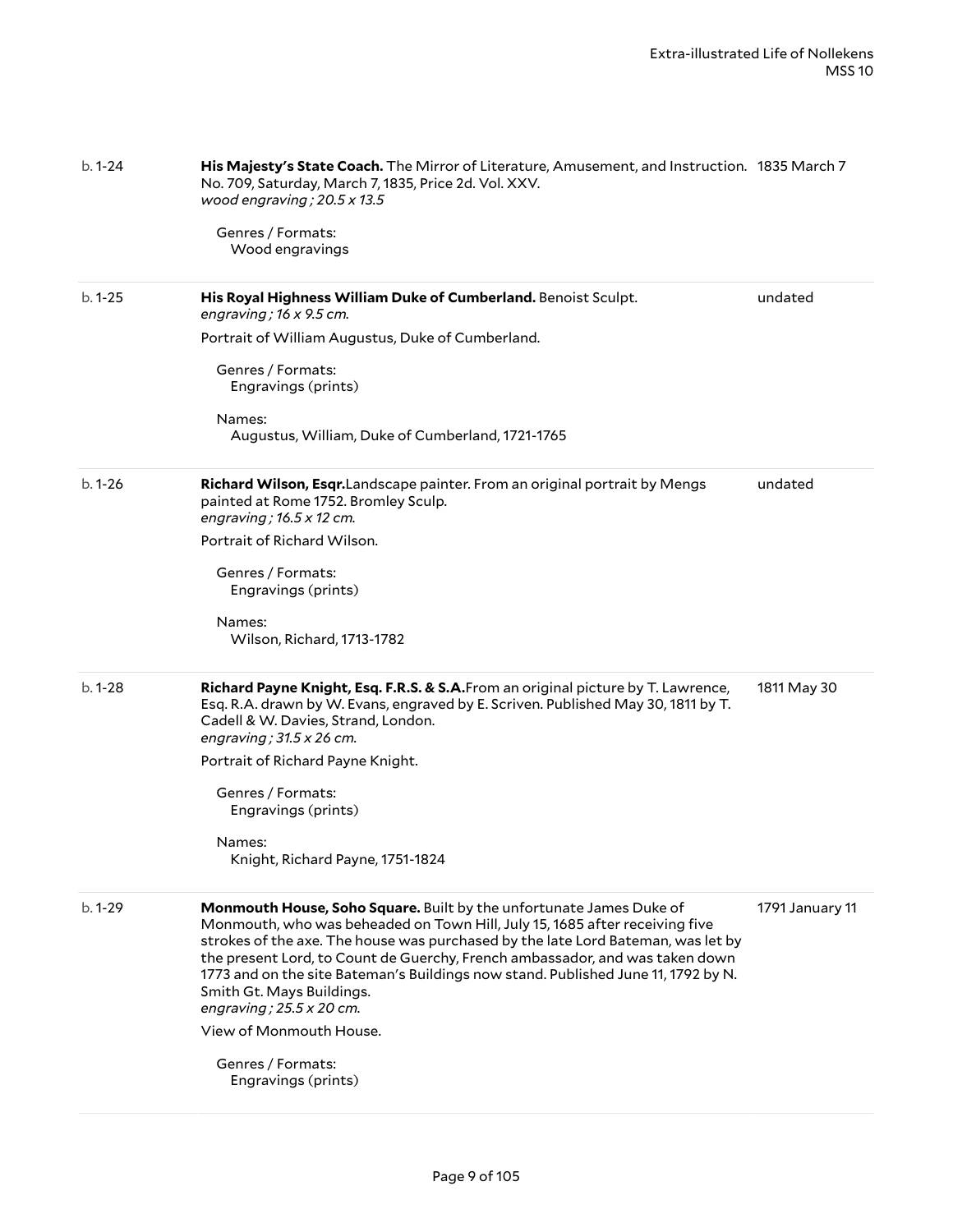| $b.1 - 30$  | laques Duc de Monmouth.<br>engraving; $14 \times 8$ cm.<br>Portrait of James Scott, Duke of Monmouth.<br>Genres / Formats:<br>Engravings (prints)<br>Names:<br>Monmouth, James Scott, Duke of, 1649-1685                                                                                          | undated |
|-------------|---------------------------------------------------------------------------------------------------------------------------------------------------------------------------------------------------------------------------------------------------------------------------------------------------|---------|
| $b.1 - 30$  | Lithograph of letter from James Scott, Duke of Monmouth asking "My Lord" to<br>speak to the King on his behalf. From Ringwood the 9th of July 1685. C.J. Smith,<br>Litho.<br>lithograph; 26 x 21.5 cm.<br>Genres / Formats:<br>Lithographs<br>Names:<br>Monmouth, James Scott, Duke of, 1649-1685 | undated |
| $b. 1 - 31$ | Untitled manuscript map of vicinity near the intersection of Portland Street and undated<br><b>Mortimer Street.</b><br>manuscript map, watercolor over pen and ink; 15 x 10 cm.                                                                                                                   |         |
| $b.1 - 35$  | Two untitled clippings advertising auctions of pictures and bronzes.<br>clippings; $16 \times 6$ c.m.<br>Genres / Formats:<br>Clippings                                                                                                                                                           | 1764    |
| $b.1 - 36$  | Rembrandt. Rembrandt pinxt. Friedel lithog.<br>engraving; 17 x 13 cm.<br>Portrait of Rembrandt Harmenszoon van Rijn.<br>Names:<br>Rembrandt, Harmenszoon van Rijn, 1606-1669                                                                                                                      | undated |
| $b. 1 - 37$ | Untitled fashion print depicting wig styles.<br>etching; $9.5 \times 8$ c.m.<br>Subjects:<br>Clothing and dress<br>Genres / Formats:<br>Etchings (prints)                                                                                                                                         | undated |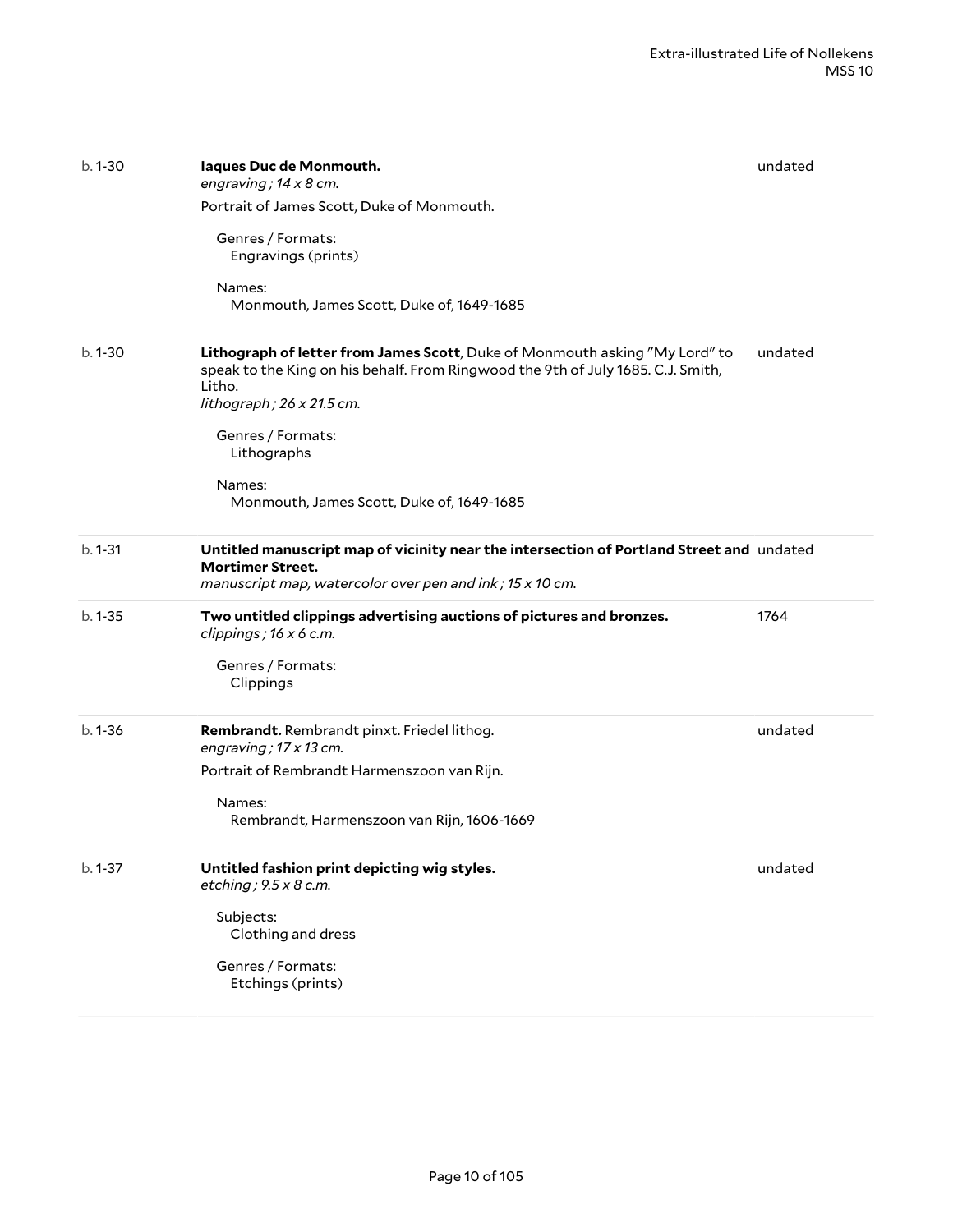| $b.1 - 37$  | Marco Ricci. A. Bannerman Sculp. Vol. III p. 134.<br>engraving; $19 \times 14$ c.m.<br>Portrait of Marco Ricci.<br>Genres / Formats:<br>Engravings (prints)<br>Names:<br>Ricci, Marco, 1676-1729                                                                              | undated       |
|-------------|-------------------------------------------------------------------------------------------------------------------------------------------------------------------------------------------------------------------------------------------------------------------------------|---------------|
| $b.1 - 38$  | The Residence of Sir Isaac Newton (from handwritten note).<br>engraving; 21.5 x 13.5 cm.<br>View of the residence of Isaac Newton.<br>Genres / Formats:<br>Engravings (prints)                                                                                                | undated       |
| $b.1 - 39$  | Sr. Christopher Wren. Hugh Howard Esr. Sr. G. Kneller pinxt. A. Bannerman Sculp.<br>Vol. III p. 89.<br>engraving; $23 \times 19$ cm.<br>Portrait of Sir Christopher Wren.<br>Genres / Formats:<br>Engravings (prints)<br>Names:<br>Wren, Christopher, Sir, 1632-1723          | undated       |
| $b.1 - 40$  | Jean Baptiste de Champagne. Peintre 1688. Dessines par L. Massard. Galrie<br>Histque de Versailles<br>engraving; $28 \times 20$ c.m.<br>Portrait of Jean Baptiste Monnoyer.<br>Genres / Formats:<br>Engravings (prints)<br>Names:<br>Monnoyer, Jean Baptiste, circa 1636-1699 | undated       |
| $b. 1 - 42$ | Edward Vernon Esqr. Admiral of the White Squadron, Pub. by J. Gold 103 Shoe<br>Lane Mar. 31, 1803. Ridley sc.<br>engraving; $22 \times 14$ cm.<br>Portrait of Edward Vernon.<br>Genres / Formats:<br>Engravings (prints)<br>Names:<br>Vernon, Edward, 1684-1757               | 1803 March 31 |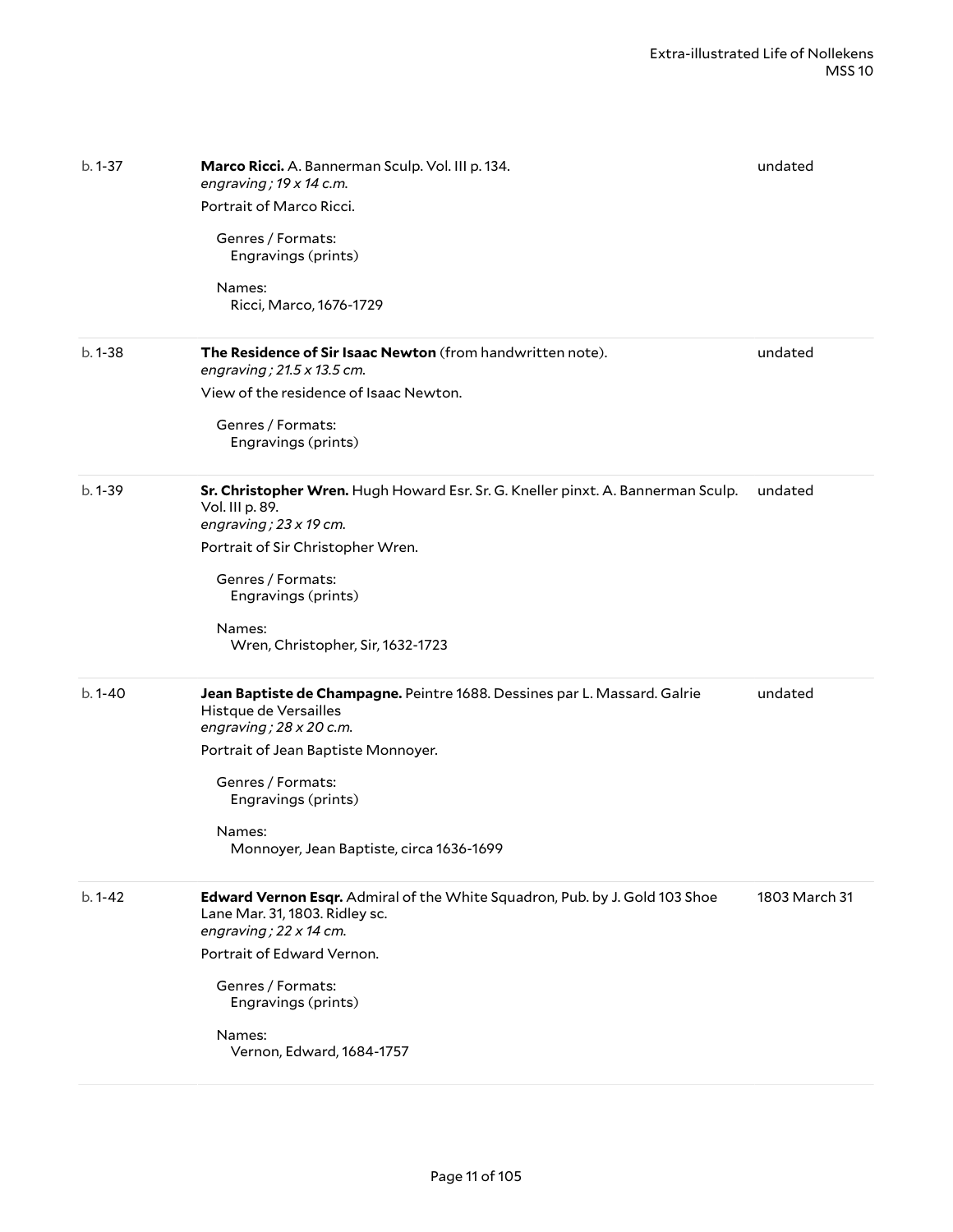| Poussin (Nicholas) Sculpté par Dumont fils. Gravé par Bernardi. Galrie Histque. de undated<br>Versailles.<br>engraving; $30 \times 20$ cm.<br>Portrait of Nicholas Poussin.<br>Genres / Formats:<br>Engravings (prints)<br>Etchings (prints)<br>Names:<br>Poussin, Nicolas, 1594?-1665                                                                                                                                                                                                                                                                                                                                                                                                  |                                            |
|-----------------------------------------------------------------------------------------------------------------------------------------------------------------------------------------------------------------------------------------------------------------------------------------------------------------------------------------------------------------------------------------------------------------------------------------------------------------------------------------------------------------------------------------------------------------------------------------------------------------------------------------------------------------------------------------|--------------------------------------------|
| Letter to Mr. Triphook<br>2 pages; 8 x 14 cm.<br>Yarborough, Charles Anderson-Pelham, 1749-1823<br>Asking Triphook to print off 50 copies of the enclosed list as usual.<br>Genres / Formats:<br>Correspondence                                                                                                                                                                                                                                                                                                                                                                                                                                                                         | 1819 October 11                            |
| Fragment of a legal document concerning Henry Bathurst, signed by him.<br>1 page; 8 x 20 cm.<br>Bathurst, Henry Bathurst, Earl, 1714-1794                                                                                                                                                                                                                                                                                                                                                                                                                                                                                                                                               | 1769 November<br>16                        |
| Craven House, Drury Lane.<br>aquatint engraving; 14 x 19 cm.<br>View of the Craven House, Drury Lane.<br>Genres / Formats:<br>Aquatints                                                                                                                                                                                                                                                                                                                                                                                                                                                                                                                                                 | undated                                    |
| William Earl of Craven. From a picture in Craven Buildings. Son of Sir Craven<br>Lord Mayor of London gained great reputation as a soldier under Henry Prince<br>of Orange of Gustavus Adolphus Keng of Sweden. He took the strong fortress<br>of Crulznack in Germany by storm, which is one of the most extraordinary<br>actions recorded in the history of the Great Gustavus, who knighted him as he lay<br>wounded before the said fortress. Pubd. April 2, 1791 by N. Smith No. 18 Gt. Mays<br>Buildings. See Granger Vol. 5 p. 210 Pennant p. 145.<br>engraving; $25 \times 20$ cm.<br>Portrait of William Earl of Craven.<br>Genres / Formats:<br>Engravings (prints)<br>Names: | 1791 April 2                               |
|                                                                                                                                                                                                                                                                                                                                                                                                                                                                                                                                                                                                                                                                                         | Craven, William Craven, Earl of, 1606-1697 |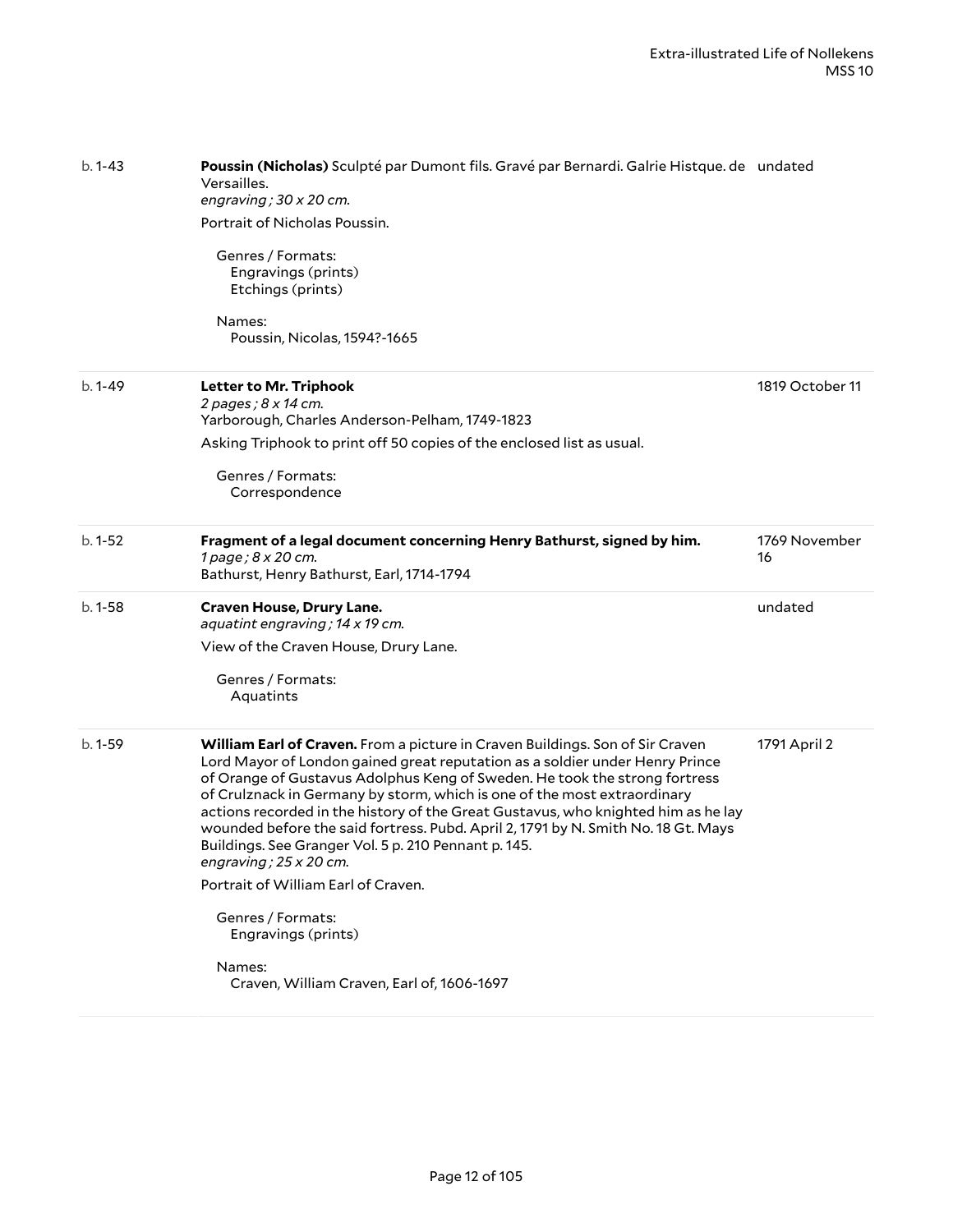| $b.1 - 60$ | Autograph note (third person) to Mr. West<br>autograph note; 8 x 13 cm.<br>Moster, Mary, 1744-1819<br>Asking him to send her a direction to Mr. Camble.<br>Genres / Formats:                                                                                                                                                     | undated         |
|------------|----------------------------------------------------------------------------------------------------------------------------------------------------------------------------------------------------------------------------------------------------------------------------------------------------------------------------------|-----------------|
|            | Correspondence                                                                                                                                                                                                                                                                                                                   |                 |
| $b.1 - 61$ | Philip Dormer Stanhope Earl of Chesterfield. From a bust in the British Museum.<br>I.K. Sherwin sculp. Publish'd Feby. 8th, 1777.<br>engraving; $17 \times 12.5$                                                                                                                                                                 | 1777 February 8 |
|            | Portrait of Philip Dormer Stanhope Earl of Chesterfield.                                                                                                                                                                                                                                                                         |                 |
|            | Genres / Formats:<br>Engravings (prints)                                                                                                                                                                                                                                                                                         |                 |
|            | Names:<br>Chesterfield, Philip Dormer Stanhope, Earl of, 1694-1773                                                                                                                                                                                                                                                               |                 |
| $b.1 - 64$ | Henry Fuseli. Drawn by H. Corbould from a bust by Baily. Engraved by T. Thomson. 1825 March 1<br>London Pubd. for the proprietors of the European Mag. by Sherwood, Jones & Co.<br>Pater Noster Row. March 1, 1825<br>engraving; $22 \times 14$ cm.                                                                              |                 |
|            | Portrait of Henry Fuseli.                                                                                                                                                                                                                                                                                                        |                 |
|            | Genres / Formats:<br>Engravings (prints)                                                                                                                                                                                                                                                                                         |                 |
|            | Names:<br>Fuseli, Henry, 1741-1825                                                                                                                                                                                                                                                                                               |                 |
| $b.1 - 65$ | Her Majesty Queen Charlotte. From an original picture by Sir William Beechey<br>R.A. in his own possession. Drawn and engraved by W. Evans. Published March 1,<br>1809 by T. Cadell & W. Davies, Strand, London.<br>lithograph ; 31.5 x 24.5 cm.                                                                                 | 1809 March 1    |
|            | Portrait of Queen Charlotte.                                                                                                                                                                                                                                                                                                     |                 |
|            | Genres / Formats:<br>Lithographs                                                                                                                                                                                                                                                                                                 |                 |
|            | Names:<br>Charlotte, Queen, consort of George III, King of Great Britain, 1744-1818                                                                                                                                                                                                                                              |                 |
| $b.1 - 67$ | Lawrence. The Sleeping and the Dead are but as Pictures. Shakespeare. From a<br>plaster-cast taken at the age of thirty-four in the possession of an attached friend.<br>Drawn on stone by R.J. Lane, A.R.A. London. Published by Colnaghi Son & Co. April<br>1830. Printed by C. Hullmandel.<br>engraving; $32 \times 30.5$ cm. | 1830 April      |
|            | Portrait of Lawrence.                                                                                                                                                                                                                                                                                                            |                 |
|            | Genres / Formats:<br>Lithographs                                                                                                                                                                                                                                                                                                 |                 |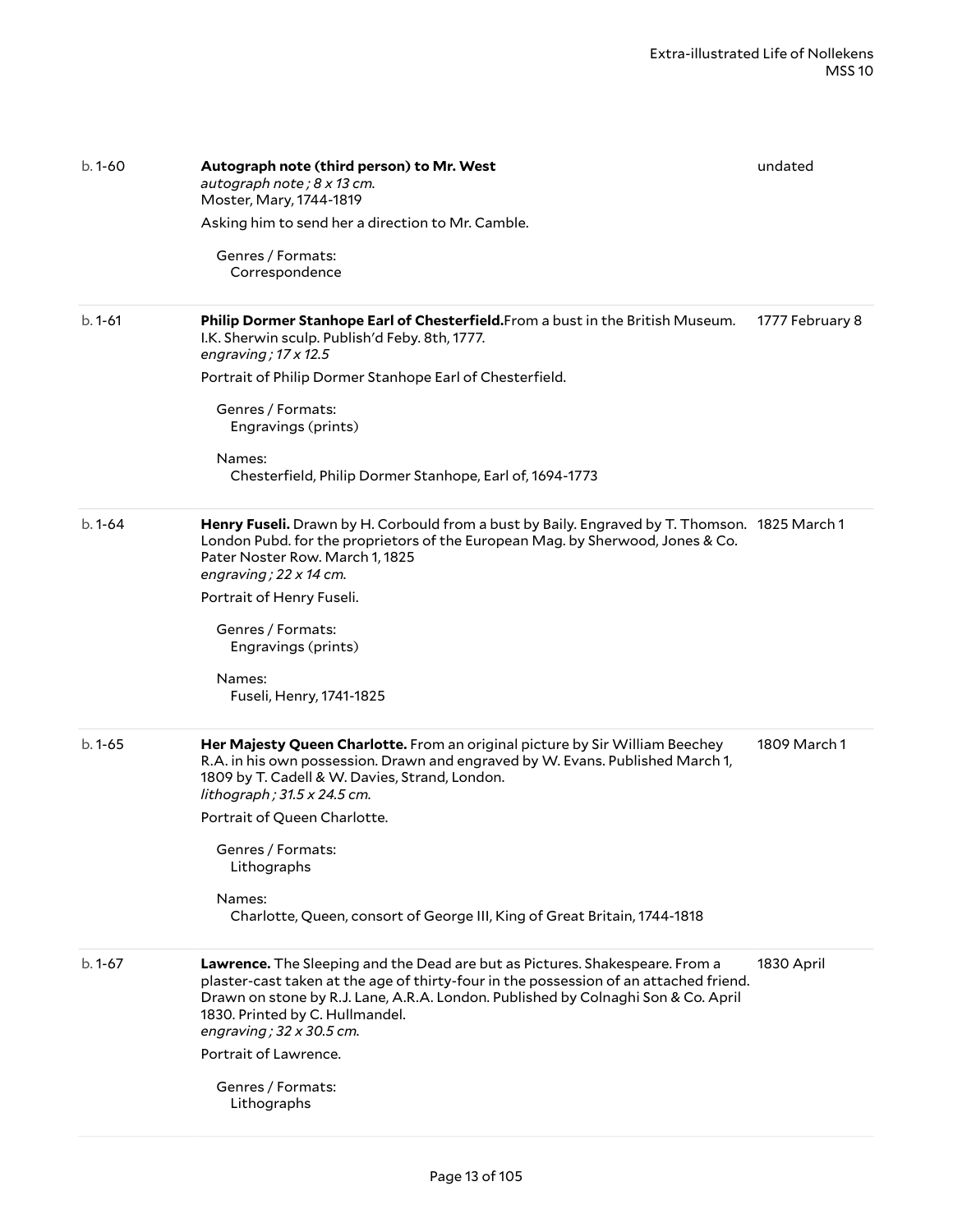| $b.1 - 69$  | John Boydell, Esr.  C. Borckhardt delt. B. Smith sculpsit.<br>engraving; $30 \times 24$ cm.<br>Portrait of John Boydell.<br>Genres / Formats:<br>Engravings (prints)<br>Names:<br>Boydell, John, 1720-1804                                                                                                                                                                                                                    | undated         |
|-------------|-------------------------------------------------------------------------------------------------------------------------------------------------------------------------------------------------------------------------------------------------------------------------------------------------------------------------------------------------------------------------------------------------------------------------------|-----------------|
| $b. 1 - 73$ | John Bacon Esqr. F.A.S. Engraved by T. Blood for the European Magazine, from<br>an original picture by Russell R. A. London, Published by James Asperne, No. 32<br>Cornhill 1st Feby. 1815.<br>engraving; $21.5 \times 14$ cm.<br>Portrait of John Bacon.<br>Genres / Formats:<br>Engravings (prints)<br>Names:<br>Bacon, John, 1740-1799                                                                                     | 1815 February 1 |
| $b.1 - 80$  | The Right Hon: Charles James Fox. From an original picture by Sir Joshua Reynolds 1812 April 2<br>in the possession of the Right Hon. Lord Holland. Drawn by J. Jackson, engraved by<br>H. Meyer. Published April 2, 1812 by T. Cadell & W. Davies, Strand, London.<br>engraving; $32 \times 26$ cm.<br>Portrait of Charles James Fox.<br>Genres / Formats:<br>Engravings (prints)<br>Names:<br>Fox, Charles James, 1749-1806 |                 |
| $b.1 - 83$  | John Nichols, Esq. F.S.A. Engraved by A. Cardon from an original drawing by H.<br>Edridge.<br>engraving; $31 \times 24.5$ cm.<br>Portrait of John Nichols.<br>Genres / Formats:<br>Engravings (prints)                                                                                                                                                                                                                        | undated         |
| $b.1 - 87$  | William Cowper, Esq. Engraved by H. Meyer from an original picture by F. Abbot, in 1816 June 11<br>the possession of the Revd. John Johnson, LLD. Published June 11, 1816 by T. Cadell<br>& W. Davies, Strand, London.<br>engraving; $32 \times 25$ cm.<br>Portrait of William Cowper.<br>Genres / Formats:<br>Engravings (prints)<br>Names:<br>Cowper, William, 1731-1800                                                    |                 |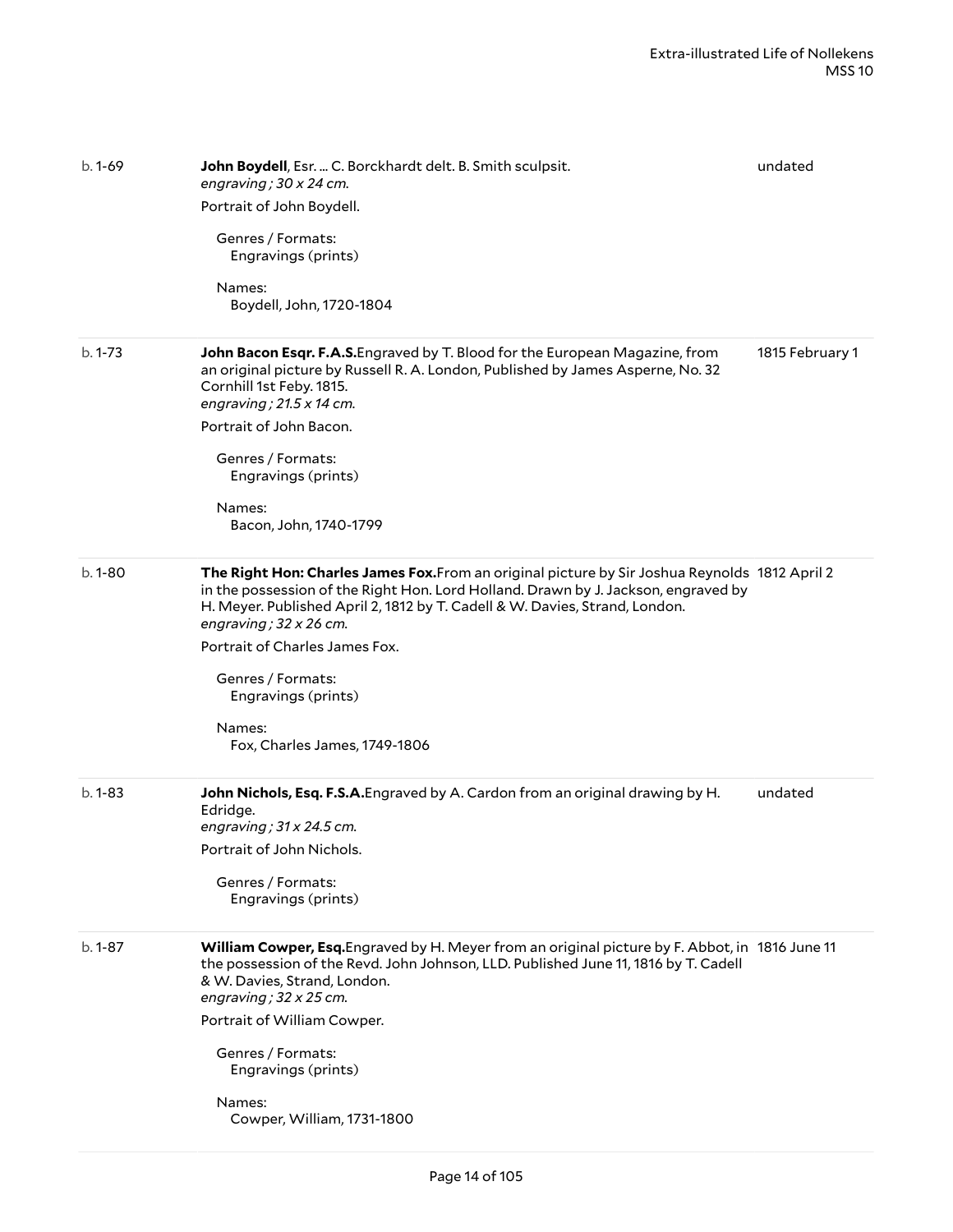| $b.1 - 88$ | Claude.From the original in the Musee Royale, Paris. Under the superintendance of undated<br>the Society for the Diffusion of Useful Knowledge. London, Published by Charles<br>Knight, Pall Mall East. Engraved by W. Holl.<br>engraving; $26 \times 17$ cm.<br>Portrait of Claude Lorrain.<br>Genres / Formats:<br>Engravings (prints)<br>Names:<br>Lorrain, Claude, 1600-1682 |                    |
|------------|----------------------------------------------------------------------------------------------------------------------------------------------------------------------------------------------------------------------------------------------------------------------------------------------------------------------------------------------------------------------------------|--------------------|
| b. 1-91    | J. Barry. Library of the Fine Arts, 1832. Engraved by E. Scriven from an original<br>medallion.<br>engraving; $15.5 \times 11$ cm.<br>Portrait of James Barry.<br>Genres / Formats:<br>Engravings (prints)<br>Names:<br>Barry, James, 1741-1806                                                                                                                                  | 1831               |
| $b.1-98$   | Dr. Lettsom.European Magazine. Engraved by T. Holloway. Publishedby J. Sewell<br>Cornhill Juany. 1st. 1787.<br>Portrait of John Coakley Lettsom.<br>engraving; $21 \times 13$ cm.<br>Genres / Formats:<br>Engravings (prints)<br>Names:<br>Lettsom, John Coakley, 1744-1815                                                                                                      | 1787 January 1     |
| $b.1-98$   | Paul Sandby, Esq. R. A.From an original picture by Sir William Beechey, R.A. in his<br>own possession. Drawn by W. Evans, engraved by H. Landseer. Published Dec. 4<br>1809, By T. Cadell & W. Davies, Strand, London.<br>engraving; $24.5 \times 31$ cm.<br>Portrait of Paul Sandby.<br>Genres / Formats:<br>Engravings (prints)<br>Names:<br>Sandby, Paul, 1731-1809           | 1809 December<br>4 |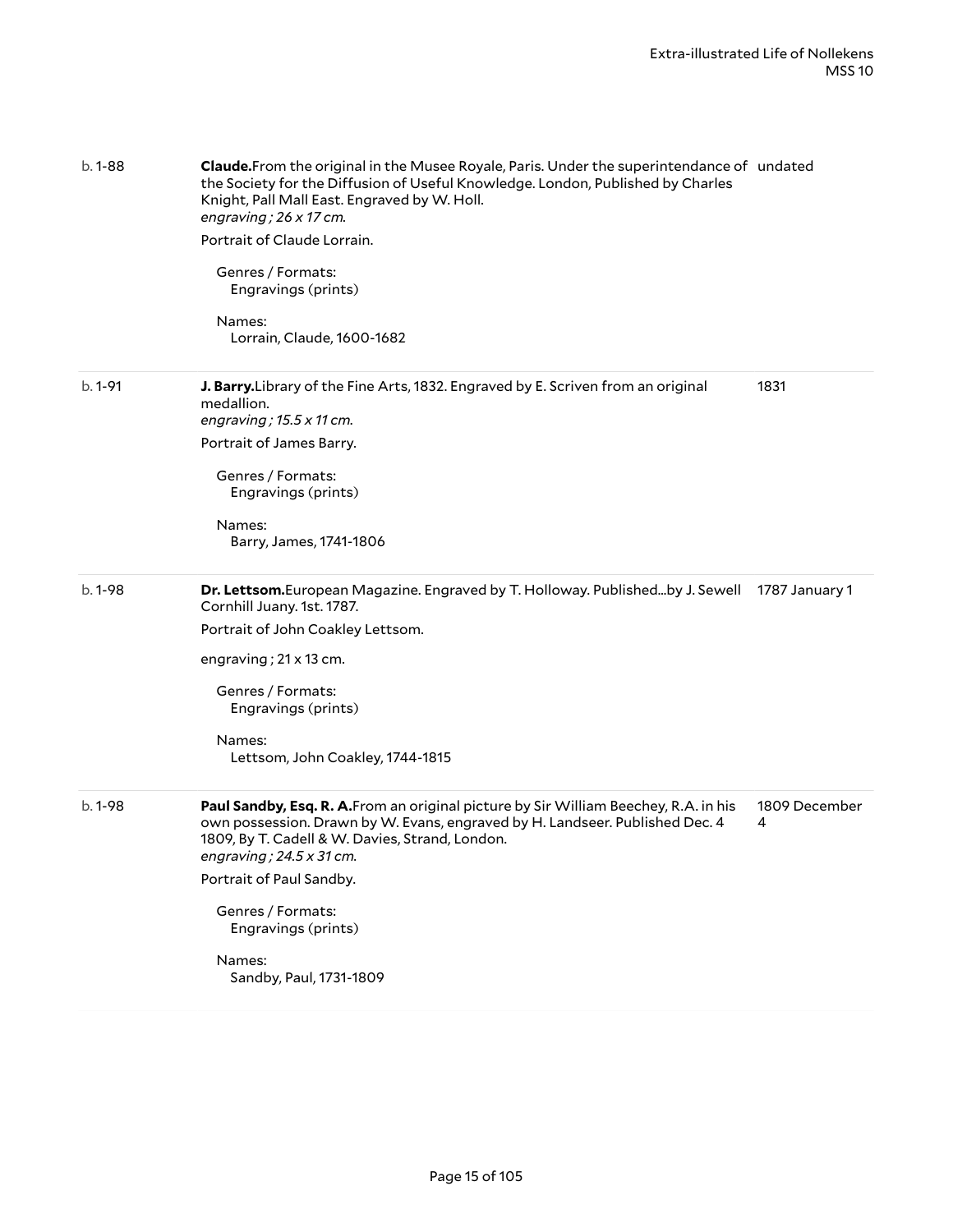| b. 1-99     | Hampstead Heath.Drawn by C. Stanfield A.R.A. engraved by E. Finden. See Vol. 1 p. undated<br>270.<br>engraving; $10 \times 10.5$ cm.<br>View of Hampstead Heath.<br>Genres / Formats:<br>Engravings (prints)<br><b>Geographic Names:</b><br>Hampstead Heath (London, England)                                                                                 |               |
|-------------|---------------------------------------------------------------------------------------------------------------------------------------------------------------------------------------------------------------------------------------------------------------------------------------------------------------------------------------------------------------|---------------|
| b. 1-100    | William Haley, Esqr. Engraved by Ridley from an original picture by Romney.<br>Published as the Act directs by T. Bellamy at the Monthly Mirror Office King-<br>Street Covent-Garden, April 30th, 1708.<br>engraving; $20.5 \times 13$ cm.<br>Portrait of William Hayley.<br>Genres / Formats:<br>Engravings (prints)<br>Names:<br>Hayley, William, 1745-1820 | 1708 April 30 |
| $b.1 - 102$ | Untitled engraving of a May Day dance.<br>engraving; $10 \times 14.5$ cm.<br>Genres / Formats:<br>Engravings (prints)                                                                                                                                                                                                                                         | undated       |
| b. 1-103    | Monsr. Vestris Junr. in the favorite ballet (call'd) Les Amans Surpris. I. Roberts<br>del. Published for Bells British Theatre July 20th 1781. Thornthwaite Sc.<br>engraving; $17.5 \times 11$ cm.<br>Portrait of Auguste Vestris.<br>Genres / Formats:<br>Engravings (prints)<br>Names:<br>Vestris, Auguste, 1760-1842                                       | 1781 July 20  |
| b. 1-108    | General Paoli. Published Novr. 15, 1803 by Richard Phillips, 71 St. Paul's Churchyard. 1803 November<br>engraving; 11 x 14 cm.<br>Portrait of General Pasquale Paoli.<br>Genres / Formats:<br>Engravings (prints)<br>Names:<br>Paoli, Pasquale, 1725-1807                                                                                                     | 15            |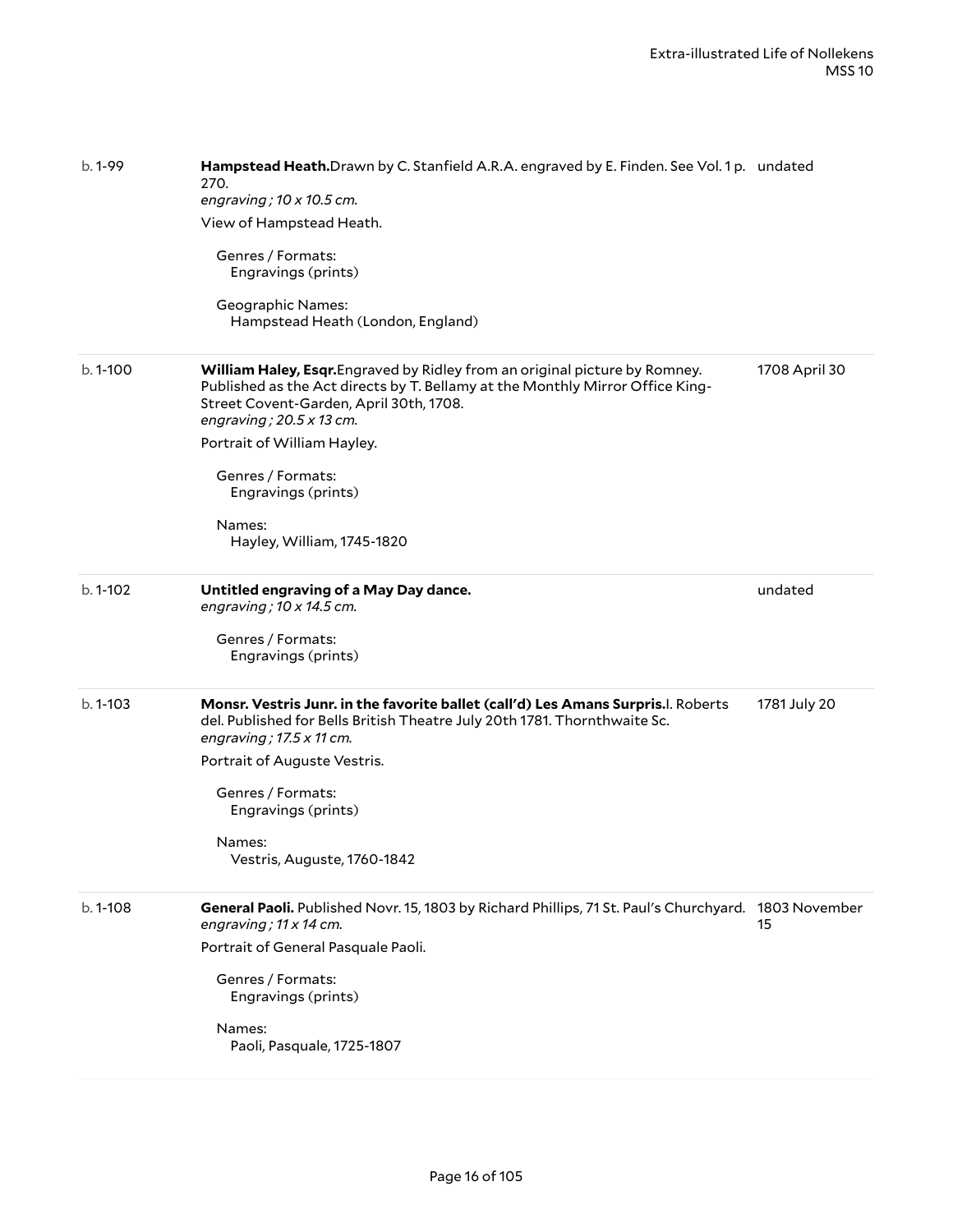| b. 1-109     | John Bannister Esqr. Published by J. Asperne, Cornhill, March 1, 1811. Engraved by<br>Riley from an original painting by Drummond for the European Magazine.<br>engraving; $21 \times 13$ cm.<br>Portrait of John Bannister.<br>Genres / Formats:<br>Engravings (prints)<br>Names:<br>Bannister, John, 1760-1836 | 1811 March 1        |
|--------------|------------------------------------------------------------------------------------------------------------------------------------------------------------------------------------------------------------------------------------------------------------------------------------------------------------------|---------------------|
| $b. 1 - 112$ | <b>Saunders Welch</b> (from handwritten note).<br>etching; 22.5 x 15 cm.<br>Portrait of Saunders Welch.                                                                                                                                                                                                          | undated             |
|              | Genres / Formats:<br>Lithographs<br>Names:                                                                                                                                                                                                                                                                       |                     |
|              | Welch, Saunders, 1710 or 11-1784                                                                                                                                                                                                                                                                                 |                     |
| $b. 1 - 114$ | George Lambert.J. Vanderbank pinxt. H. Robinson, sculpt. London. Published by<br>John Major, 50 Fleet Street. Octr. 15th 1827.<br>engraving; $23 \times 15$ cm.                                                                                                                                                  | 1827 October 15     |
|              | Portrait of George Lambert.<br>Genres / Formats:                                                                                                                                                                                                                                                                 |                     |
|              | Engravings (prints)                                                                                                                                                                                                                                                                                              |                     |
|              | Names:<br>Lambert, George, 1700?-1765                                                                                                                                                                                                                                                                            |                     |
| b. 1-116     | Henry Fielding Aetatis XLVIIL. Wm. Hogarth delin. Pubd. by W. Smith, 23 Lisle<br>Street, Leicester Sq.<br>engraving; $19 \times 13$ cm.                                                                                                                                                                          | undated             |
|              | Portrait of Henry Fielding.                                                                                                                                                                                                                                                                                      |                     |
|              | Genres / Formats:<br>Engravings (prints)                                                                                                                                                                                                                                                                         |                     |
|              | Names:<br>Fielding, Henry, 1707-1754                                                                                                                                                                                                                                                                             |                     |
| b. 1-120     | Last Will and Testament of Saunders Welch. (manuscript copy)<br>4 pages; 23 x 14 cm.                                                                                                                                                                                                                             | 1775 December<br>10 |
|              | Names:<br>Welch, Saunders, 1710 or 11-1784                                                                                                                                                                                                                                                                       |                     |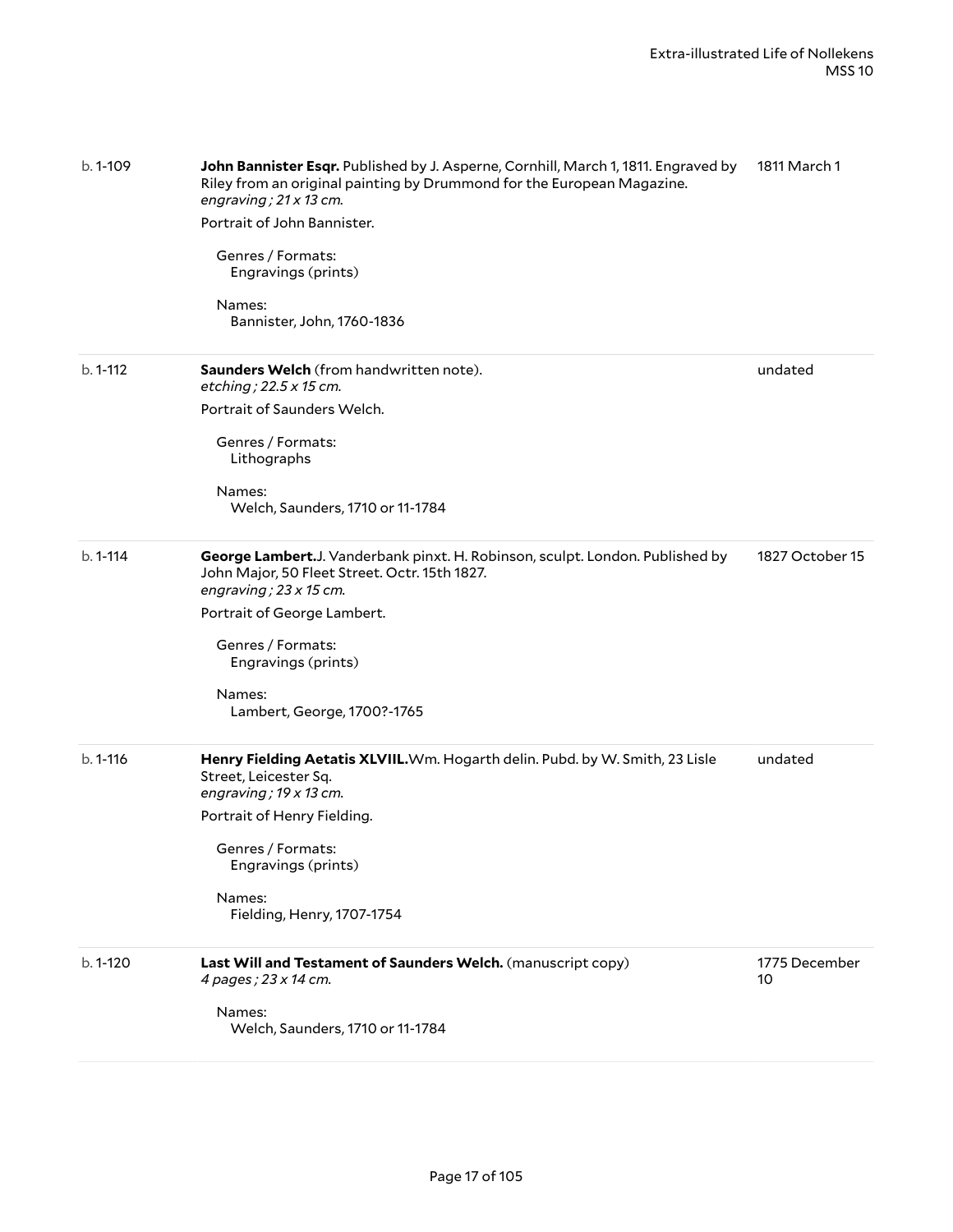| $b.1-129$    | G. Beaumont.John Hoppner, R.A. W.C. Edwards.<br>engraving; $12.5 \times 10$ cm.<br>Portrait of George Howland Beaumont.<br>Genres / Formats:<br>Engravings (prints)<br>Names:<br>Beaumont, George Howland, Sir, 1753-1827                                                                                                                                                                    | undated       |
|--------------|----------------------------------------------------------------------------------------------------------------------------------------------------------------------------------------------------------------------------------------------------------------------------------------------------------------------------------------------------------------------------------------------|---------------|
| b. 1-131     | Lieut. Gen. Sir Eyre Coote. K.B. K.C. and M.P. Engraved for the Military Panorama<br>by T. Bonnor from a miniature by W. Hanes. London, Published April 17, 1813 by L.<br>Martin 198 Oxford Street.<br>engraving; 20.5 x 13.5 cm.<br>Portrait of Sir Eyre Coote.<br>Genres / Formats:<br>Engravings (prints)<br>Names:<br>Coote, Eyre, Sir, 1726-1783                                        | 1813 April 17 |
| $b. 1 - 132$ | Untitled and unidentified portrait, perhaps of Nathaniel Hone.<br>etching; $7 \times 6$ cm.<br>Genres / Formats:<br>Etchings (prints)<br>Names:<br>Hone, Nathaniel, 1718-1784                                                                                                                                                                                                                | undated       |
| $b. 1 - 133$ | Van Dyck (Antoine) Peintre 1641.<br>engraving; $24.5 \times 18$ cm.<br>Portrait of Sir Anthony Van Dyck.<br>Genres / Formats:<br>Engravings (prints)<br>Names:<br>Van Dyck, Anthony, 1599-1641                                                                                                                                                                                               | undated       |
| $b. 1 - 134$ | Sir Joshua Reynolds. From the original picture painted by himself in the council<br>room of the Royal Academy. Drawn by M. Haughton, engraved by H. Meyer.<br>Published May 8, 1809 by T. Cadell & W. Davies Strand London.<br>engraving; $28.5 \times 20$ cm.<br>Portrait of Sir Joshua Reynolds.<br>Genres / Formats:<br>Engravings (prints)<br>Names:<br>Reynolds, Joshua, Sir, 1723-1792 | 1809 May 8    |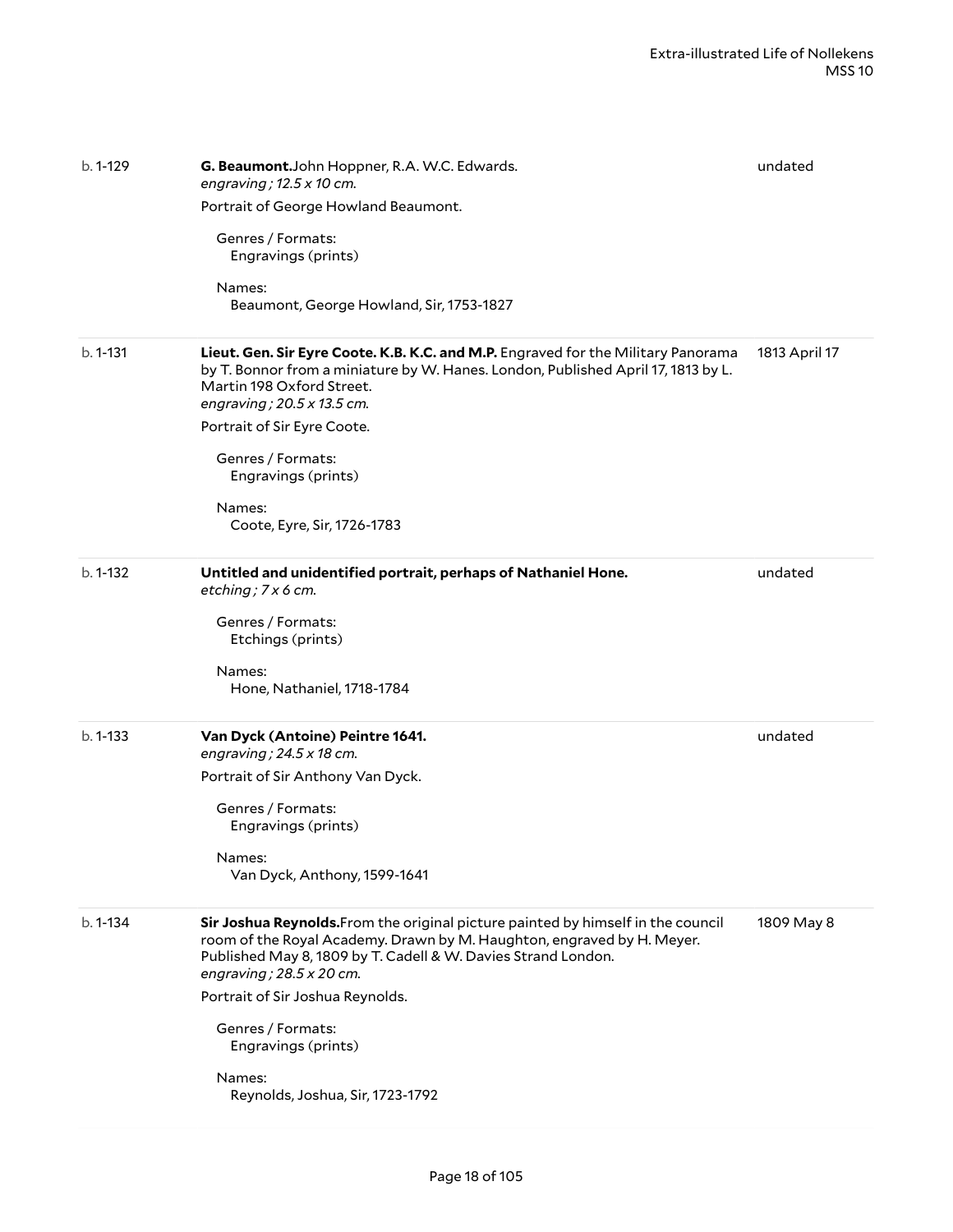| b. 1-138     | Wm Chambers. Sir Joshua Reynolds. W.C. Edwards.<br>engraving; $13 \times 10$ cm.<br>Portrait of Sir William Chambers.<br>Genres / Formats:<br>Engravings (prints)<br>Names:<br>Chambers, William, Sir, 1723-1796                                                                                                            | undated |
|--------------|-----------------------------------------------------------------------------------------------------------------------------------------------------------------------------------------------------------------------------------------------------------------------------------------------------------------------------|---------|
| $b.1 - 149$  | Mr. Garrick in the character of Richard IIIrd.Painted by Wm. Hogarth. Engraved<br>by Geo. Cooke.<br>engraving; $12.5 \times 15$ cm.<br>Portrait of David Garrick.<br>Genres / Formats:<br>Engravings (prints)<br>Names:<br>Garrick, David, 1717-1779                                                                        | undated |
| $b. 1 - 152$ | His Royal Highness George, Prince of Wales. Engraved by W. Read, from a<br>painting by Cosway R.A. London, Richard Bentley<br>engraving; $22 \times 14$ cm.<br>Portrait of George IV.<br>Genres / Formats:<br>Engravings (prints)<br>Names:<br>George, King of Great Britain, IV, 1762-1830                                 | 1836    |
| $b. 1 - 153$ | Hampton House, The Seat of Mrs. Garrick. Engraved by W. Radcliffe from a<br>drawing by J.P. Neale for the Beauties of England & Wales.<br>engraving; $11 \times 15$ cm.<br>View of Hampton House.<br>Genres / Formats:<br>Engravings (prints)<br>Corporate Body:<br>Garrick's Villa (Richmond upon Thames, London, England) | undated |
| b. 1-157     | Windsor.Plate 7 engraved by Wm. & J Walker, from an original drawing by T. Girtin. 1792 May 1<br>Published May 1st 1792 by Harrison & Co. No. 18, Paternoster Row, London.<br>engraving; $20.5 \times 28$ cm.<br>View of Windsor.<br>Genres / Formats:<br>Engravings (prints)<br>Corporate Body:<br><b>Windsor Castle</b>   |         |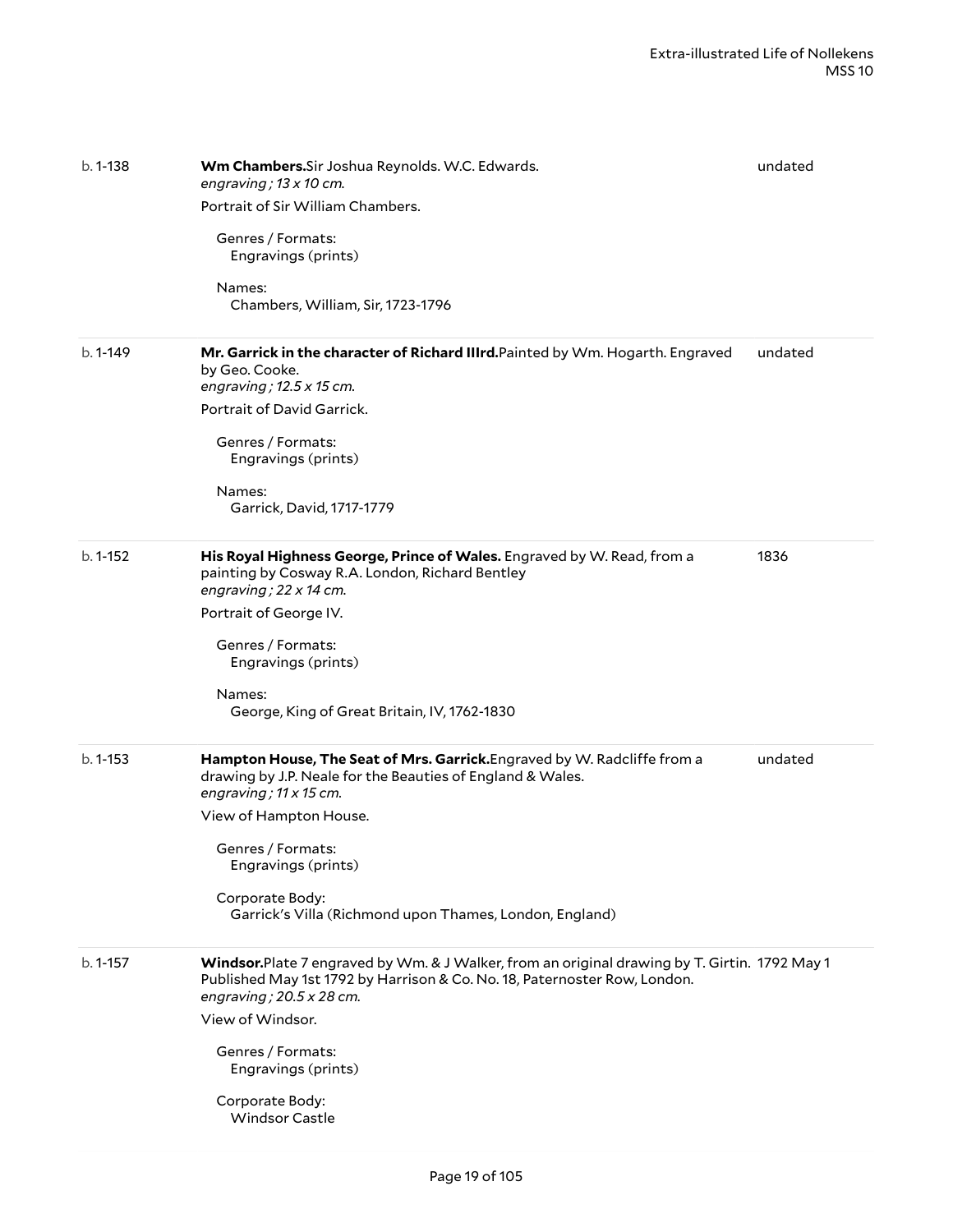| b. 1-158     | Letter to John Thomas Smith.<br>1 page; 25 x 20 cm.<br>Ollier, Charles, 1788-1859<br>Introducing Mr. Radcliffe 'who wishes to speak to you about the anecdotes of his<br>late wife which you have introduced in your memoir of Nollekens and his times'.<br>Maida Vale, Wednesday.<br>Genres / Formats:<br>Correspondence<br>Names:<br>Smith, John Thomas, 1766-1833                                                                                                                                                             | undated             |
|--------------|----------------------------------------------------------------------------------------------------------------------------------------------------------------------------------------------------------------------------------------------------------------------------------------------------------------------------------------------------------------------------------------------------------------------------------------------------------------------------------------------------------------------------------|---------------------|
| b. 1-159     | Letter to 'Gentlemen'.<br>1 pages; 20.5 x 14 cm.<br>Seward, William, 1747-1799<br>About a publication and presumably written to publishers. 'I shall require only fifty<br>copies of it"<br>Genres / Formats:<br>Correspondence                                                                                                                                                                                                                                                                                                  | undated             |
| $b.1 - 160$  | Thomas Howard, Earl of Arundel and Surrey. From the original of Rubens, in the<br>Collection of the Righ. Honble. The Earl of Warwick. Drawn by W. Hilton A.R. A.<br>and engraved (with permission) by E. Scriven. London. Published Septr. 11917 by<br>Lackington, Hughes, Harding, Mavor & Jones and Longman, Hurst, Rees, Orme &<br>Brown.<br>engraving; $31 \times 24$ cm.<br>Portrait of Thomas Howard Earl of Arundel.<br>Genres / Formats:<br>Engravings (prints)<br>Names:<br>Arundel, Thomas Howard, Earl of, 1585-1646 | 1817 September<br>1 |
| $b. 1 - 161$ | Westminster from Vauxhall. Drawn by S. Prout. Geo. Cooke 1827.<br>engraving; $24 \times 30$ cm.<br>View of Westminster.<br><b>Geographic Names:</b><br>Westminster (London, England)<br>Genres / Formats:<br>Engravings (prints)<br>Corporate Body:<br><b>Westminster Abbey</b>                                                                                                                                                                                                                                                  | 1827                |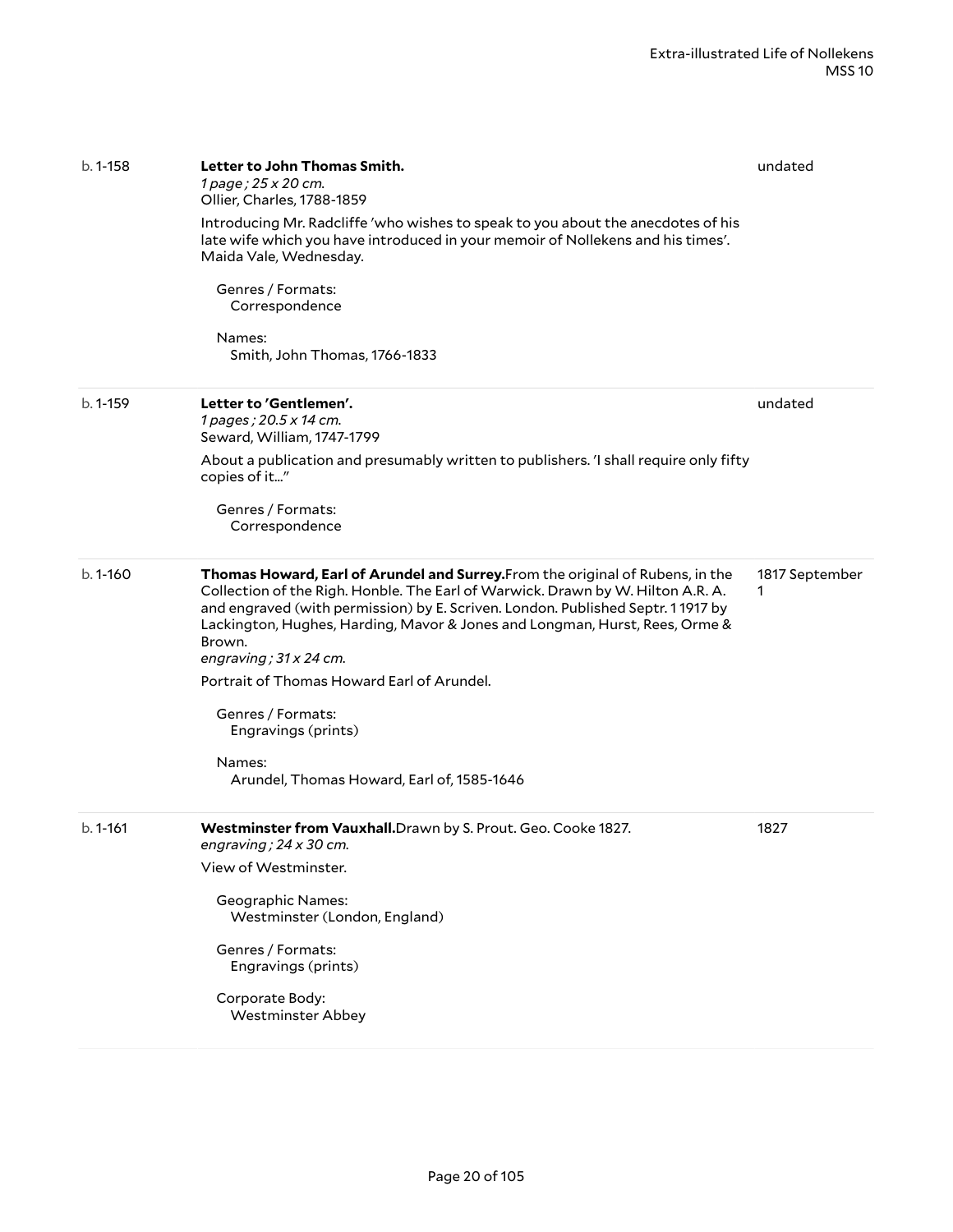| $b.1 - 162$ | Henry 7th's Chapel, North Front of Westminster Abbey, Westminster from<br>Lambeth, West Cloister, East Cloister. Drawn by H. West, engraved by J. Shury,<br>London, Published by W.S. Orr 1833.<br>engraving; 21.5 x 12.5 cm.<br>Five views of Westminster Abbey.<br>Genres / Formats:<br>Engravings (prints)<br>Corporate Bodies:<br>Henry VII's Chapel (Westminster Abbey)<br><b>Westminster Abbey</b> | 1833    |
|-------------|----------------------------------------------------------------------------------------------------------------------------------------------------------------------------------------------------------------------------------------------------------------------------------------------------------------------------------------------------------------------------------------------------------|---------|
| $b.1 - 167$ | Geoffrey Chaucer. In the collection of Sir Hans Sloane Bart. J. Houbraken sculps.<br>Amst. 1741. Impensis I. & P. Knapton Londini 1742.<br>engraving; $38 \times 24$ cm.<br>Portrait of Geoffrey Chaucer.<br>Genres / Formats:<br>Engravings (prints)<br>Names:<br>Chaucer, Geoffrey, -1400                                                                                                              | 1742    |
| $b.1 - 169$ | New-gate.<br>engraving; $13 \times 9$ cm.<br>Genres / Formats:<br>Engravings (prints)                                                                                                                                                                                                                                                                                                                    | undated |
| $b.1 - 171$ | Frederick Prince of Wales. Ravenet sculp.<br>engraving; 10.5 x 10.5 cm.<br>Portrait of Frederick Louis, Prince of Wales.<br>Genres / Formats:<br>Engravings (prints)<br>Names:<br>Frederick Louis, Prince of Wales, 1707-1751                                                                                                                                                                            | undated |
| b. 1-179    | Untitled portrait of Richard Grosvenor.<br>engraving; $20 \times 15$ cm.<br>Genres / Formats:<br>Engravings (prints)<br>Names:<br>Grosvenor, Richard Grosvenor, Earl, 1731-1802                                                                                                                                                                                                                          |         |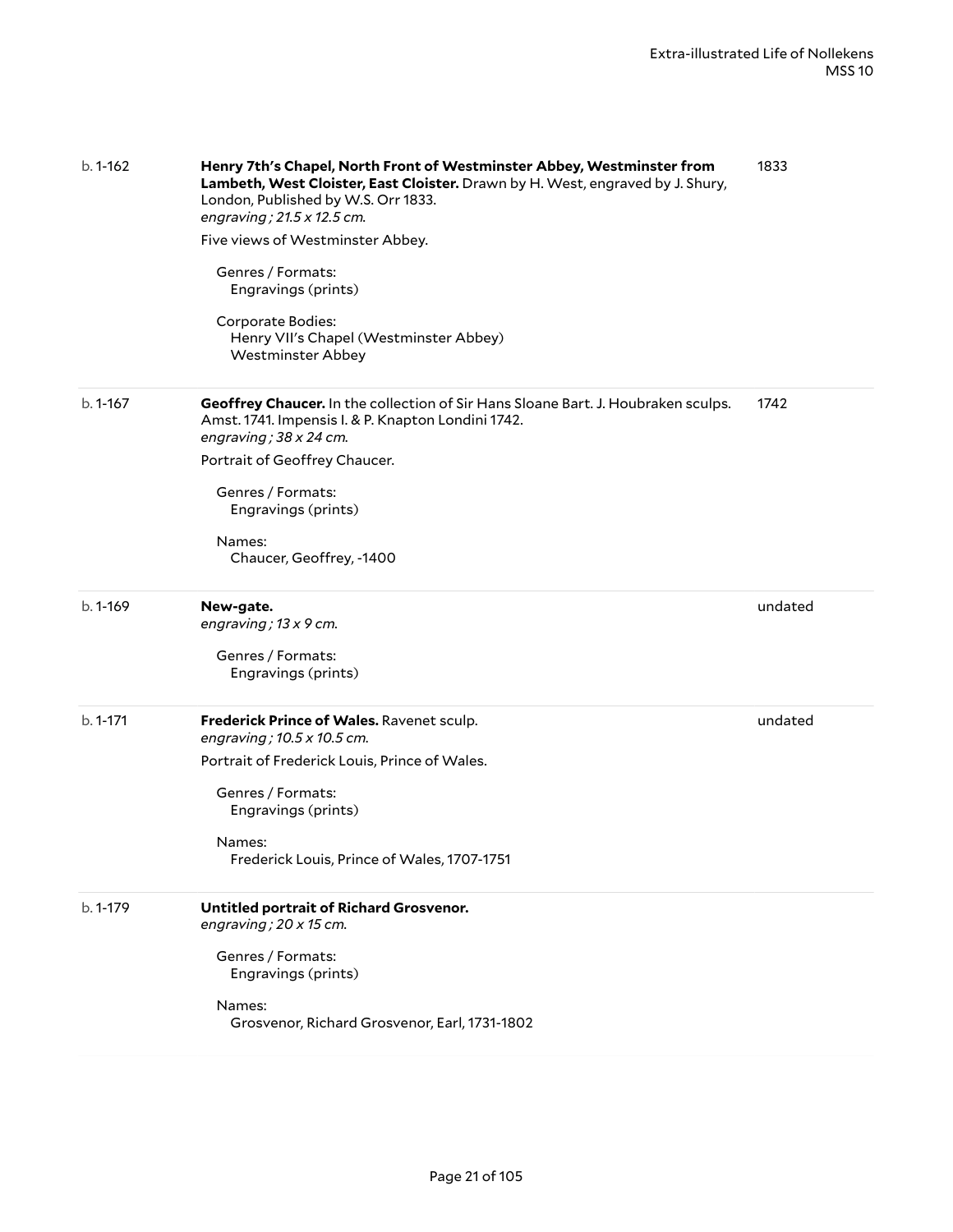| $b.1 - 179$  | Printed ticket, completed in manuscript: "Admit Mrs. Young & three to view the<br>pictures at Grosvenor House on Friday the 7th June, from 12 till 5 o'clock." Signed:<br>"Grosvenor".<br>ticket; 8 x 12 cm.<br>Grosvenor, Richard Grosvenor, Earl, 1731-1802<br>Genres / Formats:<br>Tickets                                                              | undated             |
|--------------|------------------------------------------------------------------------------------------------------------------------------------------------------------------------------------------------------------------------------------------------------------------------------------------------------------------------------------------------------------|---------------------|
| b. 1-180     | William Hogarth from an original picture painted by himself. Engraved by S.<br>Freeman. Jones & Co. Temple of the Muses, Finsbury Square, London.<br>engraving ; 22.5 x 14.5 cm.<br>Portrait of William Hogarth.<br>Genres / Formats:<br>Engravings (prints)<br>Names:<br>Hogarth, William, 1697-1764                                                      | undated             |
| $b. 1 - 181$ | Industry and Idleness. Plate 8. The Industrious 'Prentice Grown Rich, and Sheriff of undated<br>London. From the original design by Hogarth. Engraved by C. Armstrong. Jones &<br>Co. Temple of the Muses Finsbury Square, London.<br>engraving; $19 \times 22.5$ cm.<br>Genres / Formats:<br>Engravings (prints)<br>Names:<br>Hogarth, William, 1697-1764 |                     |
| $b. 1 - 181$ | Industry and Idleness. Plate 7. The Idle 'Prentice Returned from Sea, and in a<br>Garret with a Prostitute. From the original design by Hogarth. Engraved by E.<br>Jordan. Jones & Co. Temple of the Muses, Finsbury Square, London.<br>engraving; 19.5 x 22.5 cm.<br>Genres / Formats:<br>Engravings (prints)<br>Names:<br>Hogarth, William, 1697-1764    | undated             |
| $b. 1 - 183$ | Gog & Magog.Guildhall. European Magazine. Publish'd by I. Asperme at the Bible,<br>Crown & Constitution, Cornhill, Sept. 1, 1810.<br>engraving; 11 x 17 cm.<br>Genres / Formats:<br>Engravings (prints)                                                                                                                                                    | 1810 September<br>1 |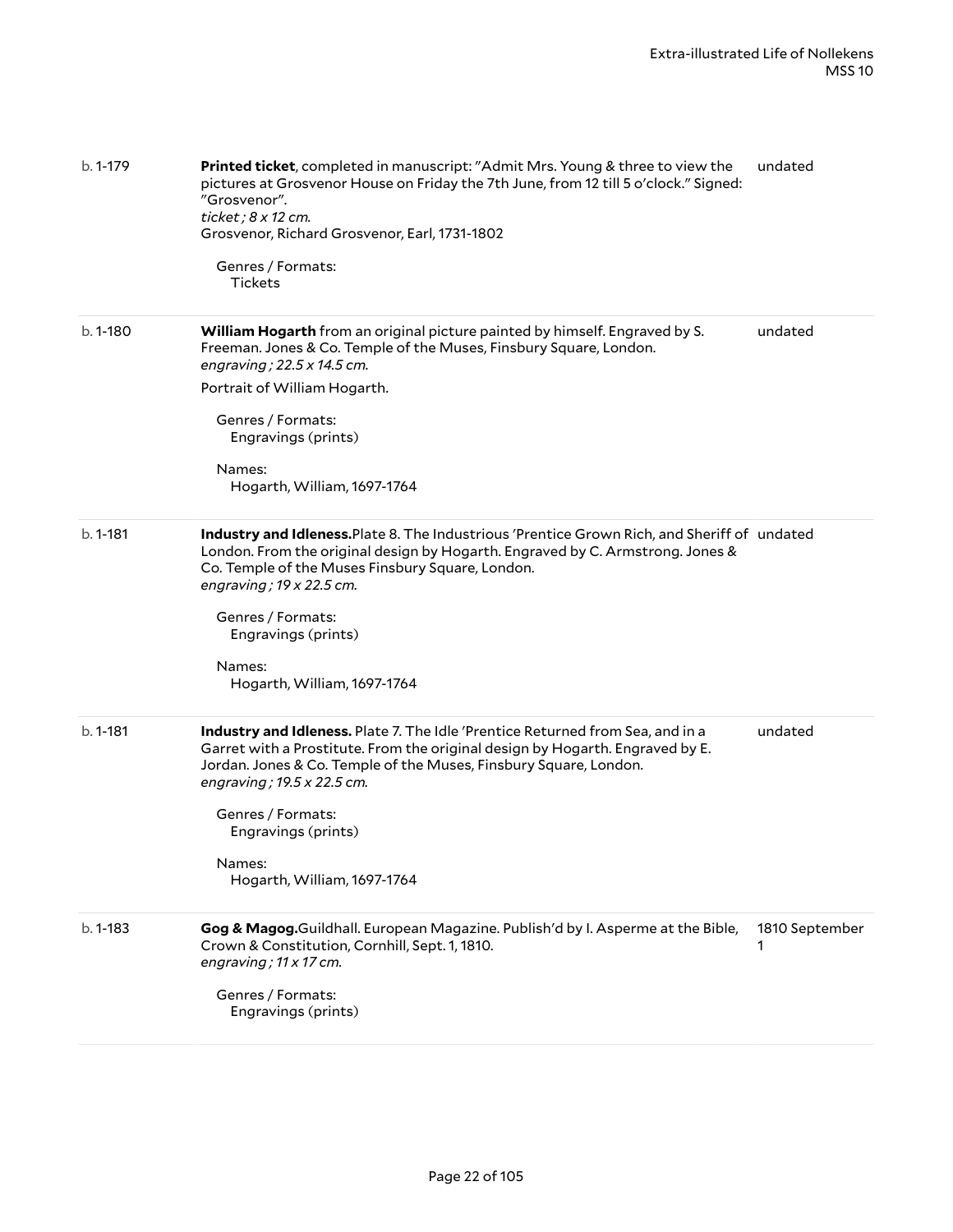| $b.1 - 183$ | Untitled depiction of Hercules strangling the lion. Thos. Worlidge fecit 1757.<br>etching; $10 \times 8$ cm.                                                                                                                             | 1757            |
|-------------|------------------------------------------------------------------------------------------------------------------------------------------------------------------------------------------------------------------------------------------|-----------------|
|             | Genres / Formats:<br>Etchings (prints)                                                                                                                                                                                                   |                 |
| $b.1 - 186$ | Untitled portrait of Paul A. Rubens. Art. Van Dyck pinx. Ficquet sculp. Eissen Oct.<br>engraving; 7 x 10 cm.                                                                                                                             | undated         |
|             | Genres / Formats:<br>Engravings (prints)                                                                                                                                                                                                 |                 |
|             | Names:<br>Rubens, Paul A. (Paul Alfred), 1875-1917                                                                                                                                                                                       |                 |
| b. 1-188    | Sir William Beechey, R.A. From an original picture by himself in his own<br>possession. Drawn by W. Evans, engraved by R. Cooper. Published June 11 1814 by T.<br>Cadell & W. Davies, Strand, London.<br>engraving; $31 \times 24.5$ cm. | 1814 June 11    |
|             | Portrait of Sir William Beechey.                                                                                                                                                                                                         |                 |
|             | Genres / Formats:<br>Engravings (prints)                                                                                                                                                                                                 |                 |
|             | Names:<br>Beechey, William, Sir, 1753-1839                                                                                                                                                                                               |                 |
| $b.1 - 195$ | Untitled portrait of Samuel Ireland. Js. Gy. fec. Pubd. Decr. 1st, 1797, by H.<br>Humphrey, no. 27 St. James's Street, London.<br>engraving; $31 \times 23.5$ cm.                                                                        | 1797 December 1 |
|             | Genres / Formats:<br>Engravings (prints)                                                                                                                                                                                                 |                 |
|             | Names:<br>Ireland, Samuel, -1800                                                                                                                                                                                                         |                 |
| b. 1-198    | Thomas Britton.Small-Coal-Man. I. Woolaston pinxit. C. Grignion sculpsit.<br>engraving; 14 x 13 cm.                                                                                                                                      | undated         |
|             | Portrait of Thomas Britton.                                                                                                                                                                                                              |                 |
|             | Genres / Formats:<br>Engravings (prints)                                                                                                                                                                                                 |                 |
|             | Names:<br>Britton, Thomas, 1654?-1714                                                                                                                                                                                                    |                 |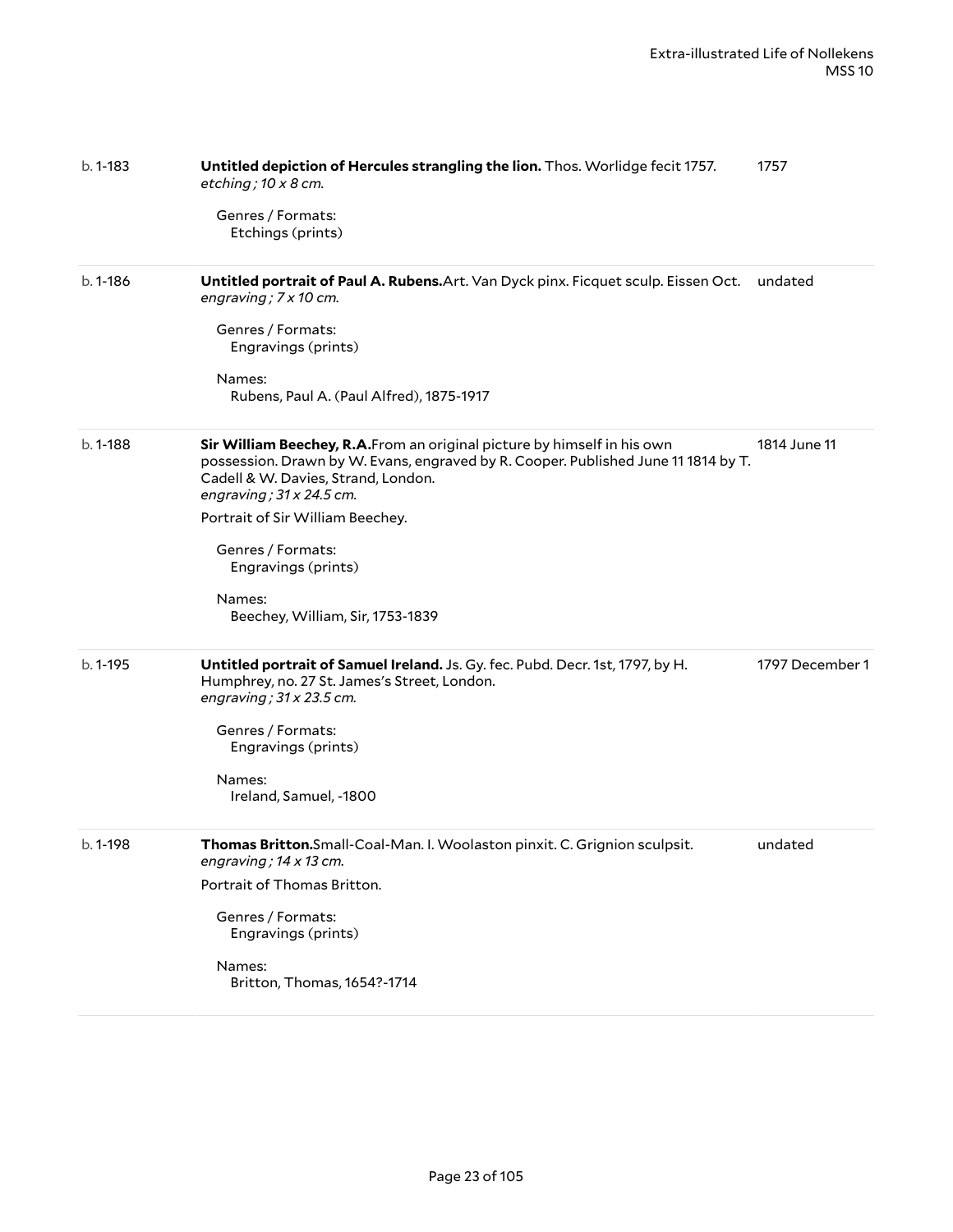| $b.1 - 199$  | Mr. Shuter in the character of Justice Woodcock in Love in a Village, Act I. Scene 1769 December<br>6th. Printed for Rt. Sayer, No. 53 Fleet Street & J. Smith No. 35 in Cheapside, 20<br>December 1769.<br>engraving; 9 x 7.5 cm.<br>Portrait of Edward Shuter.<br>Genres / Formats:<br>Engravings (prints)<br>Names:<br>Shuter, Edward, 1728?-1776 | 20            |
|--------------|------------------------------------------------------------------------------------------------------------------------------------------------------------------------------------------------------------------------------------------------------------------------------------------------------------------------------------------------------|---------------|
| b. 1-202     | Newcastle House, Lincoln's Inn Fields.B. Howlet fccit G. Scharf. Lithog.<br>lithograph; 16 x 22.5 cm.<br>View of Newcastle House, Lincoln's Inn Fields.<br>Genres / Formats:<br>Lithographs                                                                                                                                                          | undated       |
| $b.1 - 203$  | Sir Godfrey Kneller, Bart. Cooper sculpt.<br>engraving; $30 \times 23$ cm.<br>Portrait of Sir Godfrey Kneller.<br>Genres / Formats:<br>Engravings (prints)<br>Names:<br>Kneller, Godfrey, Sir, 1646-1723                                                                                                                                             | undated       |
| $b.1 - 205$  | <b>Right Honble. Lady Thurlow.</b><br>engraving; $16 \times 11$ cm.<br>Portrait of Mary Catherine Thurlow.<br>Genres / Formats:<br>Engravings (prints)<br>Names:<br>Thurlow, Mary Catherine, 1790-1830                                                                                                                                               |               |
| $b. 1 - 211$ | Letter to John Thomas Smith.<br>1 page; 18 x 11 cm.<br>Hawkins, Laetitia Matilda, 1759-1835<br>Asking him to have a 'little parcel' ready for collection by 9:30 a.m. Monday so that<br>it can be collected. Twickenham, 27 April.<br>Genres / Formats:<br>Correspondence                                                                            | 1808 April 27 |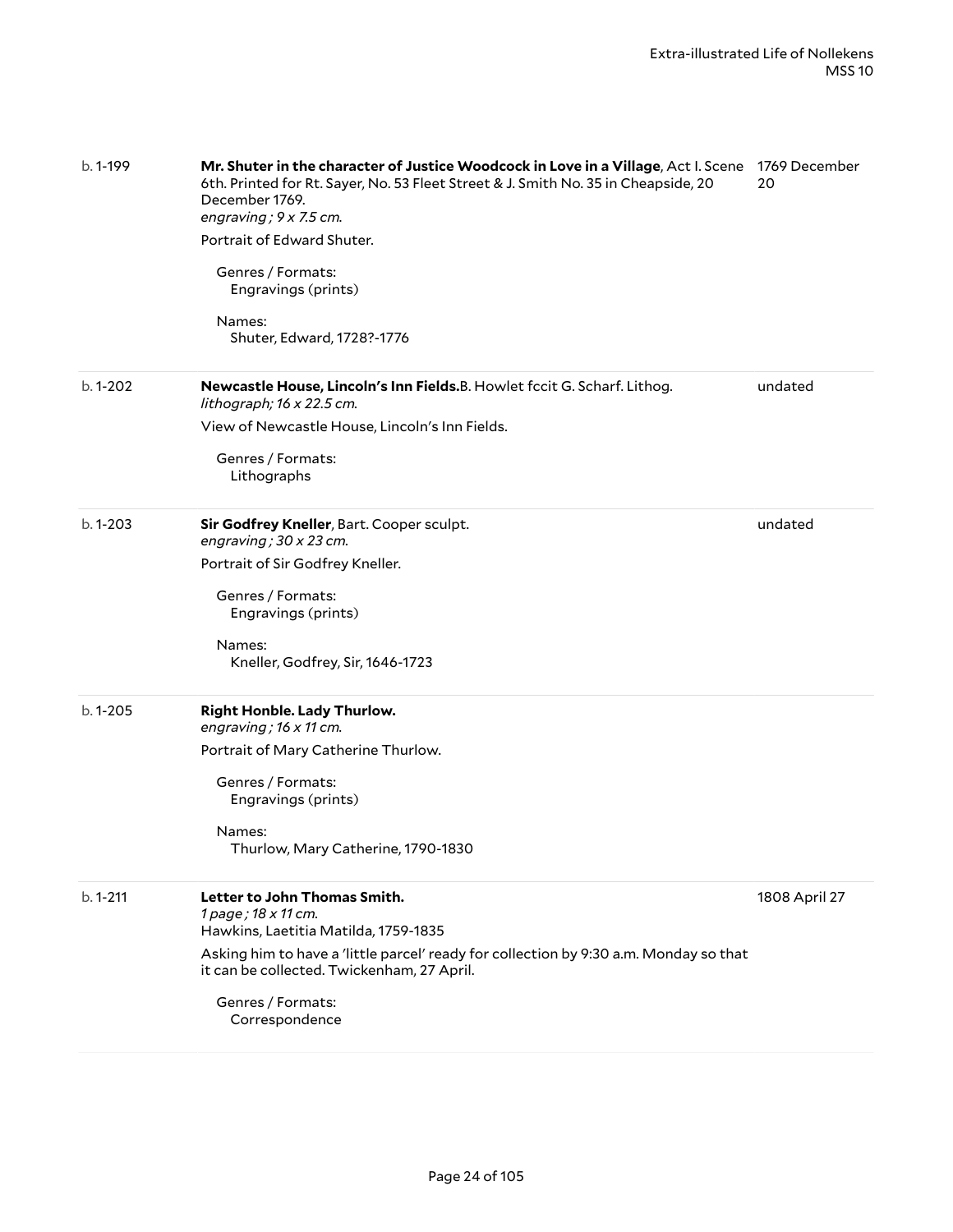| $b. 1 - 212$ | Chas. Hutton.W. Derby delt. J. Thomson sct. London, Published for the proprietors 1823 July 1<br>of the European Magazine by Lupston Relfe, 13 Corhill, July 1, 1823.<br>engraving; $20 \times 13.5$ cm.<br>Portrait of Charles Hutton.<br>Genres / Formats:<br>Engravings (prints)<br>Names:<br>Hutton, Charles, 1737-1823 |
|--------------|-----------------------------------------------------------------------------------------------------------------------------------------------------------------------------------------------------------------------------------------------------------------------------------------------------------------------------|
| $b.1 - 212$  | William Gifford, Esq. Wm. Gifford [facsimile signature] Painted by J. Hoppner, Esq. 1833<br>R.A. Engraved by S. Freeman. Fisher, Son & Co. London, 1833.<br>engraving; 21 x 14 cm.<br>Portrait of William Gifford.<br>Genres / Formats:<br>Engravings (prints)<br>Names:<br>Gifford, William, 1756-1826                     |
| $b.1 - 214$  | Prince Hoare Esqr.Opie pinxt. Hopwood sculp. Published 1 July 1807 by Mathews & 1807 July 1<br>Leigh.<br>engraving; $19.5 \times 12$ cm.<br>Portrait of Prince Hoare.<br>Genres / Formats:<br>Engravings (prints)<br>Names:<br>Hoare, Prince, 1755-1834                                                                     |
| b. 1-217     | Punch and Judy.Scenes of London. On Stone by G. Rymer, London published by<br>1834 September<br>Ackermann & Co. 96, Strand, Sepr. 1st 1834.<br>1<br>etching; 20 x 24.5 cm.<br><b>Preferred Titles:</b><br>Punch and Judy<br>Genres / Formats:<br>Lithographs                                                                |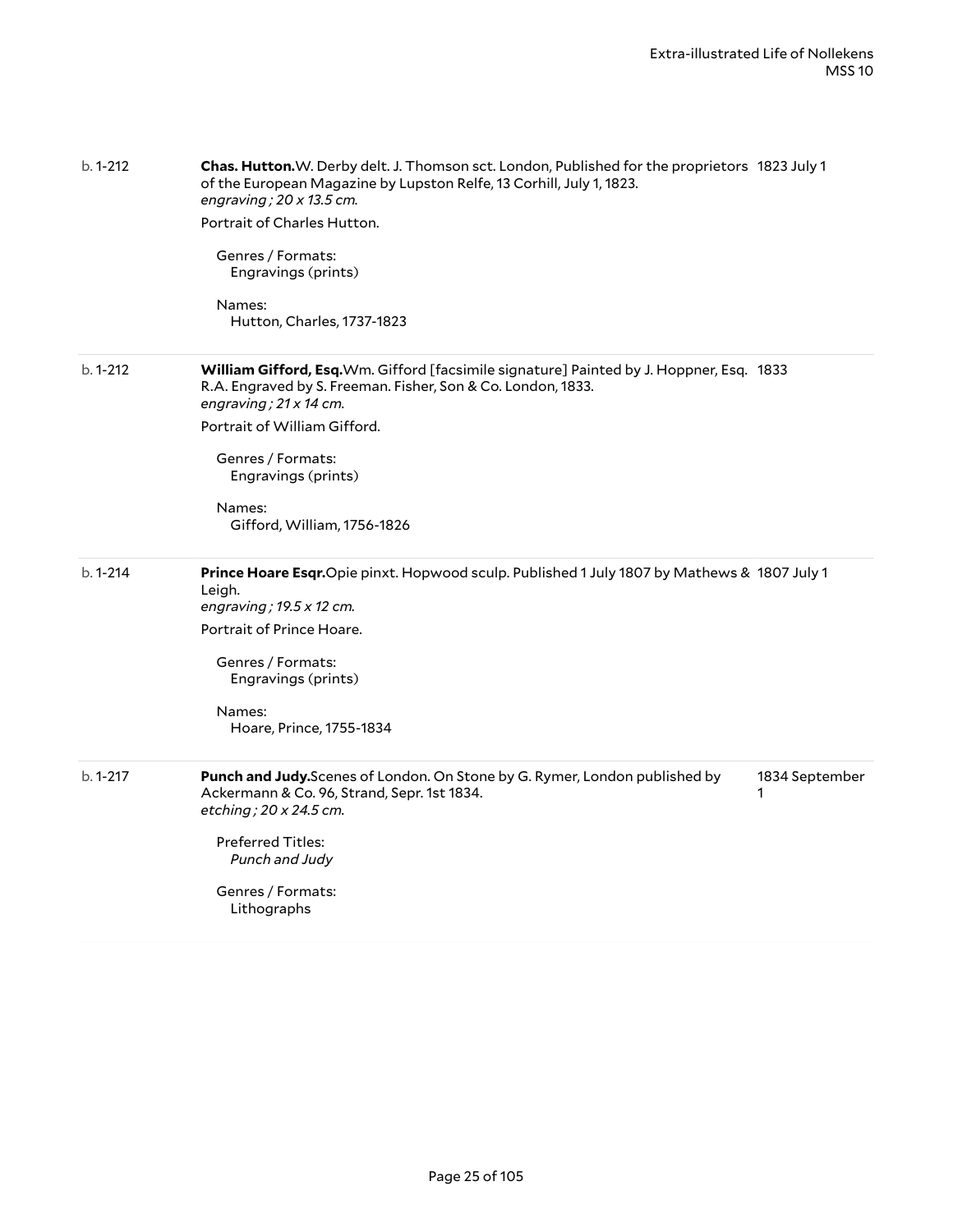| Telling Mr. Smith that Mr. Haslam, apothecary at Bethle Hospital, will allow him to<br>visit the patients there 'in a private manner' so he can draw them. The visit 'will<br>give you a thorough knowledge of character, and enable you to give a justness to<br>the sketches you may drawbe sure you pocket your pencilThe Imperial King [an<br>inmate] is a fine study, and will make an excellent picture'. Sunday.<br>Genres / Formats:<br>Correspondence<br>Corporate Body:<br>Bethlem Royal Hospital (London, England)<br>Caius Gabriel Cibber.W. C. Edwards.<br>engraving; $13.5 \times 10$ cm.<br>Portrait of Caius Gabriel Cibber.<br>Genres / Formats:<br>Engravings (prints)<br>Names:<br>Cibber, Caius Gabriel, 1630-1700<br>Figures in front of Bethlem Hospital. Engraved by C. Warren. For Dr. Hughsons | undated<br>1808 December                                                                                                                                                                                                     |
|-------------------------------------------------------------------------------------------------------------------------------------------------------------------------------------------------------------------------------------------------------------------------------------------------------------------------------------------------------------------------------------------------------------------------------------------------------------------------------------------------------------------------------------------------------------------------------------------------------------------------------------------------------------------------------------------------------------------------------------------------------------------------------------------------------------------------|------------------------------------------------------------------------------------------------------------------------------------------------------------------------------------------------------------------------------|
|                                                                                                                                                                                                                                                                                                                                                                                                                                                                                                                                                                                                                                                                                                                                                                                                                         |                                                                                                                                                                                                                              |
|                                                                                                                                                                                                                                                                                                                                                                                                                                                                                                                                                                                                                                                                                                                                                                                                                         |                                                                                                                                                                                                                              |
|                                                                                                                                                                                                                                                                                                                                                                                                                                                                                                                                                                                                                                                                                                                                                                                                                         |                                                                                                                                                                                                                              |
|                                                                                                                                                                                                                                                                                                                                                                                                                                                                                                                                                                                                                                                                                                                                                                                                                         |                                                                                                                                                                                                                              |
|                                                                                                                                                                                                                                                                                                                                                                                                                                                                                                                                                                                                                                                                                                                                                                                                                         |                                                                                                                                                                                                                              |
|                                                                                                                                                                                                                                                                                                                                                                                                                                                                                                                                                                                                                                                                                                                                                                                                                         |                                                                                                                                                                                                                              |
|                                                                                                                                                                                                                                                                                                                                                                                                                                                                                                                                                                                                                                                                                                                                                                                                                         |                                                                                                                                                                                                                              |
| Description of London. Published by J. Stratford, 112 Holborn Hill, Decr. 10th, 1808.                                                                                                                                                                                                                                                                                                                                                                                                                                                                                                                                                                                                                                                                                                                                   | 10                                                                                                                                                                                                                           |
| engraving; $12.5 \times 19$ cm.                                                                                                                                                                                                                                                                                                                                                                                                                                                                                                                                                                                                                                                                                                                                                                                         |                                                                                                                                                                                                                              |
| View of figures in front of Bethlem Hospital.                                                                                                                                                                                                                                                                                                                                                                                                                                                                                                                                                                                                                                                                                                                                                                           |                                                                                                                                                                                                                              |
| Genres / Formats:<br>Engravings (prints)                                                                                                                                                                                                                                                                                                                                                                                                                                                                                                                                                                                                                                                                                                                                                                                |                                                                                                                                                                                                                              |
| Corporate Body:<br>Bethlem Royal Hospital (London, England)                                                                                                                                                                                                                                                                                                                                                                                                                                                                                                                                                                                                                                                                                                                                                             |                                                                                                                                                                                                                              |
|                                                                                                                                                                                                                                                                                                                                                                                                                                                                                                                                                                                                                                                                                                                                                                                                                         |                                                                                                                                                                                                                              |
|                                                                                                                                                                                                                                                                                                                                                                                                                                                                                                                                                                                                                                                                                                                                                                                                                         |                                                                                                                                                                                                                              |
| Engravings (prints)                                                                                                                                                                                                                                                                                                                                                                                                                                                                                                                                                                                                                                                                                                                                                                                                     |                                                                                                                                                                                                                              |
|                                                                                                                                                                                                                                                                                                                                                                                                                                                                                                                                                                                                                                                                                                                                                                                                                         |                                                                                                                                                                                                                              |
|                                                                                                                                                                                                                                                                                                                                                                                                                                                                                                                                                                                                                                                                                                                                                                                                                         | John Opie Esqr. R.A.J. Opie R.A. pinx Ridley sc. Pub. by Vernor & Hood Poultry Aug. 1801 August 1<br>11801.<br>engraving; $29 \times 22.5$<br>Portrait of John Opie.<br>Genres / Formats:<br>Names:<br>Opie, John, 1761-1807 |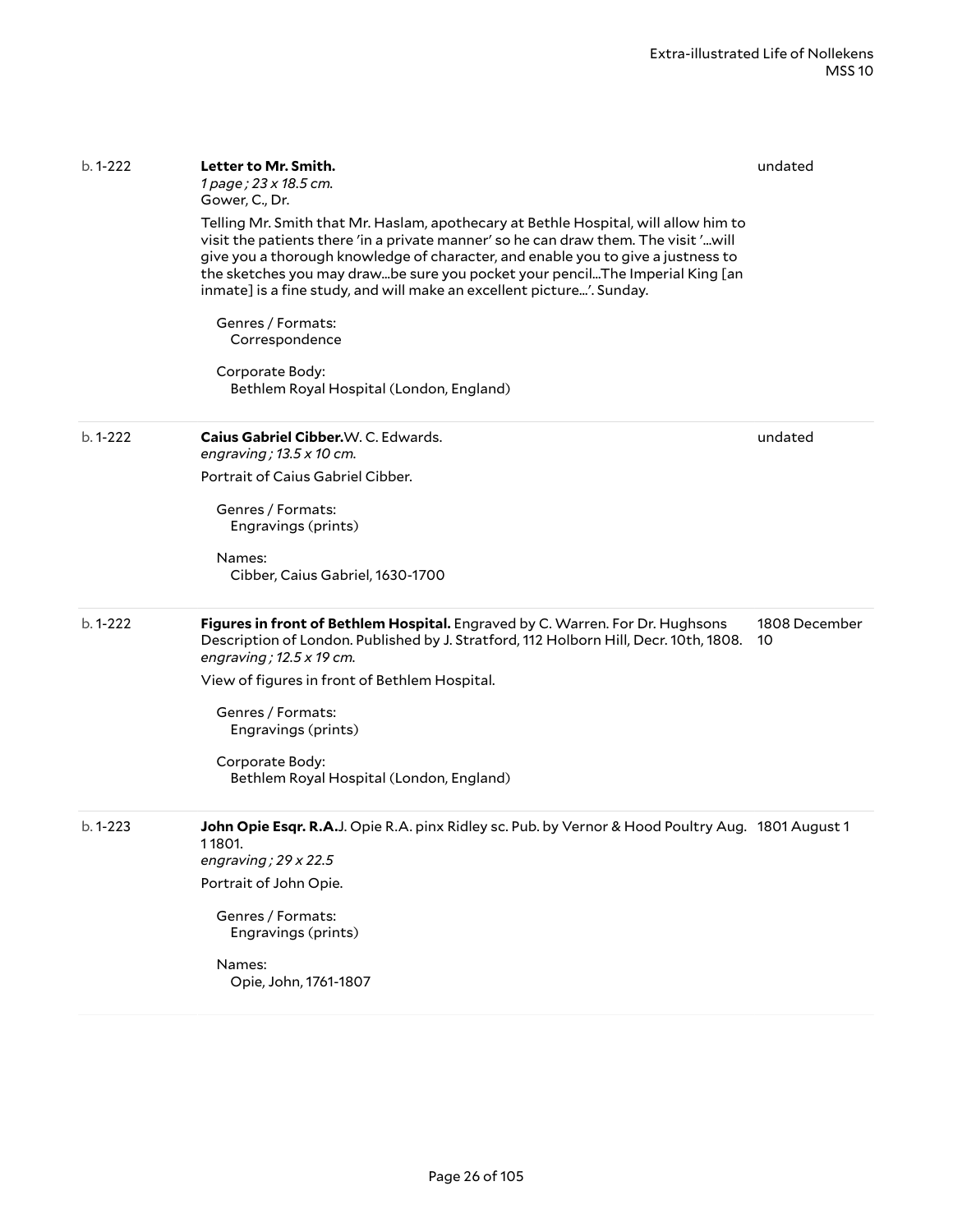| b. 1-225    | H. Tresham, Esqr. R.A.Painted by Opie, engraved by Freeman. Published by Vernor, 1809 May 1<br>Hood & Sharpe, Poultry, May 1, 1809.<br>engraving; 22 x 14 cm.<br>Portrait of Henry Tresham.<br>Genres / Formats:<br>Engravings (prints)<br>Names:<br>Tresham, Henry, 1749?-1814                                                                                                                                                                |              |
|-------------|------------------------------------------------------------------------------------------------------------------------------------------------------------------------------------------------------------------------------------------------------------------------------------------------------------------------------------------------------------------------------------------------------------------------------------------------|--------------|
| $b.1 - 226$ | William Capon. Draughtsman and painter of architecture and landscape to His<br>late Royal Highness the Duke of York. Born 1757-Died 1827. Painted in miniature by<br>W. Bone. Engraved by W. Bond. Published by J.B. Nichols, Parliament Street, March<br>1, 1828. Gent. Mag. Feby. 1828. p. 105.<br>engraving; 22 x 14.5 cm.<br>Portrait of William Capon.<br>Genres / Formats:<br>Engravings (prints)<br>Names:<br>Capon, William, 1757-1827 | 1828 March 1 |
| b. 1-230    | Untitled portrait of John Wesley.<br>engraving; 15.5 x 11.5 cm.<br>Genres / Formats:<br>Engravings (prints)<br>Names:<br>Wesley, John, 1703-1791                                                                                                                                                                                                                                                                                               | undated      |
| $b.1 - 232$ | Gavin Hamilton.Painter. Skirving Pinx. R. Scott Sculps. Published by J. Anderson<br>July 10th 1793.<br>engraving; $15.5 \times 11$ cm.<br>Portrait of Gavin Hamilton.<br>Genres / Formats:<br>Engravings (prints)<br>Names:<br>Hamilton, Gavin, 1723-1798                                                                                                                                                                                      | 1793 July 10 |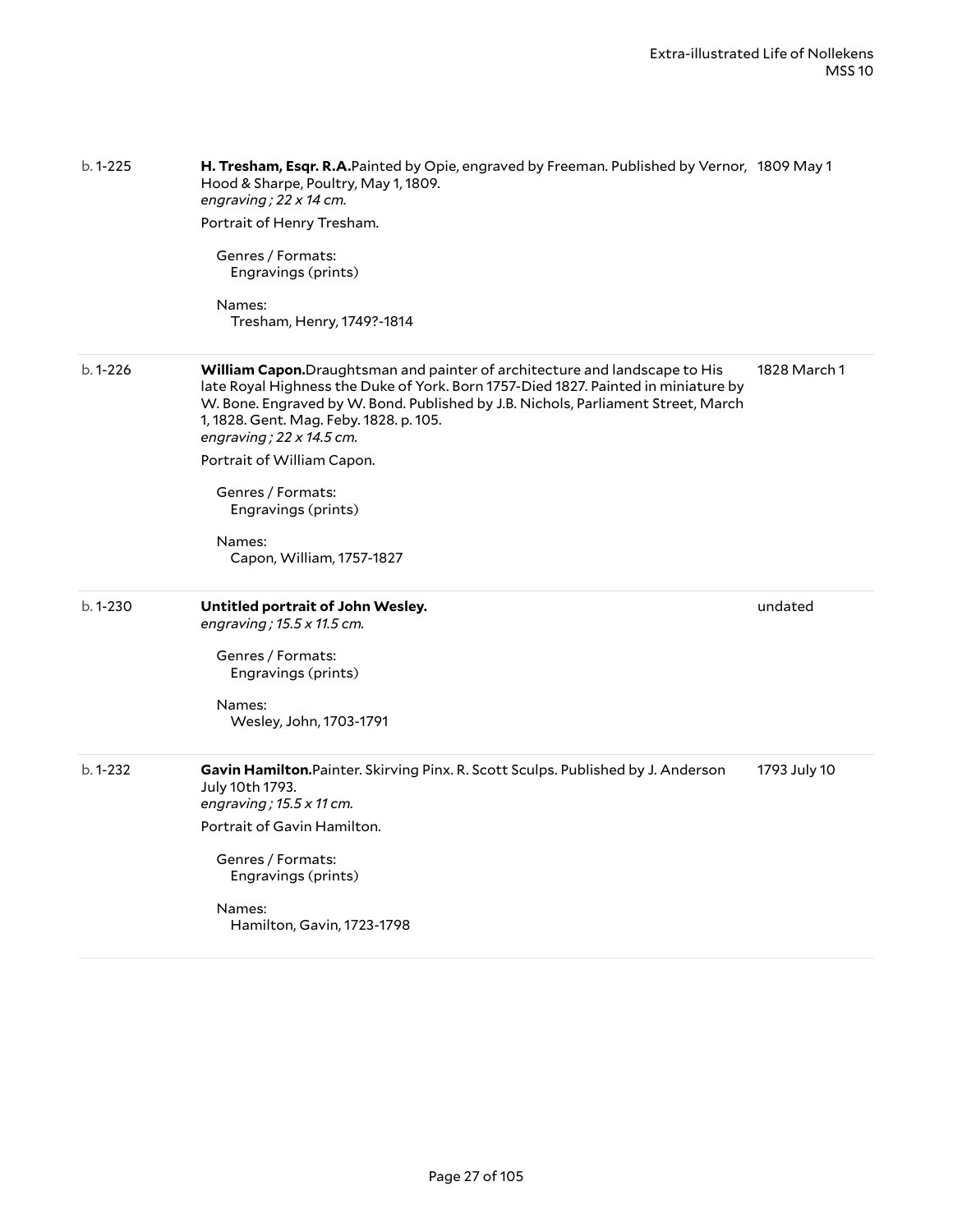| $b.1 - 232$ | Letter to publisher Thomas Cadell.<br>1 page; 7 x 12.5 cm.<br>Cecil, Henry, 1754-1804<br>Asking him to send Coxe's travels by the bearer, adding 'it was presented to the<br>King last Wednesday.' 14 May. (Referring to one of the many volumes of travels by<br>William Coxe, 1748-1828).<br>Genres / Formats:<br>Correspondence<br>Names:<br>Coxe, William, 1747-1828                                                                                                                                                                                                                                                                                                                                                                                                                                                                                                                                                                                                                                                                                                                                                                                                                                                                                                                                                                                                                                                                        | undated     |
|-------------|-------------------------------------------------------------------------------------------------------------------------------------------------------------------------------------------------------------------------------------------------------------------------------------------------------------------------------------------------------------------------------------------------------------------------------------------------------------------------------------------------------------------------------------------------------------------------------------------------------------------------------------------------------------------------------------------------------------------------------------------------------------------------------------------------------------------------------------------------------------------------------------------------------------------------------------------------------------------------------------------------------------------------------------------------------------------------------------------------------------------------------------------------------------------------------------------------------------------------------------------------------------------------------------------------------------------------------------------------------------------------------------------------------------------------------------------------|-------------|
| $b.1 - 235$ | John Stowe, Historian & Antiquary (From His Monument in the Church of<br>St. Andrew, Undershaft.) Published May 10, 1792 by N. Smith No. 18 Gt. Mays<br>Buildings St. Martins Lane.<br>engraving; 25.5 x 19.5 cm.<br>Portrait of John Stow with text.' "John Stowe, who was bred a Taylor, quitted<br>his occupation to pursue his beloved study of the History and Antiquities of<br>England, to which he had an invincible propensity. He was not only indefatigable in<br>searching for ancient authors and MSS of all kinds relating to English History, but<br>was also at the pains of transcribing many things with his own hand. As his studies<br>and collections engrossed his whole attention, he in a few years found himself in<br>embarrassed circumstances, and was under a necessity of returning to his trade,<br>but was enabled by the generosity of Arch Bishop Parker to resume his studies.<br>His principal works are his survey of London: a book deservedly esteemed his<br>additions to Hollenshed's Chronicle and his Annals, the folio Volume, commonly<br>called Stowe's Chronicle, was compliled from his papers after his decease, by<br>E. Howes, our author Stowe had a principal hand in two improved editions of<br>Chaucers works, published in this reign on 5 April 1605 AE SO" see Granger p. 269<br>& Pennants London'.<br>Genres / Formats:<br>Engravings (prints)<br>Names:<br>Stow, John, 1525?-1605 | 1792 May 10 |
| b. 1-238    | Charles Towneley. From a Bust by Nollekens in the possession of John Towneley<br>Esqr. T. Baxter delt. Worthington sculp.<br>engraving; $19 \times 12$ cm.<br>Portrait of Charles Townley.<br>Genres / Formats:<br>Engravings (prints)<br>Names:<br>Townley, Charles, 1737-1805                                                                                                                                                                                                                                                                                                                                                                                                                                                                                                                                                                                                                                                                                                                                                                                                                                                                                                                                                                                                                                                                                                                                                                 | undated     |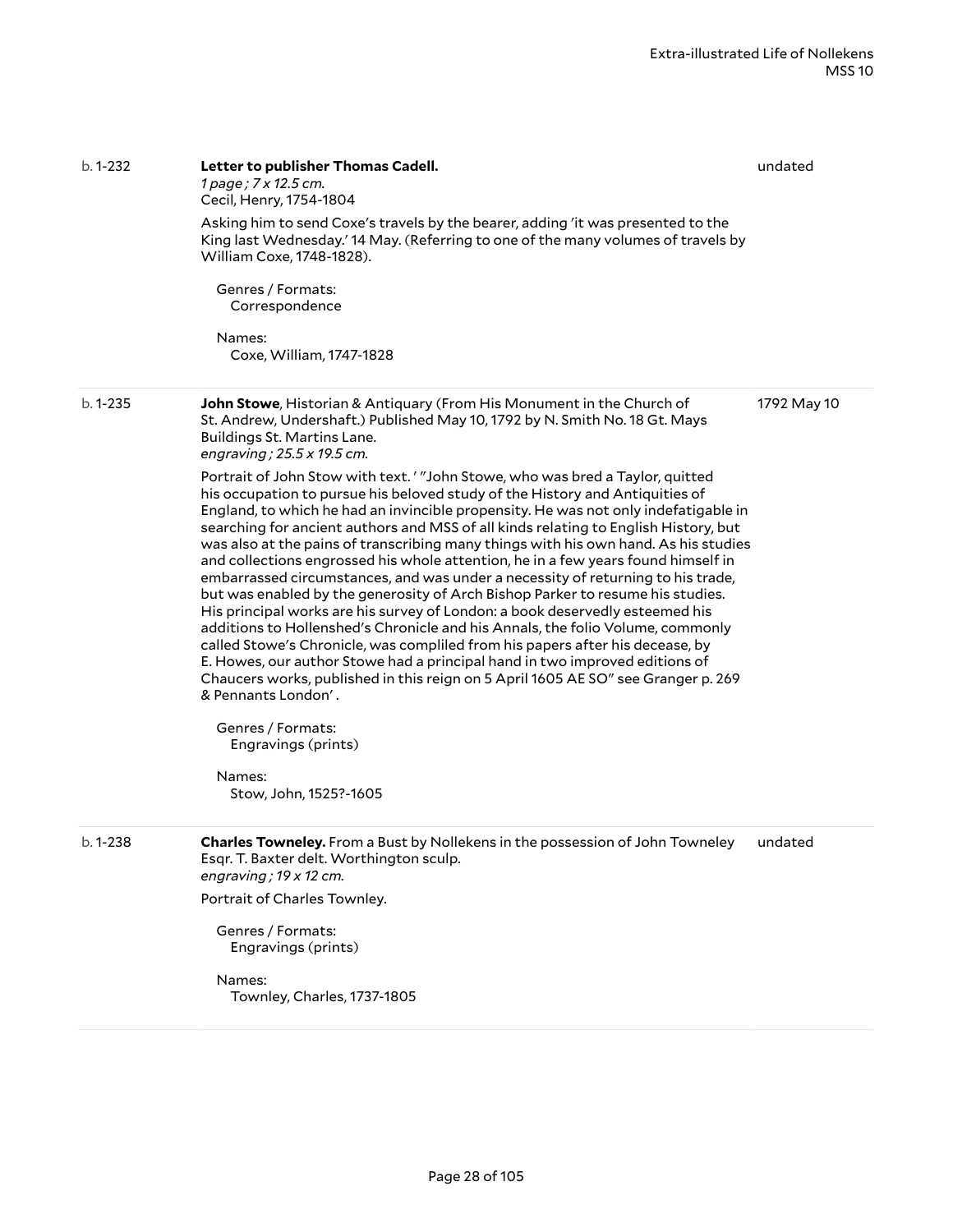| $b.1 - 238$ | Letter to Mrs. (Mary) Nollekens.<br>1 page; 19 x 11 cm.<br>Townley, Charles, 1737-1805<br>Saying that he will have the pleasure of showing 'his collection of old Marbles' to<br>her and her company tomorrow.'<br>Genres / Formats:<br>Correspondence<br>Names: | 1804 June 4        |
|-------------|------------------------------------------------------------------------------------------------------------------------------------------------------------------------------------------------------------------------------------------------------------------|--------------------|
|             | Nollekens, Mary, 1742 or 3-1817                                                                                                                                                                                                                                  |                    |
| $b.1 - 239$ | Letter to John Thomas Smith.<br>1 page; 20 x 13 cm.<br>Hills, Ph.<br>Referring to his mention of Zoffany's print of Townley's gallery ('I have just read<br>with great pleasure your publication of "Nollekens and his times'), and asking if                    | 1829 August 20     |
|             | and when it will be finished.<br>Genres / Formats:<br>Correspondence                                                                                                                                                                                             |                    |
|             | Names:<br>Smith, John Thomas, 1766-1833<br>Townley, Charles, 1737-1805<br>Zoffany, Johann, 1733-1810                                                                                                                                                             |                    |
| b. 1-240    | Thomas Astle Esqr. F.R.S.&c. Trust. Brit. Mus. & Keeper of the Records in the<br>Tower. European Magazine. Pub. by J. Sewell Cornhill Nov. 11802.<br>engraving; $21 \times 13$ cm.<br>Portrait of Thomas Astle.                                                  | 1802 November<br>1 |
|             | Genres / Formats:<br>Engravings (prints)                                                                                                                                                                                                                         |                    |
|             | Names:<br>Astle, Thomas, 1735-1803                                                                                                                                                                                                                               |                    |
| b. 1-240    | Printed receipt signed to Mr. (Richard Paul?) Jodrell, for d'Hancarville's<br>Antiquités étrusques, grecques et romaines. Dated 27 Otre 1768.<br>1 page; 11 x 8 cm.<br>Hancarville, Pierre d', 1719-1805                                                         | 1768 October 27    |
|             | For two volumes of his work on Greek and Roman antiquities. Torn with loss.                                                                                                                                                                                      |                    |
|             | Genres / Formats:<br>Receipts (financial records)                                                                                                                                                                                                                |                    |
|             | Names:<br>Jodrell, Richard Paul, 1745-1831                                                                                                                                                                                                                       |                    |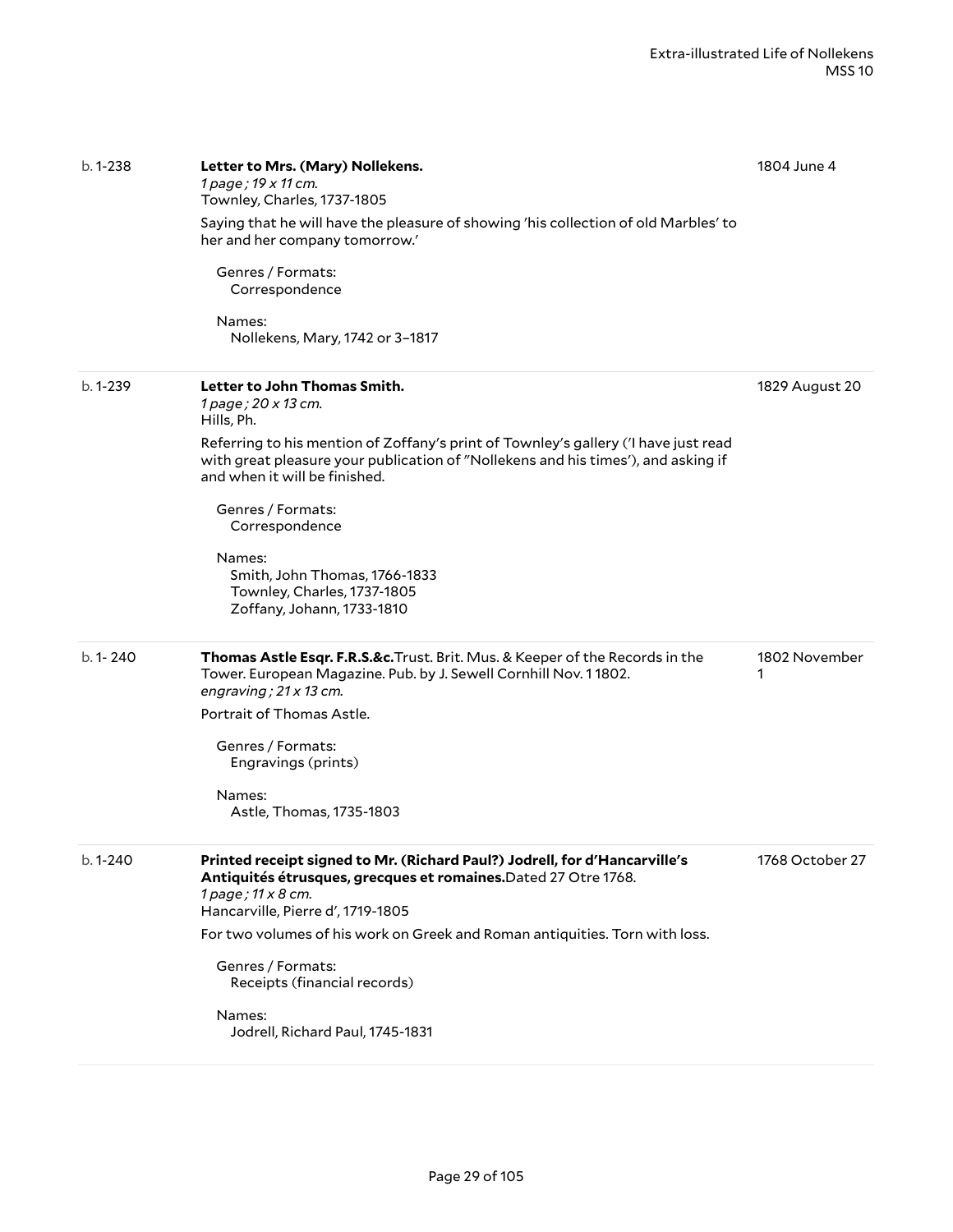| $b.1 - 243$ | British Museum.New Building. Plate 23 Vol. 3 No. 16 of Ackermann's Repository of 1810 April 1<br>Arts & Published April 1, 1810 at 101 Strand, London.<br>hand colored engraving; 18 x 13.5 cm.<br>Interior view of the British Museum.<br>Genres / Formats:<br>Engravings (prints)<br>Corporate Body:<br><b>British Museum</b> |                 |
|-------------|---------------------------------------------------------------------------------------------------------------------------------------------------------------------------------------------------------------------------------------------------------------------------------------------------------------------------------|-----------------|
| b. 1-243    | Envelope fragment addressed to Lady Wodhouse from Cawdor dated February<br>4 1805.<br>1 page 7.5 x 11.5 cm.                                                                                                                                                                                                                     | 1805 February 4 |
| $b.1 - 245$ | Francis Chantrey, Esq. R.A. Engraved by Thomson, from a Painting by Raeburn.<br>engraving; $15 \times 9.5$ cm.<br>Portrait of Francis Chantrey.<br>Genres / Formats:<br>Engravings (prints)<br>Names:<br>Chantrey, Francis, Sir, 1781-1841                                                                                      | undated         |
| $b.1 - 246$ | Calling card: Mr. Townley, Park St. Westr. No. 7. W. Skelton del. ct Sculp.<br>engraving; $7.5 \times 10.5$ cm.<br>Genres / Formats:<br>Engravings (prints)<br>Visiting cards<br>Names:<br>Townley, Charles, 1737-1805                                                                                                          | undated         |
| $b.1 - 246$ | Homer. After an ancient terminus in Mr. Townley's collection, dug up near Baia,<br>1780. Drawn by E.E. Burney. Engraved by Ls. Shiavonetti.<br>engraving; 16.5 x 11.5 cm.<br>Genres / Formats:<br>Engravings (prints)                                                                                                           | undated         |
| $b.1 - 247$ | <b>Bust of Charles Townley.</b><br>engraving; 20.5 x 14.5 cm.<br>Portrait of Charles Townley.<br>Genres / Formats:<br>Engravings (prints)<br>Names:<br>Townley, Charles, 1737-1805                                                                                                                                              | undated         |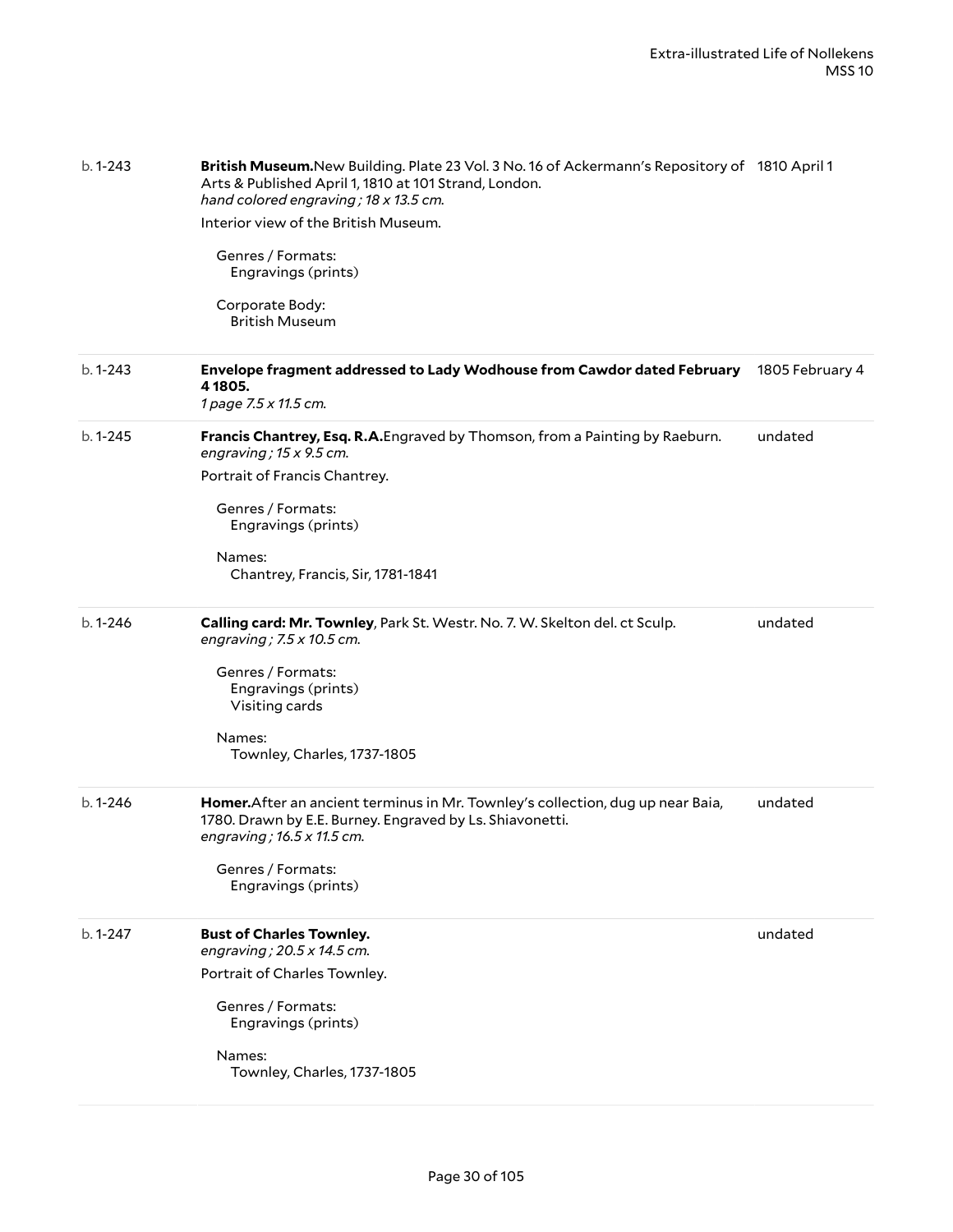| $b.1 - 249$ | References to the figures in Hogarth's Enthusiasm Delineated. A. After Raphael. 1796 March 15<br>B. After Rubens. C. After Rembrandt. D.E.F.G.H. Are imitations of other painters.<br>*From sketches by Hogarth on the margins of the original prints. Published by<br>John Ireland No. 3 Poets Corner Palace Yard Westminster. March 16 1796.<br>engraving; 21 x 14 cm.<br>Genres / Formats:<br>Engravings (prints)<br>Names:<br>Hogarth, William, 1697-1764 |               |
|-------------|---------------------------------------------------------------------------------------------------------------------------------------------------------------------------------------------------------------------------------------------------------------------------------------------------------------------------------------------------------------------------------------------------------------------------------------------------------------|---------------|
| $b.1 - 252$ | Front face of an envelope (?) addressed to "Mess. Greenwood & Co., Craig's<br>Court, London". Signed, in lower left corner, Mangin (i.e. Edward Mangin?), of<br>Dublin Carth. Dated July seven 1824.<br>manuscript note; 7 x 12 cm.<br>Mangin, Edward, 1772-1852                                                                                                                                                                                              | 1824 July 7   |
| $b.1 - 255$ | Envelope fragment addressed to Mrs. J. Pease dated April 18 1822.<br>1 page; 8 x 15 cm.                                                                                                                                                                                                                                                                                                                                                                       | 1822 April 18 |
| $b.1 - 256$ | Elgin Gallery. Published by Hurst, Robinson & Co. London 1825. Drawn by<br>Mackenzie. Engraved by Chas. Heath.<br>engraving; $12 \times 19$ cm.<br>View of the Elgin Marbles, British Museum.<br>Genres / Formats:<br>Engravings (prints)<br>Subjects:<br>Elgin marbles<br>Corporate Body:<br><b>British Museum</b>                                                                                                                                           | 1825          |
| $b.1 - 258$ | Earl of Mansfield. Westminster Abbey.<br>engraving; 11 x 7 cm.<br>Engraving of the burial monument of William Murray, in Westminster Abbey.<br>Genres / Formats:<br>Engravings (prints)<br>Names:<br>Murray, William, 1705-1793<br>Corporate Body:<br><b>Westminster Abbey</b>                                                                                                                                                                                | undated       |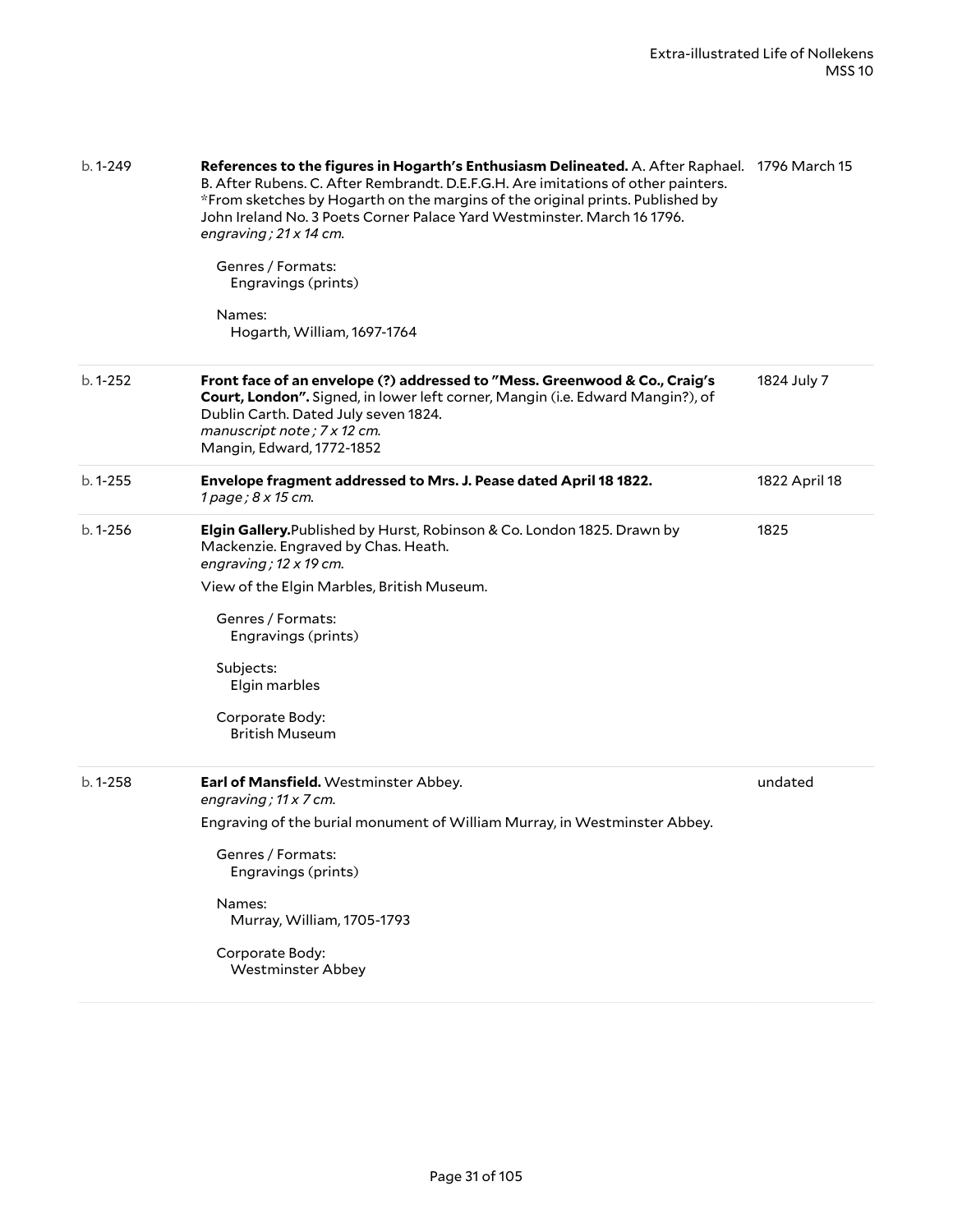| $b.1 - 260$ | St. Paul's (interior). Admiral Earl Howe, Cuthbert, Lord Collingwood, Lieut. Genl.<br>Sir Ralph Abercrombie, Lieut Genl. Sir John Moore. Drawn by H. West. Engraved by<br>J. Shury. London. Published by W.S. Orr. 1833.<br>engraving; $12 \times 22$ cm.<br>Five interior views of St. Paul's Cathedral.<br>Genres / Formats:<br>Engravings (prints)<br>Corporate Body:<br>St. Paul's Cathedral (London, England) | 1833           |
|-------------|--------------------------------------------------------------------------------------------------------------------------------------------------------------------------------------------------------------------------------------------------------------------------------------------------------------------------------------------------------------------------------------------------------------------|----------------|
| $b.1 - 260$ | Interior of St. Paul's. Engraved by Hobson from a drawing by J.P. Neale for the<br>Beauties of England & Wales.<br>engraving; $15 \times 10$ cm.<br>View of St. Paul's Cathedral.<br>Genres / Formats:<br>Engravings (prints)<br>Corporate Body:<br>St. Paul's Cathedral (London, England)                                                                                                                         | undated        |
| $b.1 - 264$ | Samuel Whitbread Esqr. M.P.London Published by J. Asperne Cornhill 1st January<br>1813. Painted by Opie. Engraved by T. Blood.<br>engraving; $15 \times 11$ cm.<br>Portrait of Samuel Whitbread.<br>Genres / Formats:<br>Engravings (prints)<br>Names:<br>Whitbread, Samuel, 1764-1815                                                                                                                             | 1813 January 1 |
| $b.1 - 264$ | Manuscript excerpt: The proper officer at the foreign post office [signed] S.<br>Whitbread, Lombard Street.<br>1 page; 6 x 11 cm.<br>Whitbread, Samuel, 1764-1815                                                                                                                                                                                                                                                  | undated        |
| $b.1 - 264$ | <b>Envelope fragment from Samuel Whitbread.</b><br>1 page; 6.5 x 11.5 cm.<br>Whitbread, Samuel, 1764-1815                                                                                                                                                                                                                                                                                                          | undated        |
| $b.1 - 267$ | Abbey Church, Bath. European Magazine. Published by J. Sewell, Cornhill. Febr. 1st 1797 February 1<br>1797<br>engraving; $21 \times 13$ cm.<br>View of Bath Abbey.<br>Genres / Formats:<br>Engravings (prints)<br>Corporate Body:<br>Bath Abbey (Bath, England)                                                                                                                                                    |                |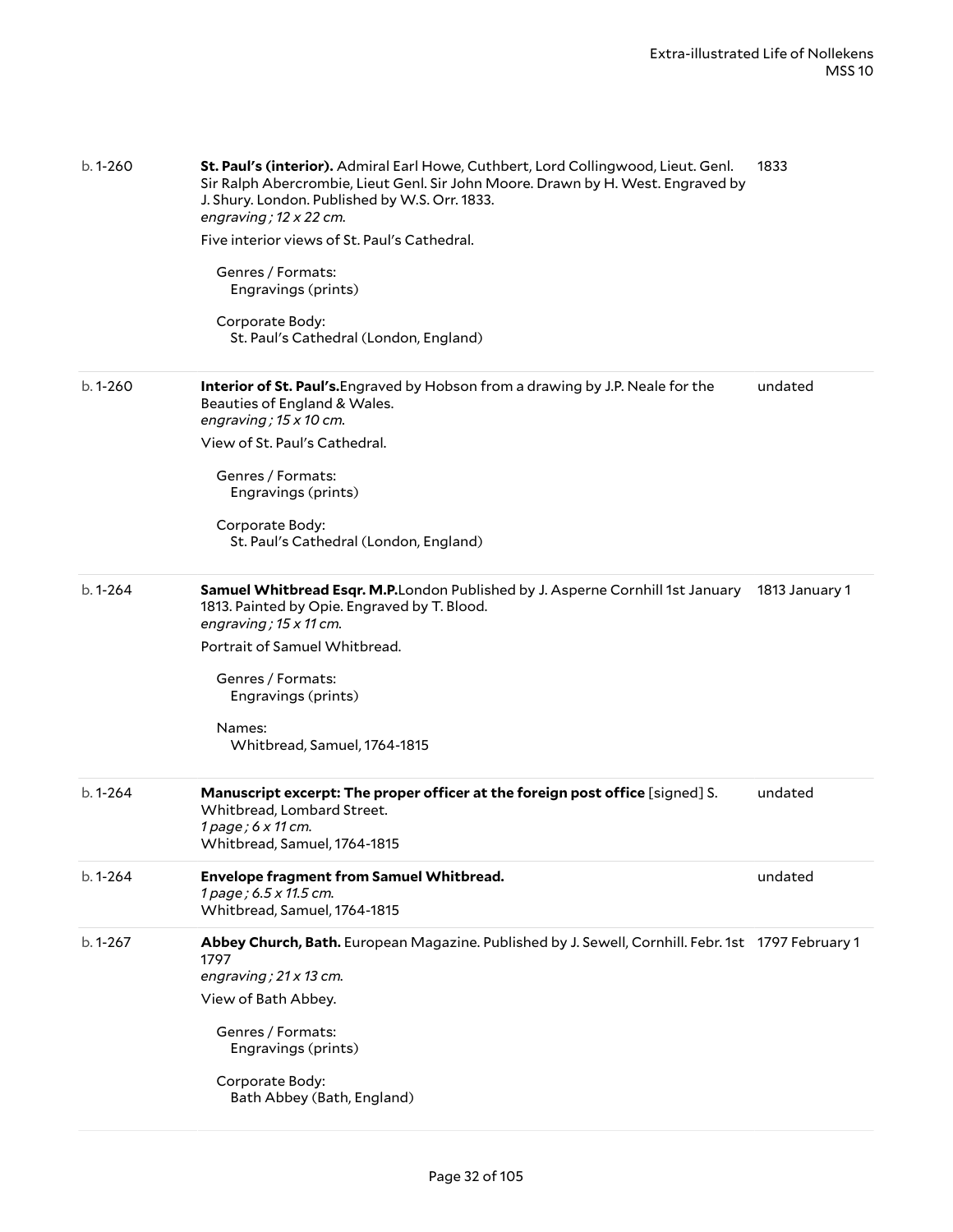| $b.1 - 266$ | Antonio Canova, procédé de A. Collas<br>medal engraving; 30 x 24 cm.                                                                                                                                                                                                                                                                                                                                                                                                                                                                                                                                                                                                                                                                                | undated              |
|-------------|-----------------------------------------------------------------------------------------------------------------------------------------------------------------------------------------------------------------------------------------------------------------------------------------------------------------------------------------------------------------------------------------------------------------------------------------------------------------------------------------------------------------------------------------------------------------------------------------------------------------------------------------------------------------------------------------------------------------------------------------------------|----------------------|
|             | Medal engraving of Antonio Canova.                                                                                                                                                                                                                                                                                                                                                                                                                                                                                                                                                                                                                                                                                                                  |                      |
|             | Genres / Formats:<br>Engravings (prints)                                                                                                                                                                                                                                                                                                                                                                                                                                                                                                                                                                                                                                                                                                            |                      |
|             | Names:<br>Canova, Antonio, 1757-1822                                                                                                                                                                                                                                                                                                                                                                                                                                                                                                                                                                                                                                                                                                                |                      |
| $b.1 - 269$ | I. Northcote Esq. R.A. Prince Hoare belt.<br>engraving; $12 \times 9$ cm.                                                                                                                                                                                                                                                                                                                                                                                                                                                                                                                                                                                                                                                                           | undated              |
|             | Portrait of James Northcote.                                                                                                                                                                                                                                                                                                                                                                                                                                                                                                                                                                                                                                                                                                                        |                      |
|             | Genres / Formats:<br>Engravings (prints)                                                                                                                                                                                                                                                                                                                                                                                                                                                                                                                                                                                                                                                                                                            |                      |
|             | Names:<br>Northcote, James, 1746-1831                                                                                                                                                                                                                                                                                                                                                                                                                                                                                                                                                                                                                                                                                                               |                      |
| $b.1 - 270$ | Letter to Joseph Nollekens.<br>3 pages; 22.5 x 16.5 cm. Torn at end with loss of signature.<br>Welch, Anne                                                                                                                                                                                                                                                                                                                                                                                                                                                                                                                                                                                                                                          | 1770 September<br>15 |
|             | Describing art collecting in Italy. 'By my last 8th inst. I have you an account of what<br>I had done about the Basso rilievos; the Nobleman was really as good as his word,<br>and he spoke both to the Cav. Nani and his brother, but they won't dispose of<br>them, as they are determined to form a sort of gallery, and put all the antique and<br>pictures in good order.' Welch mentions Lord Bute and asks for news of the Royal<br>Academy in London, discusses the journey back to France and England ('if there is<br>no danger of corsairs you may make it [the journey from Carara to Genova] by sea,<br>as I did, in only twelve hours'). She finishes by listing a number of spelling mistakes<br>Nollekens made in his last letter. |                      |
|             | Genres / Formats:<br>Correspondence                                                                                                                                                                                                                                                                                                                                                                                                                                                                                                                                                                                                                                                                                                                 |                      |
|             | Names:<br>Nollekens, Joseph, 1737-1823                                                                                                                                                                                                                                                                                                                                                                                                                                                                                                                                                                                                                                                                                                              |                      |
| $b.1 - 271$ | Henry Constantine Jennings, Esr.Chelsea. E. Dorrell ft. Published by E. Evans, 1<br>Great Queen Street, Lincoln's Inn Fields.<br>engraving; 21 x 14 cm.                                                                                                                                                                                                                                                                                                                                                                                                                                                                                                                                                                                             | undated              |
|             | Portrait of Henry Constantine Jennings.                                                                                                                                                                                                                                                                                                                                                                                                                                                                                                                                                                                                                                                                                                             |                      |
|             | Genres / Formats:<br>Engravings (prints)                                                                                                                                                                                                                                                                                                                                                                                                                                                                                                                                                                                                                                                                                                            |                      |
|             | Names:<br>Jennings, Henry Constantine, 1731-1819                                                                                                                                                                                                                                                                                                                                                                                                                                                                                                                                                                                                                                                                                                    |                      |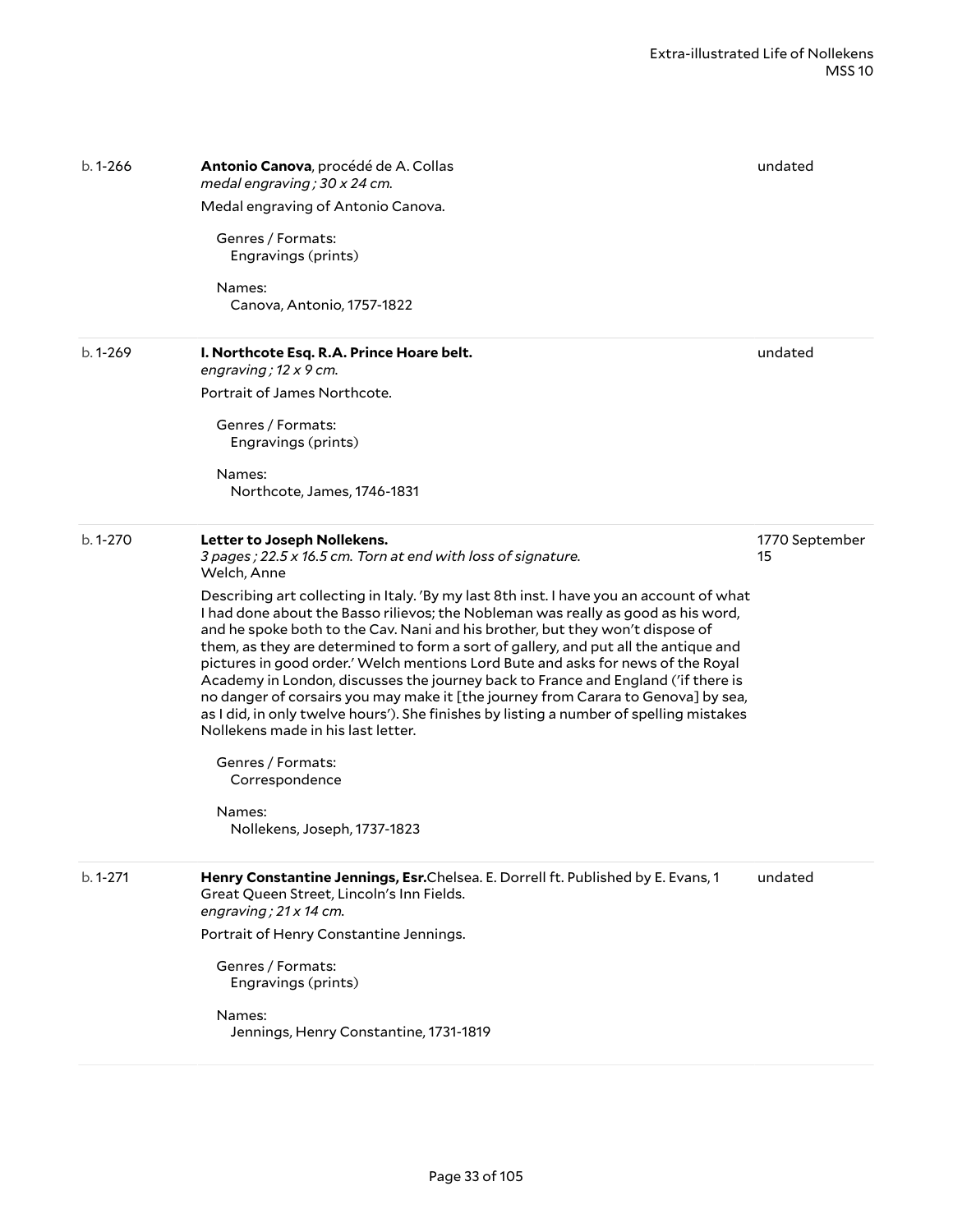| $b.1 - 274$ | Benjamin West, Esqr.President of the Royal Academy of London: Dedicated to the undated<br>Directors of the British Institution. W.J. Newton, Pinxt. C. Heath, Sct.<br>engraving; $28 \times 19$ cm.<br>Portrait of Benjamin West.                                                                               |         |
|-------------|-----------------------------------------------------------------------------------------------------------------------------------------------------------------------------------------------------------------------------------------------------------------------------------------------------------------|---------|
|             | Genres / Formats:<br>Engravings (prints)                                                                                                                                                                                                                                                                        |         |
|             | Names:<br>West, Benjamin, 1738-1820                                                                                                                                                                                                                                                                             |         |
| $b.1 - 277$ | John Flaxman. From the original picture by John Jackson, in the possession of the<br>Right Hon. Lord Dover. Engraved by R. Woodman. Under the Superintendance of<br>the Society for the Diffusion of Useful Knowledge. London, Published by Charles<br>Knight, Pall Mall East.<br>engraving; $22 \times 14$ cm. | undated |
|             | Portrait of John Flaxman.                                                                                                                                                                                                                                                                                       |         |
|             | Genres / Formats:<br>Engravings (prints)                                                                                                                                                                                                                                                                        |         |
|             | Names:<br>Flaxman, John, 1755-1826                                                                                                                                                                                                                                                                              |         |
| $b.1 - 273$ | Envelope fragment to the Right Honorable N. Vausittais.<br>1 page; 7.5 x 16 cm.                                                                                                                                                                                                                                 | undated |
| b. 1-286    | Rich. Westmacott. J. Derby pinxt. Thomson sculp.<br>engraving; $16.5 \times 13$ cm.                                                                                                                                                                                                                             | undated |
|             | Portrait of Richard Westmacott.                                                                                                                                                                                                                                                                                 |         |
|             | Genres / Formats:<br>Engravings (prints)                                                                                                                                                                                                                                                                        |         |
|             | Names:<br>Westmacott, Richard, Sir                                                                                                                                                                                                                                                                              |         |
| $b.1 - 286$ | Envelope fragment from Richard Westmacott to Wm. Upoctt Esq., London<br>Institution.<br>1 page; 11.5 x 17 cm.<br>Westmacott, Richard, Sir                                                                                                                                                                       | undated |
|             | Names:<br>Upcott, William, 1779-1845                                                                                                                                                                                                                                                                            |         |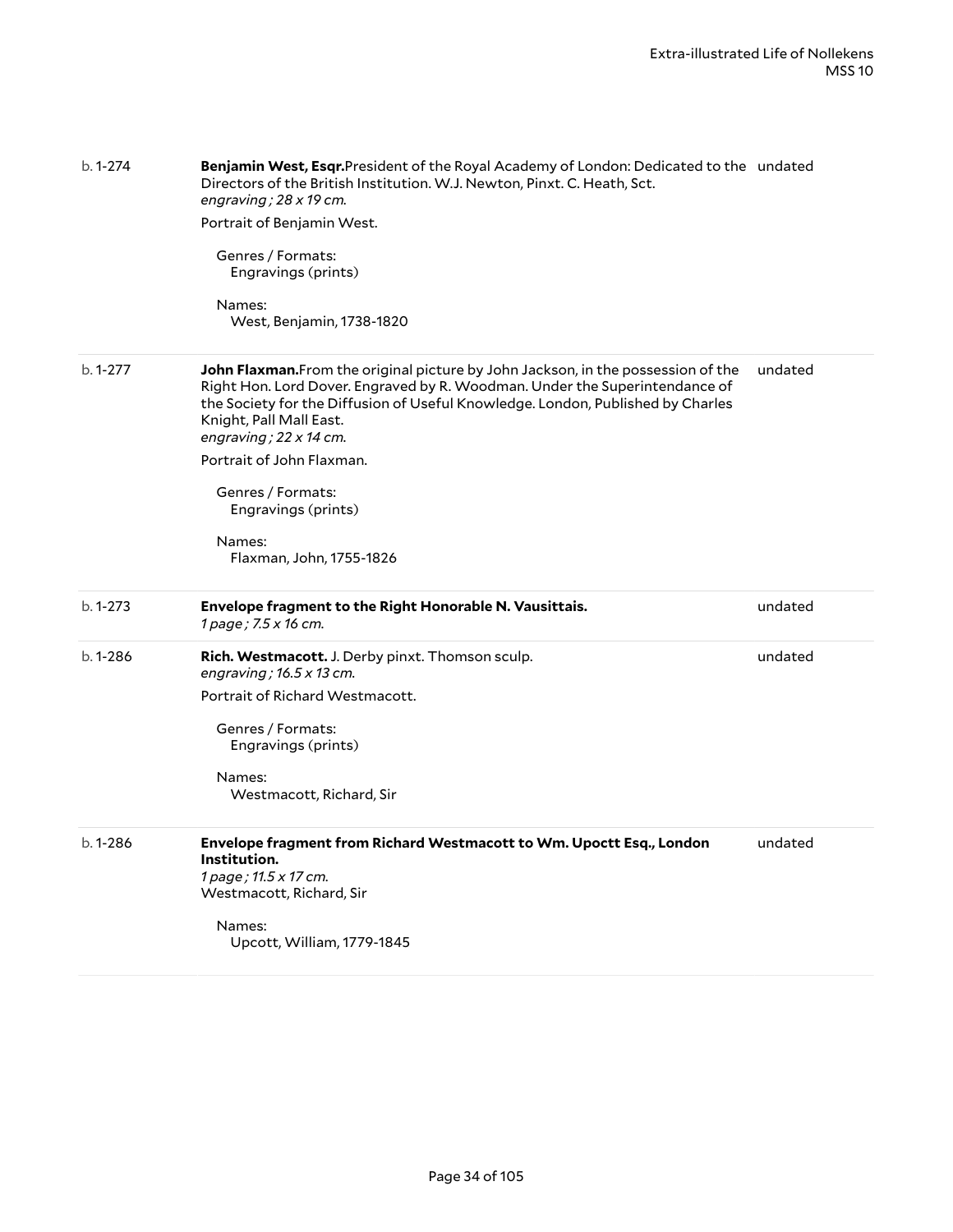| b. 1-287    | <b>Sir Thomas Lawrence.</b> (Late President of the Royal Academy.) Painted by Charles 1831<br>Landseer. Engraved by Jas. Thomson. London. Library of the Fine Arts 1831.<br>engraving; $20.5 \times 14.5$ cm. |                     |
|-------------|---------------------------------------------------------------------------------------------------------------------------------------------------------------------------------------------------------------|---------------------|
|             | Portrait of Sir Thomas Lawrence.                                                                                                                                                                              |                     |
|             | Genres / Formats:<br>Engravings (prints)                                                                                                                                                                      |                     |
|             | Names:<br>Lawrence, Thomas, Sir, 1769-1830                                                                                                                                                                    |                     |
| b. 1-292    | Letter to John Thomas Smith.<br>2 pages; 23.5 x 18 cm.<br>Eardley-Wilmot, John, Sir, 1783-1847                                                                                                                | 1828 September<br>6 |
|             | Arising out of the biography of Nollekens and about works of art. Mentions a<br>medal by Pisano (i.e. Pisanello?), giving a description and asking if the Museum has<br>a copy.                               |                     |
|             | Genres / Formats:<br>Correspondence                                                                                                                                                                           |                     |
|             | Names:<br>Pisanello, 1395-circa 1455<br>Smith, John Thomas, 1766-1833                                                                                                                                         |                     |
| $b.1 - 295$ | Letter to Charles Bedford.<br>3 pages; 23 x 19 cm.<br>Roberts, Barré Charles, 1789-1810                                                                                                                       | undated             |
|             | Discussing pictures, in particular a print of Holbein's painting of Henry VIII<br>delivering their charter to the company of Barber-Surgeons. Ealing, Saturday night.                                         |                     |
|             | Genres / Formats:<br>Correspondence                                                                                                                                                                           |                     |
|             | Names:<br>Bedford, Charles<br>Holbein, Hans, 1497-1543                                                                                                                                                        |                     |
| b. 1-296    | Bonaparte. S. lith. de Delpech.<br>lithograph; 21 x 14.5 cm.                                                                                                                                                  | undated             |
|             | Portrait of Napolean Bonaparte.                                                                                                                                                                               |                     |
|             | Genres / Formats:<br>Lithographs                                                                                                                                                                              |                     |
|             | Names:<br>Napoleon, Emperor of the French, I, 1769-1821                                                                                                                                                       |                     |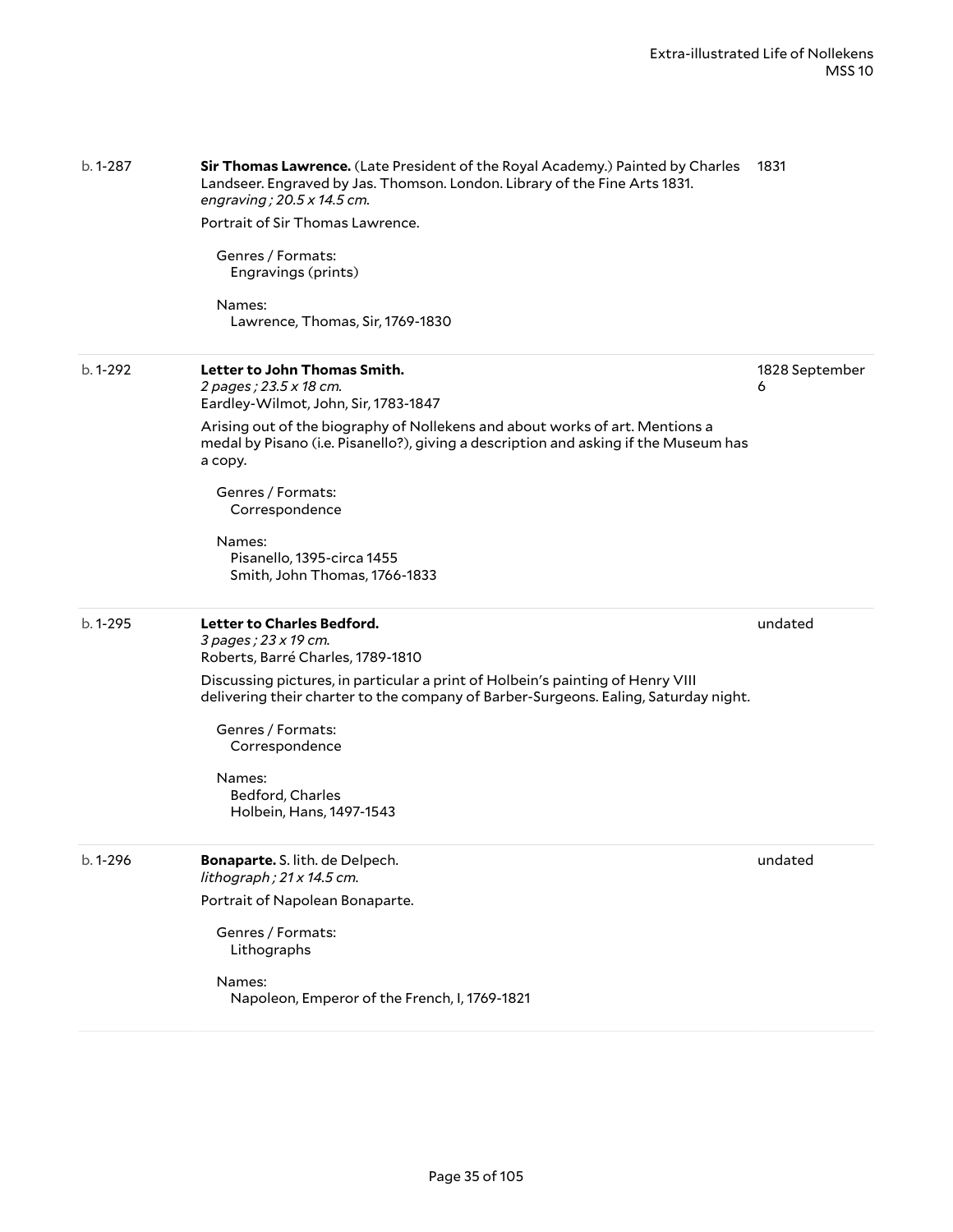| b. 1-299    | <b>Nathaniel Marchant.</b><br>lithograph; 27 x 20 cm.<br>Portrait of Nathaniel Marchant.<br>Genres / Formats:<br>Lithographs<br>Names:<br>Marchant, Nathaniel, 1739-1816                                                                                                                                                     | undated        |
|-------------|------------------------------------------------------------------------------------------------------------------------------------------------------------------------------------------------------------------------------------------------------------------------------------------------------------------------------|----------------|
| $b.1 - 302$ | David Wilkie, Esq. R.A. Engraved by H. Meyer, from an original drawing by J.<br>Jackson. Published July 1, 1815 by T. Cadell & W. Davies, Strand, London.<br>engraving; $31 \times 24.5$ cm.<br>Portrait of David Wilkie.<br>Genres / Formats:<br>Engravings (prints)<br>Names:<br>Wilkie, David, Sir, 1785-1841             | 1815 July 1    |
| $b.1 - 303$ | Ellis Gamble, goldsmith at the Golden Angel in Cranbourn-Street, Leicester-<br>Fields. Makes, buys and sells all sorts of plate, rings, and jewels. A.M. Ireland sculp.<br>engraving; $20.5 \times 16$ cm.<br>Genres / Formats:<br>Trade cards<br>Subjects:<br><b>Goldsmiths -- Great Britain</b><br>Names:<br>Gamble, Ellis | undated        |
| b. 1-304    | W. Sharpe.London Pubd. for the Proprs. of the European Magazine, by Sherwood,<br>Jones & Co. Paternaster Row, Oct. 11824.<br>engraving; $21 \times 13$ cm.<br>Portrait of William Sharp.<br>Genres / Formats:<br>Engravings (prints)<br>Names:<br>Sharp, William, 1749-1824                                                  | 1824 October 1 |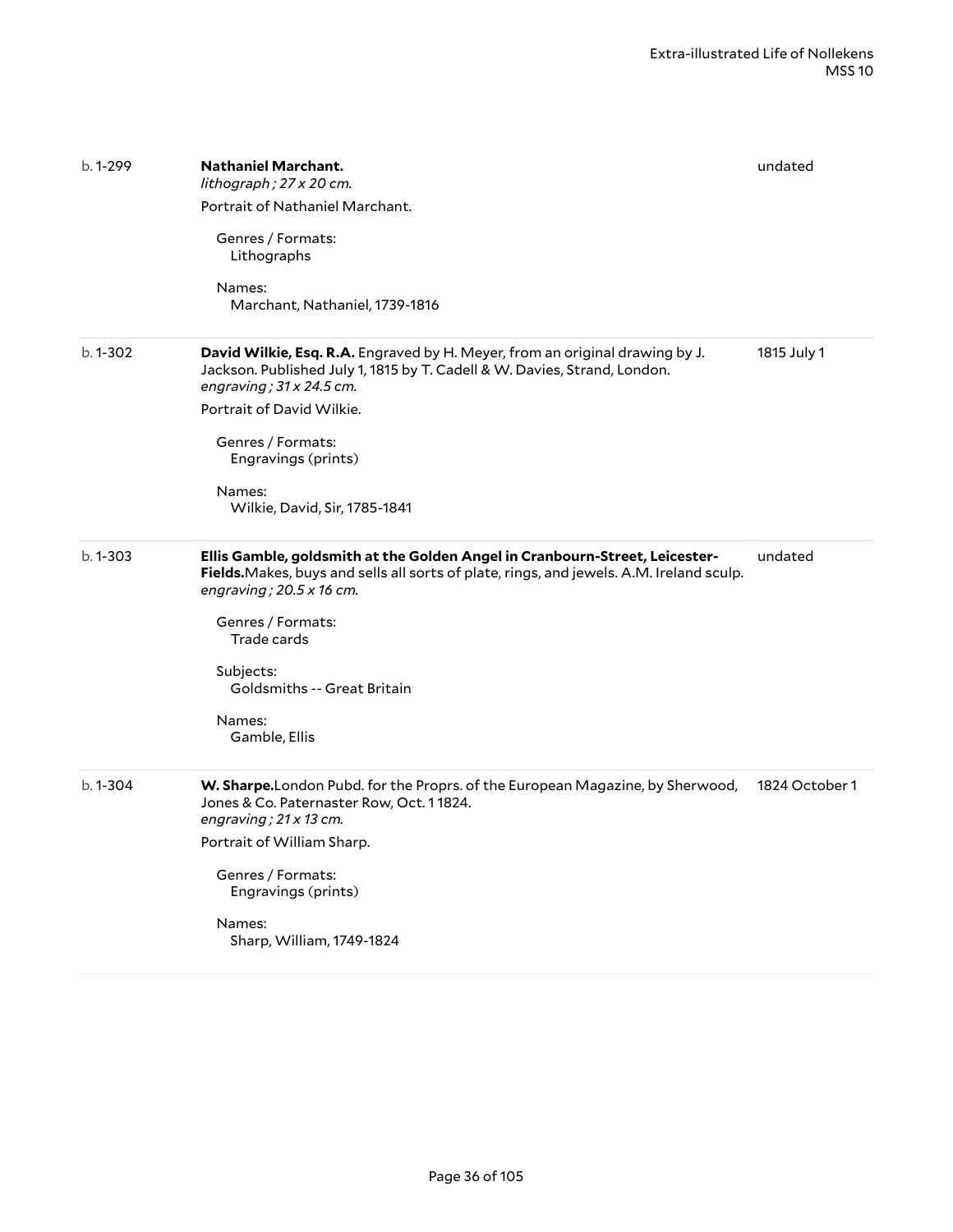| $b.1 - 309$  | J.K. Sherwin.<br>engraving; 10 x 7 cm.<br>Portrait of J.K. Sherwin.<br>Genres / Formats:<br>Engravings (prints)<br>Names:<br>Sherwin, J. K. (John Keyse), 1751-1790                                                                                                                                                                                                    | undated             |
|--------------|------------------------------------------------------------------------------------------------------------------------------------------------------------------------------------------------------------------------------------------------------------------------------------------------------------------------------------------------------------------------|---------------------|
| $b. 1 - 311$ | Letter to John Thomas Smith from Thomas Gilliland.<br>1 page; 22.5 x 18.5 cm.<br>Gilliland, Thomas, fl. 1804-1816<br>Asking him to receive a party of visitors with favour.<br>Genres / Formats:<br>Correspondence<br>Names:<br>Smith, John Thomas, 1766-1833                                                                                                          | 1825 February 7     |
| $b. 1 - 314$ | Marquis of Rockingham. First Lord Commissioner of the Treasury. From an<br>Original Picture. Published May 1, 1802 by Cadell & Davies, Strand.<br>engraving; $20.5 \times 14$ cm.<br>Portrait of Charles Watson-Wentworth, Marquis of Rockingham.<br>Genres / Formats:<br>Engravings (prints)<br>Names:<br>Rockingham, Charles Watson-Wentworth, Marquis of, 1730-1782 | 1802 May 1          |
| $b.1 - 323$  | Joseph Moser Esqr. European Magazine. Engraved by Ridley from an original<br>painting by Drummond. Published by J. Asperne Cornhill 1 Sept. 1803.<br>engraving; $21 \times 13$ cm.<br>Portrait of Joseph Moser.<br>Genres / Formats:<br>Engravings (prints)<br>Names:<br>Moser, Joseph, 1748-1819                                                                      | 1803 September<br>1 |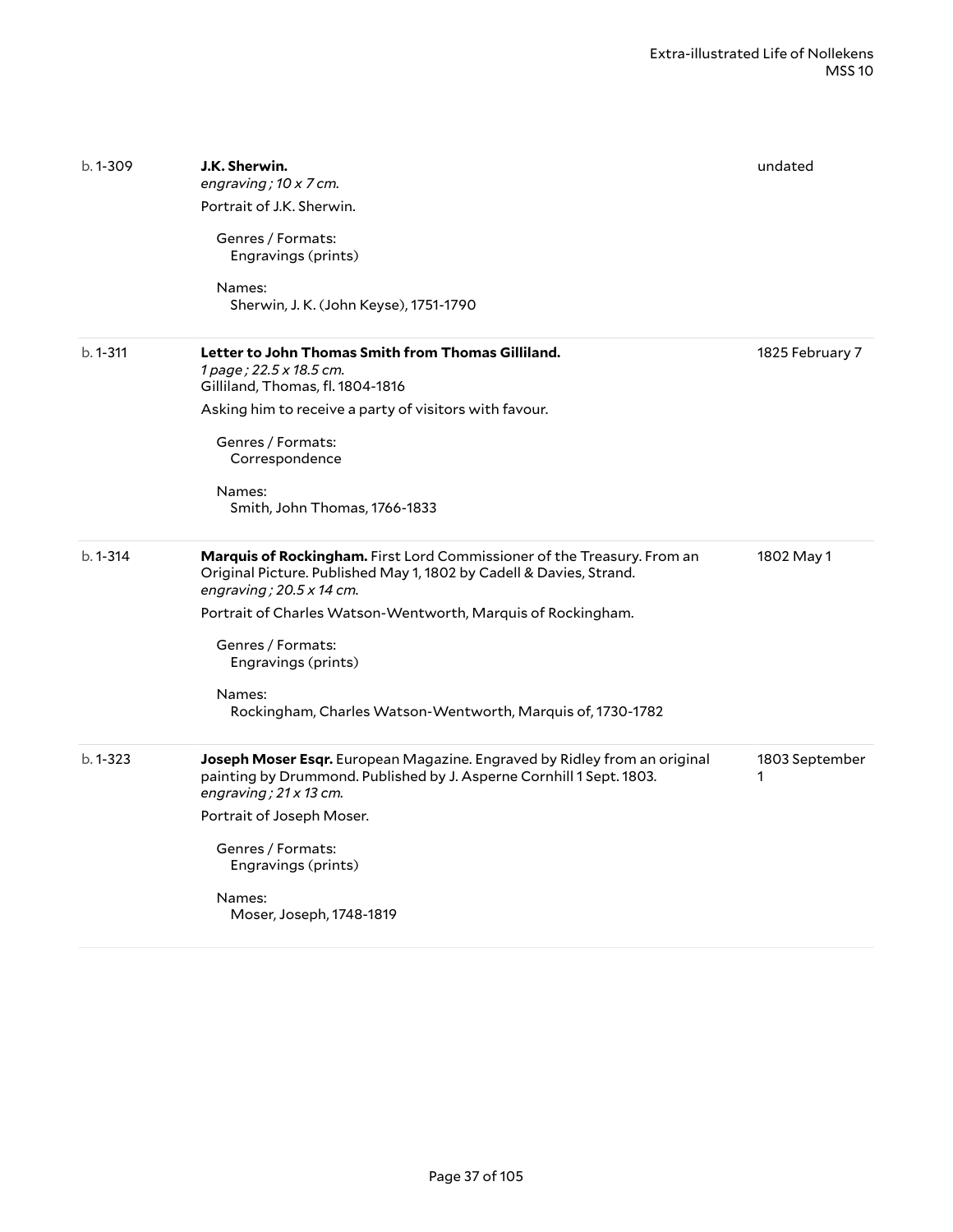| $b.1 - 330$  | Letter to J.T. Smith from Thomas Grignion.<br>3 pages; 23 x 18 cm.<br>Grignion, Thomas<br>Inviting him to see his Italian pictures and English miniatures. Discusses the<br>painter Jan Griffier (the elder). Not the letter quoted in the printed text opposite.<br>Genres / Formats:<br>Correspondence<br>Names:<br>Griffier, Jan, circa 1645-1718<br>Smith, John Thomas, 1766-1833 | 1803 November<br>19 |
|--------------|---------------------------------------------------------------------------------------------------------------------------------------------------------------------------------------------------------------------------------------------------------------------------------------------------------------------------------------------------------------------------------------|---------------------|
| $b.1 - 334$  | Letter to Mr Collin.<br>1 page; 10 x 19 cm.<br>Nollekens, Joseph, 1737-1823<br>"Mr. Nollekens requests that Mr. Collin will pay a quarters rent that wwas due<br>at Xmas last for a house in his occupation on or before Wednesday next twelve<br>o'clock at noon."<br>Genres / Formats:<br>Correspondence                                                                            | undated             |
| $b.1 - 334$  | Letter to unnamed man.<br>1 page; 18.5 x 12 cm.<br>Nollekens, Joseph, 1737-1823<br>Regarding a draft for 100 pounds and sending Mrs. Nollekens' good wishes.<br>Written on the verso of a printed communication announcing the next meeting of<br>the Royal Academy for 21 December 1798 at the Free-Mason's Tavern.<br>Genres / Formats:<br>Correspondence                           | 1798 December<br>18 |
| $b. 1 - 335$ | Fragment of envelope, signed Brownlow (i.e. John Cust, 1st Earl Brownlow?)<br>1 page; 7.5 x 12.5 cm.<br>Brownlow, John Cust, 1st Earl, 1779-1853                                                                                                                                                                                                                                      | 1829 March 1        |
| b. 1-335     | Martin Archer Shee, Esq. R.A. Engraved by W.T. Fry, from an original drawing<br>by J. Jackson, Esq. A.R.A. Published Jan. 14, 1817 by T. Cadell & W. Davies, Strand,<br>London.<br>engraving; 32 x 24 cm.<br>Portrait of Martin Archer Shee.<br>Genres / Formats:<br>Engravings (prints)<br>Names:<br>Shee, Martin Archer                                                             | 1817 January 14     |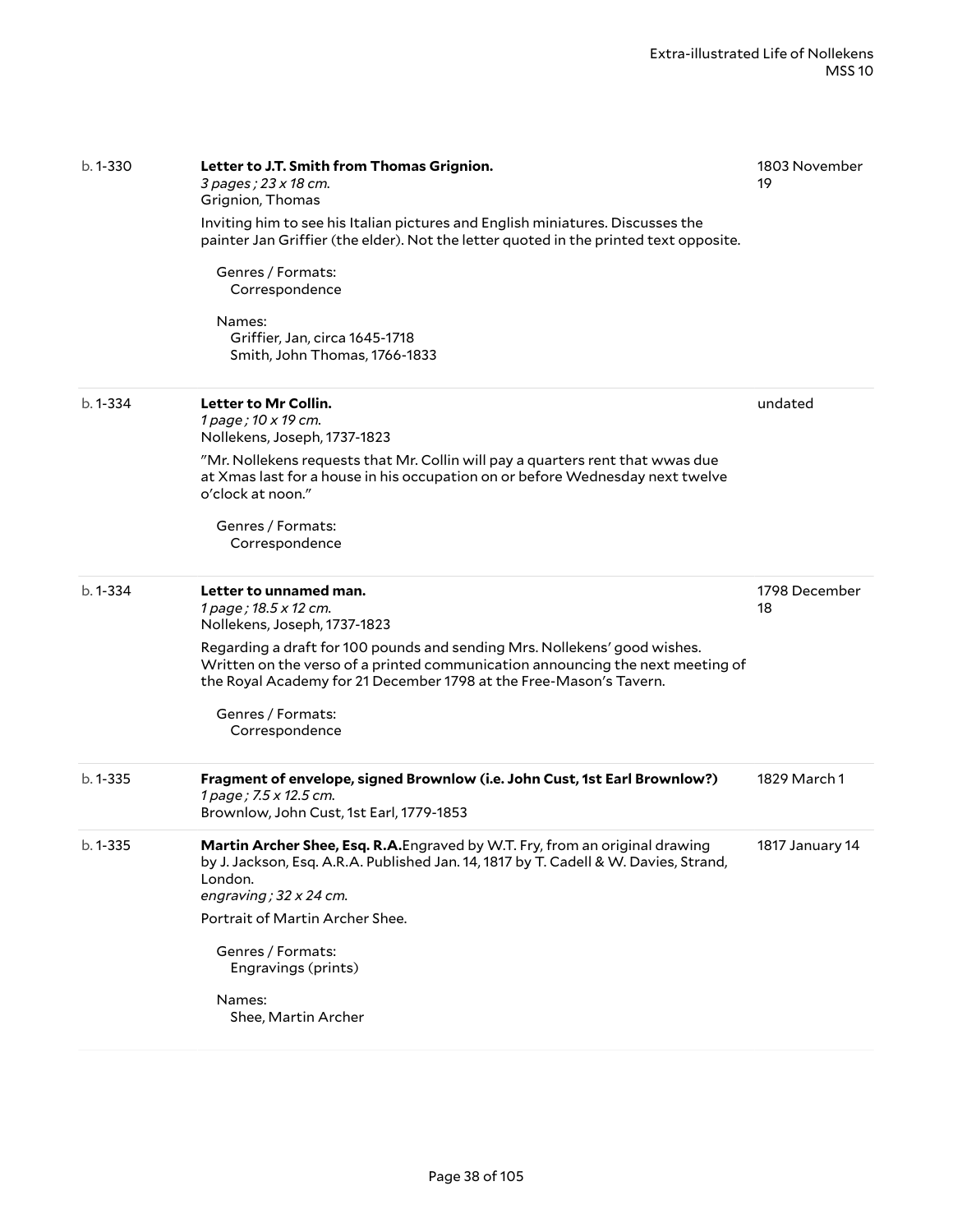| $b.1 - 336$  | <b>Letter to Charles Ollier.</b><br>2 pages ; 11 x 18 cm.<br>Smith, John Thomas, 1766-1833                                                                                                                                             | undated        |
|--------------|----------------------------------------------------------------------------------------------------------------------------------------------------------------------------------------------------------------------------------------|----------------|
|              | Regarding Bat Pidgeon's house and Mr. Sheldrake's letter to him on the subject.<br>Bat Pidgeon was the owner of a famous hairdressing salon in the Strand, London.                                                                     |                |
|              | Genres / Formats:<br>Correspondence                                                                                                                                                                                                    |                |
|              | Names:<br>Ollier, Charles, 1788-1859<br>Pidgeon, Bat                                                                                                                                                                                   |                |
| $b.1 - 338$  | <b>Pietro Aretino.</b> Marchant, editeur. Alliance des Arts.<br>engraving; $31 \times 25$ cm.                                                                                                                                          | undated        |
|              | Portrait of Pietro Aretino.                                                                                                                                                                                                            |                |
|              | Genres / Formats:<br>Engravings (prints)                                                                                                                                                                                               |                |
|              | Names:<br>Aretino, Pietro, 1492-1556                                                                                                                                                                                                   |                |
| $b. 1 - 341$ | Michel Angelo. Th. Langer 1840.<br>engraving; $28.5 \times 22$ cm.                                                                                                                                                                     | 1840           |
|              | Portrait of Michelangelo.                                                                                                                                                                                                              |                |
|              | Genres / Formats:<br>Engravings (prints)                                                                                                                                                                                               |                |
|              | Names:<br>Michelangelo Buonarroti, 1475-1564                                                                                                                                                                                           |                |
| $b.1 - 344$  | Harvey Christian Combe, Esq. Many years an alderman of London and a<br>representative of that city in Parliament. Painted by A. Pope. Engraved by J. Baker.<br>Gent. Mag. Sept. 1818. Pl. I., p. 201.<br>engraving; $23 \times 14$ cm. | 1818 September |
|              | Portrait of Harvey Christian Combe.                                                                                                                                                                                                    |                |
|              | Genres / Formats:<br>Engravings (prints)                                                                                                                                                                                               |                |
|              | Names:<br>Combe, Harvey Christian, 1752-1818                                                                                                                                                                                           |                |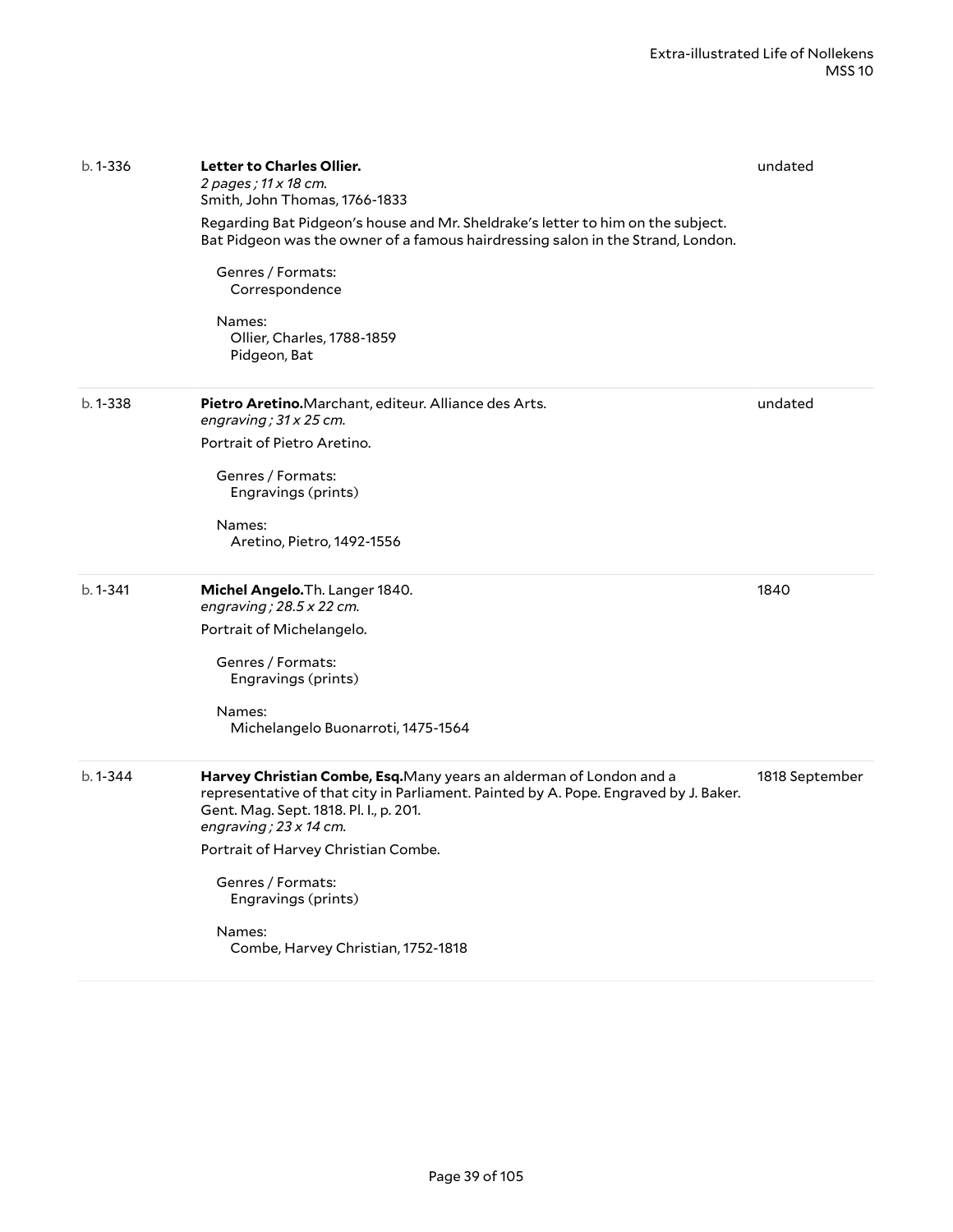| $b. 1 - 353$ | Pasquin.<br>engraving; $17 \times 12.5$ cm.<br>Engraving of the ancient statue Pasquino.<br>Genres / Formats:<br>Engravings (prints)<br>Names:<br>Pasquin, Anthony, 1761-1818                                                                                                                                                                                                                  | undated        |
|--------------|------------------------------------------------------------------------------------------------------------------------------------------------------------------------------------------------------------------------------------------------------------------------------------------------------------------------------------------------------------------------------------------------|----------------|
| $b. 1 - 353$ | A Macaroni. Printseller. Pub. accor. to Act by M. Darly May 5th 1772, 39 Strand.<br>engraving; $5 \times 18$ cm.<br>Portrait of Mathias Darly.<br>Genres / Formats:<br>Engravings (prints)<br>Names:<br>Darly, Matthias                                                                                                                                                                        | 1772 May 5     |
| $b. 1 - 358$ | Portrait of Mr. and Mrs. Gibson.A. Walker Sculp. Vol. III p. 64.<br>engraving; $23 \times 19$ cm.<br>Genres / Formats:<br>Engravings (prints)                                                                                                                                                                                                                                                  | undated        |
| $b.1 - 358$  | Letter to John Thomas Smith.<br>2 pages; 22.5 x 18.5 cm.<br>Combe, Taylor, 1774-1826<br>Asking him to come next Sunday so that he can sketch in Kew Gardens. Combe<br>was superintendent of coins and medals at the British Museum with Smith was<br>there.<br>Genres / Formats:<br>Correspondence<br>Names:<br>Smith, John Thomas, 1766-1833<br>Corporate Body:<br>Royal Botanic Gardens, Kew | 1822 August 15 |
| b. 1-360     | Joseph Planta Esqe. F.R.S. Engraved by W. Sharp from a medallion by Pistrucci.<br>engraving; 18 x 13 cm.<br>Medallion portrait of Joseph Planta.<br>Genres / Formats:<br>Engravings (prints)<br>Names:<br>Planta, Joseph, 1744-1827                                                                                                                                                            | undated        |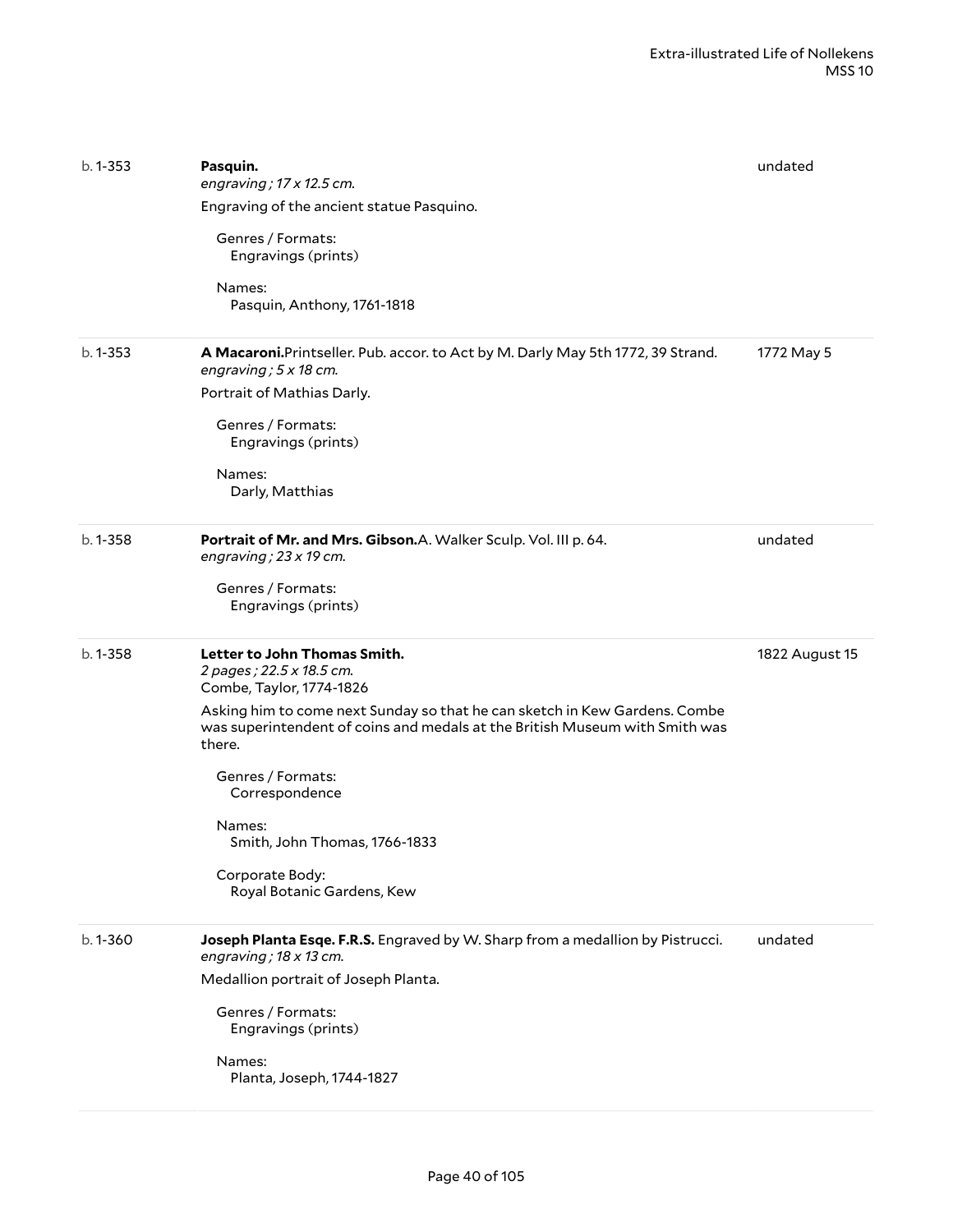| b. 1-360     | Letter from Joseph Planta.<br>1 page; 17.5 x 11 cm.<br>Planta, Joseph, 1744-1827<br>Admitting Miss Trail, and two guests, to see the prints at the British Museum,<br>upon application to J.T. Smith. Planta was principal librarian at the British Museum<br>from 1799 until his death.<br>Genres / Formats:<br>Correspondence                                                                                   | 1821 October 31 |
|--------------|-------------------------------------------------------------------------------------------------------------------------------------------------------------------------------------------------------------------------------------------------------------------------------------------------------------------------------------------------------------------------------------------------------------------|-----------------|
| b. 1-361     | Noel Desenfans, Esqr.Painted by Northcote. Engraved by Freeman. Published by<br>W. Smith, 23 Lisle Street, Leicester Square.<br>engraving; 12.5 x 9.5 cm.<br>Portrait of Noel Joseph Desenfans.<br>Genres / Formats:<br>Engravings (prints)<br>Names:<br>Desenfans, Noel Joseph, 1745-1807                                                                                                                        | undated         |
| b. 1-362     | J.P. Kemble. Célébre Tragédien Anglais. Né en 1757, mort en 1823. Lith. de Ducarme. undated<br>Galerie Universelle. Publiée par Blaisot.<br>lithograph; 29 x 21.5 cm.<br>Portrait of John Phillilp Kemble.<br>Genres / Formats:<br>Lithographs<br>Names:<br>Kemble, John Phillip, 1757-1823                                                                                                                       |                 |
| $b. 1 - 363$ | George, Earl of Egremont. From an original picture by T. Phillips, Esq. R. A. in his<br>own possession. Drawn by J. Wright, engraved by J.S. Agar. Published April 16, 1810,<br>by T. Cadell & W. Davies, Strand, London.<br>engraving; $31 \times 25.5$ cm.<br>Portrait of George O'Brien Wyndham.<br>Genres / Formats:<br>Engravings (prints)<br>Names:<br>Egremont, George O'Brien Wyndham, Earl of, 1751-1837 | 1810 April 16   |
| b. 1-364     | Letter to Mr. Ridgway.<br>1 page; 11 x 11.5 cm.<br>Essex, George Capel-Coningsby, Earl of, 1757-1839<br>Asking him to send a pamphlet (largely illegible).<br>Genres / Formats:<br>Correspondence                                                                                                                                                                                                                 | 1819 August 9   |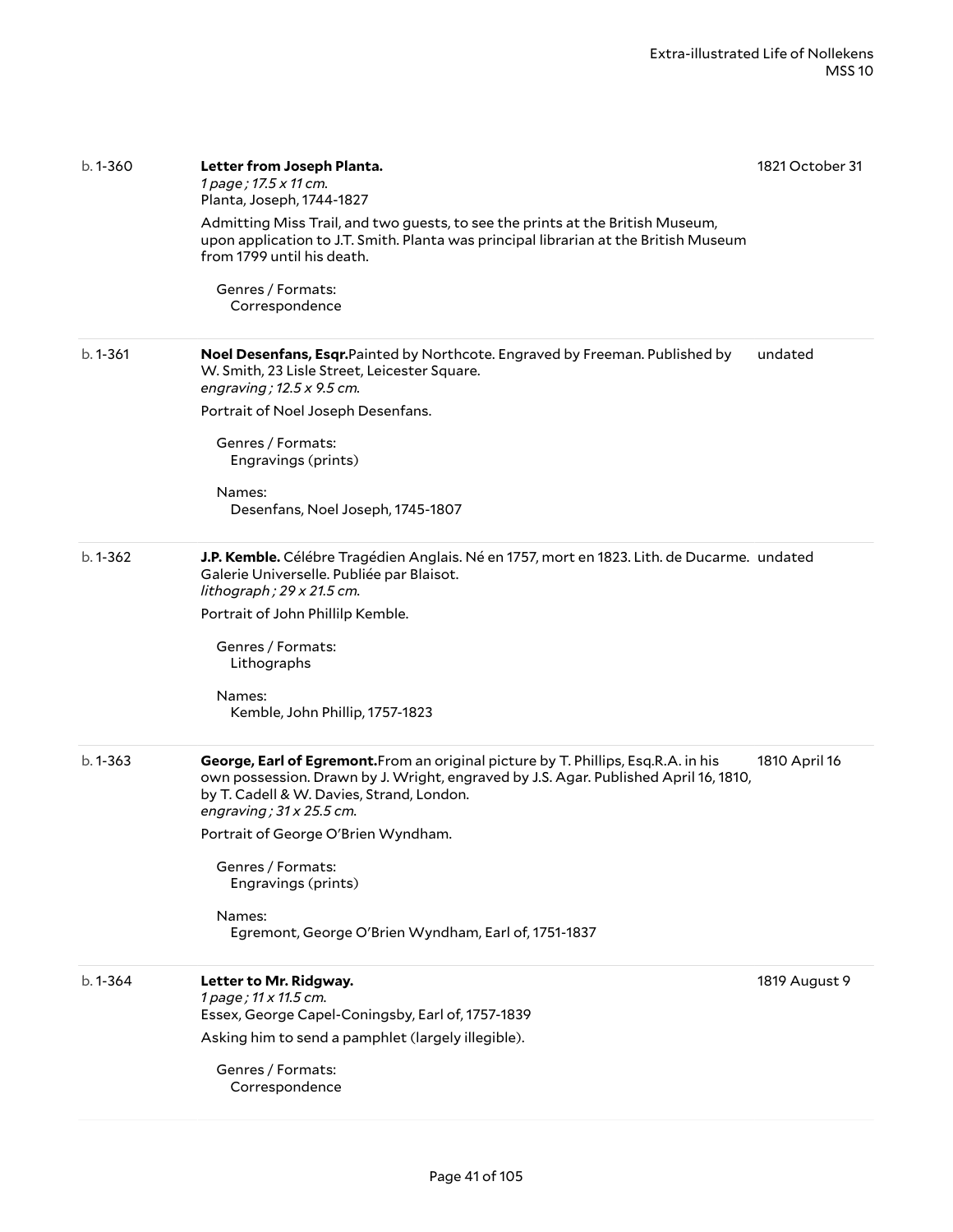| $b.1 - 365$  | Signed receipt.<br>1 page; 8 x 19 cm.<br>Pether, Abraham, 1756-1812<br>Acknowledging receipt of 16 guineas for two paintings by Pether.<br>Genres / Formats:<br>Correspondence                                                                                                                                                                                                                                                     | 1797 September<br>8 |
|--------------|------------------------------------------------------------------------------------------------------------------------------------------------------------------------------------------------------------------------------------------------------------------------------------------------------------------------------------------------------------------------------------------------------------------------------------|---------------------|
| $b. 1 - 371$ | Samuel Birch Esqr.Lieutenant Colonel Commandant of the First Regiment of<br>Loyal London Volunteers. European Magazine. Engraved by Ridley from an original 1<br>painting by Drummond. Published by J. Asperne, at the Bible, Gown & Constitution,<br>Cornhill. 1 Novr. 1805.<br>engraving; $21 \times 13.5$ cm.<br>Portrait of Samuel Birch.<br>Genres / Formats:<br>Engravings (prints)<br>Names:<br>Birch, Samuel, 1757-1841    | 1805 November       |
| $b. 1 - 375$ | John Jackson R.A.J. Jackson Esqr. R.A. Pinxt. Thompson, Sculp. Published for the<br>Proprietors of the European Magazine by Lupton Relfe, Corhill, Sepr. 1, 1823.<br>engraving; 18 x 14 cm.<br>Portrait of John Jackson.<br>Genres / Formats:<br>Engravings (prints)<br>Names:<br>Jackson, John, 1778-1831                                                                                                                         | 1823 September<br>1 |
| b. 1-376     | Her Royal Highness the Princess of Wales. From a bust by Joseph Nollekens Esqr.<br>RA. Drawn by I. Taylor Esqr. Engraved by T. Blood. For the European Magazine -<br>Published by J. Asperne. 32 Cornhill 1 May 1813.<br>engraving; $16.5 \times 11$ cm.<br>Portrait of the Charlotte Augusta, Princess of Wales.<br>Genres / Formats:<br>Engravings (prints)<br>Names:<br>Charlotte Augusta, Princess of Great Britain, 1796-1817 | 1813 May 1          |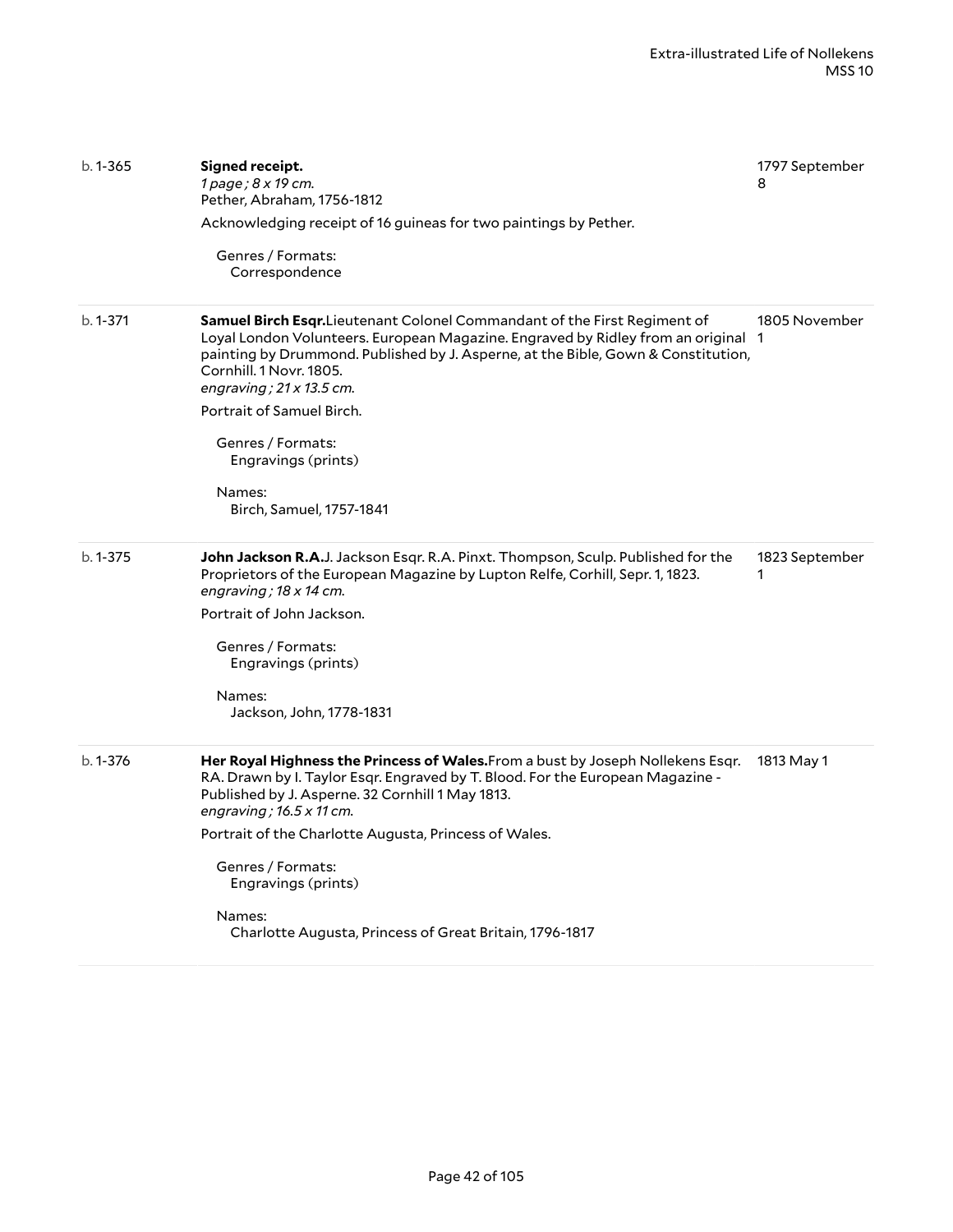| b. 1-379    | Spencer Percival. From a bust by Joseph Nollekens, R.A. Drawn by J. Taylor.<br>Engraved by T. Blood [caption from a handwritten note]<br>engraving; 16 x 11 cm.                                                                                        | undated        |
|-------------|--------------------------------------------------------------------------------------------------------------------------------------------------------------------------------------------------------------------------------------------------------|----------------|
|             | Portrait of a bust of Spencer Perceval.                                                                                                                                                                                                                |                |
|             | Genres / Formats:<br>Engravings (prints)                                                                                                                                                                                                               |                |
|             | Names:<br>Perceval, Spencer, 1762-1812                                                                                                                                                                                                                 |                |
| $b.1 - 386$ | Letter to Joseph Nollekens.<br>1 page; 22 x 20 cm.<br>Davison, Alexander, 1750-1829                                                                                                                                                                    | 1809 October 3 |
|             | Apologizing for having kept three (unnamed) volumes so long: he has been much<br>amused by them.                                                                                                                                                       |                |
|             | Genres / Formats:<br>Correspondence                                                                                                                                                                                                                    |                |
|             | Names:<br>Nollekens, Joseph, 1737-1823                                                                                                                                                                                                                 |                |
| $b.1 - 388$ | William Wilberforce Esq. Member of Pariliament for the County of York. Engraved 1809 October 27<br>by T. Vendramini, from an original drawing by H. Edridge. Published Oct. 27, 1809 by<br>T. Cadell & W. Davies, Strand, London.<br>engraving; 32 cm. |                |
|             | Portrait of William Wilberforce.                                                                                                                                                                                                                       |                |
|             | Genres / Formats:<br>Engravings (prints)                                                                                                                                                                                                               |                |
|             | Names:<br>Wilberforce, William, 1759-1833                                                                                                                                                                                                              |                |
| b. 1-392    | John Soane Esqr. Engraved by T. Blood for the European Magazine from an original 1813 February 1<br>painting by Drummond A.R.A. London. Published by J. Asperne, Cornhill 1st<br>February 1813.<br>engraving; $21 \times 13$ cm.                       |                |
|             | Portrait of Sir John Soane.                                                                                                                                                                                                                            |                |
|             | Genres / Formats:<br>Engravings (prints)                                                                                                                                                                                                               |                |
|             | Names:<br>Soane, John, Sir, 1753-1837                                                                                                                                                                                                                  |                |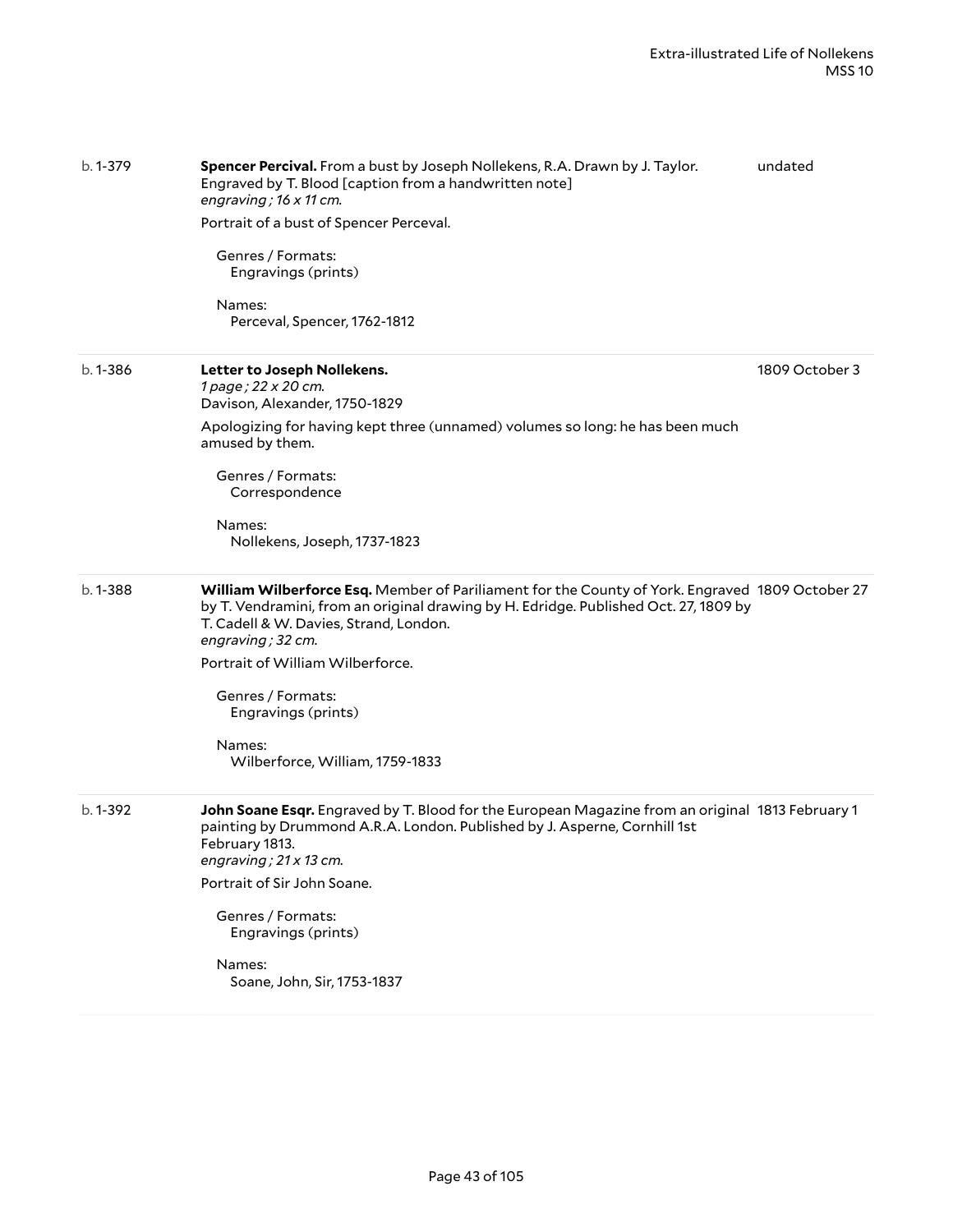| b. 1-393    | <b>Samuel Rogers, Esqr.</b> Engraved by H. Meyer, from a drawing by Sir Thomas<br>Lawrence, P.R.A. Published Augt. 16, 1822 by T. Cadell, Strand, London.<br>engraving; $32 \times 25$ cm.<br>Portrait of Samuel Rogers.<br>Genres / Formats:<br>Engravings (prints)<br>Names:<br>Rogers, Samuel, 1763-1855                                                    | 1822 August 16      |
|-------------|----------------------------------------------------------------------------------------------------------------------------------------------------------------------------------------------------------------------------------------------------------------------------------------------------------------------------------------------------------------|---------------------|
| $b. 2-1$    | Untitled portrait of Joseph Nollekens.<br>engraving; 13.5 x 11.5 cm.<br>Genres / Formats:<br>Engravings (prints)<br>Names:<br>Nollekens, Joseph, 1737-1823                                                                                                                                                                                                     | undated             |
| $b. 2-1$    | Letter to Joseph Nollekens.<br>1 page; 23 x 19 cm.<br>Newcastle, Henry Pelham, Duke of, 1811-1864<br>"I will beg of you to send one of the plaster busts to Mr. Rowlands  I mean it for<br>a New Year's present  I send you a hamper of game & wish you a happy New<br>Year "<br>Genres / Formats:<br>Correspondence<br>Names:<br>Nollekens, Joseph, 1737-1823 | 1815 December<br>25 |
| $b. 2 - 7$  | Letter enquiring about "poor Goblet" (i.e. Henry Goblet), Nollekens' studio<br>attendant. Sender's signature is illegible.<br>2 pages ; 20 x 12.5 cm.<br>Genres / Formats:<br>Correspondence<br>Names:<br>Goblet, Henry                                                                                                                                        | 1826 April 28       |
| $b. 2 - 10$ | Michel Angelo Buonarroti. Painted by himself. Engraved by Cosmo Armstrong.<br>London. Pub. for the Proprietor. December, 1822.<br>engraving; $13 \times 6$ cm.<br>Portrait of Michelangelo Buonarroti.<br>Genres / Formats:<br>Engravings (prints)<br>Names:<br>Michelangelo Buonarroti, 1475-1564                                                             | 1822 December       |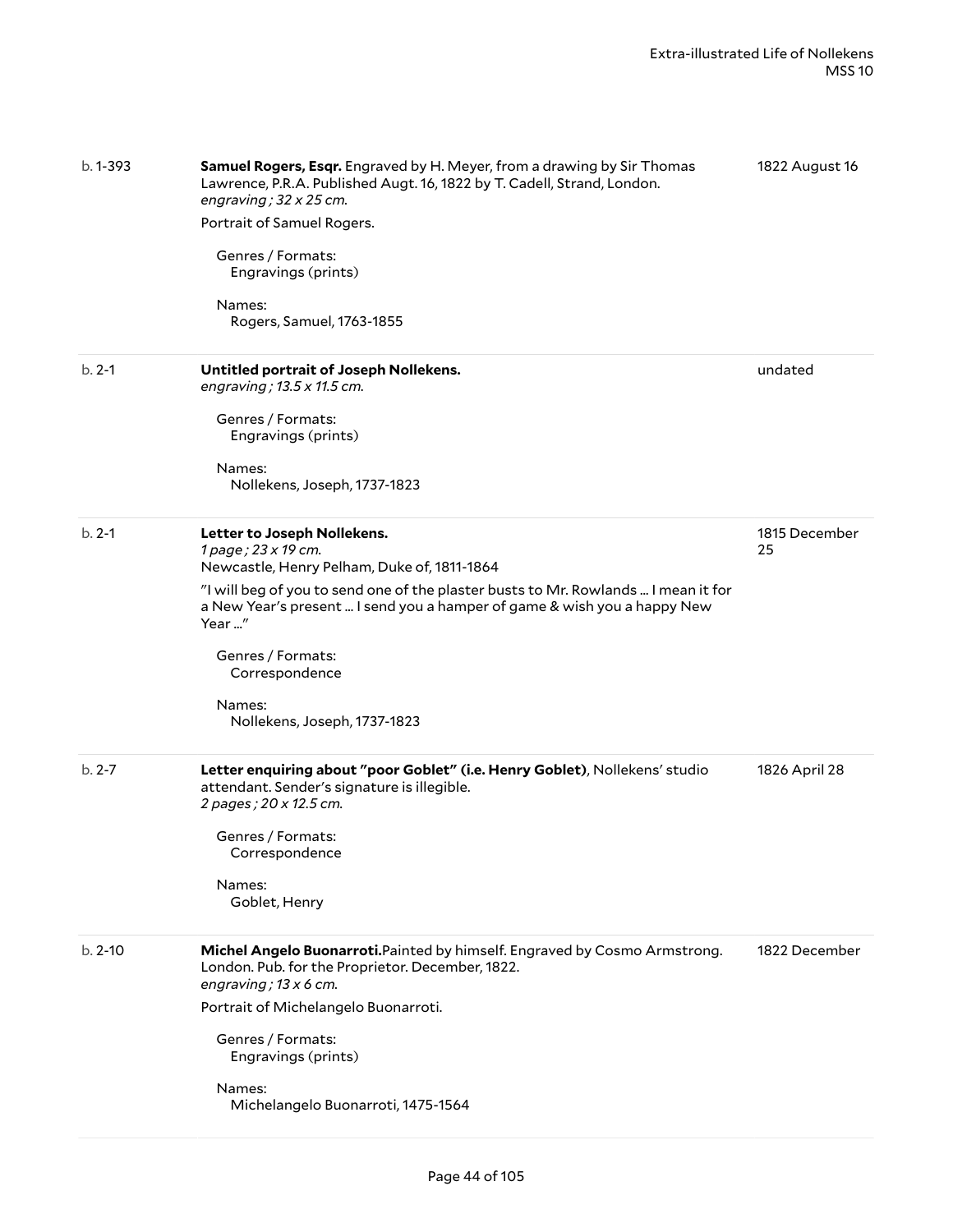| $b. 2-11$   | Earl Spencers St. James's Park.<br>engraving; $6.5 \times 10$ cm.                                                                                                                                                        | undated             |
|-------------|--------------------------------------------------------------------------------------------------------------------------------------------------------------------------------------------------------------------------|---------------------|
|             | View of Spencer House, St. James's Park, London.                                                                                                                                                                         |                     |
|             | Genres / Formats:<br>Engravings (prints)                                                                                                                                                                                 |                     |
|             | Corporate Body:<br>Spencer House (London, England)                                                                                                                                                                       |                     |
| $b. 2 - 16$ | Letter to John Thomas Smith.<br>1 page; 16.5 x 23 cm.<br>Balme, Edward, 1753 or 4-1822                                                                                                                                   | 1820 February<br>20 |
|             | Mentioning Francis Douce and also the print collection of Martin van Heemskerck,<br>at one time numbering 40,000 but now "dwindled to little more than 100", in the<br>possession of Richard Cosway.                     |                     |
|             | Genres / Formats:<br>Correspondence                                                                                                                                                                                      |                     |
|             | Names:<br>Cosway, Richard, 1740-1821<br>Douce, Francis, 1757-1834<br>Heemskerk, Martin van, 1498-1574<br>Smith, John Thomas, 1766-1833                                                                                   |                     |
| $b. 2-18$   | Letter to John Thomas Smith.<br>2 pages; 20.5 x 16.5 cm.<br>Symmons, Charles, 1749-1826                                                                                                                                  | 1824 January 5      |
|             | Regarding Joseph Nollekens' will, asking when legacies will be paid and<br>fulminating against Francis Douce (who was the eventual principal legatee),<br>calling him "that shabby and in fact dishonest fellow, Douce". |                     |
|             | Genres / Formats:<br>Correspondence                                                                                                                                                                                      |                     |
|             | Names:<br>Douce, Francis, 1757-1834<br>Nollekens, Joseph, 1737-1823<br>Smith, John Thomas, 1766-1833                                                                                                                     |                     |
| $b. 2 - 20$ | Letter to John Thomas Smith.<br>1 page; 19 x 11.5 cm.<br>Douce, Francis, 1757-1834                                                                                                                                       | undated             |
|             | Arranging to meet "to settle the plan of moving".                                                                                                                                                                        |                     |
|             | Genres / Formats:<br>Correspondence                                                                                                                                                                                      |                     |
|             | Names:<br>Smith, John Thomas, 1766-1833                                                                                                                                                                                  |                     |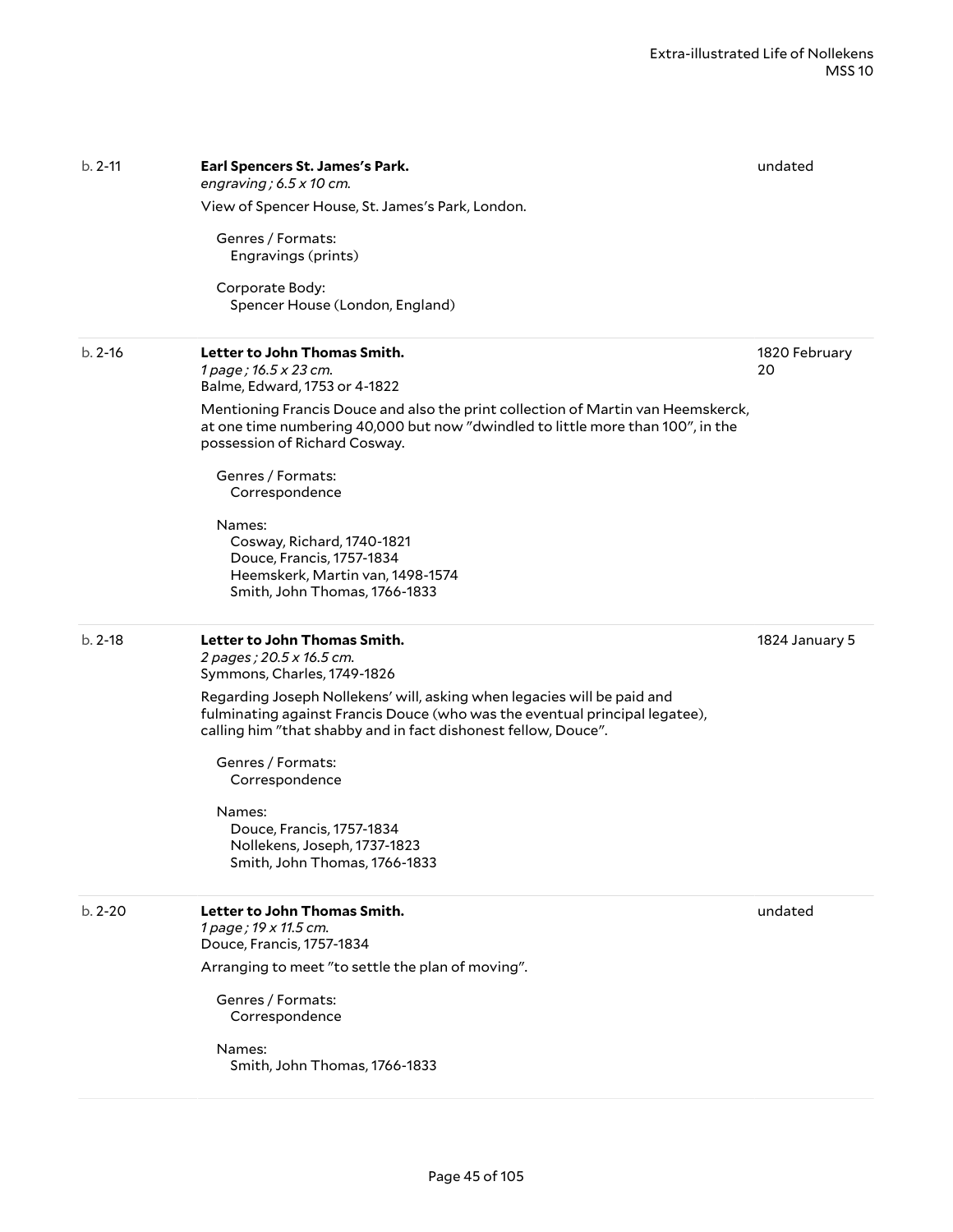| $b. 2 - 21$ | Francis Douce Esqr. C. Prosperi, Fect, 1812.<br>engraving; 17.5 x 14.5 cm.                                                                                                                                                                                          | 1812                |
|-------------|---------------------------------------------------------------------------------------------------------------------------------------------------------------------------------------------------------------------------------------------------------------------|---------------------|
|             | Engraved reproduction of a bust of Francis Douce.                                                                                                                                                                                                                   |                     |
|             | Genres / Formats:<br>Engravings (prints)                                                                                                                                                                                                                            |                     |
|             | Names:<br>Douce, Francis, 1757-1834                                                                                                                                                                                                                                 |                     |
| $b. 2 - 24$ | Letter to John Thomas Smith.<br>1 page; 18.5 x 11 cm.<br>Balme, Edward, 1753 or 4-1822                                                                                                                                                                              | 1820 February<br>20 |
|             | About a dinner to take place with "our Friend Mr. [Francis] Douce".                                                                                                                                                                                                 |                     |
|             | Genres / Formats:<br>Correspondence                                                                                                                                                                                                                                 |                     |
|             | Names:<br>Douce, Francis, 1757-1834<br>Smith, John Thomas, 1766-1833                                                                                                                                                                                                |                     |
| $b.1 - 32$  | Letter to John Thomas Smith.<br>2 pages ; 22.5 x 19 cm.<br>Peck, Jasper                                                                                                                                                                                             | 1824 October 13     |
|             | About Nollekens' will: "more persons of the name of Le Rouz are coming forward<br>to endeavour to prove themselves the next of kin to Mr. Nollekens, the possibility<br>therefore exists that both my brother and self may be oblig'd to return every<br>shilling". |                     |
|             | Genres / Formats:<br>Correspondence                                                                                                                                                                                                                                 |                     |
|             | Names:<br>Nollekens, Joseph, 1737-1823<br>Smith, John Thomas, 1766-1833                                                                                                                                                                                             |                     |
| $b. 2 - 44$ | Untitled portrait of Robert Stewart, Marquess of Londonderry.<br>engraving; 16 x 14 cm.                                                                                                                                                                             | undated             |
|             | Genres / Formats:<br>Engravings (prints)                                                                                                                                                                                                                            |                     |
|             | Names:<br>Londonderry, Robert Stewart, Marquess of, 1739-1821                                                                                                                                                                                                       |                     |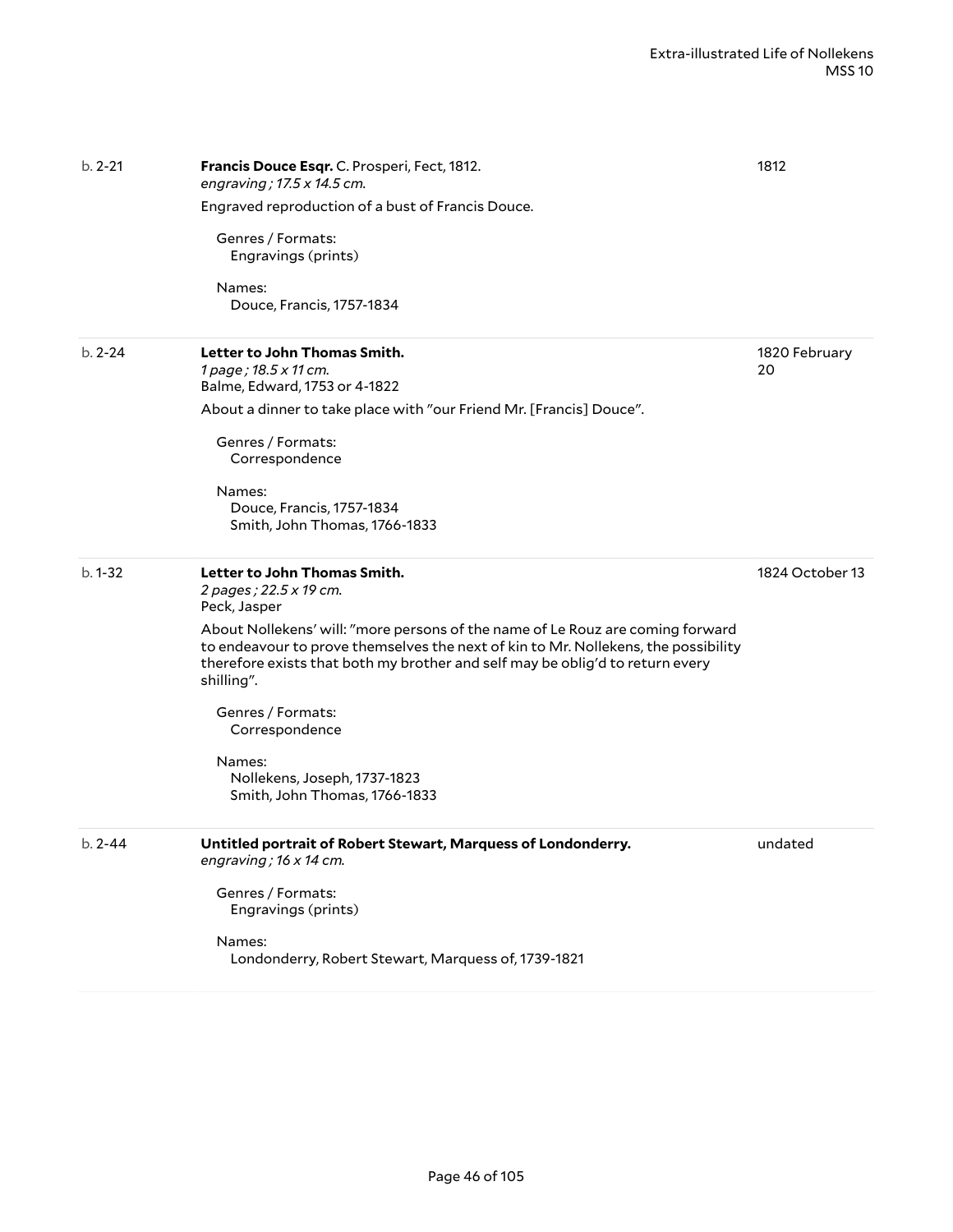| $b. 2 - 45$ | Letter to John Thomas Smith.<br>1 page; 23 x 18 cm.<br>Knowles, John, 1781-1841<br>Acknowledging receipt of the Smith's Life of Nollekens and enclosing a guinea as<br>payment.<br>Genres / Formats:<br>Correspondence<br>Names:<br>Smith, John Thomas, 1766-1833                                                                                     | undated         |
|-------------|-------------------------------------------------------------------------------------------------------------------------------------------------------------------------------------------------------------------------------------------------------------------------------------------------------------------------------------------------------|-----------------|
| $b. 2 - 46$ | Miss Mellon, The Present Mrs. Coutts.<br>engraving; $13 \times 8$ cm.<br>Portrait of Harriot Beauclerk.<br>Genres / Formats:<br>Engravings (prints)<br>Names:<br>Beauclerk, Harriot, 1777?-1837                                                                                                                                                       | undated         |
| $b. 2 - 48$ | Letter to John Thomas Smith.<br>1 page; 20.5 x 13 cm.<br>Henning, John, 1771-1851<br>Introducing Mr. Banks who is a reader at the Museum. "He is anxious for his son<br>(who follows the art of Drawing and Painting) to study from the antiques in the<br>museum".<br>Genres / Formats:<br>Correspondence<br>Names:<br>Smith, John Thomas, 1766-1833 | 1825 October 17 |
| $b. 2 - 48$ | <b>Clipping. "Riding Wiggs".</b><br>1 page; 4 x 8 cm.<br>Advertising wigs made and sold by John Bennet, "in the newest fashion and in a<br>more durable manner."<br>Genres / Formats:<br>Clippings<br>Subjects:<br>Wigs                                                                                                                               | 1744            |
| $b. 2 - 50$ | Untitled and unidentified portrait.<br>engraving; 17 x 13 cm.<br>Genres / Formats:<br>Engravings (prints)                                                                                                                                                                                                                                             | undated         |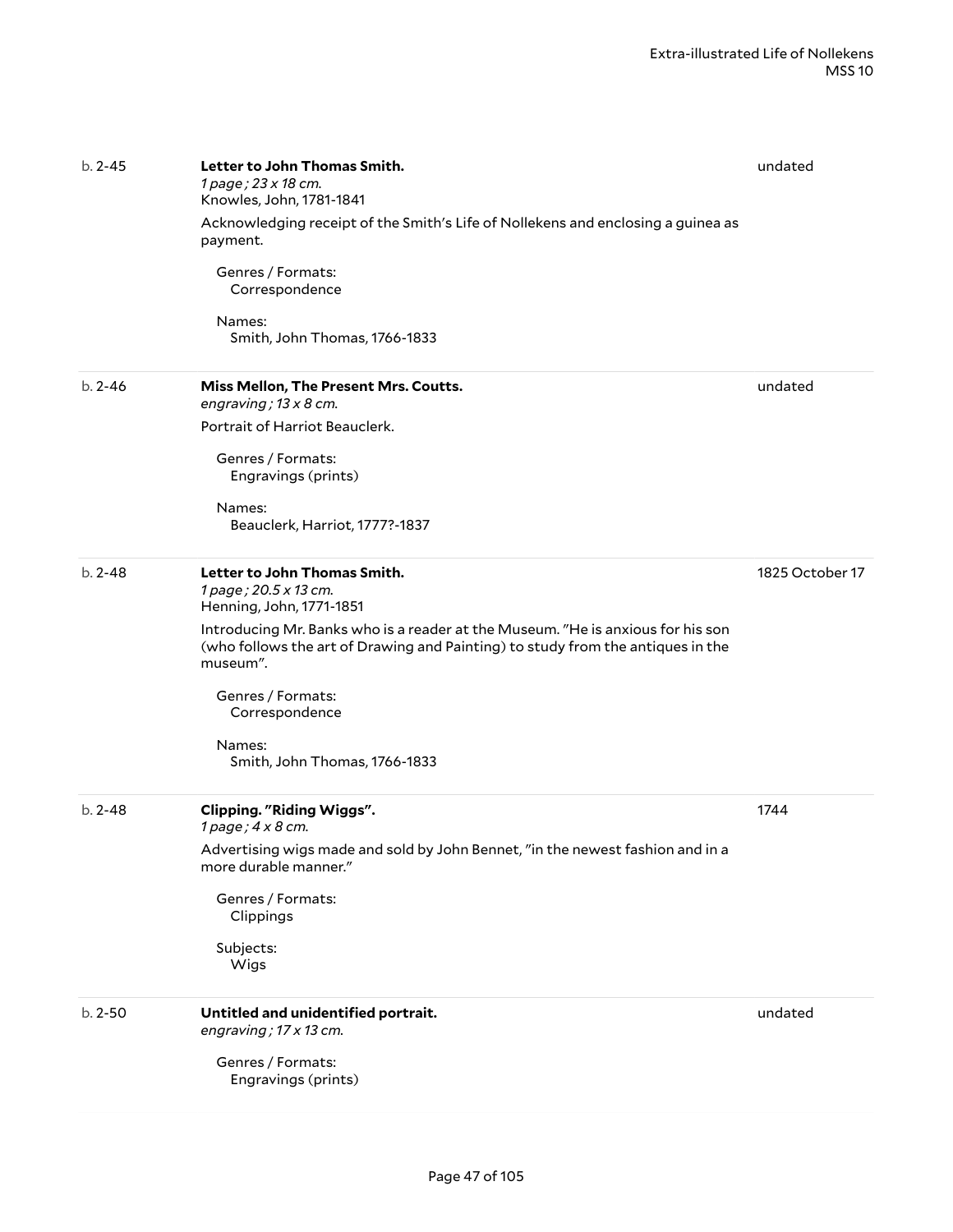| $b. 2 - 50$ | To the Co-Heirs of Sir John Clobery, this plate is most humbly inscribed.Pag. 45. undated<br>H. Hilsbergh sculp.<br>engraving; $18 \times 10$ cm.<br>Portrait of Sir John Clobery.<br>Genres / Formats:<br>Engravings (prints)<br>Names:<br>Clobery, John, Sir                                                                                       |                     |
|-------------|------------------------------------------------------------------------------------------------------------------------------------------------------------------------------------------------------------------------------------------------------------------------------------------------------------------------------------------------------|---------------------|
| $b. 2 - 52$ | Thomas Osborne, Earl of Danby. From an original by Sir Peter Lely  His autograph undated<br>from an original letter in the possession of John Thane.<br>engraving; $18.5 \times 11$ cm.<br>Portrait of Thomas Osborne, Duke of Leeds.<br>Genres / Formats:<br>Engravings (prints)<br>Names:<br>Leeds, Thomas Osborne, Duke of, 1631-1712             |                     |
| $b. 2 - 53$ | Taylor as Doodle [from handwritten note].<br>engraving; $15 \times 10$ cm.<br>Unidentified portrait.<br>Subjects:<br>Wigs<br>Genres / Formats:<br>Engravings (prints)                                                                                                                                                                                | undated             |
| $b. 2 - 57$ | Letter to John Thomas Smith.<br>1 page; 22 x 19 cm.<br>Christie, Mr. (James), 1730-1803<br>Concerning the sale of Mr. Balme's property. Also mentions other business: "I shall<br>set off to view an estate in Denbighshire and shall be absent near a fortnight".<br>Genres / Formats:<br>Correspondence<br>Names:<br>Smith, John Thomas, 1766-1833 | 1822 December<br>16 |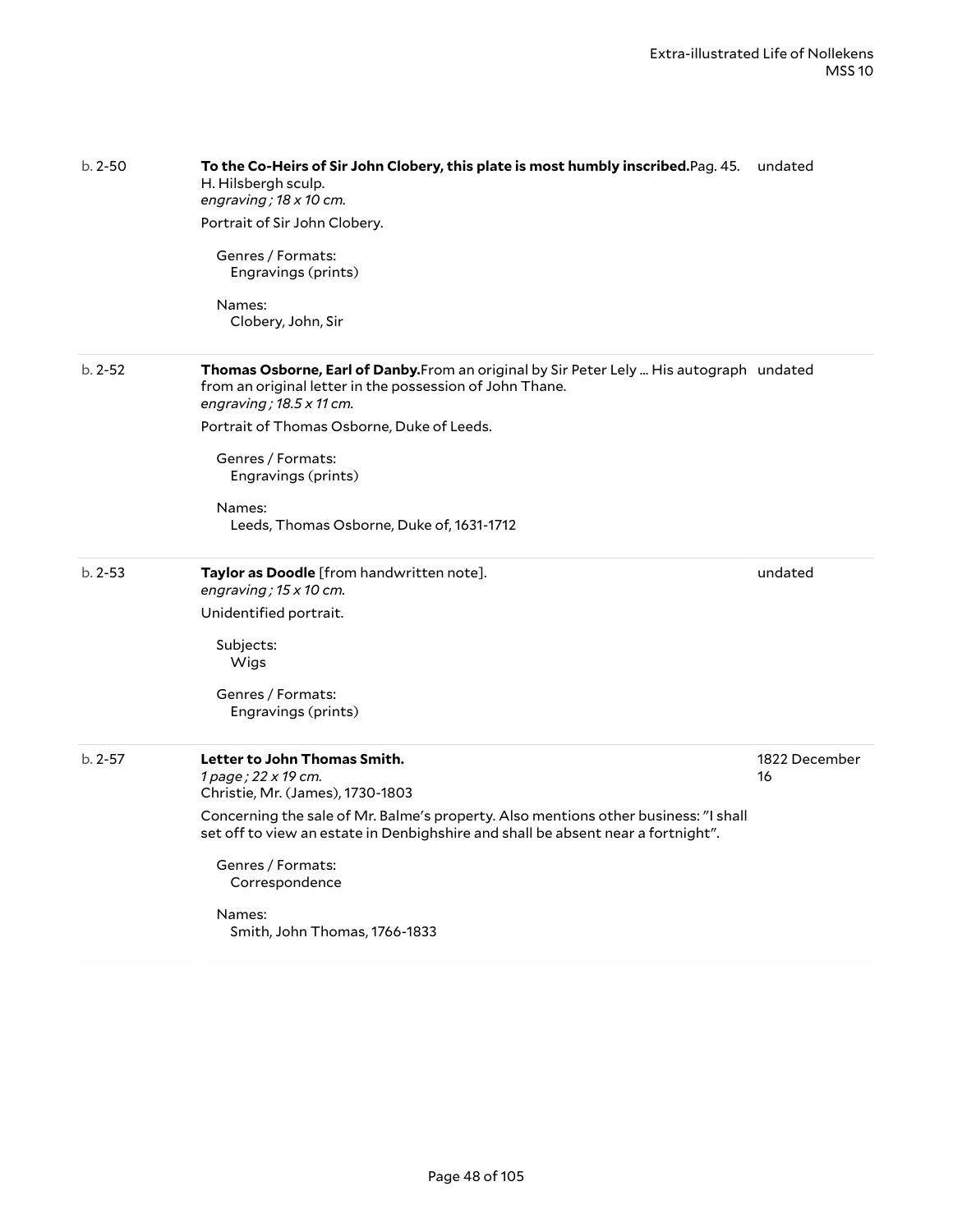| $b. 2 - 59$ | George-O'Brien Wyndham, F.R.S. & F.S.A. Earl of Egremont. Printed by Thos.<br>Phillips, R.A. Engraved by H. Cook. Fisher, Son & Co. London, 1832.<br>engraving; $16 \times 10$ cm.<br>Portrait of George O'Brien Wyndham, Earl of Egremont.<br>Genres / Formats:<br>Engravings (prints)<br>Names:<br>Egremont, George O'Brien Wyndham, Earl of, 1751-1837                          | 1832                |
|-------------|------------------------------------------------------------------------------------------------------------------------------------------------------------------------------------------------------------------------------------------------------------------------------------------------------------------------------------------------------------------------------------|---------------------|
| $b. 2 - 60$ | Fragment of an envelope from George O'Brien Wyndham, Earl of Egremont.<br>June 25 1799.<br>1 page; 8 x 14 cm.<br>Egremont, George O'Brien Wyndham, Earl of, 1751-1837<br>Genres / Formats:<br>Correspondence                                                                                                                                                                       | 1799 June 25        |
| $b. 2 - 60$ | Letter to Joseph Nollekens.<br>1 page; 22.5 x 19 cm.<br>Bagot, William, 1773-1856<br>On his own behalf and that of Mr. Richard Bagot about "properly and safely"<br>packing the busts of Mr. Pitt and arranging their delivery by Wakeman's Waggon.<br>13 September.<br>Genres / Formats:<br>Correspondence<br>Names:<br>Bagot, Richard, 1782-1854<br>Nollekens, Joseph, 1737-1823 | undated             |
| $b. 2 - 60$ | Letter to Joseph Nollekens.<br>1 page; 16 x 11 cm.<br>Liverpool, Robert Banks Jenkinson, Earl of, 1770-1828<br>Arranging to meet.<br>Genres / Formats:<br>Correspondence<br>Names:<br>Nollekens, Joseph, 1737-1823                                                                                                                                                                 | 1815 September<br>4 |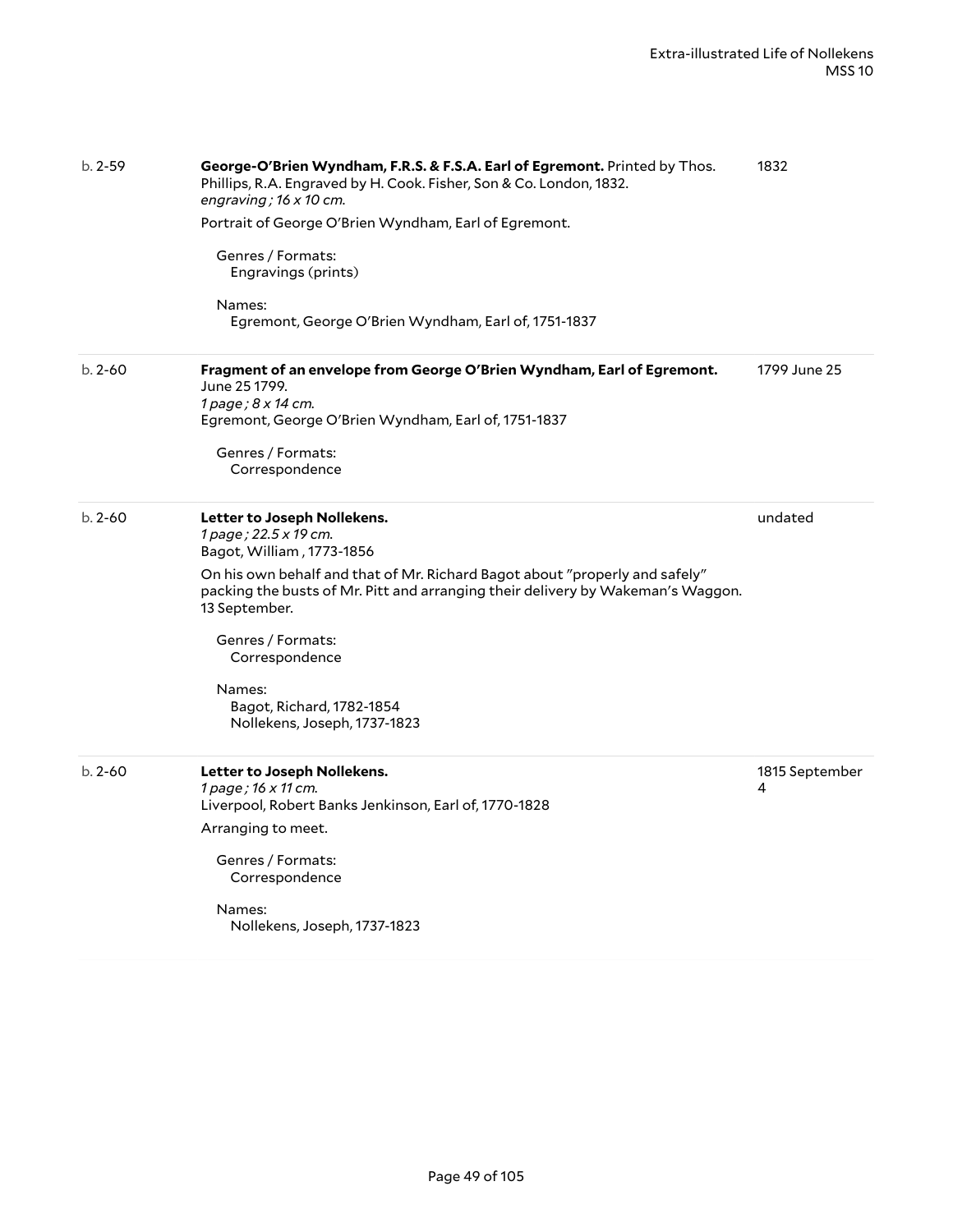| $b. 2 - 60$ | Letter to Joseph Nollekens.<br>1 page; 23 x 19.5 cm.<br>Plinth, Charles                                                                                              | 1807 November<br>6   |
|-------------|----------------------------------------------------------------------------------------------------------------------------------------------------------------------|----------------------|
|             | Inquiring when the busts of Pitt and Fox will be ready and for which the sum of 12<br>guineas has been arranged. Charles Plinth was a sculpture dealer at Liverpool. |                      |
|             | Genres / Formats:<br>Correspondence                                                                                                                                  |                      |
|             | Names:<br>Nollekens, Joseph, 1737-1823                                                                                                                               |                      |
| $b. 2 - 60$ | Letter to Joseph Nollekens.<br>1 page; 24 x 19 cm.<br>Camden, John Jeffreys Pratt, Marquis of, 1759-1840                                                             | 1808 July 17         |
|             | About paying for the bust of Pitt.                                                                                                                                   |                      |
|             | Genres / Formats:<br>Correspondence                                                                                                                                  |                      |
|             | Names:<br>Nollekens, Joseph, 1737-1823                                                                                                                               |                      |
| $b. 2 - 60$ | Letter to Joseph Nollekens.<br>1 page; 22.5 x 18.5 cm.<br>Brownlow, John Cust, 1st Earl, 1779-1853                                                                   | 1807 October 22      |
|             | About the bust of Pitt.                                                                                                                                              |                      |
|             | Genres / Formats:<br>Correspondence                                                                                                                                  |                      |
|             | Names:<br>Nollekens, Joseph, 1737-1823                                                                                                                               |                      |
| $b. 2 - 60$ | Letter to Joseph Nollekens.<br>1 page; 25 x 20.5 cm.<br>Brownlow, John Cust, 1st Earl, 1779-1853                                                                     | 1807 September<br>11 |
|             | About the bust of Pitt.                                                                                                                                              |                      |
|             | Genres / Formats:<br>Correspondence                                                                                                                                  |                      |
|             | Names:<br>Nollekens, Joseph, 1737-1823                                                                                                                               |                      |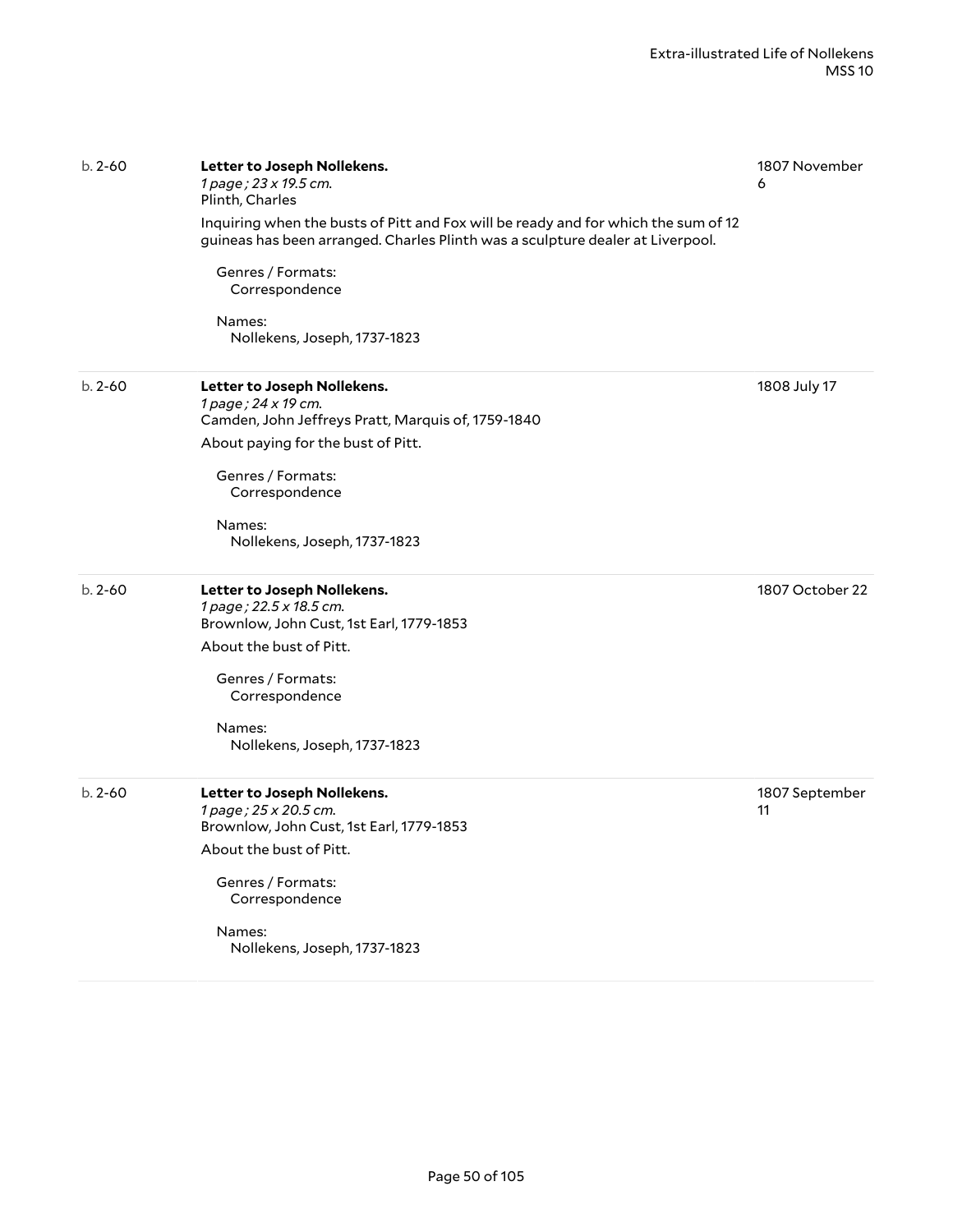| $b. 2 - 60$ | Monument Erected to the Memory of Mrs. Howard.J. Nollekins Esqr. R.A.<br>sculptor. Engraved by Heath. London. Published as the act directs. April 1, 1808, for<br>La Belle Assemblee. N. 29 by John Bell, Southampton Street, Strand.<br>engraving; $14 \times 16.5$ cm.<br>View of Nollekens' sculpture to the memory of Maria Howard, who died in<br>childbirth in 1789.<br>Genres / Formats:<br>Engravings (prints) | 1808 April 1 |
|-------------|------------------------------------------------------------------------------------------------------------------------------------------------------------------------------------------------------------------------------------------------------------------------------------------------------------------------------------------------------------------------------------------------------------------------|--------------|
| $b. 2 - 61$ | William Pitt. Nollekens. Normand fils.<br>engraving; $15 \times 10.5$ cm.<br>Depiction of a statue of William Pitt by Nollekens, accompanied by text describing<br>the work.                                                                                                                                                                                                                                           | undated      |
|             | Genres / Formats:<br>Engravings (prints)<br>Names:<br>Pitt, William, 1759-1806                                                                                                                                                                                                                                                                                                                                         |              |
| $b. 2 - 61$ | Mrs. Howard's Monument. Nollekens. Normand fils.<br>engraving; $11.5 \times 9.5$ cm.<br>Depiction of a statue of Mrs. Howard by Nollekens, accompanied by text<br>describing the work.<br>Genres / Formats:<br>Engravings (prints)                                                                                                                                                                                     | undated      |
| $b. 2 - 62$ | George IV. Engraved by W.T. Fry. Copied by permission of Mr. S.W. Reynolds from<br>his original portrait for this work only. Published April 1, 1823, by T. Boys, 7 Ludgate<br>Hill.<br>engraving; $13.5 \times 8.5$ cm.<br>Portrait of King George IV.<br>Genres / Formats:<br>Engravings (prints)<br>Names:<br>George, King of Great Britain, IV, 1762-1830                                                          | 1823 April 1 |
| $b. 2 - 65$ | James Barry Esqr. R.A.Painted by J. Barry. Engraved by W.C. Edwards.<br>engraving; $13 \times 10$ cm.<br>Portrait of James Barry.<br>Genres / Formats:<br>Engravings (prints)<br>Names:<br>Barry, James, 1741-1806                                                                                                                                                                                                     | undated      |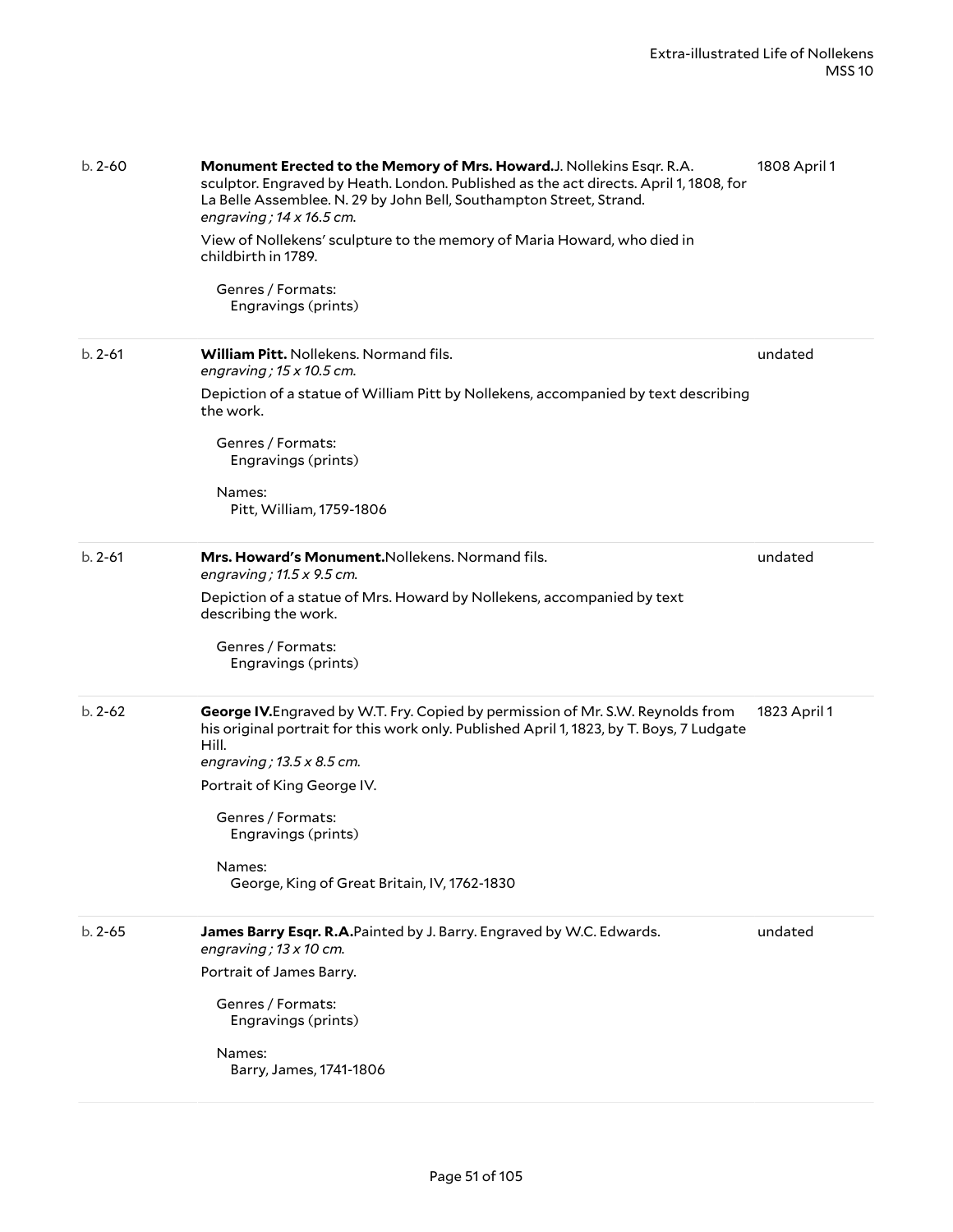| $b. 2 - 66$ | Letter to Joseph Nollekens.<br>1 page ; 22 x 18 cm.<br>Brownlow, John Cust, 1st Earl, 1779-1853<br>Asking for a bust to be made of his father, lately deceased.<br>Genres / Formats:<br>Correspondence                                                                                                                                    | 1808 January 13 |
|-------------|-------------------------------------------------------------------------------------------------------------------------------------------------------------------------------------------------------------------------------------------------------------------------------------------------------------------------------------------|-----------------|
|             | Names:<br>Nollekens, Joseph, 1737-1823                                                                                                                                                                                                                                                                                                    |                 |
| $b. 2 - 66$ | Letter to Joseph Nollekens.<br>1 page; 23 x 19 cm.<br>Russell, W.                                                                                                                                                                                                                                                                         | undated         |
|             | About pedestals, presumably for busts. He will "leave the Pedestals entirely to<br>your taste - the room in which they are to stand is not very lofty - part of the<br>furniture is gilt, therefore I think a little gold in the letters would have a more<br>appropriate appearance - perhaps it might be mixed with brown". 10 October. |                 |
|             | Subjects:<br>Pedestals                                                                                                                                                                                                                                                                                                                    |                 |
|             | Genres / Formats:<br>Correspondence                                                                                                                                                                                                                                                                                                       |                 |
|             | Names:<br>Nollekens, Joseph, 1737-1823                                                                                                                                                                                                                                                                                                    |                 |
|             |                                                                                                                                                                                                                                                                                                                                           |                 |
| $b. 2 - 66$ | Letter to John Thomas Smith.<br>3 pages; 22.5 x 18.5 cm.<br>DeVille, James                                                                                                                                                                                                                                                                | 1826 January 2  |
|             | Includes list of busts or reliefs by Nollekens of which he has the moulds,<br>mentioning some sixty names of sitters, also listing six busts by Roubilliac in<br>Nolleken's collection.                                                                                                                                                   |                 |
|             | Genres / Formats:<br>Correspondence                                                                                                                                                                                                                                                                                                       |                 |
|             | Names:<br>Nollekens, Joseph, 1737-1823<br>Roubiliac, Louis François, 1702-1762<br>Smith, John Thomas, 1766-1833                                                                                                                                                                                                                           |                 |
| $b. 2 - 67$ | Joseph Nollekens Esqr. R.A. Engraved by William Bond from a drawing by John<br>Jackson Esqr. R.A. London, Published by Henry Colburn, New Burlington Street,<br>Octr. 1828.<br>engraving; $22 \times 13.5$ cm.                                                                                                                            | 1828 October    |
|             | Portrait of Joseph Nollekens.                                                                                                                                                                                                                                                                                                             |                 |
|             | Genres / Formats:<br>Engravings (prints)                                                                                                                                                                                                                                                                                                  |                 |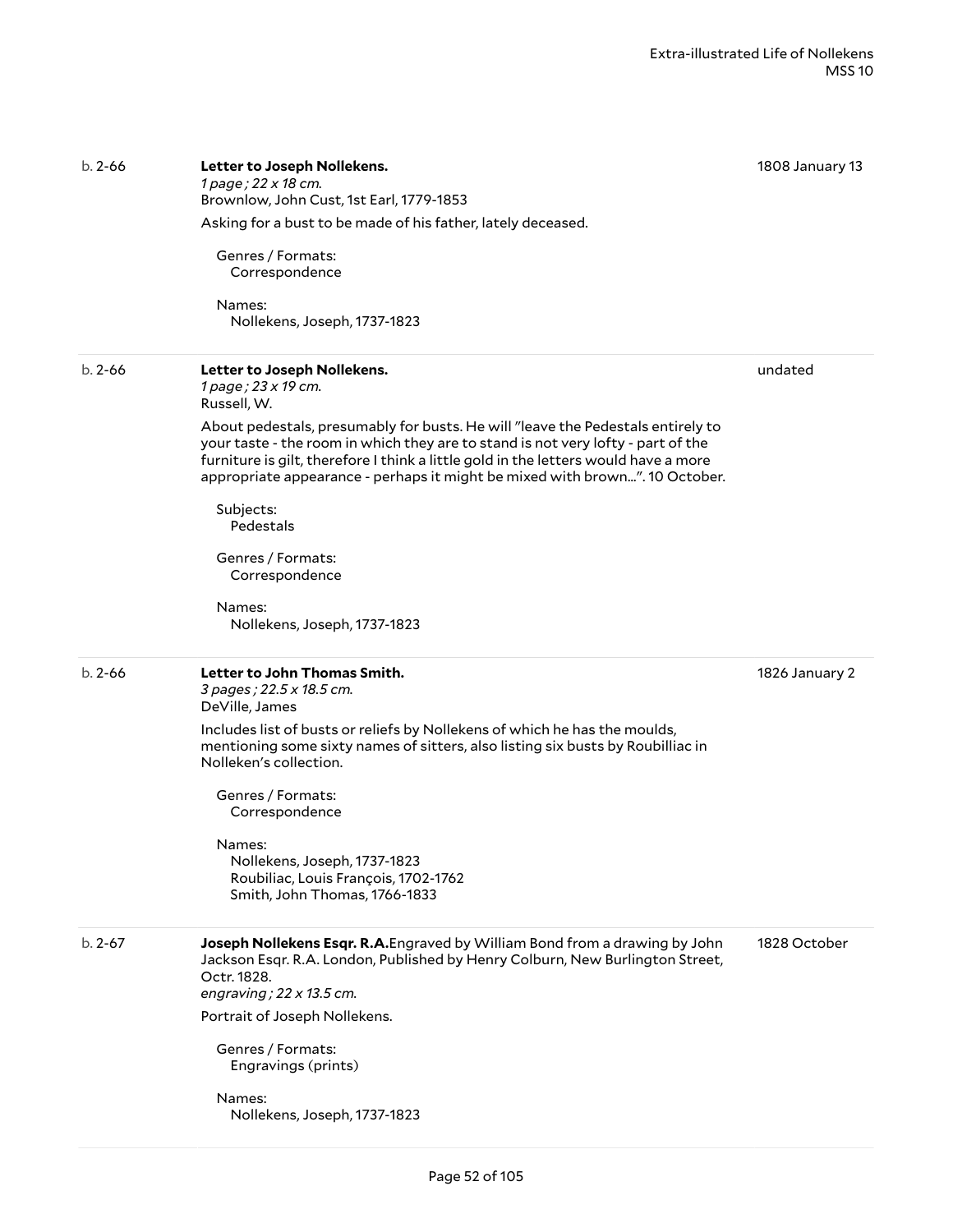| $b. 2 - 68$ | Letter to Joseph Nollekens.<br>1 page; 22.5 x 18.5 cm.<br>Gregory, Richard<br>About the inscription on the bust of his father and including instructions about                                                                                                            | 1812 June 26        |
|-------------|---------------------------------------------------------------------------------------------------------------------------------------------------------------------------------------------------------------------------------------------------------------------------|---------------------|
|             | sending the bust to Holyhead (from where it would be transported to Ireland and<br>Coole). Richard is presumably the eldest son of Robert Gregory (1729?-1810) East<br>India Company director and politician, of Coole Park. The bust is doubtless of his<br>late father. |                     |
|             | Genres / Formats:<br>Correspondence                                                                                                                                                                                                                                       |                     |
|             | Names:<br>Gregory, Robert, 1729?-1810<br>Nollekens, Joseph, 1737-1823                                                                                                                                                                                                     |                     |
| $b. 2 - 74$ | Letter to John Thomas Smith.<br>1 page; 13.5 x 11 cm.<br>Bridge, John, 1755-1834                                                                                                                                                                                          | 1826 December<br>14 |
|             | Sending an impression of a silver porringer. Letter accompanied by signature of J.T.<br>Smith.                                                                                                                                                                            |                     |
|             | Genres / Formats:<br>Correspondence                                                                                                                                                                                                                                       |                     |
|             | Names:<br>Smith, John Thomas, 1766-1833                                                                                                                                                                                                                                   |                     |
| $b. 2 - 76$ | Letter presumably to Joseph Nollekens.<br>2 pages; 22.5 x 18.5 cm.<br>Pelham, Charles                                                                                                                                                                                     | 1782                |
|             | Giving him prior information about a motion due to be voted on by the House of<br>Commons commissioning a monument to be erected in Westminster Abbey in<br>honor of Lord Roberts Manners "who fell in the late engagement in Dominica".                                  |                     |
|             | Genres / Formats:<br>Correspondence                                                                                                                                                                                                                                       |                     |
|             | Names:<br>Manners, Robert, 1758-1782<br>Nollekens, Joseph, 1737-1823                                                                                                                                                                                                      |                     |
| $b. 2 - 78$ | Carolina Symmons. Drawn & engraved by M. Haughton from the original marble by undated<br>J. Nollekens, R.A.<br>engraving; $14.5 \times 10$ cm.                                                                                                                            |                     |
|             | Engraving of Nollekens's bust of Carolina Symmons (i.e. Caroline Symmons?, young<br>poet 1789-1803).                                                                                                                                                                      |                     |
|             | Genres / Formats:<br>Engravings (prints)                                                                                                                                                                                                                                  |                     |
|             | Names:<br>Symmons, Caroline, 1789-1803                                                                                                                                                                                                                                    |                     |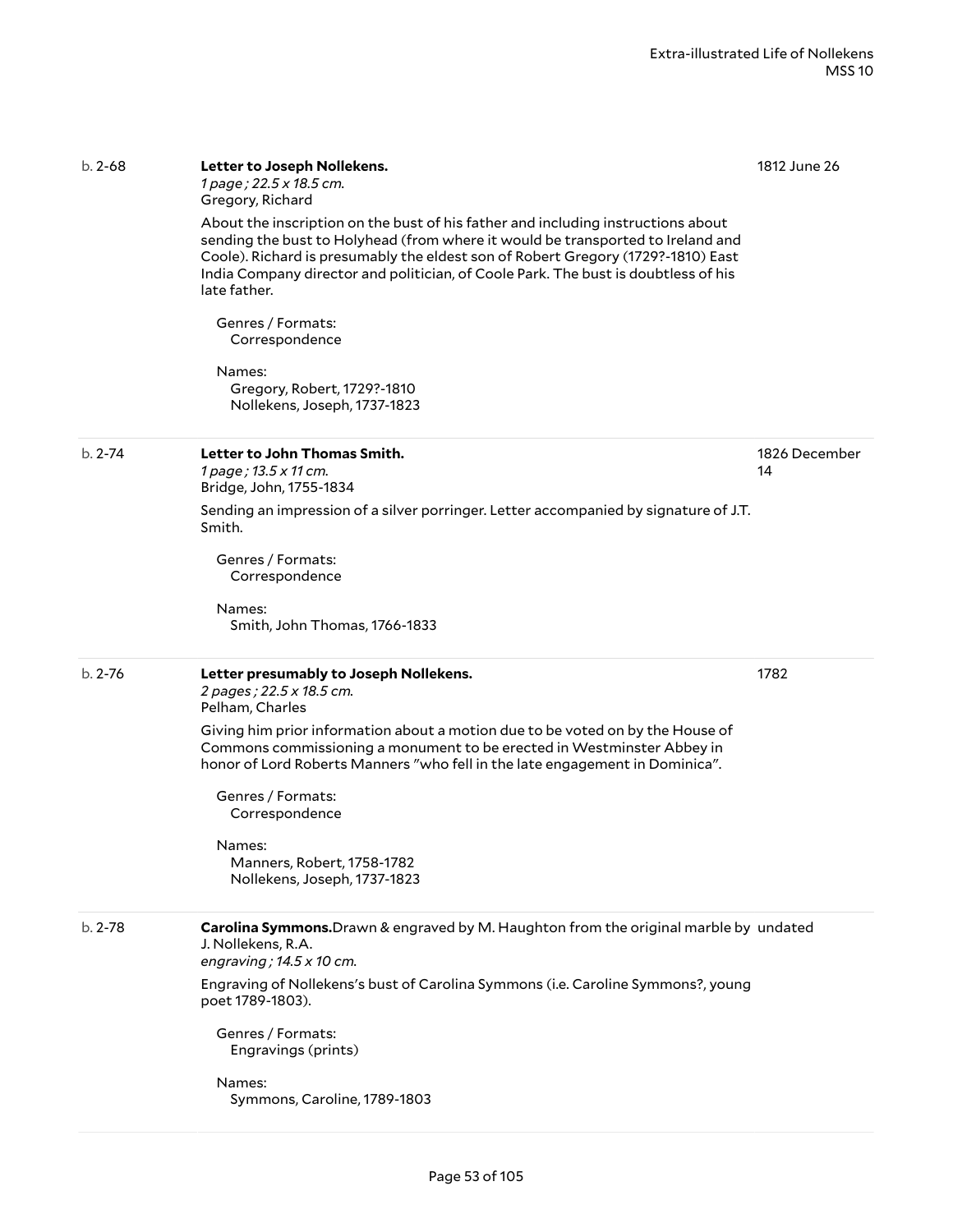| $b. 2 - 80$  | The Right Honourable George Canning from a bust by J. Nollekens Esqr. R.A.<br>engraving; 16.5 x 11.5 cm.<br>Engraving of Nollekens's bust of George Canning.<br>Genres / Formats:<br>Engravings (prints)<br>Names:<br>Canning, George, 1770-1827                                                                                                                                                                                       | undated   |
|--------------|----------------------------------------------------------------------------------------------------------------------------------------------------------------------------------------------------------------------------------------------------------------------------------------------------------------------------------------------------------------------------------------------------------------------------------------|-----------|
| $b. 2 - 86$  | Joseph Gascoigne Nightingale Esqrs. Monument. O'Neal del. A. Smith sculp.<br>$17.5 \times 10.5$ cm.<br>View of Roubilliac's monument for Joseph Gascoigne Nightingale in St Michael's<br>chapel, off the north transept of Westminster Abbey.<br>Genres / Formats:<br>Engravings (prints)<br>Names:<br>Nightingale, Joseph Gascoigne, 1695-1752<br>Roubiliac, Louis François, 1702-1762<br>Corporate Body:<br><b>Westminster Abbey</b> | undated   |
| $b. 2 - 103$ | Three clippings on the sale of Peter Gaspar Scheemakers's sculptures.<br>1 page; 2 x 8 cm., 3 x 8 cm., 7.5 x 8 cm.<br>Clippings accompanied by signature of Scheemaker.<br>Genres / Formats:<br>Clippings<br>Names:<br>Scheemakers, Peter Gaspar, 1691?-1781                                                                                                                                                                           | 1750-1757 |
| $b. 2 - 104$ | The Monument of Shakespeare in Westminster Abbey. Engraved by B. Holl.<br>engraving; $21 \times 12$ cm.<br>View of Scheemakers's monument of William Shakespeare in Westminster Abbey.<br>Genres / Formats:<br>Engravings (prints)<br>Corporate Body:<br><b>Westminster Abbey</b><br>Names:<br>Scheemakers, Peter Gaspar, 1691?-1781<br>Shakespeare, William, 1564-1616                                                                |           |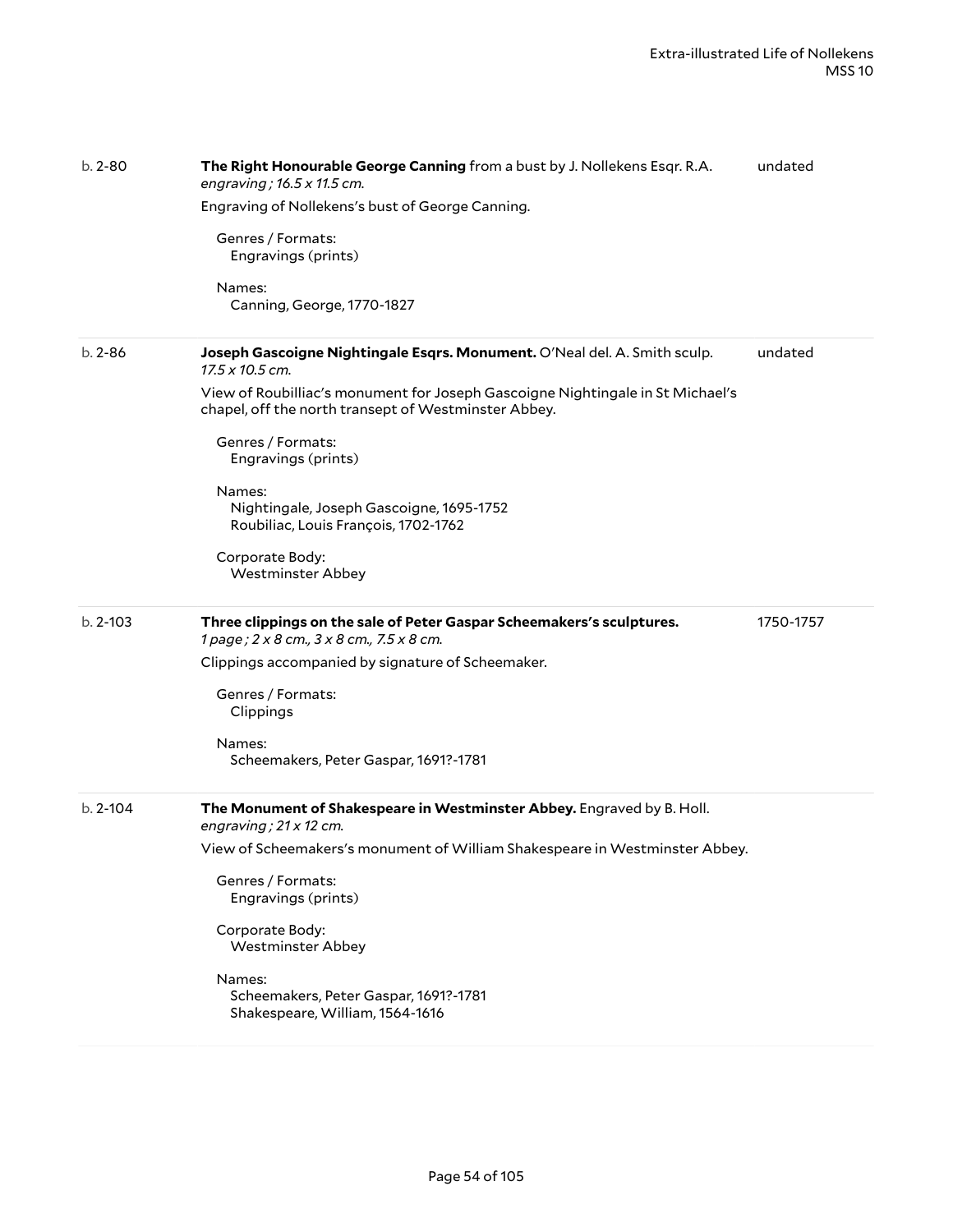| $b. 2 - 105$ | Letter to John Thomas Smith.<br>1 page ; 18 x 11.5 cm.<br>Smedley, Henry<br>Asking for two friends of his to see Mr. Payne Knight's Claudes (i.e. works by<br>Claude Lorrain) if the Museum is open.<br>Genres / Formats:<br>Correspondence<br>Names:<br>Knight, Richard Payne, 1751-1824<br>Lorrain, Claude, 1600-1682<br>Smith, John Thomas, 1766-1833                                                                                                                                                                                                                                                                                                | undated |
|--------------|---------------------------------------------------------------------------------------------------------------------------------------------------------------------------------------------------------------------------------------------------------------------------------------------------------------------------------------------------------------------------------------------------------------------------------------------------------------------------------------------------------------------------------------------------------------------------------------------------------------------------------------------------------|---------|
| $b. 2 - 106$ | Multiple views of Stowe Gardens. Published  1750. B. Seeley delin.<br>4 pages ; 18.5 x 11.5 cm.<br>Views include The Sleeping Parlour, The Witch House, The Temple of Modern<br>Virtue, The Temple of Antient Virtue, The Shell Bridge, The Temple of British<br>Worthies, The Chinese House, The Temple of Contemplation, the Grotto, Deido's<br>Cave, The Rotunda, King George 2, Queen Caroline, The Temple of Friendship, the<br>Pebble Alcove, The Imperial Closet, and Congreve's Monument.<br><b>Geographic Names:</b><br>Stowe Gardens (England)<br>Genres / Formats:<br>Engravings (prints)<br>Names:<br>Scheemakers, Peter Gaspar, 1691?-1781 | 1750    |
| $h. 2-112$   | Sir Isace Newton. Kent delin. G.V. Neist sc.<br>engraving; $14 \times 8.5$ cm.<br>Engraving of Michael Rysbrack's monument of Sir Isaac Newton, in Westminster<br>Abbey.<br>Genres / Formats:<br>Engravings (prints)<br>Corporate Body:<br><b>Westminster Abbey</b><br>Names:<br>Newton, Isaac, 1642-1727<br>Rysbrack, Michael, 1694-1770                                                                                                                                                                                                                                                                                                               | undated |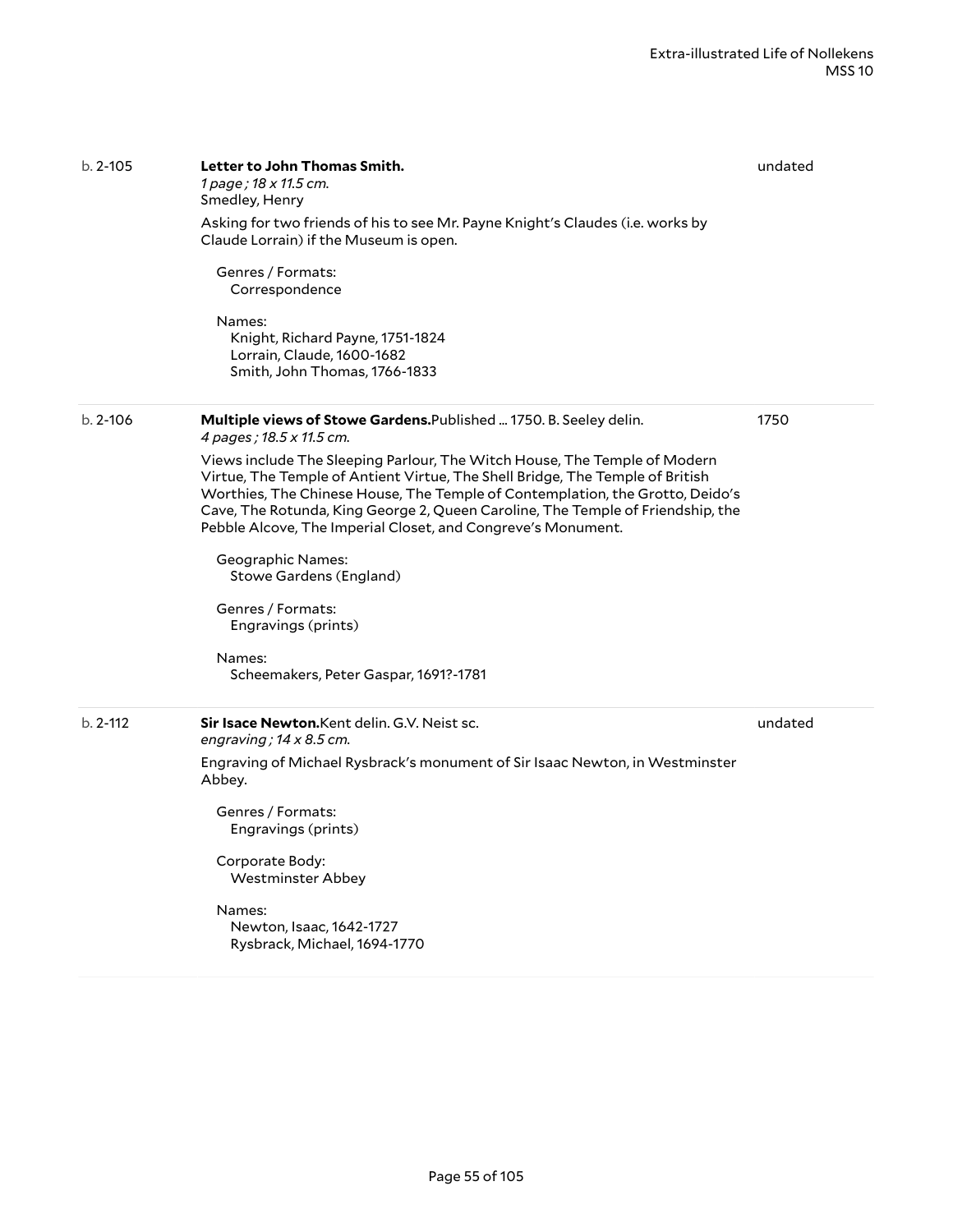| $b. 2 - 118$ | Letter to John Boydell.<br>1 page; 18 x 11 cm.<br>Damer, Anne Seymour, 1748 or 9-1828<br>Asking him to let Mr. (Francis) Legat know that she wishes to speak with him. 19<br>June, no year.<br>Genres / Formats:<br>Correspondence<br>Names:<br>Boydell, John, 1720-1804<br>Legat, Francis, 1755-1809 | undated        |
|--------------|-------------------------------------------------------------------------------------------------------------------------------------------------------------------------------------------------------------------------------------------------------------------------------------------------------|----------------|
| $b. 2 - 125$ | Envelope fragment addressed to A.B. Lambert Esq.?<br>1 page; 7 x 12.5 cm.                                                                                                                                                                                                                             | 1816 August 17 |
| $b. 2 - 126$ | Sir Abraham Hume, Bart. F.R.S. S.A. Painted by H. Edridge. Engraved by J. Jenkins.<br>Fisher, Son & Co. London, 1836.<br>engraving; $17 \times 10$ cm.<br>Portrait of Sir Abraham Hume.<br>Genres / Formats:<br>Engravings (prints)<br>Names:<br>Hume, Sir Abraham, 1749-1838                         | 1836           |
| $b. 2 - 126$ | James Northcote Esq. R.A.in his 82nd year. Engraved by T. Wright after a drawing undated<br>by A. Wivell.<br>engraving; 17 x 14 cm.<br>Portrait of James Northcote.<br>Genres / Formats:<br>Engravings (prints)<br>Names:<br>Northcote, James, 1746-1831                                              |                |
| b. 2-140     | Frederic Earl of Carlisle.Romney Pinxt. T. Holloway sculpt.<br>engraving; 17 x 11 cm.<br>Portrait of Frederick Howard, Earl of Carlisle.<br>Genres / Formats:<br>Engravings (prints)<br>Names:<br>Carlisle, Frederick Howard, Earl of, 1748-1825                                                      | undated        |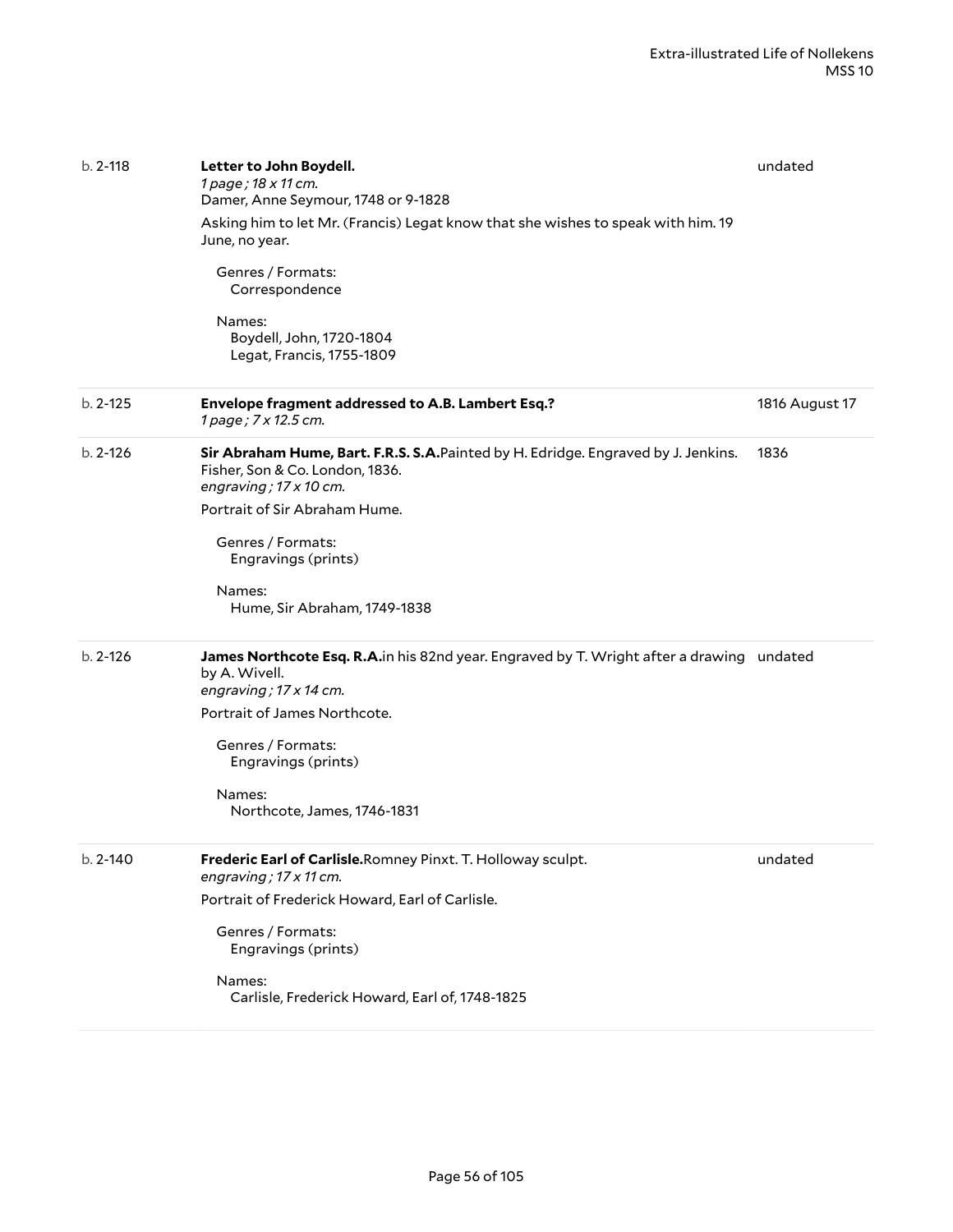| $b. 2 - 144$ | The North East View of Camberwel Church. Chatelain delin. J. Roberts sculp.<br>engraving; $8.5 \times 13.5$ cm.<br>View of the Camberwell Church.<br>Genres / Formats:<br>Engravings (prints)                                                                                                                                                                       | undated      |
|--------------|---------------------------------------------------------------------------------------------------------------------------------------------------------------------------------------------------------------------------------------------------------------------------------------------------------------------------------------------------------------------|--------------|
| $b. 2 - 146$ | John Jackson, R.A.W.C. Edwards.<br>engraving; 17 x 12 cm.<br>Portrait of John Jackson.<br>Genres / Formats:<br>Engravings (prints)<br>Names:<br>Jackson, John, 1778-1831                                                                                                                                                                                            | undated      |
| $b. 2 - 150$ | Dr. Hinchcliffe, Bishop of Peterborough. Drawn from life by W.H. Brown, engraved 1791 July 7<br>by W. Grainger and published according to Act of Parliament, by C. Cooke, No. 17<br>Paternoster row. July 7th 1791.<br>engraving; 11 x 9 cm.<br>Portrait of John Hinchcliffe.<br>Genres / Formats:<br>Engravings (prints)<br>Names:<br>Hinchcliffe, John, 1731-1794 |              |
| $b. 2 - 151$ | Letter to John Thomas Smith.<br>1 page; 20.5 x 15 cm.<br>Hinchcliffe, John, 1731-1794<br>Asking Smith to give his son a lesson.<br>Genres / Formats:<br>Correspondence<br>Names:<br>Smith, John Thomas, 1766-1833                                                                                                                                                   |              |
| $b. 2 - 152$ | Letter to John Thomas Smith.<br>1 page; 22.5 x 18.5 cm.<br>Bridge, John, 1755-1834<br>Concerning the value of a portrait of Clarissa Hayward by Ozias Humphry.<br>Genres / Formats:<br>Correspondence<br>Names:<br>Humphry, Ozias, 1742-1810<br>Smith, John Thomas, 1766-1833                                                                                       | 1824 March 4 |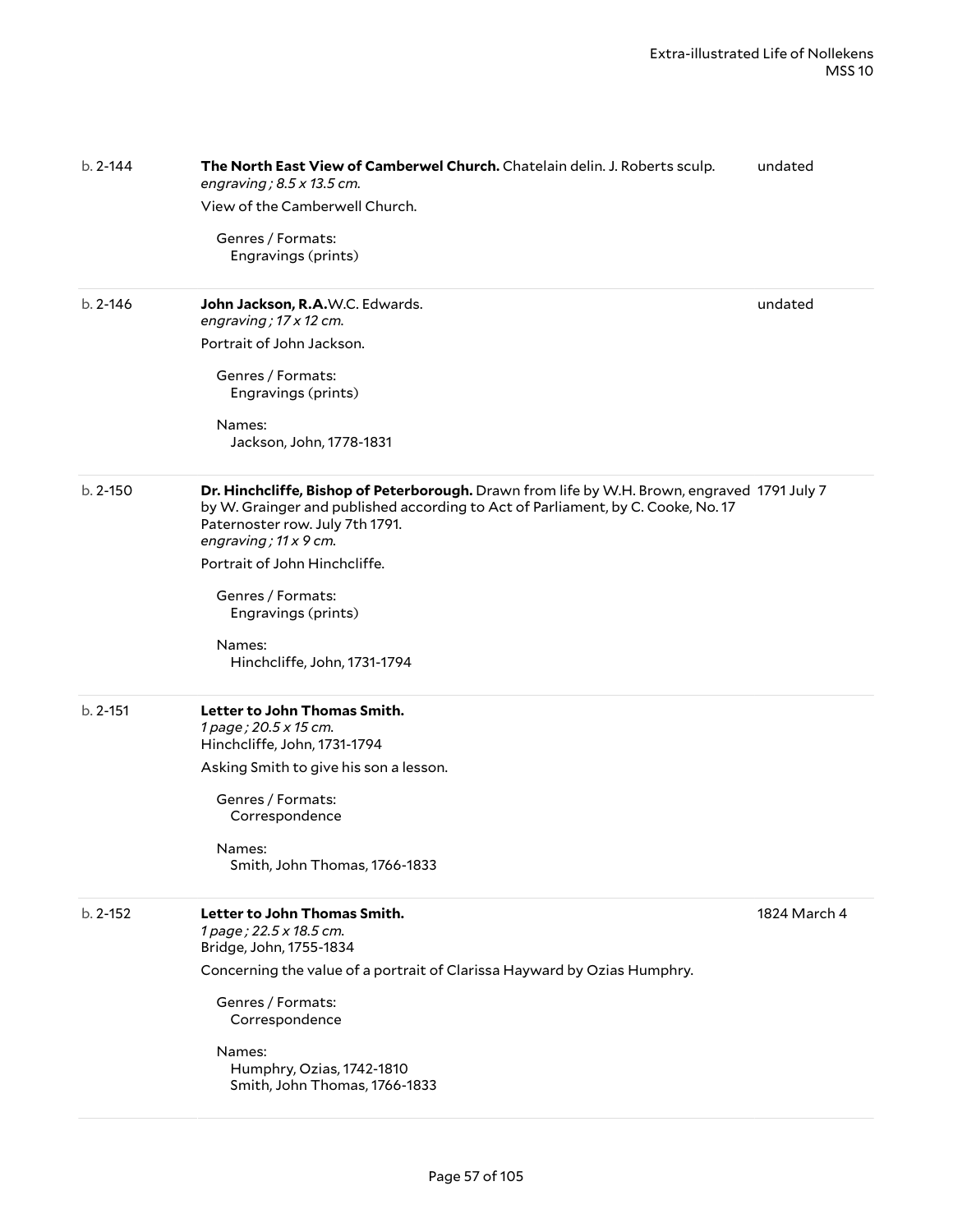| $b. 2 - 155$ | The Entrance to Coade and Sealy's Gallery of Sculpture of Artificial Stone,<br>Westminster Bridge. Drawn and engraved by S. Rawle. Published by J. Sewell<br>Cornhill. Feb. 1, 1802.<br>engraving; $19 \times 12$ cm. | 1802 February 1 |
|--------------|-----------------------------------------------------------------------------------------------------------------------------------------------------------------------------------------------------------------------|-----------------|
|              | View of Coade and Sealy's Gallery of Sculpture.                                                                                                                                                                       |                 |
|              | Subjects:<br>Coade stone                                                                                                                                                                                              |                 |
|              | Genres / Formats:<br>Engravings (prints)                                                                                                                                                                              |                 |
|              | Corporate Body:<br>Coade and Sealy (Firm)                                                                                                                                                                             |                 |
| $b. 2 - 156$ | Monument of the Earl of Chatham, in Westminster Abbey.<br>engraving; $17.5 \times 11$ cm.                                                                                                                             | undated         |
|              | Engraving of John Bacon's monument of William Pitt the Younger, in Westminster<br>Abbey.                                                                                                                              |                 |
|              | Genres / Formats:<br>Engravings (prints)                                                                                                                                                                              |                 |
|              | Names:<br>Bacon, John, 1740-1799<br>Pitt, William, 1759-1806                                                                                                                                                          |                 |
|              | Corporate Body:<br><b>Westminster Abbey</b>                                                                                                                                                                           |                 |
| $b. 2 - 157$ | Lord Chatham's Monument now erecting in Guild-hall at the expence of the City undated<br>of London.                                                                                                                   |                 |
|              | engraving; 17 x 11 cm.                                                                                                                                                                                                |                 |
|              | Engraving of John Bacon's monument of William Pitt the Elder, in Guildhall.                                                                                                                                           |                 |
|              | Genres / Formats:<br>Engravings (prints)                                                                                                                                                                              |                 |
|              | Corporate Body:<br>Guildhall (London, England)                                                                                                                                                                        |                 |
|              | Names:<br>Bacon, John, 1740-1799<br>Pitt, William, Earl of Chatham, 1708-1778                                                                                                                                         |                 |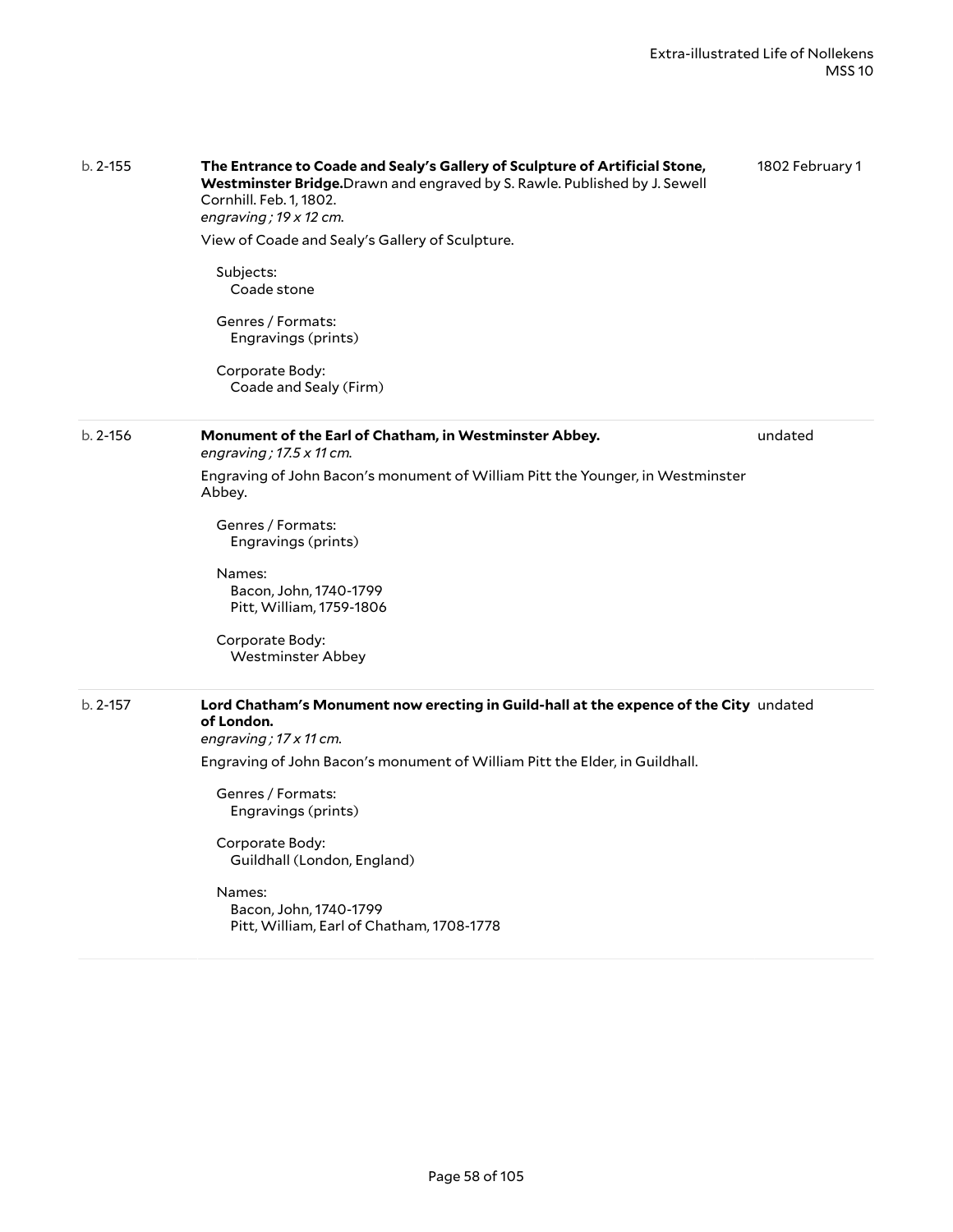| $b. 2 - 159$ | To the Memory of Nicholas Rowe, Esq. M. Rysbrake fecit.<br>engraving; 20 x 11 cm.                                                                                                                                 | undated         |
|--------------|-------------------------------------------------------------------------------------------------------------------------------------------------------------------------------------------------------------------|-----------------|
|              | View of John Michael Rysbrack's monument to Nicholas Rowe, in Westminster<br>Abbey.                                                                                                                               |                 |
|              | Genres / Formats:<br>Engravings (prints)                                                                                                                                                                          |                 |
|              | Names:<br>Rowe, Nicholas, 1674-1718<br>Rysbrack, Michael, 1694-1770                                                                                                                                               |                 |
|              | Corporate Body:<br><b>Westminster Abbey</b>                                                                                                                                                                       |                 |
| $b. 2 - 158$ | Dr. Johnson's Monument in St. Paul's Church. J. Bacon Statuary, J. Basire sculp.<br>Publish'd by J. Sewell Cornhill April 1, 1796.<br>engraving; 20 x 12 cm.                                                      | 1796 april 1    |
|              | View of John Bacon's Monument to Dr. Samuel Johnson, in St. Paul's Cathedral.                                                                                                                                     |                 |
|              | Genres / Formats:<br>Engravings (prints)                                                                                                                                                                          |                 |
|              | Names:<br>Bacon, John, 1740-1799<br>Johnson, Samuel, 1709-1784                                                                                                                                                    |                 |
|              | Corporate Body:<br>St. Paul's Cathedral (London, England)                                                                                                                                                         |                 |
| $b. 2 - 161$ | Ant. Canova.John Jackson Esqr. R.A. pinxt. Thomson sculp.<br>engraving; $18 \times 12.5$ cm.                                                                                                                      | undated         |
|              | Portrait of Antonio Canova.                                                                                                                                                                                       |                 |
|              | Genres / Formats:<br>Engravings (prints)                                                                                                                                                                          |                 |
|              | Names:<br>Canova, Antonio, 1757-1822                                                                                                                                                                              |                 |
| $b. 2 - 161$ | A Plan & Elevation of the New Bridge now building over the River Thames near<br>Somerset Place in the Strand. No. 11 of Ackermann's Repository of Arts & Pub. 1<br>Novr. 1816.<br>engraving; $14 \times 21.5$ cm. | 1816 November 1 |
|              | Plan and Elevation of the Waterloo Bridge.                                                                                                                                                                        |                 |
|              | Genres / Formats:<br>Engravings (prints)                                                                                                                                                                          |                 |
|              | Corporate Body:<br>Waterloo Bridge (London, England)                                                                                                                                                              |                 |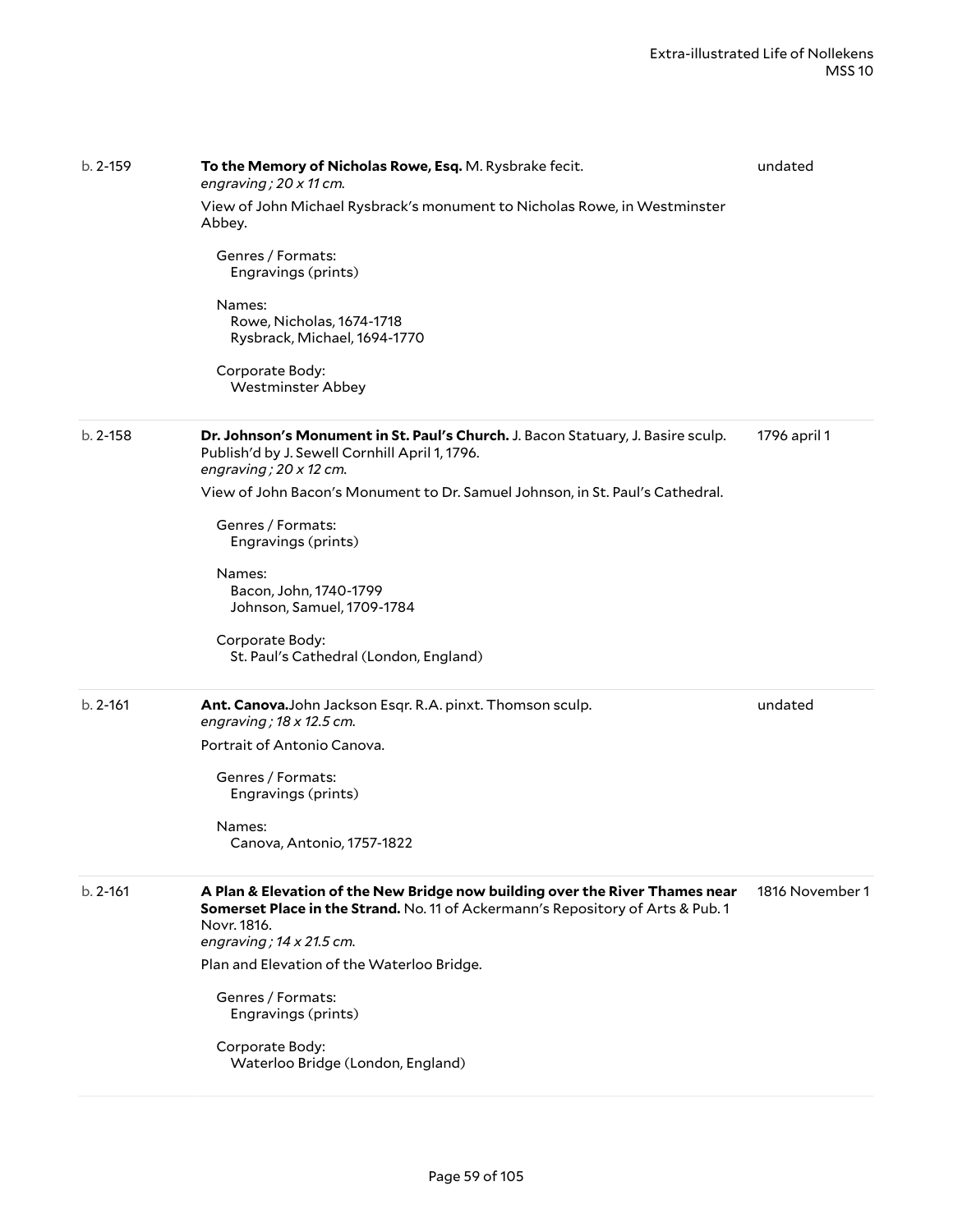| $b. 2 - 163$ | John Bacon Esq. F.A.S.London, Published by James Asperne, No. 32 Cornhill. 1st<br>Fby. 1815.<br>engraving; $16 \times 12$ cm.<br>Portrait of John Bacon.<br>Genres / Formats:<br>Engravings (prints)<br>Names:<br>Bacon, John, 1740-1799                                                                                                                                                                                                                | 1815 February 1 |
|--------------|---------------------------------------------------------------------------------------------------------------------------------------------------------------------------------------------------------------------------------------------------------------------------------------------------------------------------------------------------------------------------------------------------------------------------------------------------------|-----------------|
| $b. 2 - 165$ | <b>Entrance to Norbury Park.</b><br>engraving; 7 x 10.5 cm.<br>Genres / Formats:<br>Engravings (prints)<br>Corporate Body:<br>Norbury Park (England)                                                                                                                                                                                                                                                                                                    | undated         |
| $b. 2 - 167$ | Sir William Chambers.  March 7, 1793. Published by Willm. Daniell No. 9 Cleveland 1809 February 1<br>Street, Fitzroy Square, London, Feby. 1st 1809.<br>engraving; $23.5 \times 15$ cm.<br>Portrait of Sir William Chambers.<br>Genres / Formats:<br>Engravings (prints)<br>Names:<br>Chambers, William, Sir, 1723-1796                                                                                                                                 |                 |
| $b. 2 - 169$ | Charles Duke of Richmond, K.G. F.R.&A.S.Late a Vice President of the Society for<br>the Encouragement of Arts, Manufactures and Commerce. Drawn and engraved<br>by Wm. Evans, from an original picture by Romney in the possession of the present<br>Duke of Richmond.<br>engraving; $17 \times 10$ cm.<br>Portrait of Charles Lennox.<br>Genres / Formats:<br>Engravings (prints)<br>Names:<br>Richmond and Lennox, Charles Lennox, Duke of, 1735-1806 | undated         |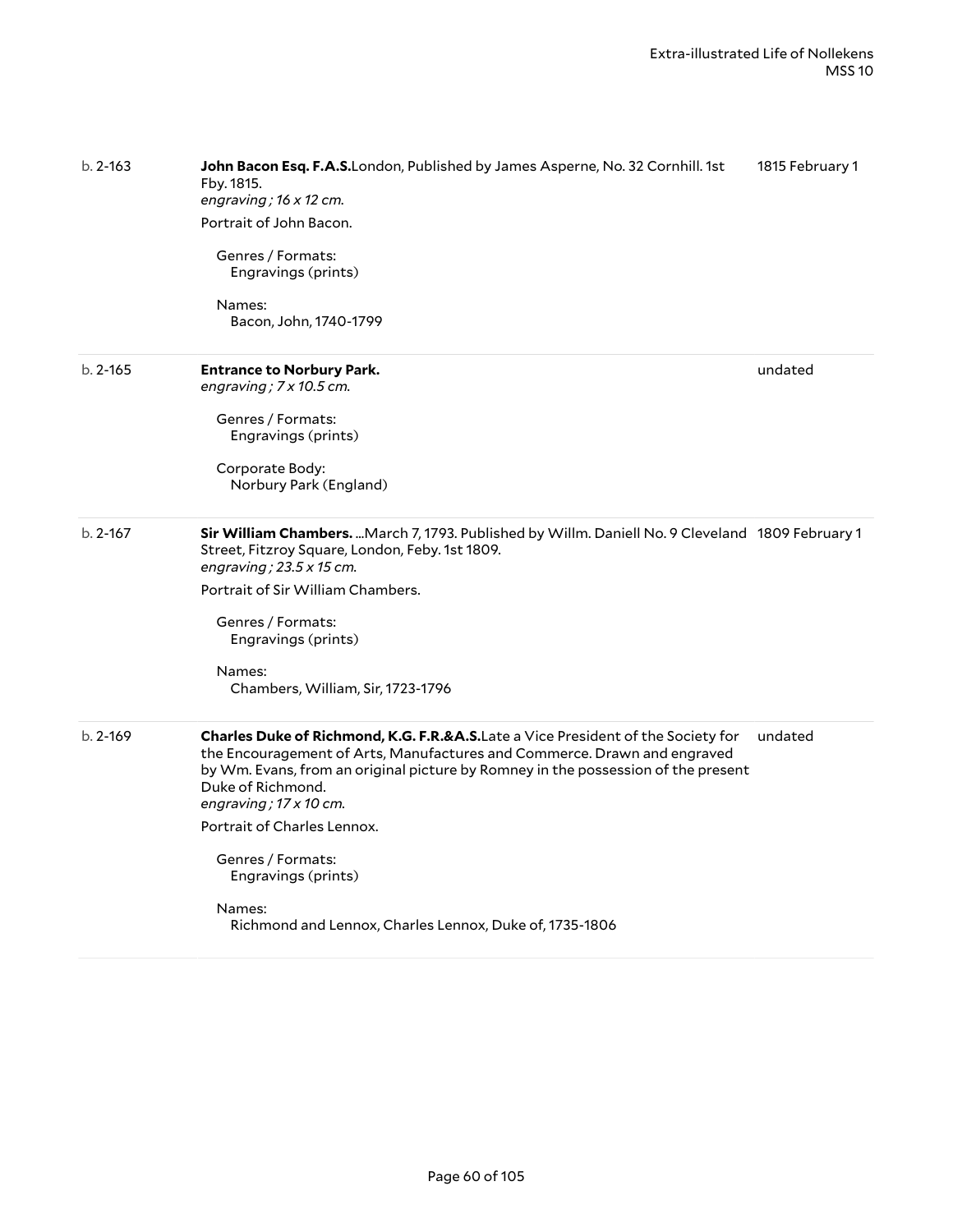| b. 2-170     | Article on the Duke of Richmond's statue room, including a printed letter to the<br>Duke of Richmond from W. Woollett.<br>1 page; 15 x 6.5 cm.                                                                                                 | 1770 August 9       |
|--------------|------------------------------------------------------------------------------------------------------------------------------------------------------------------------------------------------------------------------------------------------|---------------------|
|              | Genres / Formats:<br>Clippings                                                                                                                                                                                                                 |                     |
|              | Names:<br>Richmond and Lennox, Charles Lennox, Duke of, 1735-1806<br>Woollett, William, 1735-1785                                                                                                                                              |                     |
| $b. 2 - 175$ | Letter to John Thomas Smith.<br>1 page; 20.5 x 21 cm.<br>Barker, Edmund Henry, 1788-1839                                                                                                                                                       | 1832 January 29     |
|              | About his quotation from Baretti's Guide through the Royal Academy (London,<br>1781).                                                                                                                                                          |                     |
|              | Genres / Formats:<br>Correspondence                                                                                                                                                                                                            |                     |
|              | Names:<br>Baretti, Giuseppe, 1719-1789<br>Smith, John Thomas, 1766-1833                                                                                                                                                                        |                     |
|              | Corporate Body:<br>Royal Academy of Arts (Great Britain)                                                                                                                                                                                       |                     |
| $b. 2 - 179$ | Letter to John Thomas Smith.<br>2 pages; 17.5 x 12 cm.<br>Phillips, Molesworth, 1755-1832                                                                                                                                                      | 1828 September<br>5 |
|              | About one of the paintings in Hogarth's Marriage a-la-mode: "The late Mr. Locke<br>of Portman Square hinted to Hogarth that the third printwas not sufficiently<br>understood. Mr. Hogarth seemed aware of the correctness of the suggestion". |                     |
|              | Genres / Formats:<br>Engravings (prints)                                                                                                                                                                                                       |                     |
|              | Names:<br>Hogarth, William, 1697-1764<br>Smith, John Thomas, 1766-1833                                                                                                                                                                         |                     |
| b. 2-180     | Signed receipt from Joseph Wilton to Joseph Nollekens for five unspecified lots, 1776 March 29<br>29 March 1776.<br>1 page; 9 x 16 cm.                                                                                                         |                     |
|              | Wilton, Joseph, 1722-1803                                                                                                                                                                                                                      |                     |
|              | Names:<br>Nollekens, Joseph, 1737-1823                                                                                                                                                                                                         |                     |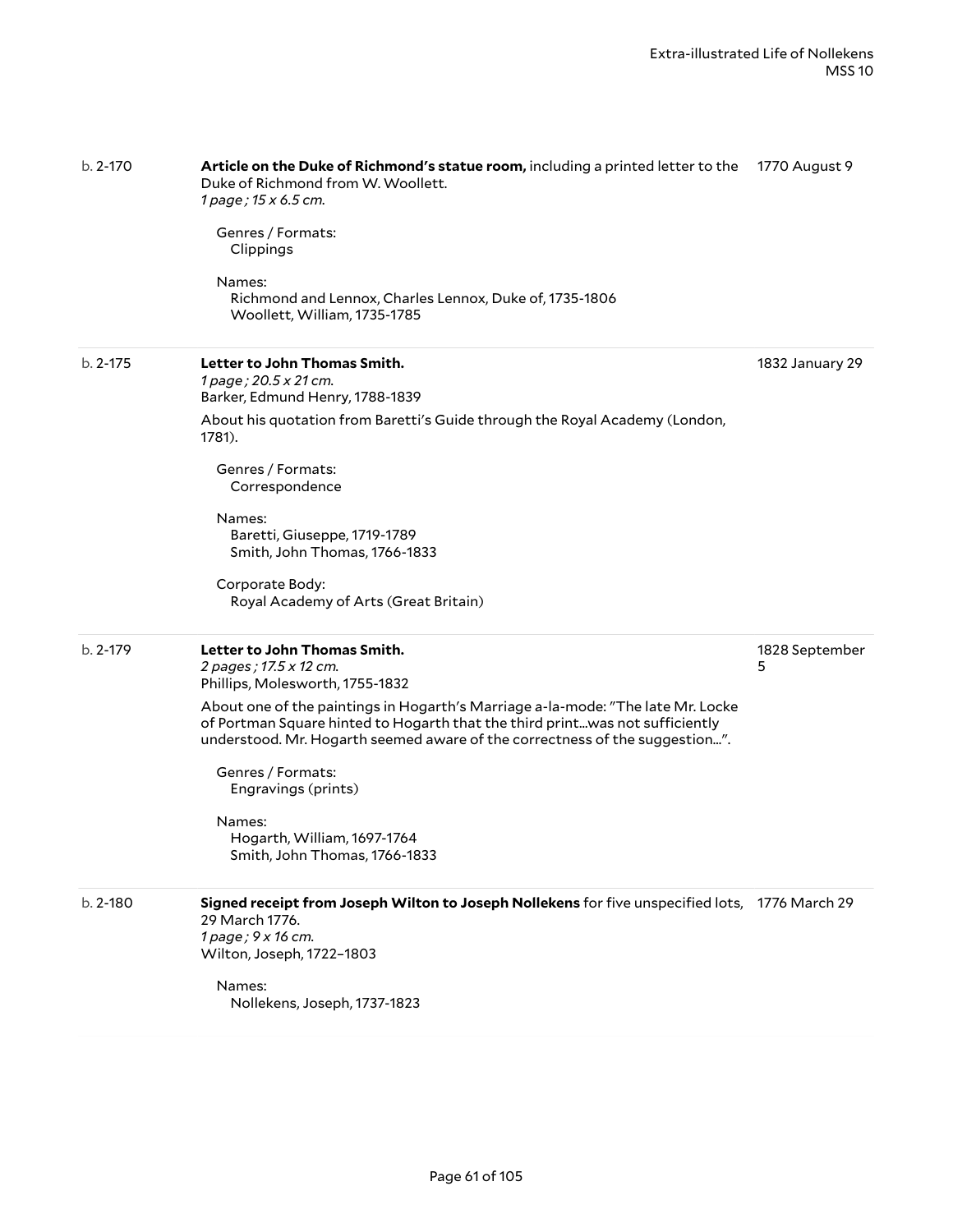| $b. 2 - 190$ | Letter to George Colman.<br>2 pages; 23 x 18.5 cm.<br>Humphry, Ozias, 1742-1810<br>Asking for money for the sculptor Thomas Banks, on behalf of one "more<br>ingenious and deserving".<br>Genres / Formats:<br>Correspondence<br>Names:<br>Banks, Thomas, 1735-1805<br>Colman, George                                                                                                                                                                                                                                           | undated         |
|--------------|---------------------------------------------------------------------------------------------------------------------------------------------------------------------------------------------------------------------------------------------------------------------------------------------------------------------------------------------------------------------------------------------------------------------------------------------------------------------------------------------------------------------------------|-----------------|
| $b. 2 - 192$ | The Monument of The Right Reverend Thomas Newton, D.D. Bishop of<br>Bristol. Published according to the Act of Parliament by John, Francis & Charles<br>Rivington, January 23rd 1787.<br>engraving; $16 \times 10$ cm.<br>Depiction of Thomas Banks's Monument of Thomas Newton, in St. Mary-le-Bow<br>church, London.<br>Genres / Formats:<br>Engravings (prints)<br>Names:<br>Newton, Thomas, 1704-1782<br>Corporate Body:<br>St. Mary-le-Bow (Church: London, England)                                                       | 1787 January 23 |
| $b. 2 - 192$ | Untitled engraving of an identified monument.<br>engraving; 17.5 x 12.5 cm.<br>Genres / Formats:<br>Engravings (prints)                                                                                                                                                                                                                                                                                                                                                                                                         | undated         |
| $b. 2 - 192$ | The Monument erected in St. Paul's Cathedral to the Memory of Captn. Richd.<br>Rundle Burgess Esqr. Voted by Parliament and executed by R. Banks R.A.m 1802<br>[i.e. Thomas Banks]. Frontspiece to the European Magazine. Vol. 44. Published by J.<br>Asperne, Successor to Mr. Sewell, 32 Cornhill Augt. 1, 1803.<br>engraving; 17 x 11 cm.<br>Genres / Formats:<br>Engravings (prints)<br>Names:<br>Banks, Thomas, 1735-1805<br>Burgess, Richard Rundle, Captain<br>Corporate Body:<br>St. Paul's Cathedral (London, England) | 1803 August 1   |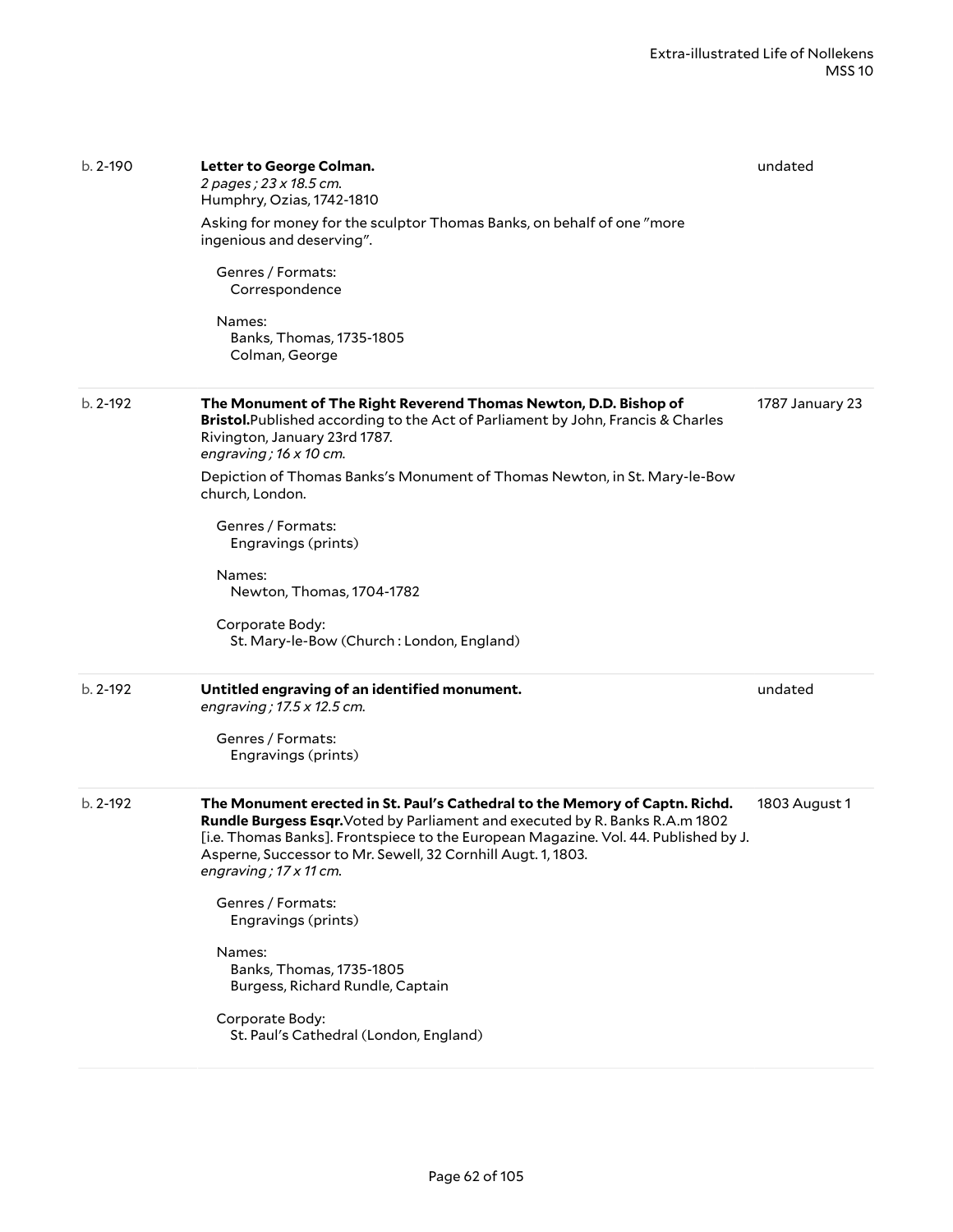| $b. 2 - 192$ | The Alto Relievo in the front of the Shakspeare Gallery, Pall Mall.<br>engraving; 19 x 11 cm.<br>Genres / Formats:<br>Engravings (prints)<br>Names:<br>Banks, Thomas, 1735-1805                                                                                                                                                         | undated     |
|--------------|-----------------------------------------------------------------------------------------------------------------------------------------------------------------------------------------------------------------------------------------------------------------------------------------------------------------------------------------|-------------|
| $b. 2 - 195$ | View from Sir Joshua Reynolds's House, Richmond Hill. Painted by himself &<br>engraved by W. Birch, enamel painter.<br>engraving; $12.5 \times 13$ cm.<br>Genres / Formats:<br>Engravings (prints)<br>Names:<br>Reynolds, Joshua, Sir, 1723-1792                                                                                        | undated     |
| b. 2-198     | Letter to John Thomas Smith.<br>2 pages; 18.5 x 11.5 cm.<br>Standly, Henry Peter<br>About a sale catalogue of Hogarth prints given to the press on Wednesday,<br>hoping that Smith will have it in time for a meeting.<br>Genres / Formats:<br>Correspondence<br>Names:<br>Hogarth, William, 1697-1764<br>Smith, John Thomas, 1766-1833 | 1826 July 4 |
| $b. 2 - 198$ | Sir Wm. Chambers. W. Bromley Sculp. 1792.<br>engraving; $13.5 \times 10$ cm.<br>Portrait of Sir William Chambers.<br>Genres / Formats:<br>Engravings (prints)<br>Names:<br>Chambers, William, Sir, 1723-1796                                                                                                                            | 1792        |
| $b. 2 - 198$ | Unsigned note regarding John Boydell.<br>1 page; 7.5 x 12 cm.<br>"Mr. Bacon waited on Mr. Alderman Boydell to pay his respects to him in being<br>appointed to the succession of the late Mr. Howard. Pall Mall. May 18th.<br>Genres / Formats:<br>Correspondence<br>Names:<br>Boydell, John, 1720-1804                                 | undated     |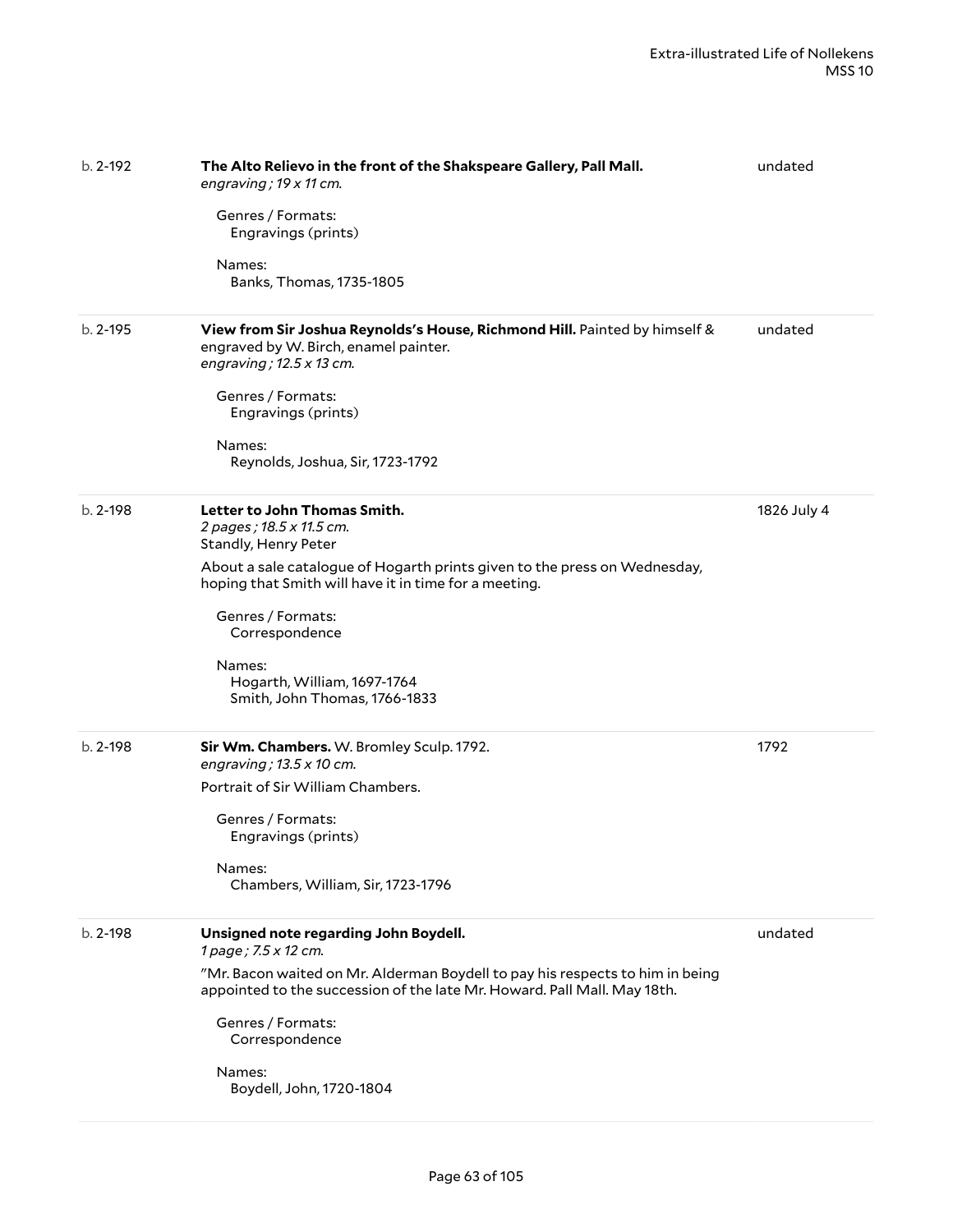| $b. 2 - 198$ | Letter to John Thomas Smith.<br>3 pages ; 22.5 x 19 cm.<br>Thornton, E. N.<br>About a story of Queen Henrietta at Tyburn and its appearance in Isaac D'Israeli's<br>Curiosities of Literature.<br>Genres / Formats:<br>Correspondence<br>Names:<br>Disraeli, Isaac, 1766-1848<br>Henrietta Maria, Queen, consort of Charles I, King of England, 1609-1669<br>Smith, John Thomas, 1766-1833 | 1819 October 22 |
|--------------|--------------------------------------------------------------------------------------------------------------------------------------------------------------------------------------------------------------------------------------------------------------------------------------------------------------------------------------------------------------------------------------------|-----------------|
| $b. 2 - 198$ | Thomas Earle of Arundell & Surrey; Earle Marshall & Lord High Steward of<br>England, etc. Published 1872 by W. Richardson Yorke House, Strand.<br>engraving; $14 \times 9.5$ cm.<br>Portrait of Thomas Howard, Earl of Arundel.<br>Genres / Formats:<br>Engravings (prints)<br>Names:<br>Arundel, Thomas Howard, Earl of, 1585-1646                                                        | 1872            |
| $b. 2 - 198$ | Advertisement for Joshua Ward's medicines.<br>$1$ page; $5x$ 6 cm.<br>Subjects:<br>Medicine -- Great Britain<br>Genres / Formats:<br>Clippings<br>Names:<br>Ward, Joshua, 1685-1761                                                                                                                                                                                                        | 1774 June 24    |
| $b. 2 - 200$ | Grecian harvest home. Barry pinxt. Clint sc.<br>engraving; 11 x 13 cm.<br>Genres / Formats:<br>Engravings (prints)                                                                                                                                                                                                                                                                         | undated         |
| b. 2-200     | The Thames. Barry pinxt. Clint sc.<br>engraving; $12 \times 13$ cm.<br>Genres / Formats:<br>Engravings (prints)                                                                                                                                                                                                                                                                            | undated         |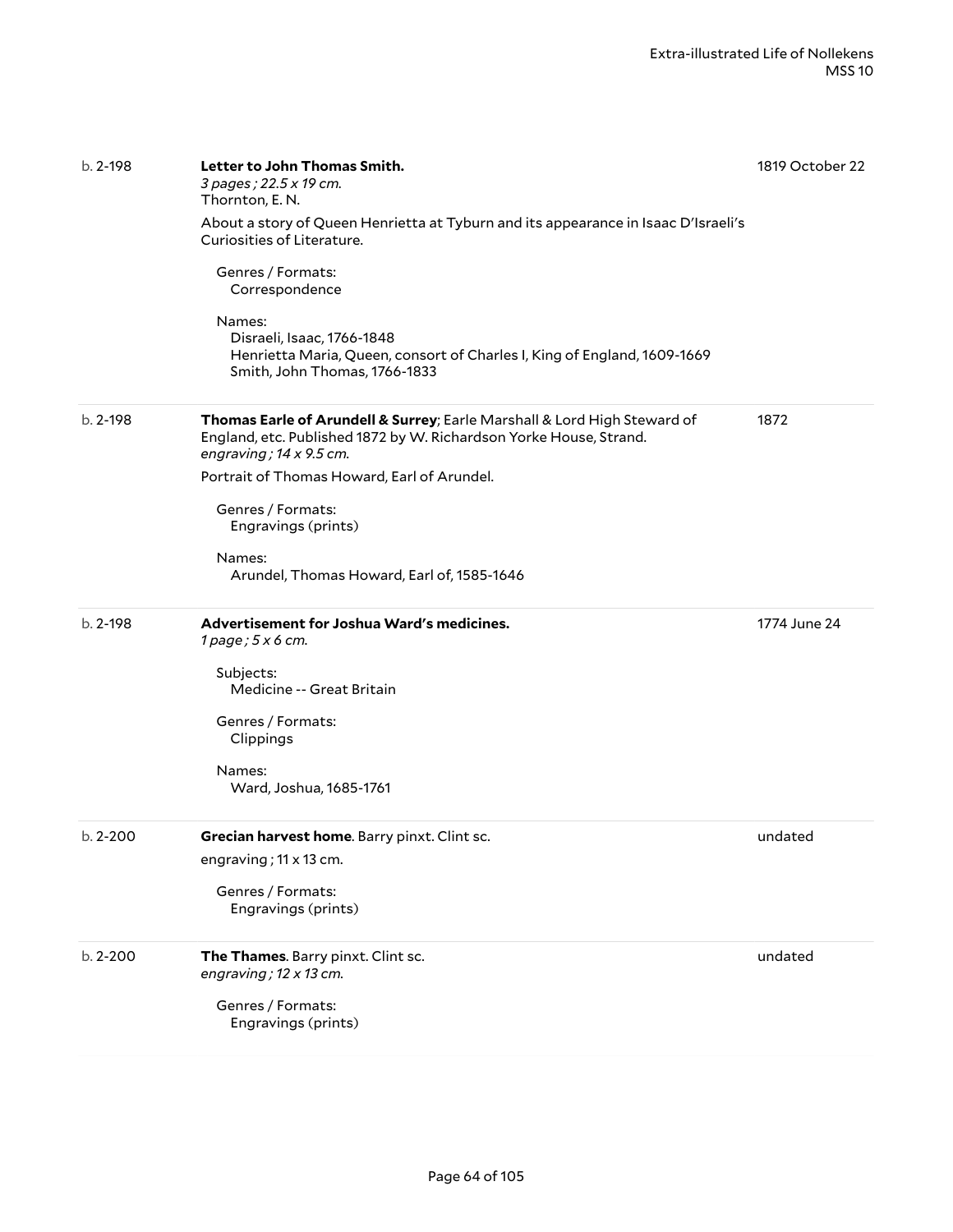| $b. 2 - 200$ | Orpheus singing his divine poems. Barry pinxt. Clint sc.<br>engraving; $12 \times 13$ cm.<br>Genres / Formats:<br>Engravings (prints)                                                                                                                                                                                                                                             | undated        |
|--------------|-----------------------------------------------------------------------------------------------------------------------------------------------------------------------------------------------------------------------------------------------------------------------------------------------------------------------------------------------------------------------------------|----------------|
| $b. 2 - 200$ | The Society for the Encouragement of the Arts. Barry pinxt. J. Mitan sculp.<br>engraving; $12 \times 13$ cm.<br>Genres / Formats:<br>Engravings (prints)                                                                                                                                                                                                                          | undated        |
| $b. 2 - 202$ | Richard Wilson. Painted by Raphael Mings. Engraved by Charles Pye. London. Pub.<br>for the proprietor. September 1822. Proof.<br>engraving ; 15.5 x 11.5 cm.<br>Portrait of Richard Wilson.<br>Genres / Formats:<br>Engravings (prints)<br>Names:<br>Wilson, Richard, 1713-1782                                                                                                   | 1822 September |
| $b. 2 - 202$ | Burney. H. Adlard sculp.<br>engraving; $12 \times 10$ cm.<br>Portrait of Adlard Burney.<br>Genres / Formats:<br>Engravings (prints)<br>Names:<br>Burney, Charles, 1726-1814                                                                                                                                                                                                       | undated        |
| $b. 2 - 202$ | The Late Joseph Nollikens Esqr. R.A. Engraved by C.S. Taylor from an original<br>painting. By Sir W. Beechey R.A. London. Published for the new European<br>Magazine, by John Letts Junr. 32, Cornhill, 2nd June, 1823.<br>engraving; $21.5 \times 14$ cm.<br>Portrait of Joseph Nollekens.<br>Genres / Formats:<br>Engravings (prints)<br>Names:<br>Nollekens, Joseph, 1737-1823 | 1823 June 2    |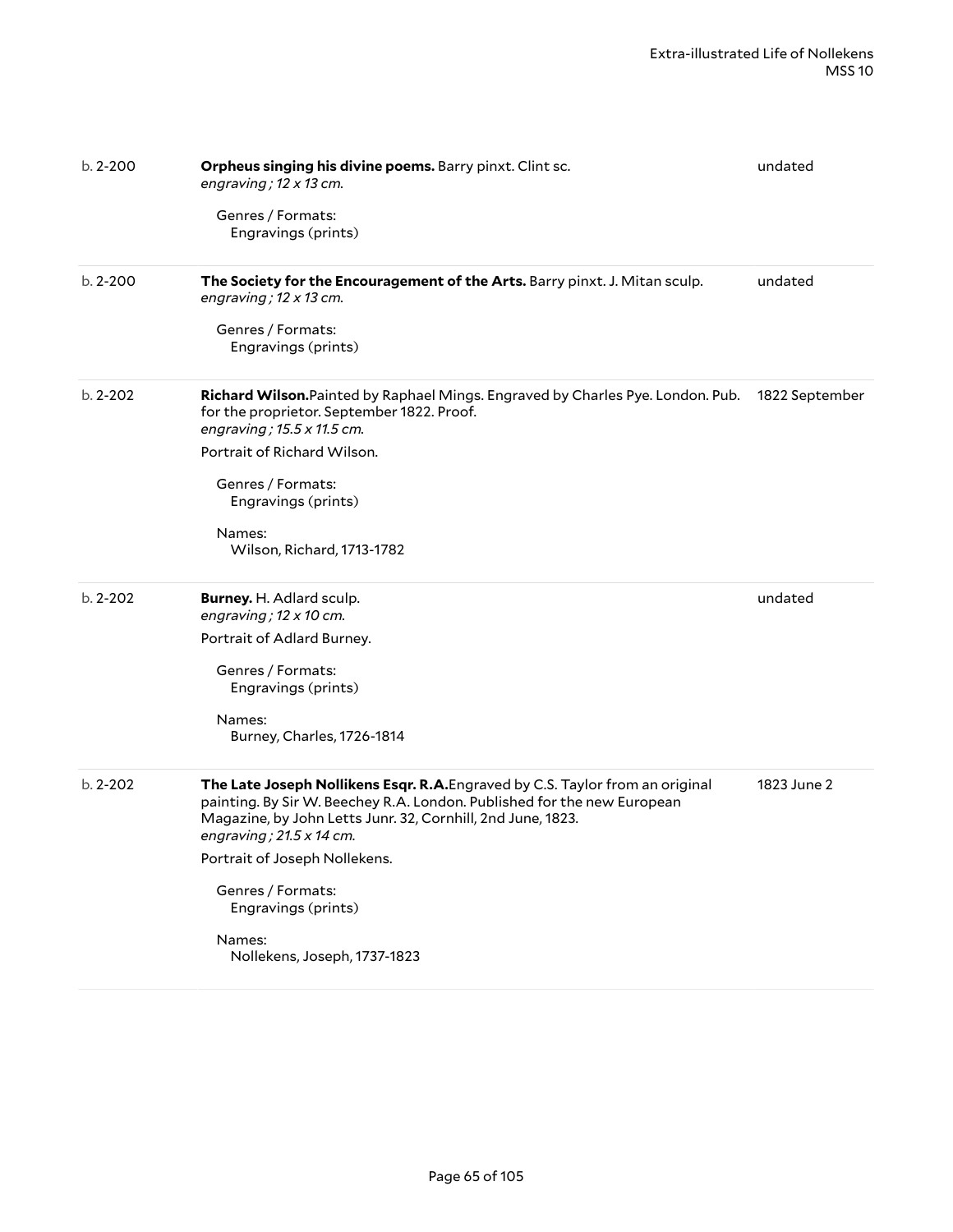| $b. 2 - 203$ | Autograph notes by Molesworth Phillilps.<br>3 pages; 18.5 x 11.5 cm.<br>Upcott, William, 1779-1845<br>Phillips, Molesworth, 1755-1832<br>About a conversation between Charles Burney and Joseph Nollekens; annotated<br>by William Upcott (to the effect that the writer was on one of Cook's voyages).<br>Genres / Formats:<br>Correspondence<br>Names:<br>Burney, Charles, 1726-1814<br>Nollekens, Joseph, 1737-1823 | 1782                |
|--------------|------------------------------------------------------------------------------------------------------------------------------------------------------------------------------------------------------------------------------------------------------------------------------------------------------------------------------------------------------------------------------------------------------------------------|---------------------|
| $b. 2 - 204$ | Untitled view of Orange Street Chapel, Sunday & infant's school, established<br>1812.<br>engraving; $14 \times 10$ cm.<br>Genres / Formats:<br>Engravings (prints)                                                                                                                                                                                                                                                     | undated             |
| $b. 2 - 213$ | Captain Thomas Coram. Hogarth pinxt. T. Cook & Son sculpt. Published by<br>Longman, Hurst, Rees & Orme, March 1st 1808.<br>engraving; $22.5 \times 14$ cm.<br>Portrait of Captain Thomas Coram.<br>Genres / Formats:<br>Engravings (prints)<br>Names:<br>Coram, Thomas, 1668?-1751                                                                                                                                     | 1808 March 1        |
| $b. 2 - 208$ | Envelope fragment from John Brownlow to Joseph Nollekens.<br>1 page ; 8 x 13 cm.<br>Brownlow, John Cust, 1st Earl, 1779-1853<br>Genres / Formats:<br>Correspondence<br>Names:<br>Nollekens, Joseph, 1737-1823                                                                                                                                                                                                          | 1808 January 14     |
| $b. 2 - 209$ | Autographed note by Isaac D'Isreali.<br>1 page; 5.5 x 18 cm.<br>Disraeli, Isaac, 1766-1848<br>About delivery of D'Isreali's book: "To deliver Dr. Wolcot one copy of my<br>Miscellany".<br>Genres / Formats:<br>Correspondence                                                                                                                                                                                         | 1796 February<br>20 |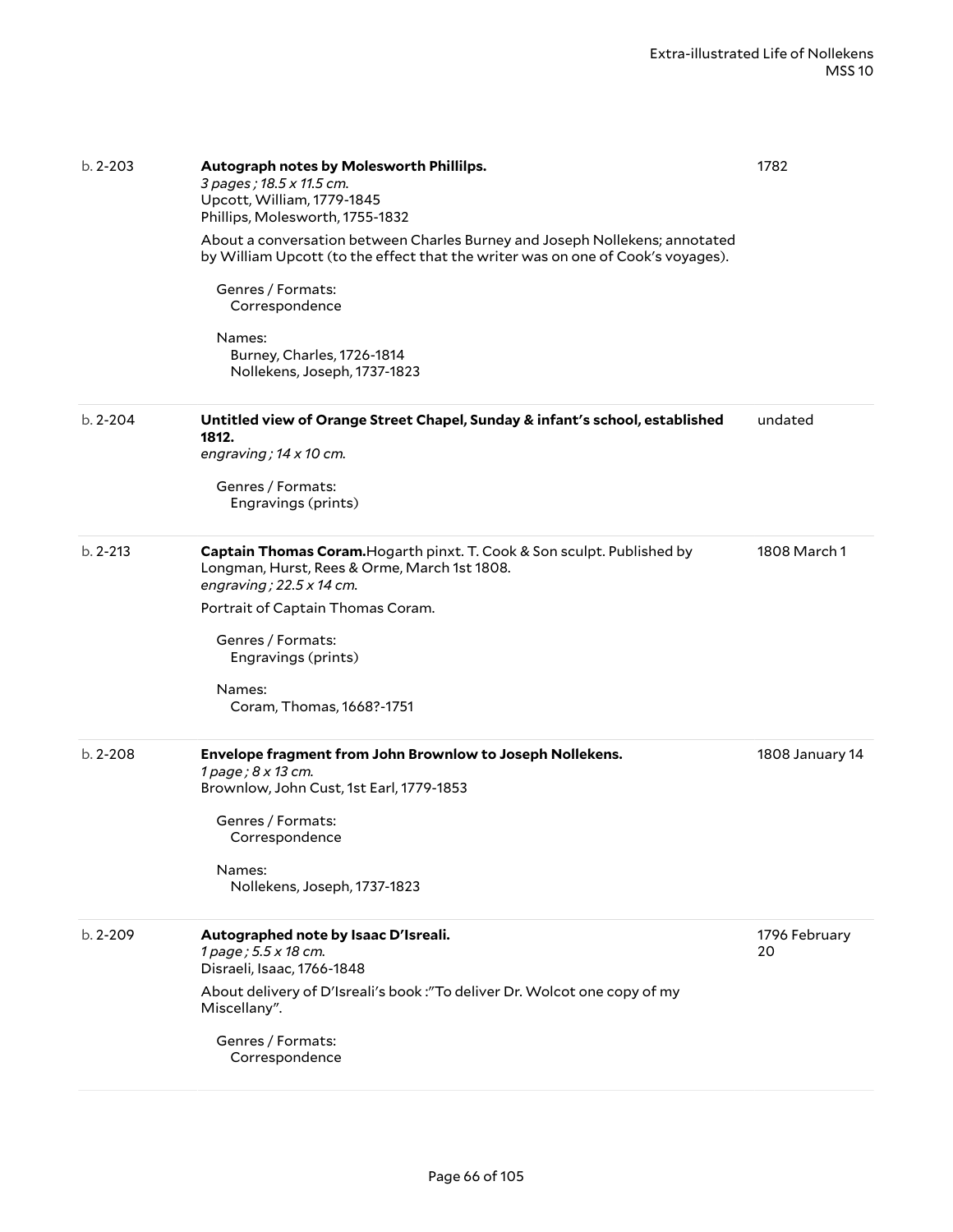| b. 2-212     | Residence of John Hoole, the translator of Tasso & Ariosto. Great Queen Street.<br>Lincolns Inn Fields.<br>engraving; 16 x 10 cm.<br>View of residence of John Hoole.<br>Genres / Formats:<br>Engravings (prints)<br>Names:<br>Hoole, John, 1727-1803 | undated        |
|--------------|-------------------------------------------------------------------------------------------------------------------------------------------------------------------------------------------------------------------------------------------------------|----------------|
| $b. 2 - 214$ | Letter to John Thomas Smith.<br>1 page; 23 x 18.5 cm.<br>Packer, William                                                                                                                                                                              | 1827 August 10 |
|              | About Lord Farnborough's letter.                                                                                                                                                                                                                      |                |
|              | Genres / Formats:<br>Correspondence                                                                                                                                                                                                                   |                |
|              | Names:<br>Hogarth, William, 1697-1764<br>Long, Charles, 1761-1838<br>Smith, John Thomas, 1766-1833                                                                                                                                                    |                |
| $b. 2 - 216$ | Untitled portrait of Nathaniel Smith.<br>lithograph; $12.5 \times 9$ cm.                                                                                                                                                                              | undated        |
|              | Genres / Formats:<br>Engravings (prints)                                                                                                                                                                                                              |                |
|              | Names:<br>Smith, N. (Nathaniel), 1738?-1809                                                                                                                                                                                                           |                |
| $b. 2 - 216$ | Handwritten note granting Mr. T. Philipe permission to view a gallery.<br>1 page; 8.5 x 13 cm.<br>Smith, N. (Nathaniel), 1738?-1809                                                                                                                   | 1802 April 2   |
|              | Genres / Formats:<br>Correspondence                                                                                                                                                                                                                   |                |
| b. 2-222     | Marriage a la Mode. Hogarth pinxt. T. Cook & Son sc. Published by Longman Hurst 1808 July 1<br>Rees & Orme. July 1st. 1808.<br>engraving; 14.5 x 17.5 cm.<br>Genres / Formats:                                                                        |                |
|              | Engravings (prints)                                                                                                                                                                                                                                   |                |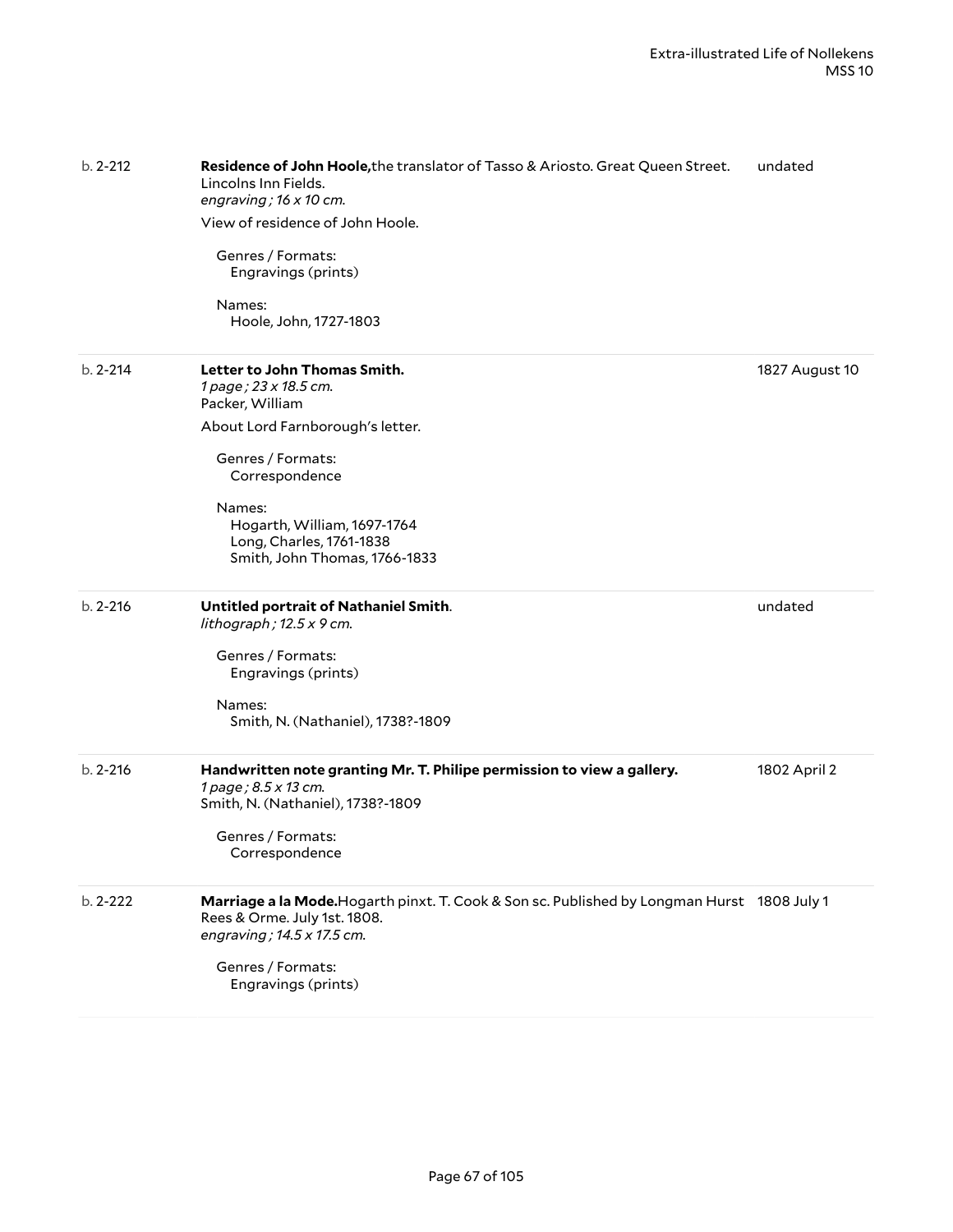| $b. 2 - 224$ | Letter to Ozias Humphry.<br>1 page; 22 x 19 cm.<br>Payne, James, 1717?-1789<br>Asking for his company tomorrow.<br>Genres / Formats:<br>Correspondence<br>Names:<br>Humphry, Ozias, 1742-1810                                                                                                                                                                                                                        | 1771 July 30   |
|--------------|----------------------------------------------------------------------------------------------------------------------------------------------------------------------------------------------------------------------------------------------------------------------------------------------------------------------------------------------------------------------------------------------------------------------|----------------|
| $b. 2 - 225$ | Sir R.T. Wilson. Knt. M.P.<br>engraving; $22.5 \times 14$ cm.<br>Portrait of Sir Robert Thomas Wilson.<br>Genres / Formats:<br>Lithographs<br>Names:<br>Wilson, Robert Thomas, Sir, 1777-1849                                                                                                                                                                                                                        | undated        |
| $b. 2 - 228$ | Letter, apparently to John Thomas Smith.<br>2 pages; 25 x 20 cm.<br>Musgrave, William<br>About portraits of Dr. Misaubin. Also mentions a gentleman who lived on gin for<br>many years and who was the model for Hogarth's Quack Doctor in the Marriage-<br>a-la-Mode.<br>Genres / Formats:<br>Correspondence<br>Names:<br>Hogarth, William, 1697-1764<br>Misaubin, Jean, 1673-1734<br>Smith, John Thomas, 1766-1833 | 1821 July 30   |
| $b. 2 - 237$ | The Right Honourable Charles Abbot, Baron Colchester. London, Published for<br>the European Magazine, by J. Asperne, 32, Cornhill 1st. Octr. 1817. Engraved by H.<br>Meyer; from an original painting by S. Drummond Esq. R.A.<br>engraving; $19.5 \times 13$ cm.<br>Portrait of Charles Abbot.<br>Genres / Formats:<br>Engravings (prints)<br>Names:<br>Abbot, Charles, Baron Colchester, 1757-1829                 | 1817 October 1 |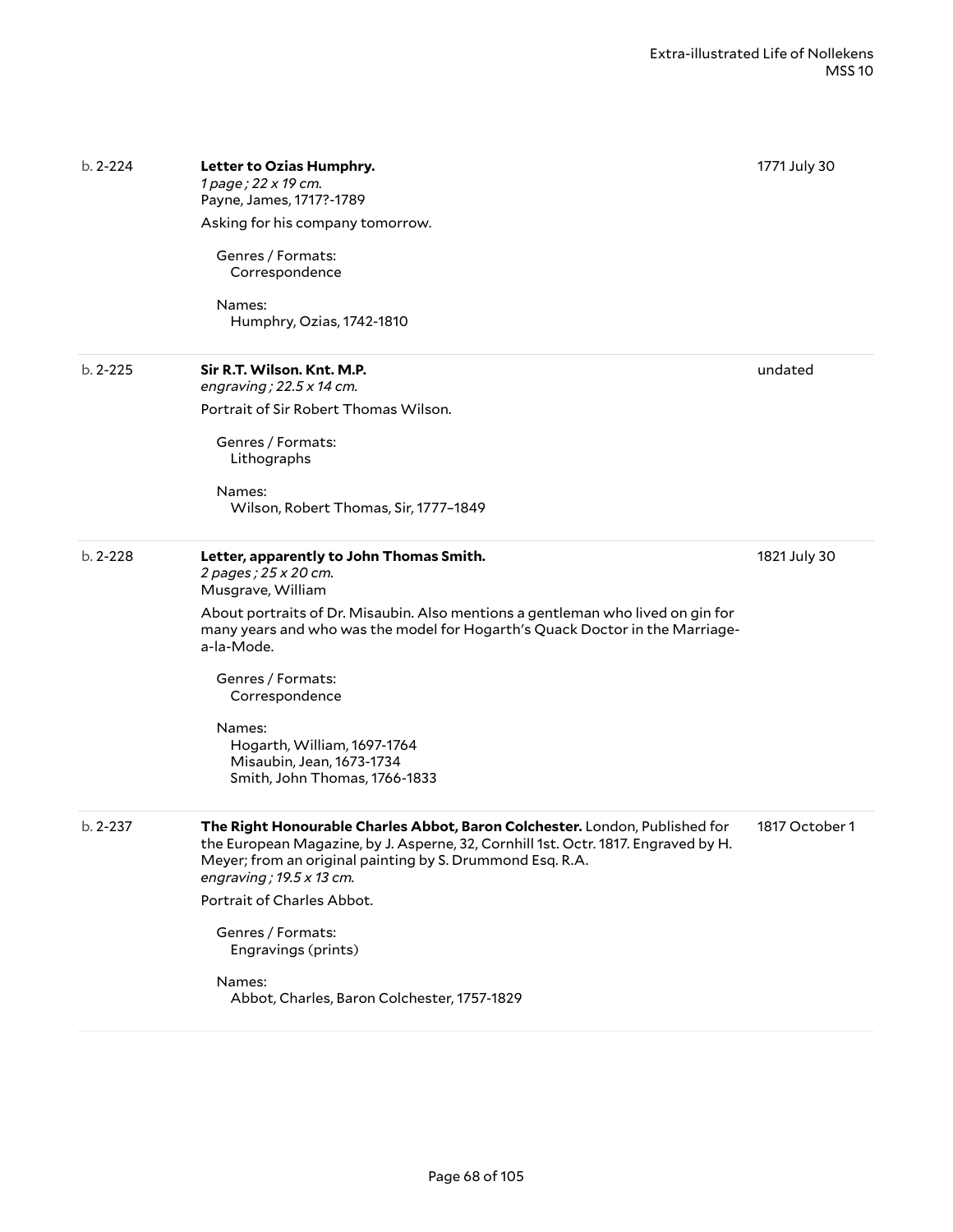| $b. 2 - 244$ | Joseph Nollekens, Esq. R.A.From an original picture by F. Abbot, in his own<br>possession. Drawn by W. Evans, engraved by J. Vendramini.<br>engraving; 27 x 20 cm.<br>Portrait of Joseph Nollekens.<br>Genres / Formats:<br>Engravings (prints)<br>Names:<br>Nollekens, Joseph, 1737-1823                                                                                            | undated     |
|--------------|--------------------------------------------------------------------------------------------------------------------------------------------------------------------------------------------------------------------------------------------------------------------------------------------------------------------------------------------------------------------------------------|-------------|
| $b. 2 - 254$ | The Late Joseph Nollikens Esqr. R.A. Engraved by C.S. Taylor from an original<br>painting by Sir W. Beechey R.A. London. Published for the New Eruopean Magazine<br>by John Letts Junr. 32, Cornhill, 2nd June 1823.<br>engraving; $19 \times 13$ cm.<br>Portrait of Joseph Nollekens.<br>Genres / Formats:<br>Engravings (prints)<br>Names:<br>Nollekens, Joseph, 1737-1823         | 1823 June 2 |
| $b. 2 - 254$ | The Late Joseph Nollikens Esqr. R.A. Engraved by C.S. Taylor from an original<br>painting by Sir W. Beechey R.A. London. Published for the New Eruopean Magazine<br>by John Letts Junr. 32, Cornhill, 2nd June 1823.<br>engraving; 17.5 x 11.5 cm.<br>Portrait of Joseph Nollekens (2nd copy).<br>Genres / Formats:<br>Engravings (prints)<br>Names:<br>Nollekens, Joseph, 1737-1823 | 1823 June 2 |
| $b. 2 - 254$ | Nollekens. Engraved by Scriven, Historical Enbgraver to His Majesty.<br>engraving; $19 \times 10$ cm.<br>Portrait of Nollekens.<br>Genres / Formats:<br>Engravings (prints)<br>Names:<br>Nollekens, Joseph, 1737-1823                                                                                                                                                                | undated     |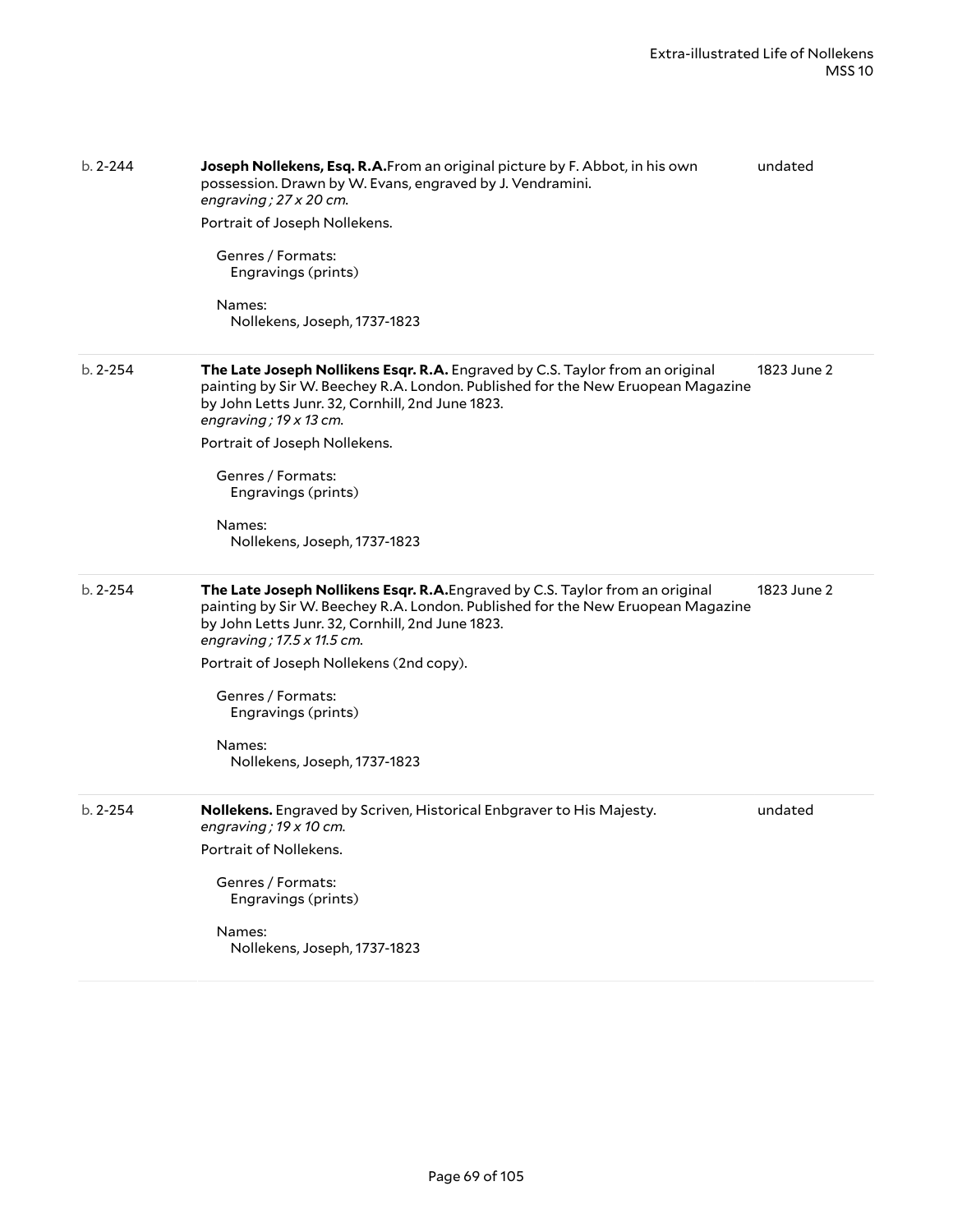| $b. 2 - 254$ | Letter to John Thomas Smith.<br>2 pages; 22.5 x 19 cm.<br>Wilson, Thomas, 1773-1858<br>About paying for his copy of the book on Joseph Nollekens.<br>Genres / Formats:<br>Correspondence<br>Names:<br>Smith, John Thomas, 1766-1833                                        | 1829 January 3     |
|--------------|----------------------------------------------------------------------------------------------------------------------------------------------------------------------------------------------------------------------------------------------------------------------------|--------------------|
| $b. 2 - 277$ | Advertisement for The Provok'd Wife, a play (by John Vanbrugh) to be<br>performed at Covent Garden, Nov. 1, 1777.<br>1 page; 11 x 6.5 cm.<br>Genres / Formats:<br>Clippings<br>Corporate Body:<br><b>Covent Garden Theatre</b><br>Names:<br>Vanbrugh, John, Sir, 1664-1726 | 1777 November<br>1 |
| $b. 2 - 280$ | <b>A Pretty Copy!</b><br>aquatint; 14.5 x 11.5 cm.<br>Portrait of Isaac Gossett.<br>Genres / Formats:<br>Aquatints<br>Names:<br>Gossett, Isaac, 1745-1812                                                                                                                  | undated            |
| $b. 2 - 282$ | J. Walker. Painted by Jas. Barry. Engraved by R. Hicks. London, 1834.<br>engraving; 17 x 12 cm.<br>Portrait of John Walker.<br>Genres / Formats:<br>Engravings (prints)<br>Names:<br>Walker, John, 1732-1807                                                               | 1834               |
| b. 2-290     | Advertisement for Othello at the Theatre Royal, Covent Garden.<br>1 page; 10 x 6.5 cm.<br>Genres / Formats:<br>Clippings<br>Corporate Body:<br><b>Covent Garden Theatre</b>                                                                                                | 1777 November<br>1 |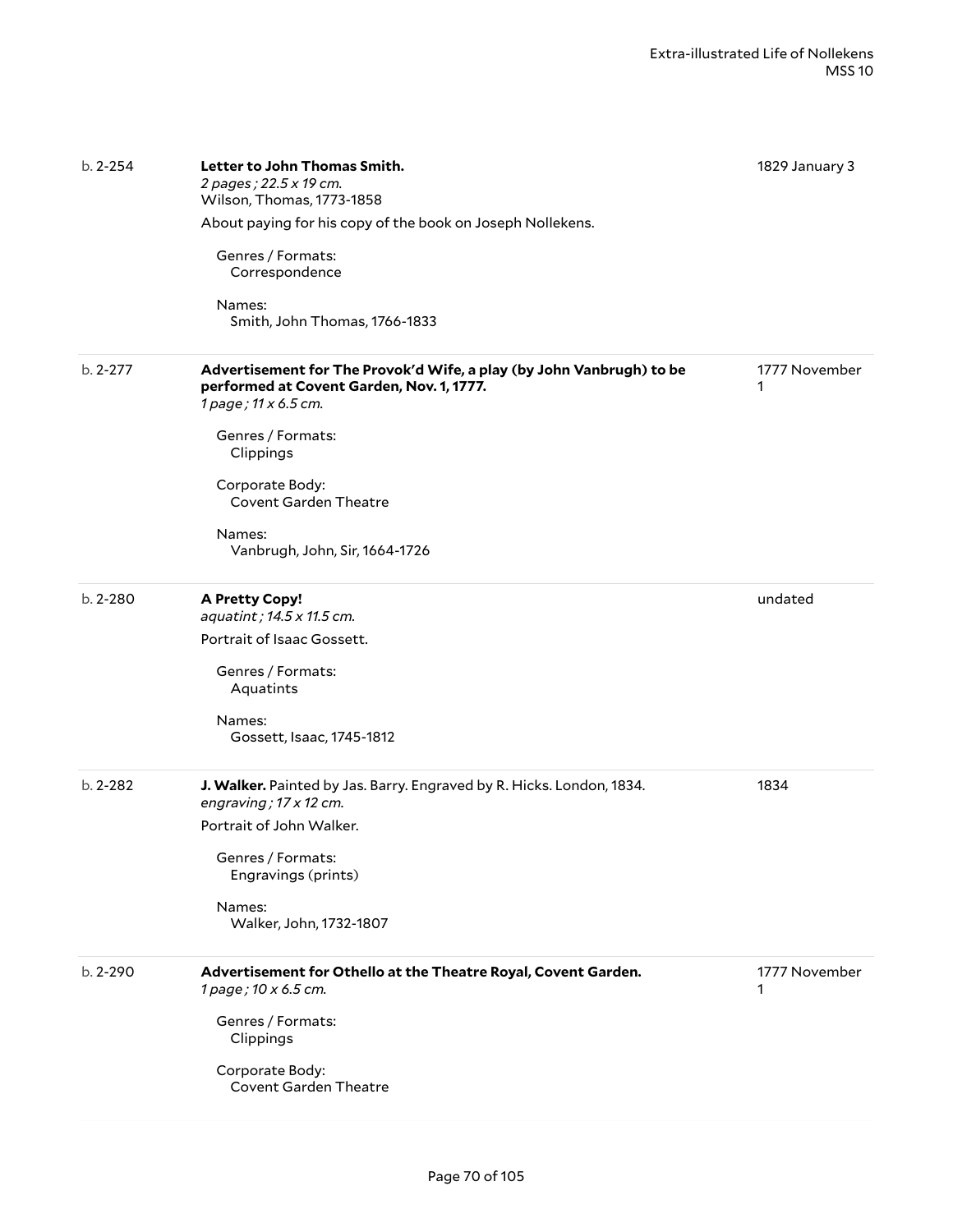| $b. 2 - 290$ | Advertisement for The Merchant of Venice at the Theatre Royal in Covent<br>Garden.<br>1 page; 12.5 x 6.5 cm.<br>Genres / Formats:<br>Clippings<br>Corporate Body:<br><b>Covent Garden Theatre</b>                                                                                                     | 1780 November<br>30 |
|--------------|-------------------------------------------------------------------------------------------------------------------------------------------------------------------------------------------------------------------------------------------------------------------------------------------------------|---------------------|
| $b. 2 - 290$ | Mr. Macklin in the character of Shylock. Act 4th Scene 2d.<br>engraving; $9.5 \times 8$ cm.<br>Genres / Formats:<br>Engravings (prints)<br>Names:<br>Macklin, Charles, 1697?-1797                                                                                                                     | undated             |
| $b. 2 - 290$ | Advertisement for The Man of the World at the Theatre-Royal, Covent-Garden. 1784 January 29<br>1 page; 14.5 x 7.5 cm.<br>Genres / Formats:<br>Clippings<br>Corporate Body:<br><b>Covent Garden Theatre</b>                                                                                            |                     |
| $b. 2 - 290$ | Man of the World.Sir Pertinax - What is the Matter Wi' Ye, Mon? Act V. Scene<br>I. Painted by Singleton. Published by Longman & Co. March, 1816. Engraved by C.<br>Heath.<br>engraving; $15 \times 10$ cm.<br>Depiction of a scene from Man of the World.<br>Genres / Formats:<br>Engravings (prints) | 1816 March          |
| $b. 2 - 290$ | Advertisement for The Refusal at the Theatre-Royal in Covent-Garden.<br>1 page; 11 x 8 cm.<br>Genres / Formats:<br>Clippings<br>Corporate Body:<br><b>Covent Garden Theatre</b>                                                                                                                       | 1752 January 14     |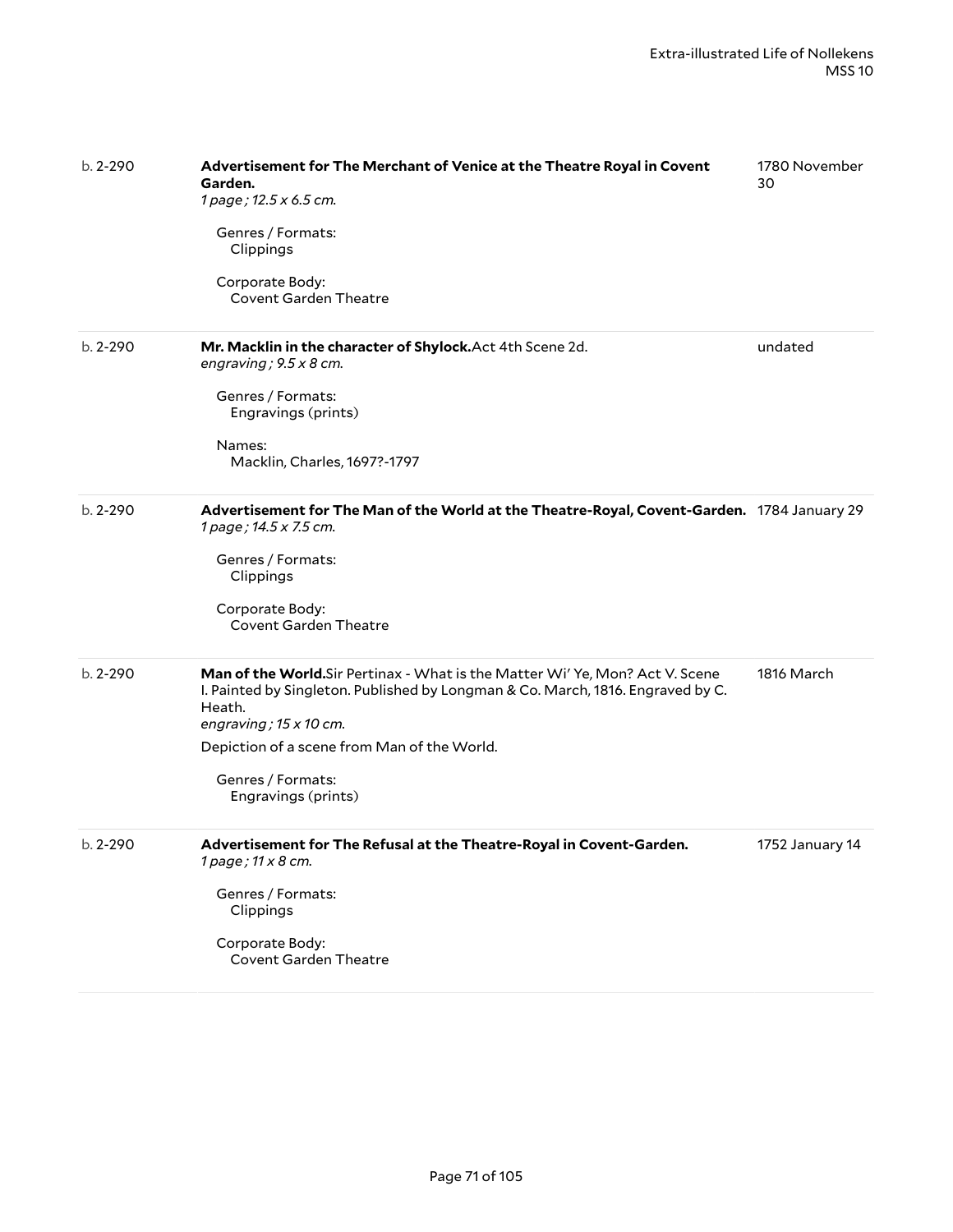| b. 2-290     | The Refusal.Mr. Macklin as Sir Gilbert Wrangle. De Wilde Pinxt. Thornthwaite<br>sculp. London, Printed for J. Bell, British Library, Strand, Novr. 3 1792.<br>engraving; $14 \times 9.5$ cm.<br>Genres / Formats:<br>Engravings (prints)<br>Names:<br>Macklin, Charles, 1697?-1797 | 1792 November<br>3 |
|--------------|------------------------------------------------------------------------------------------------------------------------------------------------------------------------------------------------------------------------------------------------------------------------------------|--------------------|
| $b. 2 - 290$ | Receipt for for sum paid to R. Phillips.<br>1 page; 8 x 19 cm.                                                                                                                                                                                                                     | 178- June 21       |
|              | Genres / Formats:<br>Receipt                                                                                                                                                                                                                                                       |                    |
| $b. 2 - 295$ | Saml Rogers. Engraved by B. Holl.<br>engraving; 15.5 x 10.5 cm.                                                                                                                                                                                                                    | undated            |
|              | Portrait of Samuel Rogers.                                                                                                                                                                                                                                                         |                    |
|              | Genres / Formats:<br>Engravings (prints)                                                                                                                                                                                                                                           |                    |
|              | Names:<br>Rogers, Samuel, 1763-1855                                                                                                                                                                                                                                                |                    |
| $b. 2 - 296$ | John Earl of Bute. First Lord of the Treasury. From an original picture by Ramsay.<br>Published May 1, 1802, by Cadell & Davies, Strand.<br>engraving; 16.5 x 9.5 cm.                                                                                                              | 1802 May 1         |
|              | John Stuart, Earl of Bute.                                                                                                                                                                                                                                                         |                    |
|              | Genres / Formats:<br>Engravings (prints)                                                                                                                                                                                                                                           |                    |
|              | Names:<br>Bute, John Stuart, Earl of, 1713-1792                                                                                                                                                                                                                                    |                    |
| $b. 2 - 301$ | George Keate Esqr. J. Pott pinxt. J.K. Sherwin sculpt.<br>engraving; 17 x 10 cm.                                                                                                                                                                                                   | undated            |
|              | Portrait of George Keate Esqr.                                                                                                                                                                                                                                                     |                    |
|              | Genres / Formats:<br>Engravings (prints)                                                                                                                                                                                                                                           |                    |
|              | Names:<br>Keate, George, 1729-1797                                                                                                                                                                                                                                                 |                    |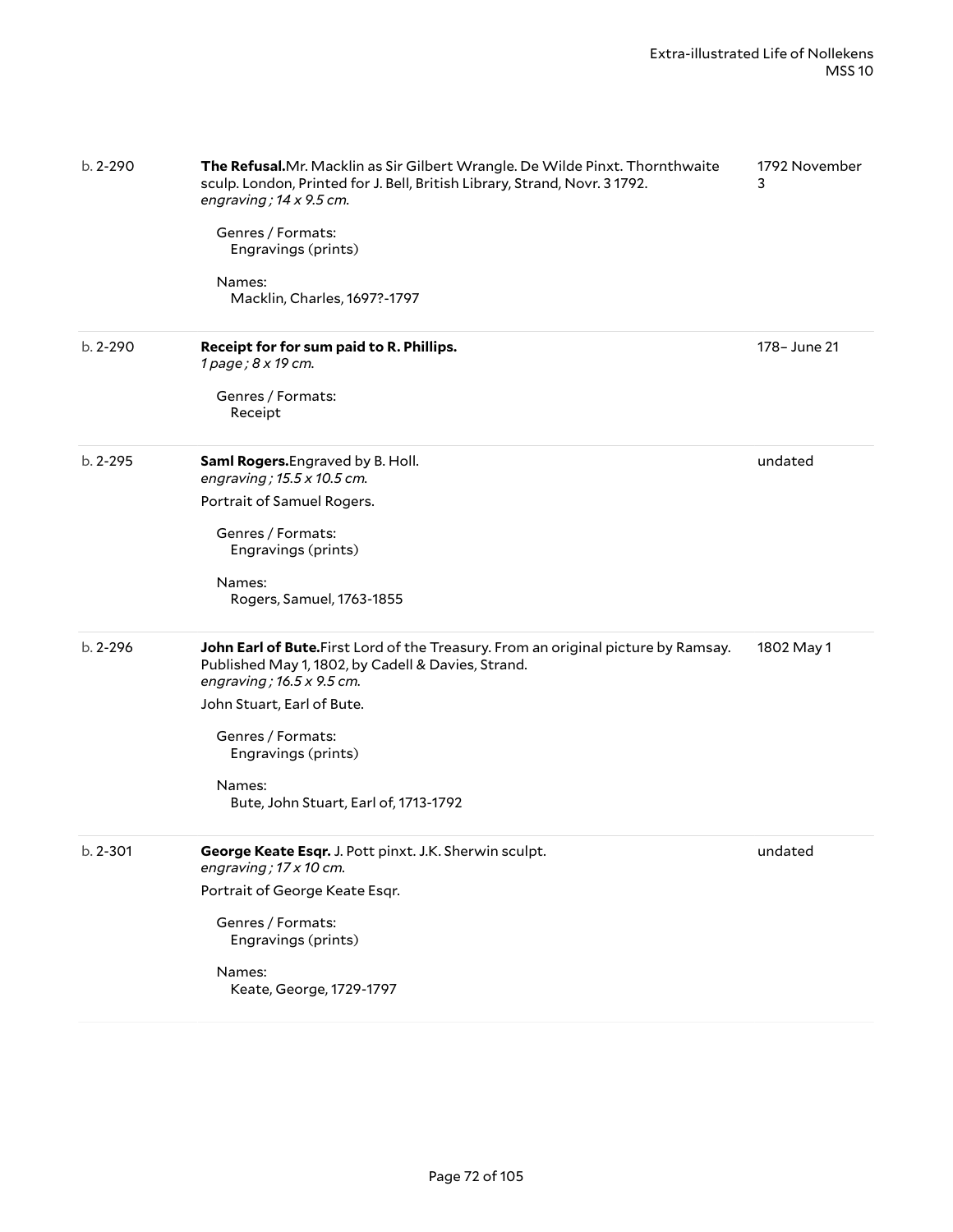| $b. 2 - 300$ | Thomas Mortimer, Esqr.Sr. W. Beechey pinxt. Ridley sculp.<br>engraving; $14 \times 10.5$ cm.<br>Portrait of Thomas Mortimer.<br>Genres / Formats:<br>Engravings (prints)<br>Names:<br>Mortimer, Thomas, 1730-1810                                                                                   | undated         |
|--------------|-----------------------------------------------------------------------------------------------------------------------------------------------------------------------------------------------------------------------------------------------------------------------------------------------------|-----------------|
| $b. 2 - 302$ | Advertisement for Collins's Morning Brush, a series of theatrical sketches.<br>$1$ page; $6 \times 7$ cm.<br>Genres / Formats:<br>Clippings                                                                                                                                                         | 1788 March 26   |
| $b. 2 - 302$ | Advertisement for performance of Collins's Brush, "comprising a copious<br>diversity of histrionic sketches, dramatic incidents, theatrical blunders, and<br>grotesque examples of stage effect, with a variety of new and original songs".<br>1 page; 14 x 7 cm.<br>Genres / Formats:<br>Clippings | 1792 March 31   |
| $b. 2 - 302$ | Advertisement for Collins's Evening Brush.<br>1 page; 10 x 7 cm.<br>Genres / Formats:<br>Clippings                                                                                                                                                                                                  | 1789 March 30   |
| $b. 2 - 304$ | Letter from Joseph (?) Deare to his uncle.<br>1 page; 11 x 18 cm.<br>Concluding portion of a letter to his uncle, written in French.<br>Genres / Formats:<br>Correspondence<br>Names:<br>Deare, Joseph, 1803-1835                                                                                   | 1832 October 15 |
| b. 2-319     | Constantine's Arch.London, Pubd. March 1, 1796 by J. Merigot, No. 28 Haymarket. 1796 March 1<br>aquatint engraving; 18 x 24.5 cm.<br>View of the Arch of Constantine (Rome).<br>Subjects:<br>Arch of Constantine (Rome, Italy)<br>Genres / Formats:<br>Aquatints                                    |                 |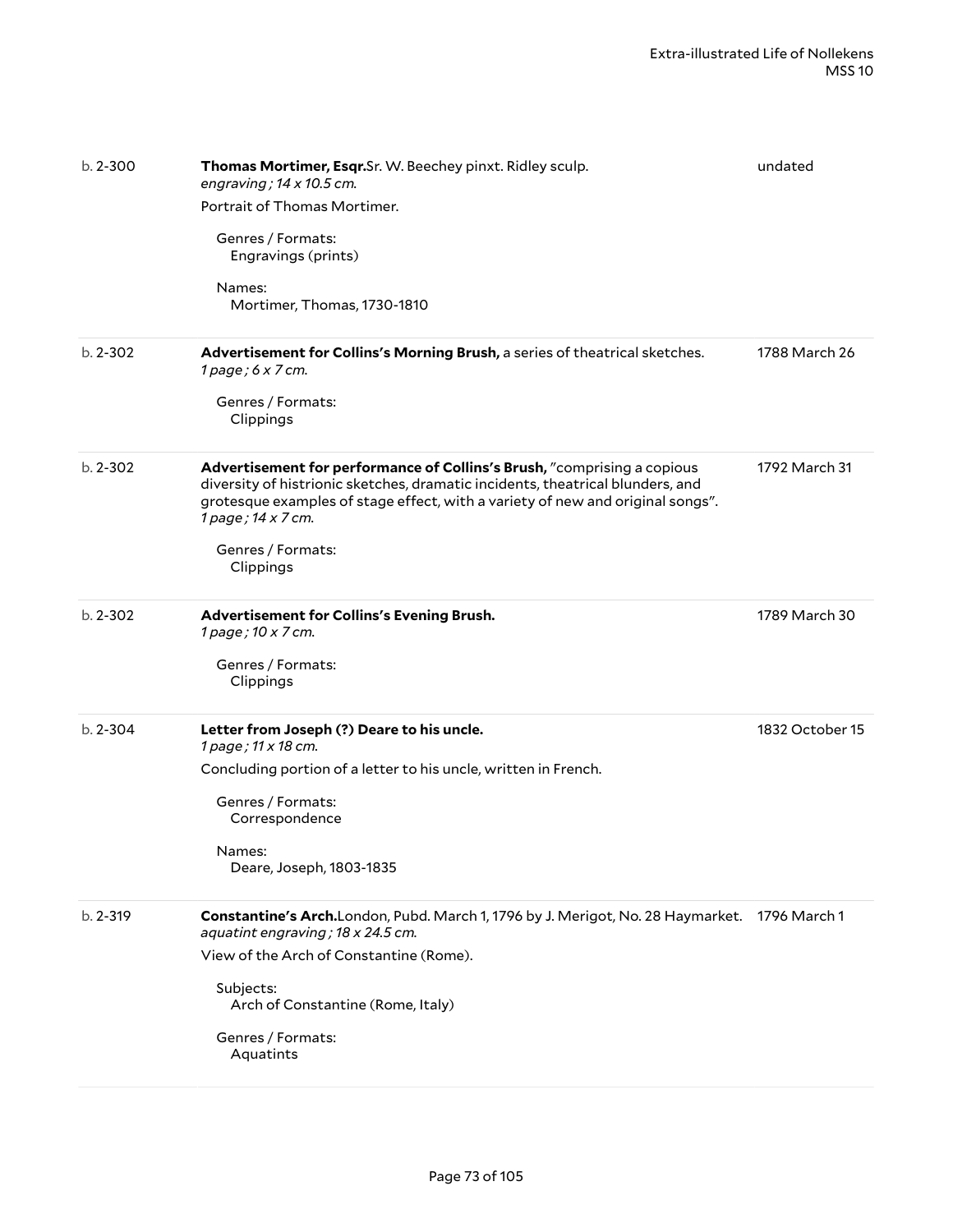| $b. 2 - 336$ | Untitled portrait (probably Thomas Major).<br>engraving; $16.5 \times 12$ cm.<br>Genres / Formats:<br>Engravings (prints)<br>Names:<br>Major, Thomas, 1720-1799                                                                                                                                                                                                                  | undated            |
|--------------|----------------------------------------------------------------------------------------------------------------------------------------------------------------------------------------------------------------------------------------------------------------------------------------------------------------------------------------------------------------------------------|--------------------|
| $b. 2 - 338$ | Signed receipt to Ozias Humphryfor his whole stock of crayons etc. Also<br>endorsed by William Upcott with a note about the other signatory, James Bishop,<br>Humphry's footman.<br>1 page; 8.5 x 19 cm.<br>Upcott, William, 1779-1845<br>Morland, Henry Robert, circa 1716-1797<br>Genres / Formats:<br>Receipt<br>Names:<br>Humphry, Ozias, 1742-1810                          | 1795 December<br>5 |
| $b. 2 - 347$ | Ellis Gamble, Goldsmith, at the Golden Angel in Cranbourn-Street, Leicester-<br>Fields. Makes, Buys & Sells all sorts of Plate, Rings & Jewells.<br>engraving; $22.5 \times 15$ cm.<br>Engraved trade card for Ellis Gamble, goldsmith.<br>Genres / Formats:<br>Engravings (prints)<br>Trade cards<br>Subjects:<br><b>Goldsmiths -- Great Britain</b><br>Names:<br>Gamble, Ellis | undated            |
| $b. 2 - 350$ | Letter to John Thomas Smith about the sale of Baker's books and another print 1825 June 10<br>sale.<br>3 pages ; 18.5 x 11.5 cm.<br>Standly, Henry Peter<br>Genres / Formats:<br>Correspondence<br>Names:<br>Smith, John Thomas, 1766-1833                                                                                                                                       |                    |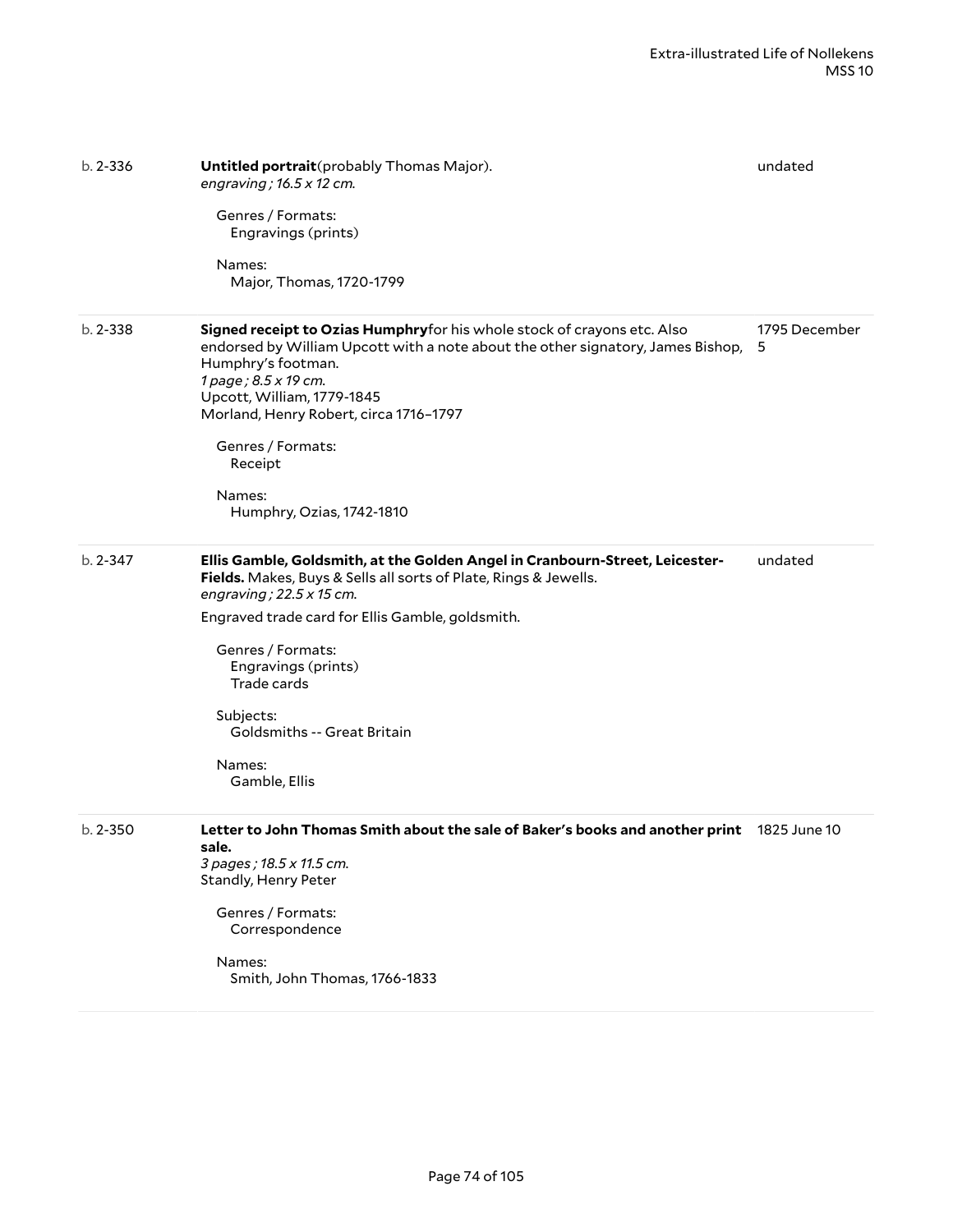| $b. 2 - 352$ | The Author's Benefit Pasquin. At ye theatre in ye Hay-market. Tuesday April 24th. undated<br>W. Hogarth, A.M. Ireland fe.<br>engraving ; 13 x 14 cm.<br>Advertisement for the Author's Benefit at Haymarket.<br>Genres / Formats:<br>Engravings (prints)                  |         |
|--------------|---------------------------------------------------------------------------------------------------------------------------------------------------------------------------------------------------------------------------------------------------------------------------|---------|
| $b. 2 - 358$ | Untitled etching. J. Barry Int. To J.T. Smith Esq. this etching is inscribed by his most 1807 June 11<br>grateful pupil, C.E. Dyer (?), June 11, 1807.<br>etching; 19.5 x 16 cm.<br>Dyer, C. E.<br>Genres / Formats:<br>Etchings (prints)                                 |         |
| $b. 2 - 359$ | The Diagorides Victors at Olympia [and] Elysium or the State of Final<br>Retribution. Barry Pinxt. J. Mitan sculp.<br>2 engravings; 10.5 x 22 cm. each.<br>Genres / Formats:<br>Engravings (prints)                                                                       | undated |
| $b. 2 - 364$ | Edmund Burke. Engraved by W. Read from the original by Sir Joshua Reynolds.<br>London. Published by Richard Bentley 1836.<br>engraving; $19 \times 14$ cm.<br>Portrait of Edmund Burke.<br>Genres / Formats:<br>Engravings (prints)<br>Names:<br>Burke, Edmund, 1729-1797 | 1836    |
| $b. 2 - 366$ | Three untitled engravings depicting the arms of Ozias Humphry, etc.<br>3 engravings; 8 x 7 cm.; 9 x 6.5 cm.; 7.5 x 6 cm.<br>The third engraving depicts John Humphry on a horse.<br>Genres / Formats:<br>Engravings (prints)<br>Names:<br>Humphry, Ozias, 1742-1810       | undated |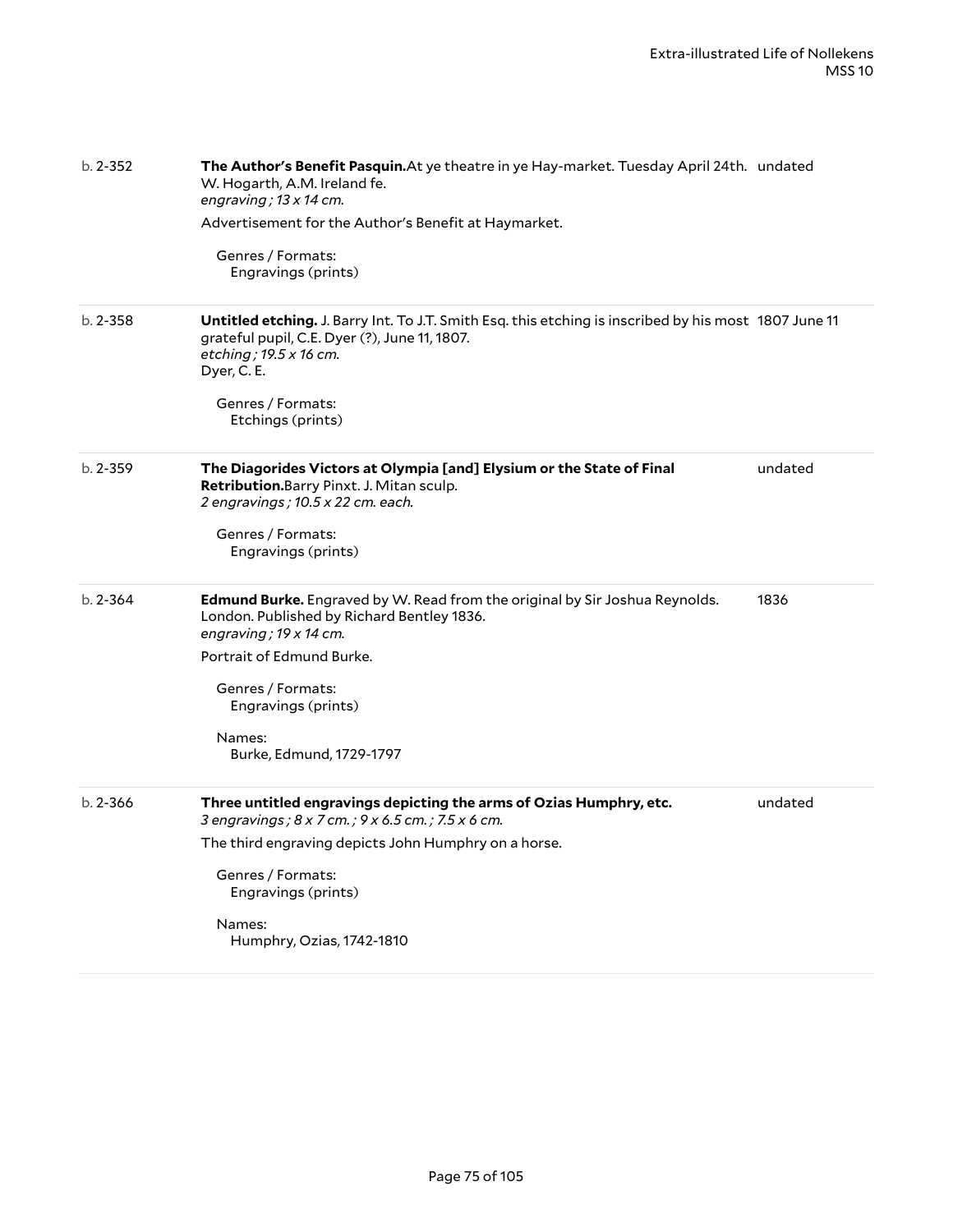| $b. 2 - 366$ | Os. Humphry, miniature painter. From an original drawing by P. Falconet. B.<br>Reading scut. Pubd. by E. Jeffrey, Pall Mall, 1792.<br>lithograph; 18 x 15 cm.<br>Portrait of Ozias Humphry.<br>Genres / Formats: | 1792                             |
|--------------|------------------------------------------------------------------------------------------------------------------------------------------------------------------------------------------------------------------|----------------------------------|
|              | Engravings (prints)<br>Names:<br>Humphry, Ozias, 1742-1810                                                                                                                                                       |                                  |
| $b. 2 - 366$ | Two letter fragments with signatures, one by Ozias Humphry and one by his<br>father.<br>2 letter fragments; 5.5 x 17.5 cm.; 5.5 x 11 cm.<br>Humphry, George, d. 1759<br>Humphry, Ozias, 1742-1810                | 1758 September<br>1              |
|              | The first fragment signed "Your most humble servant, Geo. Humphry" with<br>annotated note by W. Upcott. The second signed "Ozias Humphry Honiton Septr.<br>1st. 1758.                                            |                                  |
|              | Genres / Formats:<br>Correspondence                                                                                                                                                                              |                                  |
| b. 2-370     | Letter to William Upcott.<br>1 page; 20 x 16 cm.<br>Humphry, Ozias, 1742-1810                                                                                                                                    | 1807 February 6                  |
|              | Introducing Mr. (Joseph Michael) Gandy, an architect and member of the Royal<br>Academy.                                                                                                                         |                                  |
|              | Genres / Formats:<br>Correspondence                                                                                                                                                                              |                                  |
|              | Names:<br>Gandy, Joseph Michael, 1771-1843<br>Upcott, William, 1779-1845                                                                                                                                         |                                  |
| $b. 2 - 372$ | Letter to Mr. (James?) Payne.<br>Humphry, Ozias, 1742-1810                                                                                                                                                       | 1771 September<br>$\overline{7}$ |
|              | 1 page; 8.5 x 18 cm.<br>Genres / Formats:                                                                                                                                                                        |                                  |
|              | Correspondence                                                                                                                                                                                                   |                                  |
|              | Names:<br>Payne, James, 1717?-1789                                                                                                                                                                               |                                  |
| $b. 2 - 386$ | "Lines written by Mr. [Thomas?] Maurice on Mr. West expiring with his pencil in undated<br>his hand."<br>1 page; 17 x 11 cm.                                                                                     |                                  |
|              | Names:<br>Maurice, Thomas, 1754-1824<br>West, Benjamin, 1738-1820                                                                                                                                                |                                  |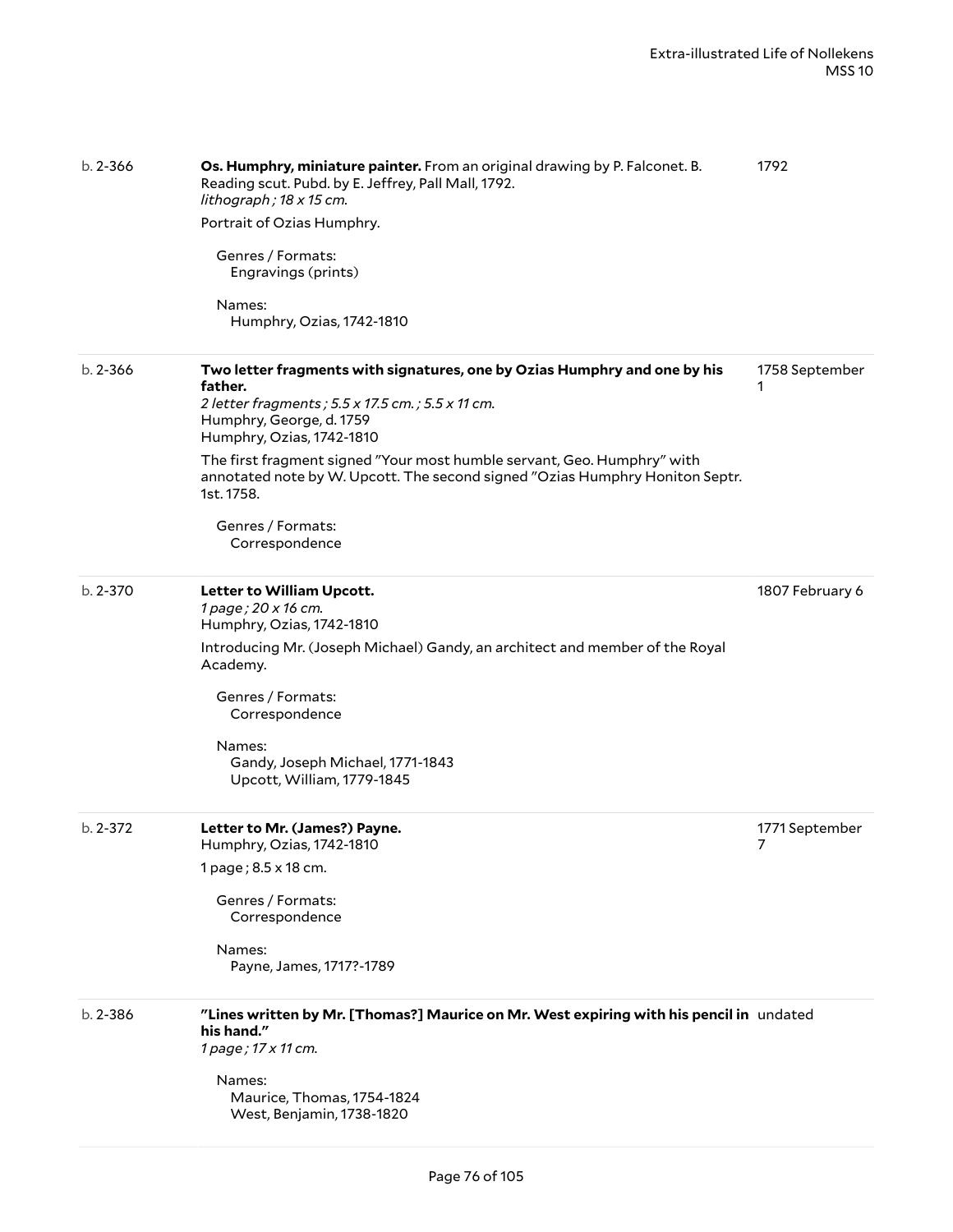| $b. 2 - 421$ | Handwritten invitation to the funeral of George Henry Harlow, 12 February 1819, 1819 February 12<br>addressed to Joseph Nollekens.<br>1 page; 7 x 11 cm.                                                    |                    |  |
|--------------|-------------------------------------------------------------------------------------------------------------------------------------------------------------------------------------------------------------|--------------------|--|
|              | Subjects:<br><b>Funeral rites and ceremonies -- Great Britain</b>                                                                                                                                           |                    |  |
|              | Genres / Formats:<br>Correspondence                                                                                                                                                                         |                    |  |
|              | Names:<br>Harlow, George Henry, 1787-1819<br>Nollekens, Joseph, 1737-1823                                                                                                                                   |                    |  |
| $b. 2 - 422$ | Henry Fuseli, from a sketch by Sir Thomas Lawrence (from handwritten note).<br>engraving; $16.5 \times 12$ cm.                                                                                              | undated            |  |
|              | Portrait of Henry Fuseli.                                                                                                                                                                                   |                    |  |
|              | Genres / Formats:<br>Engravings (prints)                                                                                                                                                                    |                    |  |
|              | Names:<br>Fuseli, Henry, 1741-1825                                                                                                                                                                          |                    |  |
| $b. 2 - 422$ | St. John.Fuseli delint. T. Holloway direxit.<br>engraving; $19 \times 13$ cm.                                                                                                                               | undated            |  |
|              | Portrait of Saint John.                                                                                                                                                                                     |                    |  |
|              | Genres / Formats:<br>Engravings (prints)                                                                                                                                                                    |                    |  |
| $b. 2 - 422$ | Drawn from memory after a real scene in the Hospital of S. Spirito at<br>Rome  Fuseli delint. Holloway sc. Published as the act directs by T. Holloway: 20<br>Oct. 1791.<br>engraving; $13.5 \times 18$ cm. | 1791 October 20    |  |
|              | Genres / Formats:<br>Engravings (prints)                                                                                                                                                                    |                    |  |
| $b. 2 - 422$ | Dies Praeteritos! Frontispiece to Vol. III. Sharp fc. Published Novr. 11795 by Cadell<br>& Davies, Strand.<br>engraving; $14 \times 10$ cm.                                                                 | 1795 November<br>1 |  |
|              | Genres / Formats:<br>Engravings (prints)                                                                                                                                                                    |                    |  |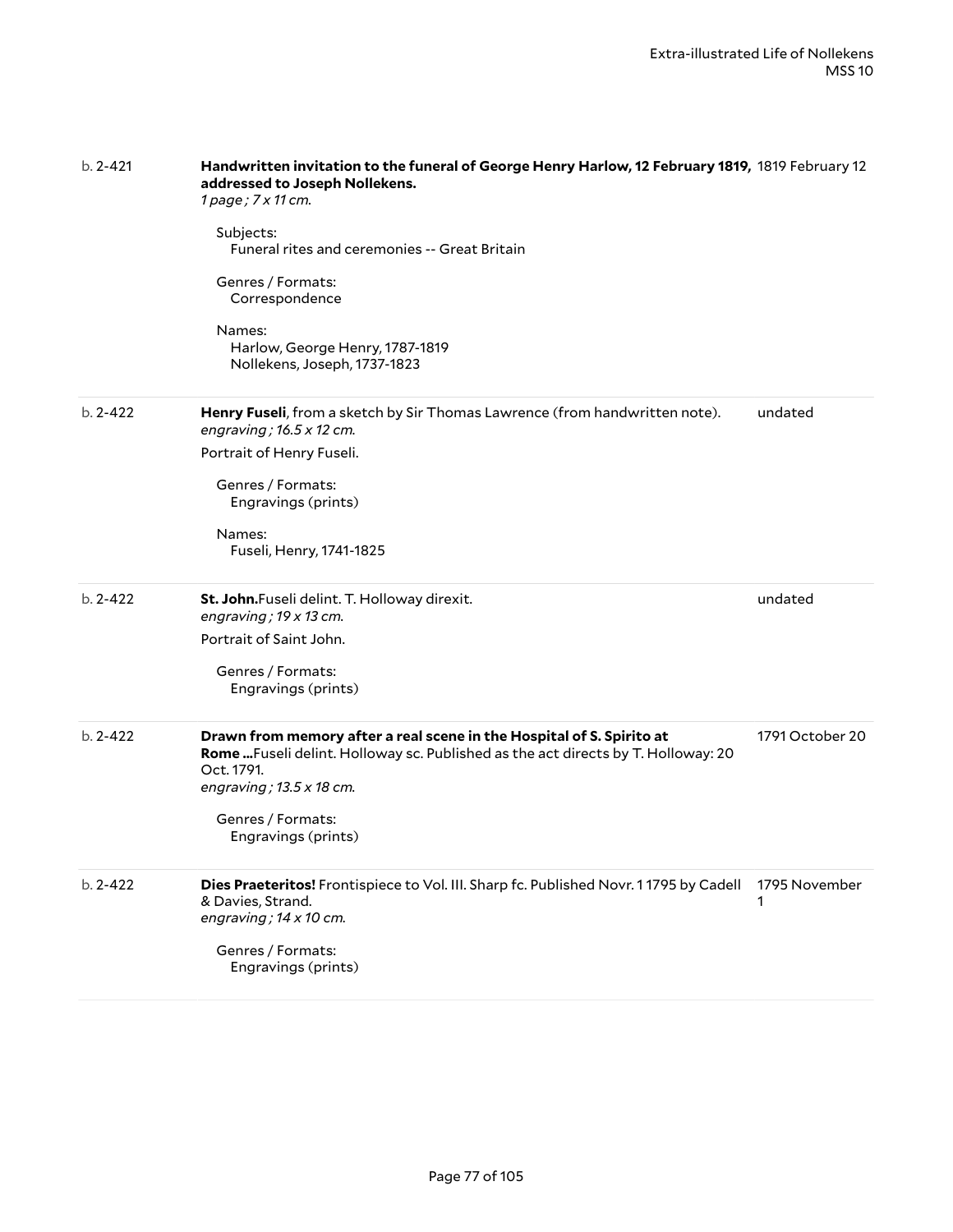| $b. 2 - 432$ | Letter to an unidentified recipient.<br>1 page; 11 x 20 cm.<br>Richards, John Inigo, 1731-1810<br>Announcing that Fuseli will give his second lecture at the Royal Academy this<br>evening, 28 February 1803.<br>Genres / Formats:<br>Correspondence<br>Names:<br>Fuseli, Henry, 1741-1825<br>Nollekens, Joseph, 1737-1823 | 1803 February<br>28 |
|--------------|----------------------------------------------------------------------------------------------------------------------------------------------------------------------------------------------------------------------------------------------------------------------------------------------------------------------------|---------------------|
| $b. 2 - 434$ | Hy. Fuseli. From a painting by H.G. Harlow, & Engraved by E. Scriven. Historical<br>engraver to His Majesty George IVth. Library of the Fine Arts, 1831.<br>engraving; $16.5 \times 12$ cm.<br>Portrait of Henry Fuseli.<br>Genres / Formats:<br>Engravings (prints)<br>Names:<br>Fuseli, Henry, 1741-1825                 | 1831                |
| $b. 2 - 438$ | Lavater. Drawing by H. Pfen. Engraved by J. Hopwood. Published by James Robins & 1828 August 1<br>Co. Ivy Lane, London. Aug. 1, 1828.<br>engraving; 17.5 x 11.5 cm.<br>Portrait of Johann Caspar Lavater.<br>Genres / Formats:<br>Engravings (prints)<br>Names:<br>Lavater, Johann Caspar, 1741-1801                       |                     |
| b. 2-440     | Letter to Ozias Humphry.<br>1 page; 6.5 x 9.5 cm.<br>Fuseli, Henry, 1741-1825<br>Saying that he cannot dine with Humphry. With autograph address panel in Henry<br>Fuseli's hand, annotated by Upcott.<br>Genres / Formats:<br>Correspondence<br>Names:<br>Humphry, Ozias, 1742-1810                                       | undated             |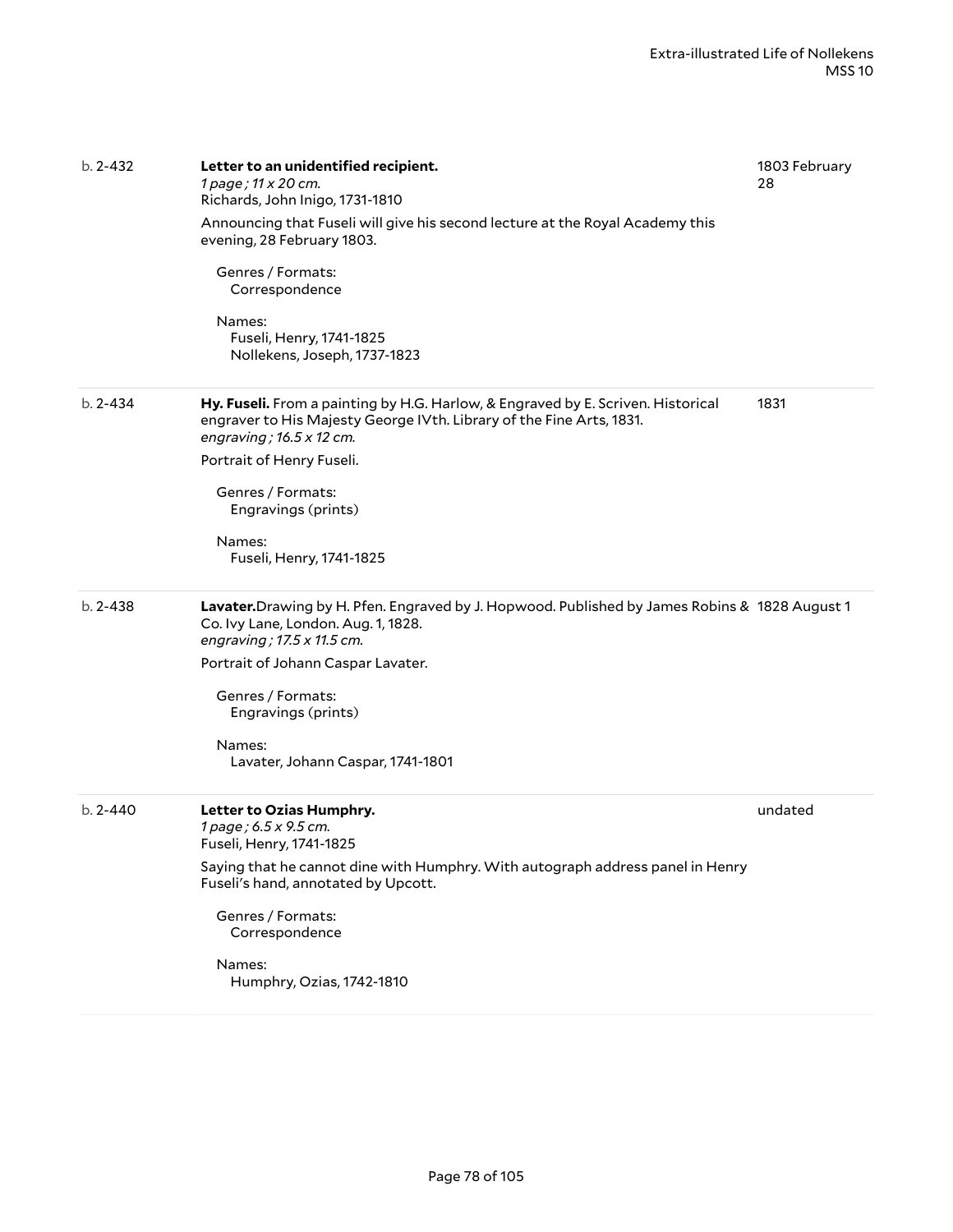| $b. 2 - 442$ | <b>John Flaxman.</b> Engraved by R. Woodman. From the original picture by<br>John Jackson, in the possession of the Right Hon: Lord Dover. Under the<br>Superintendence of the Society for the Diffusion of Useful Knowledge.<br>engraving; $19 \times 11.5$ cm.<br>Portrait of John Flaxman.<br>Genres / Formats:<br>Engravings (prints)<br>Names:<br>Flaxman, John, 1755-1826 | undated         |
|--------------|---------------------------------------------------------------------------------------------------------------------------------------------------------------------------------------------------------------------------------------------------------------------------------------------------------------------------------------------------------------------------------|-----------------|
| $b. 2 - 442$ | Letter to John Thomas Smith.<br>1 page; 19 x 11 cm.<br>Flaxman, Mary Anne, 1768-1833<br>Asking to call for his opinion on an unspecified matter.                                                                                                                                                                                                                                | 1830 April 7    |
|              | Genres / Formats:<br>Correspondence<br>Names:<br>Smith, John Thomas, 1766-1833                                                                                                                                                                                                                                                                                                  |                 |
| $b. 2 - 442$ | Letter to John Thomas Smith.<br>1 page; 14 x 12 cm.<br>Knight, Richard Payne, 1751-1824<br>Asking Smith to show the Rembrandt etchings to Mr. Schippers (?), a "respectable<br>inhabitant and public functionary of Bruxelles."<br>Genres / Formats:<br>Correspondence<br>Names:<br>Smith, John Thomas, 1766-1833                                                               | 1819 January 29 |
| $b. 2 - 444$ | From the Monument in Winchester Cathedral, raised by subscription of the<br>Wickhamists, and executed by John Flaxman. R.A. London. Published May 1, 1806<br>by Cadell & Davies.<br>engraving; $20 \times 13$ cm.<br>View of a monument in Winchester Cathedral.<br>Genres / Formats:<br>Engravings (prints)<br>Corporate Body:<br><b>Winchester Cathedral</b>                  | 1806 May 1      |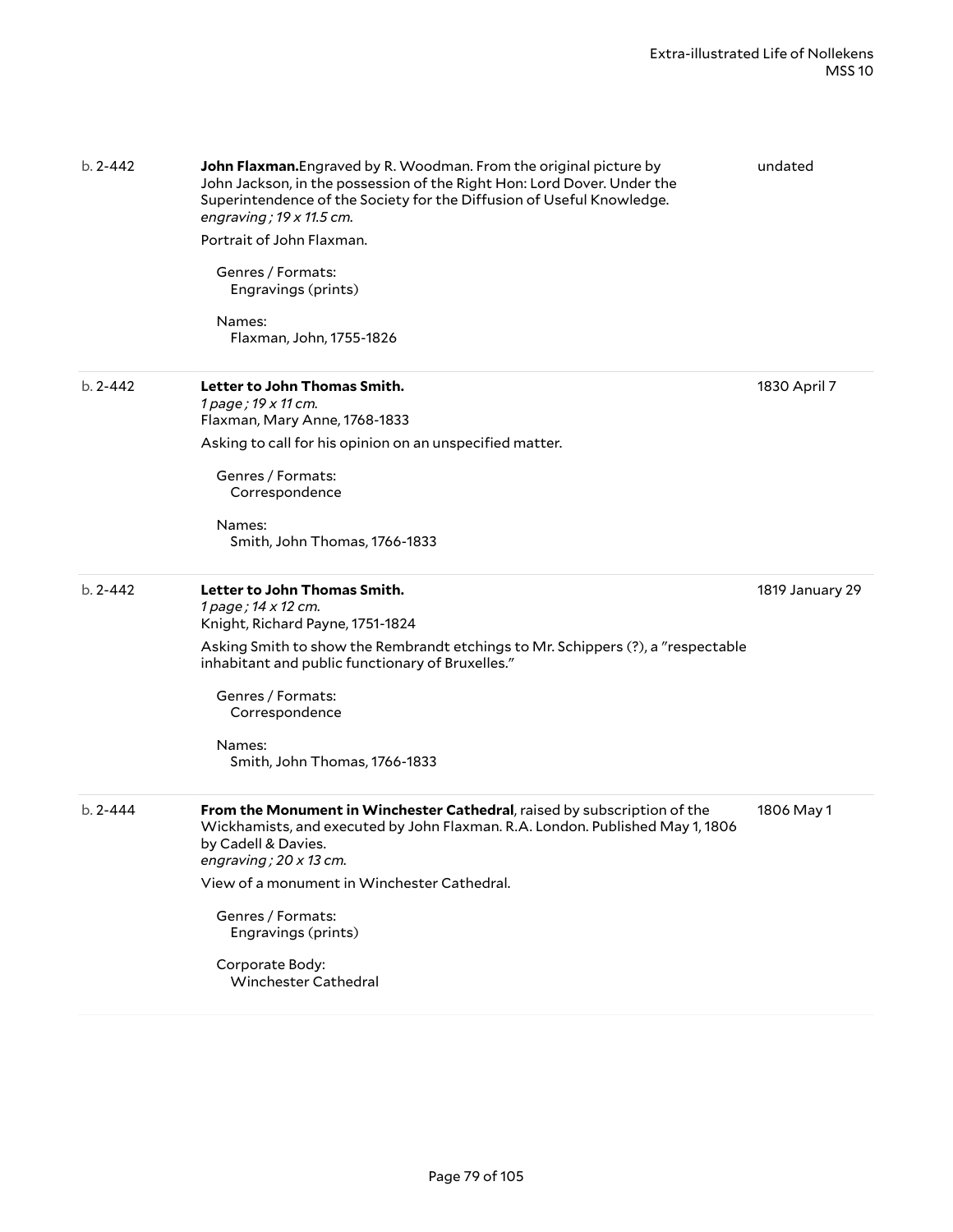| b. 2-446     | William Cowper Esq. Engraved by Cooper from the original painting byt Abbott.<br>Published June 5, 1824, by Henry Colburn & Simpkin & Marshall.<br>engraving; $16.5 \times 9.5$ cm.<br>Portrait of William Cowper.<br>Genres / Formats:<br>Engravings (prints)<br>Names:<br>Cowper, William, 1731-1800                                                                                                                                                                                                                                                                                                                                                                                                                      | 1824 June 5  |
|--------------|-----------------------------------------------------------------------------------------------------------------------------------------------------------------------------------------------------------------------------------------------------------------------------------------------------------------------------------------------------------------------------------------------------------------------------------------------------------------------------------------------------------------------------------------------------------------------------------------------------------------------------------------------------------------------------------------------------------------------------|--------------|
| $b. 2 - 454$ | John Flaxman.Derby pinxt. Thomson sculp. London. Published for the proprietors<br>of the European Magazine by Lupton Relfe 13, Cornhill, June 1823.<br>engraving; $17 \times 13.5$ cm.<br>Portrait of John Flaxman.<br>Genres / Formats:<br>Engravings (prints)<br>Names:<br>Flaxman, John, 1755-1826                                                                                                                                                                                                                                                                                                                                                                                                                       | 1823 June    |
| $b. 2 - 454$ | Westminster Abbey. Lord Mansfield's Monument, The View Looking Across the<br>Choir. To Francis Freeling, Esqr. F.S. A. Secretary to the General Post Office. This<br>plate with feelings of respect and gratitude is inscribed by J.P. Neale. Drawn by<br>J.P. Neal. Engraved by W. Woolnoth. London, Published Mar. 1, 1817, by Longman<br>& Co. Paternoster Row, & J.P. Neal, Bennett Stt. Blackfriars Road. Printed by Cox &<br>Barnett.<br>engraving; $25.5 \times 18$ cm.<br>View of the monument of William Murray, Earl of Mansfield, in Westminster<br>Abbey.<br>Genres / Formats:<br>Engravings (prints)<br>Names:<br>Mansfield, William Murray, Earl of, 1705-1793<br>Corporate Body:<br><b>Westminster Abbey</b> | 1817 March 1 |
| $b. 2 - 456$ | Medal won by the Committee at the Dinner. John Phillip Kemble  Published by<br>John Miller; Bow Street, Covent Garden, August 1817.<br>engraving; $18 \times 10$ cm.<br>Illustration of medal given to John Phillip Kemble.<br>Genres / Formats:<br>Engravings (prints)<br>Names:<br>Kemble, John Phillip, 1757-1823                                                                                                                                                                                                                                                                                                                                                                                                        | 1817 August  |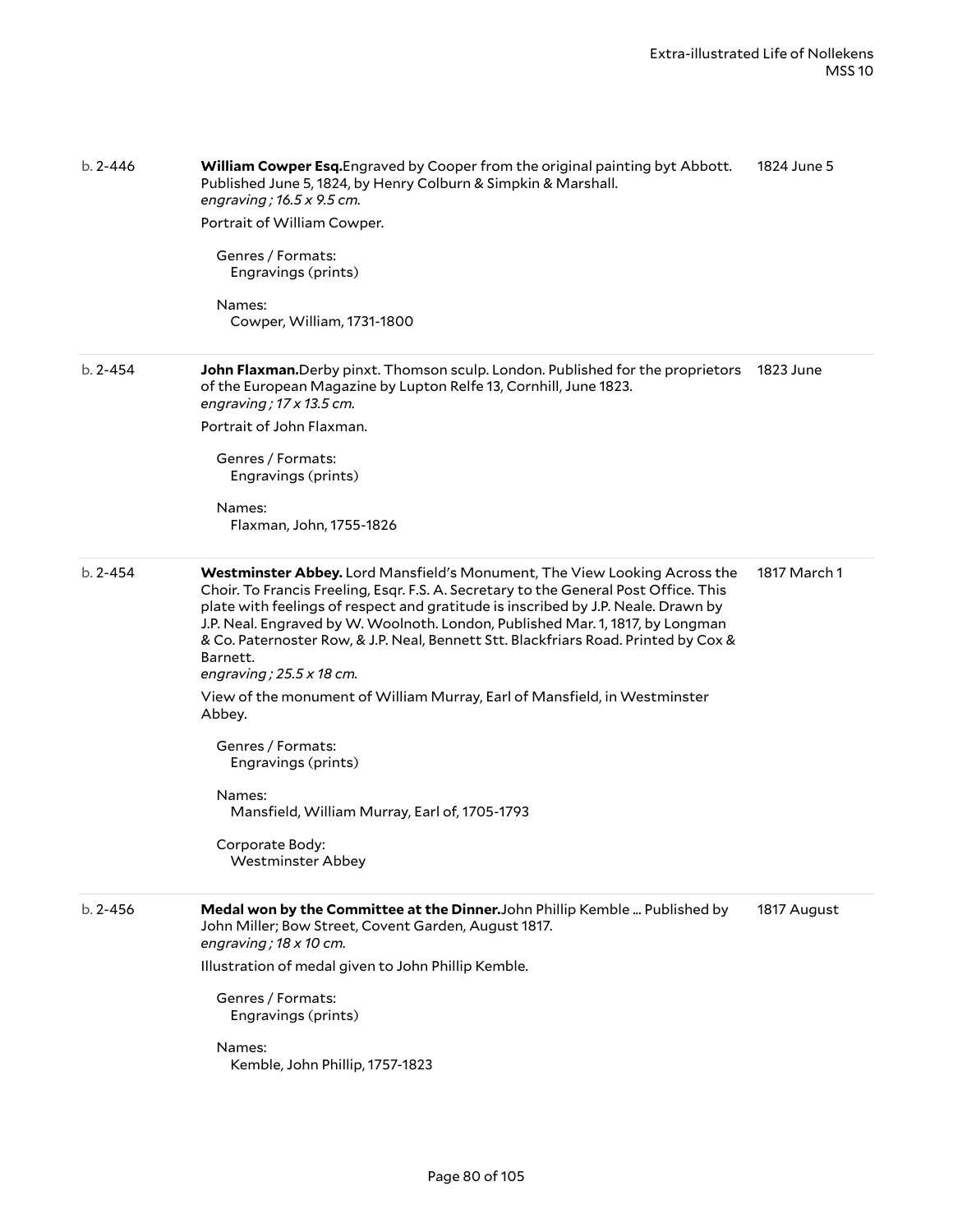| $b. 2 - 460$ | Letter to Mr. Gonig (or Going?), in Italian.<br>1 page; 14.5 x 11.5 cm.<br>Pistrucci, Benedetto, 1783-1855<br>Writing that he has been ill for the past week and has had to call the doctor.<br>Genres / Formats:<br>Correspondence   | 1818 March 3     |
|--------------|---------------------------------------------------------------------------------------------------------------------------------------------------------------------------------------------------------------------------------------|------------------|
| $b. 2 - 462$ | Fragment of an antique statue of Ceres, found in the Ruins of Eleusis and now<br>placed in the public library at Cambridge.<br>engraving; $26 \times 20$ cm.<br>Genres / Formats:<br>Engravings (prints)                              | undated          |
| $b. 2 - 472$ | Six small engravings, some of which are perhaps by William Blake and others<br>perhaps after his drawings.<br>6 engravings<br>Genres / Formats:<br>Engravings (prints)<br>Names:<br>Blake, William, 1757-1827                         | undated          |
| $b. 2 - 472$ | William Hayley, Esqr. Engraved by Ridley from a picture by Geo: Romney, Esqr.<br>engraving; $14 \times 11$ cm.<br>Portrait of William Hayley.<br>Genres / Formats:<br>Engravings (prints)<br>Names:<br>Hayley, William, 1745-1820     | undated          |
| $b. 2 - 472$ | Letter to an unidentified man.<br>1 page; 22 x 18 cm.<br>Payne, Thomas, 1752-1831<br>The bookseller, writing on behalf of Payne & Foss, requests payment.<br>Genres / Formats:<br>Correspondence<br>Corporate Body:<br>Payne and Foss | 1815 February 22 |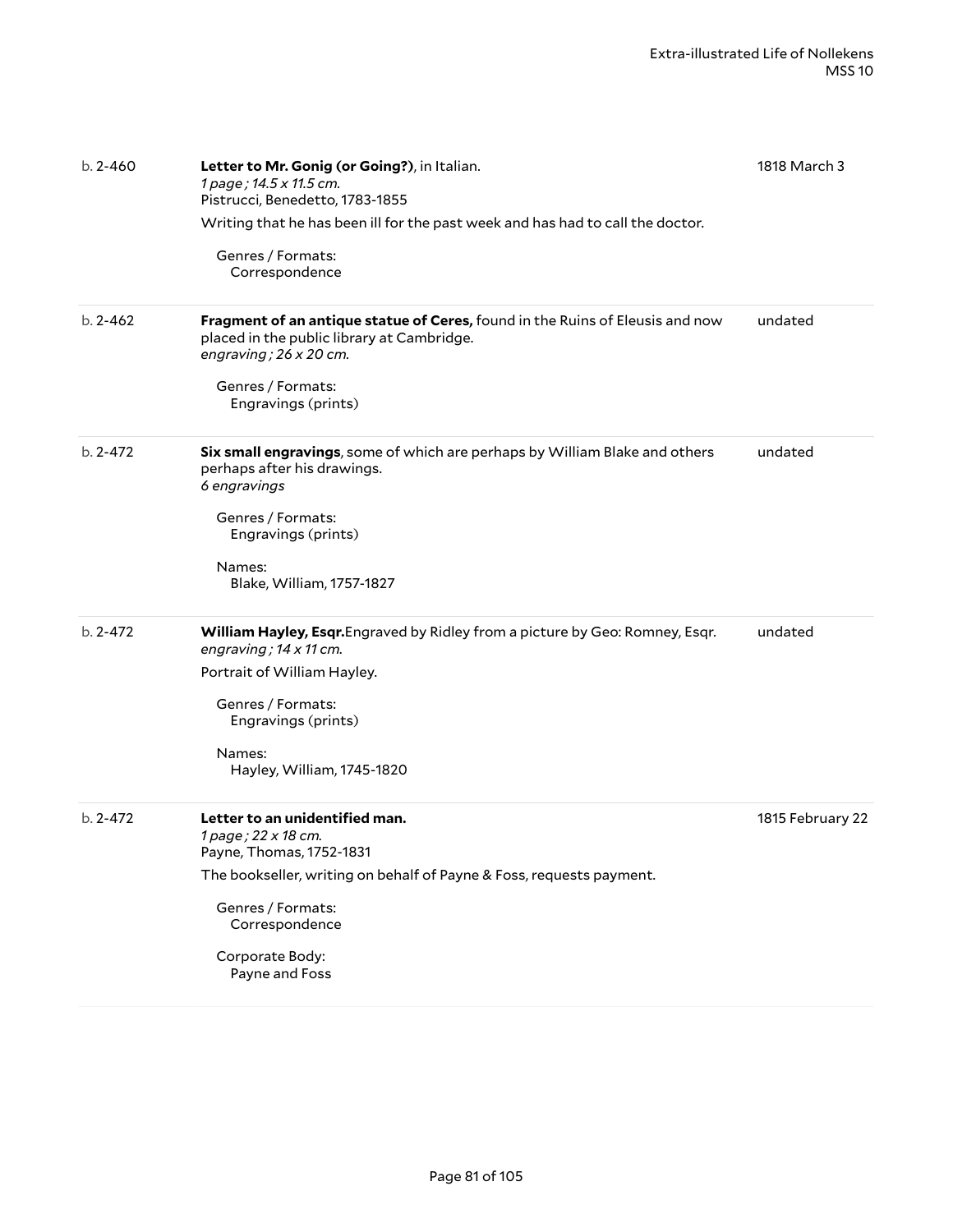| $b. 2 - 472$ | Letter to an unidentified man.<br>3 pages; 21.5 x 18.5 cm.<br>Worthington, William Henry, approximately 1795-approximately 1839<br>About a remarkable dog called Trimmer, belonging to a Mr. Monk of 17 Pear Tree<br>Street, St. Lukes. Also includes fragment of page with Worthington's address.<br>Genres / Formats:<br>Correspondence                                                                                                                     | undated             |
|--------------|---------------------------------------------------------------------------------------------------------------------------------------------------------------------------------------------------------------------------------------------------------------------------------------------------------------------------------------------------------------------------------------------------------------------------------------------------------------|---------------------|
| $b. 2 - 472$ | Letter to Joseph Nollekens.<br>2 pages; 18 x 12 cm.<br>Camden, John Jeffreys Pratt, Marquis of, 1759-1840<br>About the bust of Lord Castlereagh.<br>Genres / Formats:<br>Correspondence<br>Names:<br>Castlereagh, Robert Stewart, Viscount, 1769-1822<br>Nollekens, Joseph, 1737-1823                                                                                                                                                                         | 1811 November<br>23 |
| $b. 2 - 472$ | An article titled "Modern Monumental Brasses."<br>5 pages ; 23.5 x 18 cm.<br>Genres / Formats:<br>Clippings                                                                                                                                                                                                                                                                                                                                                   |                     |
| $b. 2 - 472$ | Mademoiselle de Beaumont, or the Chevalier D'Eon. Female Minister<br>Plenipo.Capt. of dragoons &c. &c.<br>engraving; $18 \times 10.5$ cm.<br>Portrait of the Chevalier D'Eon. Accompanied by article "Chevalier D'Eon's Sale"<br>about the end of the sale of the Chevalier's books and manuscripts.<br>Genres / Formats:<br>Clippings<br>Engravings (prints)<br>Names:<br>Eon de Beaumont, Charles Geneviève Louis Auguste André Timothée d',<br>1728-1810   | 1777 September      |
| $b. 2 - 472$ | Humorous Sketches of Skeletons. Engaged in the various sciences. Drawn by H.<br>Heathcote Russell as a companion to the skeletons copied from the Long Wall<br>at Brentford. London, Published 3d June 1830 by S. Gans. 15 Southampton Street,<br>Strand.<br>engraving; $25 \times 45$ cm.<br>Humorous sketches of skeletons engaged in "Singing", "Dancing", "Music",<br>"Oratory", "Painting", and "Sculpture".<br>Genres / Formats:<br>Engravings (prints) | 1830 June 3         |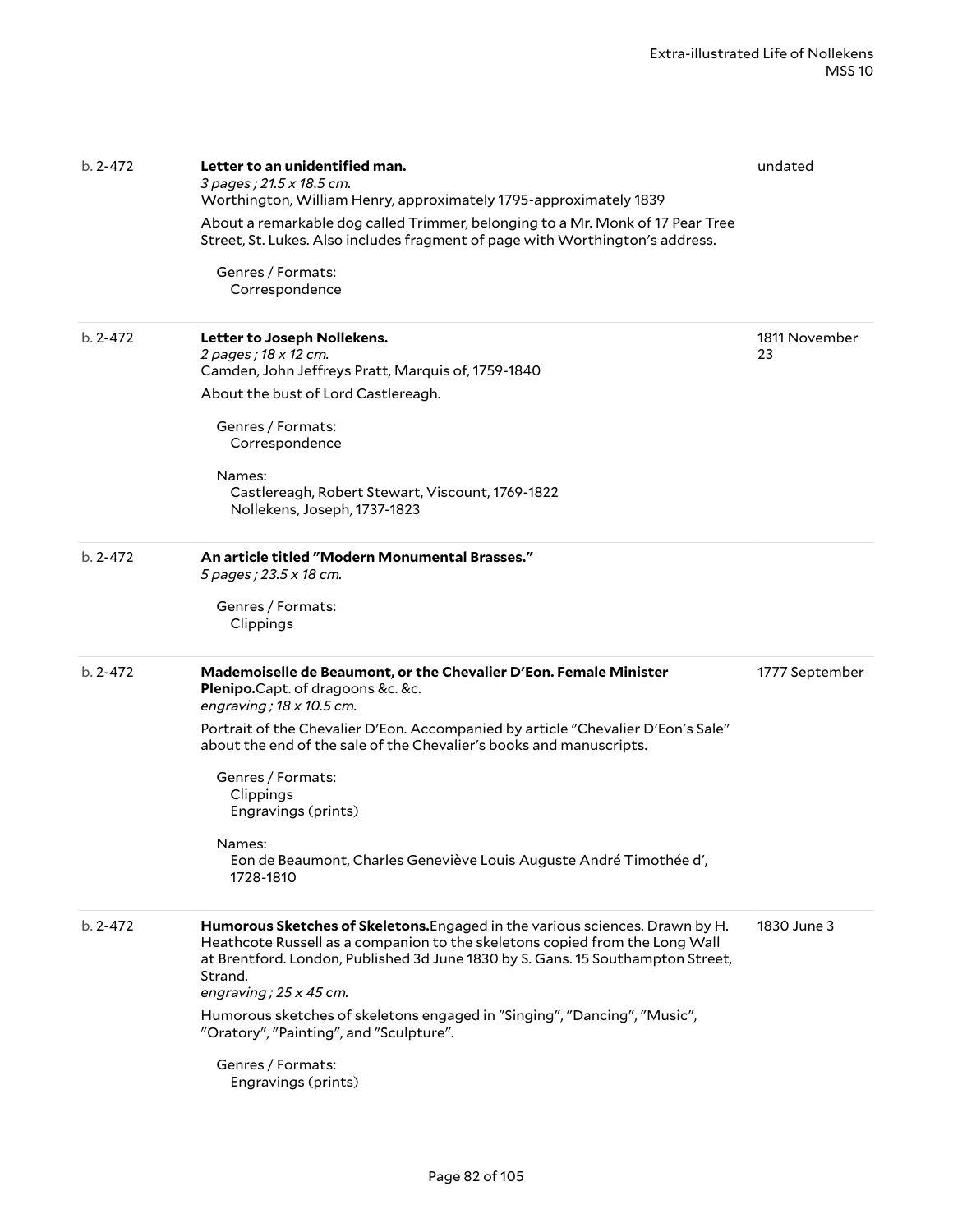|              | following Monday. From John Richards, R.A. Secretary.<br>2 pages; 22.5 x 18.5 cm.<br>Richards, John Inigo, 1731-1810<br>Nollekens, Joseph, 1737-1823<br>With a detailed architectural sketch by Nollekens on the back for a proposed<br>monument, giving measurements.<br>Genres / Formats:<br>Correspondence<br>Graphite drawings<br>Subjects:<br><b>Monuments -- Great Britain</b><br>Royal Academy of Arts (Great Britain)                                                                                                                                                                                                                                           |                  |
|--------------|-------------------------------------------------------------------------------------------------------------------------------------------------------------------------------------------------------------------------------------------------------------------------------------------------------------------------------------------------------------------------------------------------------------------------------------------------------------------------------------------------------------------------------------------------------------------------------------------------------------------------------------------------------------------------|------------------|
| $b. 2 - 472$ | Letter to Joseph Nollekens.<br>2 pages; 23 x 19 cm.<br>Nollekens, Joseph, 1737-1823<br>Manners, Catherine Rebecca, Lady, 1766 or 7-1852<br>Arranging to meet him. With a sketch by Nollekens on verso of a design for a<br>monument.<br>Subjects:<br><b>Monuments -- Great Britain</b><br>Genres / Formats:<br>Correspondence<br>Graphite drawings<br>Names:<br>Nollekens, Joseph, 1737-1823                                                                                                                                                                                                                                                                            | undated          |
| $b. 2 - 472$ | Printed invitation to meet the president and rest of the council of the Royal<br>Academy on the 28th of February at 3 o'clock to inspect the progress of the new<br>exhibition room. From Henry Howard, R.A. Secretary.<br>2 pages ; 20 x 28 cm.<br>Nollekens, Joseph, 1737-1823<br>Howard, Henry, 1769-1847<br>With sketches by Joseph Nollekens on the verso showing detailed designs with<br>measurements of two monuments, one for a Mr. Bagge dated May 1st 1811.<br>Subjects:<br><b>Monuments -- Great Britain</b><br>Royal Academy of Arts (Great Britain)<br>Genres / Formats:<br>Correspondence<br>Graphite drawings<br>Names:<br>Nollekens, Joseph, 1737-1823 | 1811 February 27 |

b. 2-472 **Printed invitation to meet the president and members of the Royal Academy the** 1795 January 12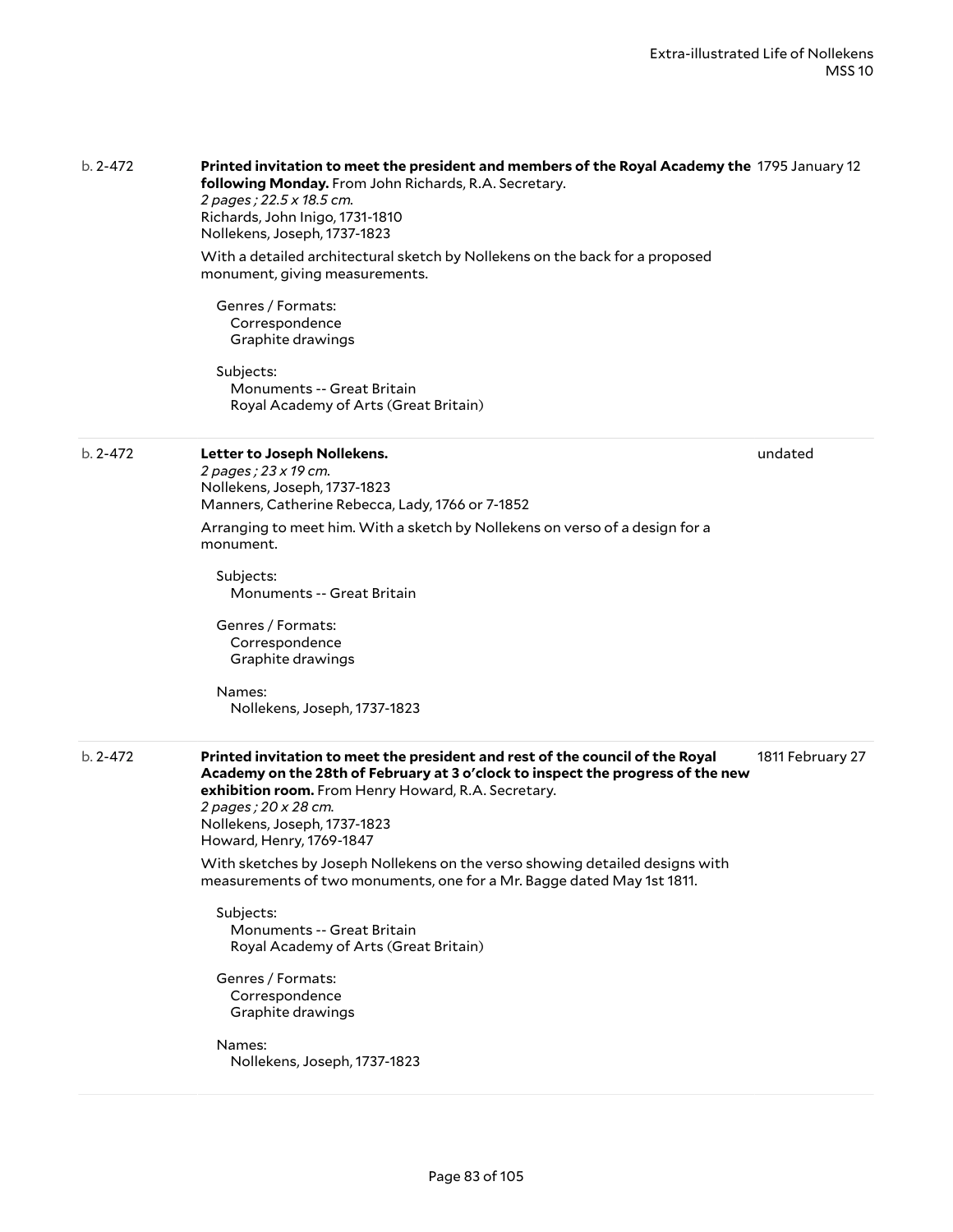| b. 2-472     | Letter to John Thomas Smith.<br>1 page; 19 x 11.5 cm.<br>Twopenny, William, 1797-1873                                                                                                                                                                                                                                    | 1828 November<br>19 |
|--------------|--------------------------------------------------------------------------------------------------------------------------------------------------------------------------------------------------------------------------------------------------------------------------------------------------------------------------|---------------------|
|              | Asking "Can you tell me where the widow of Blake the artist lives?". The writer is<br>presumably to be identified both with the William Twopenny referred to as pupil-<br>master to Charles Winston and the man of this name who was a collector and who<br>was the principal patron of the artist John Wykenham Archer. |                     |
|              | Genres / Formats:<br>Correspondence                                                                                                                                                                                                                                                                                      |                     |
|              | Names:<br>Blake, William, 1757-1827<br>Smith, John Thomas, 1766-1833                                                                                                                                                                                                                                                     |                     |
| $b. 2 - 479$ | Letter to John Thomas Smith.<br>1 page; 10.5 x 9.5 cm.<br>Varley, John, 1778-1842                                                                                                                                                                                                                                        | undated             |
|              | Checking on the name of a subscriber, possibly Mr. Packer.                                                                                                                                                                                                                                                               |                     |
|              | Genres / Formats:<br>Correspondence                                                                                                                                                                                                                                                                                      |                     |
|              | Names:<br>Smith, John Thomas, 1766-1833                                                                                                                                                                                                                                                                                  |                     |
| $b. 2 - 491$ | Death's Door.La porte du tombeau. Blake. Normand fils.<br>engraving; $16 \times 9.5$ cm.                                                                                                                                                                                                                                 | undated             |
|              | Outline engraving reproducing William Blake's "Death's door", accompanied by a<br>short text explaining the work.                                                                                                                                                                                                        |                     |
|              | Genres / Formats:<br>Engravings (prints)                                                                                                                                                                                                                                                                                 |                     |
|              | Names:<br>Blake, William, 1757-1827                                                                                                                                                                                                                                                                                      |                     |
| $b. 2 - 494$ | Death of the Strong Wicked Man. Mort D'Un Rèprouvè. Blake. Normand fils.                                                                                                                                                                                                                                                 | undated             |
|              | Outline engraving reproducing William Blake's "Death of the strong wicked man",<br>accompanied by a short text explaining the work.                                                                                                                                                                                      |                     |
|              | engraving; 10 x 12 cm.                                                                                                                                                                                                                                                                                                   |                     |
|              | Genres / Formats:<br>Engravings (prints)                                                                                                                                                                                                                                                                                 |                     |
|              | Names:<br>Blake, William, 1757-1827                                                                                                                                                                                                                                                                                      |                     |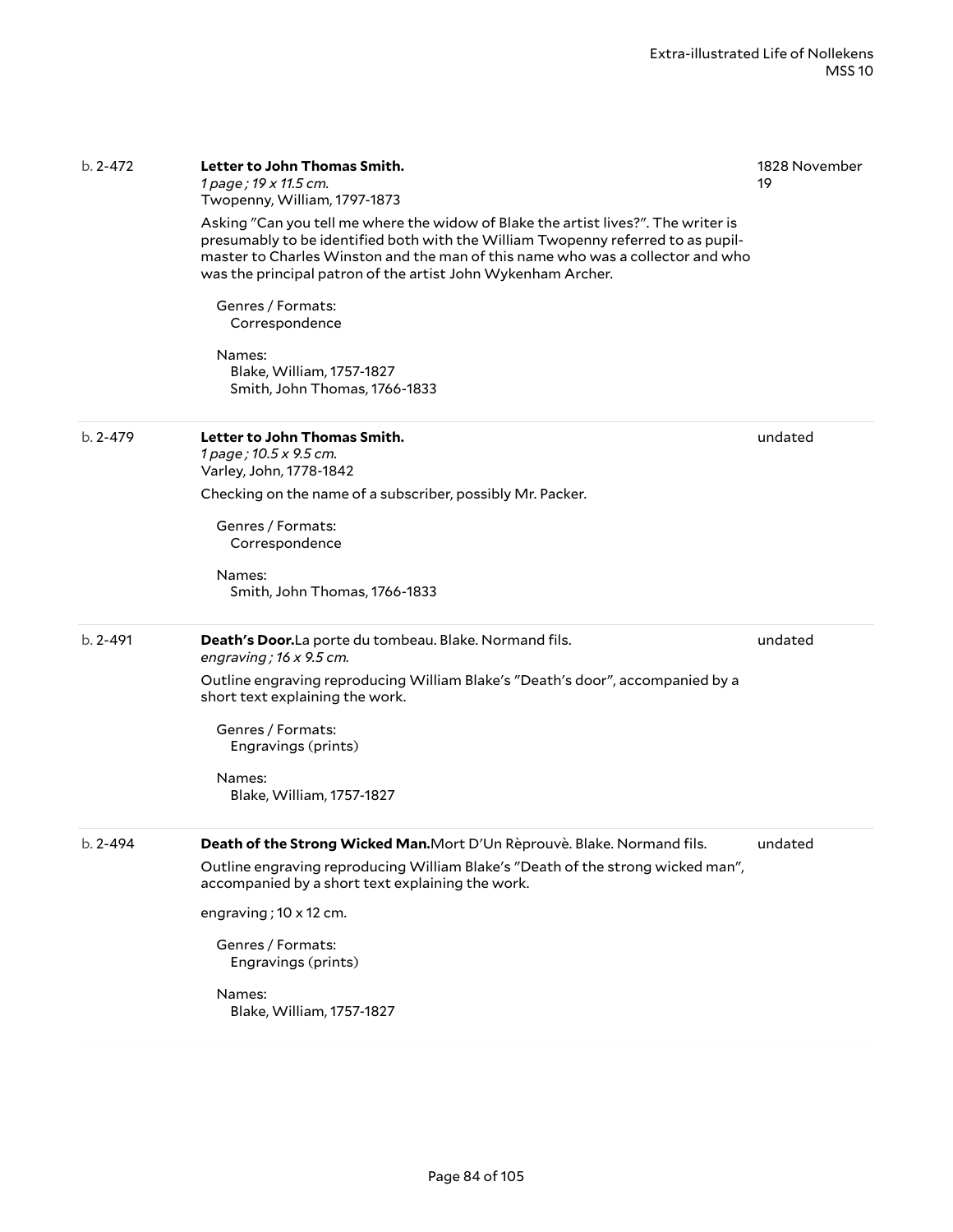1827 July 17

|         | Kerrich, Richard Edward, 1801-1872                                                                                                                                                                                                                                              |               |
|---------|---------------------------------------------------------------------------------------------------------------------------------------------------------------------------------------------------------------------------------------------------------------------------------|---------------|
|         | About putting up a monument to Joseph Nollekens's memory, in Paddington<br>Church, with design suggestions by Kerrich. William Behnes was the eventual<br>designer of the Nollekens monument. The letter includes a pen and ink sketch of<br>the monument, probably by Kerrich. |               |
|         | Genres / Formats:<br>Correspondence                                                                                                                                                                                                                                             |               |
|         | Subjects:<br>Monuments -- Great Britain                                                                                                                                                                                                                                         |               |
|         | Names:<br>Behnes, William, 1794-1864<br>Nollekens, Joseph, 1737-1823                                                                                                                                                                                                            |               |
| $b.3-1$ | Printed testimonials to the competence of John Thomas Smith, gathered by him 1798 May 10<br>in pursuit of the post of drawing-master at Christ's Hospital. Signed by Smith.<br>2 pages; 22.5 x 18.5 cm.<br>Smith, John Thomas, 1766-1833                                        |               |
|         | Genres / Formats:<br>Correspondence                                                                                                                                                                                                                                             |               |
|         | Subjects:<br>Art -- Study and teaching                                                                                                                                                                                                                                          |               |
|         | Names:<br>Smith, John Thomas, 1766-1833                                                                                                                                                                                                                                         |               |
|         | Corporate Body:<br>Christ's Hospital (London, England)                                                                                                                                                                                                                          |               |
| $b.3-2$ | Letter from William Ponsonby, Earl of Bessborough.<br>1 page; 23.5 x 18.5 cm.<br>Bessborough, William Ponsonby, Earl of, 1704-1793                                                                                                                                              | 1768 August 9 |
|         | Presenting compliments to Mr. Stanley about a bust left at his house in London by<br>Mr. Stanley.                                                                                                                                                                               |               |
|         | Genres / Formats:<br>Correspondence                                                                                                                                                                                                                                             |               |

b. 3-a **Letter to William Behnes.**

*3 pages ; 23 x 19 cm.*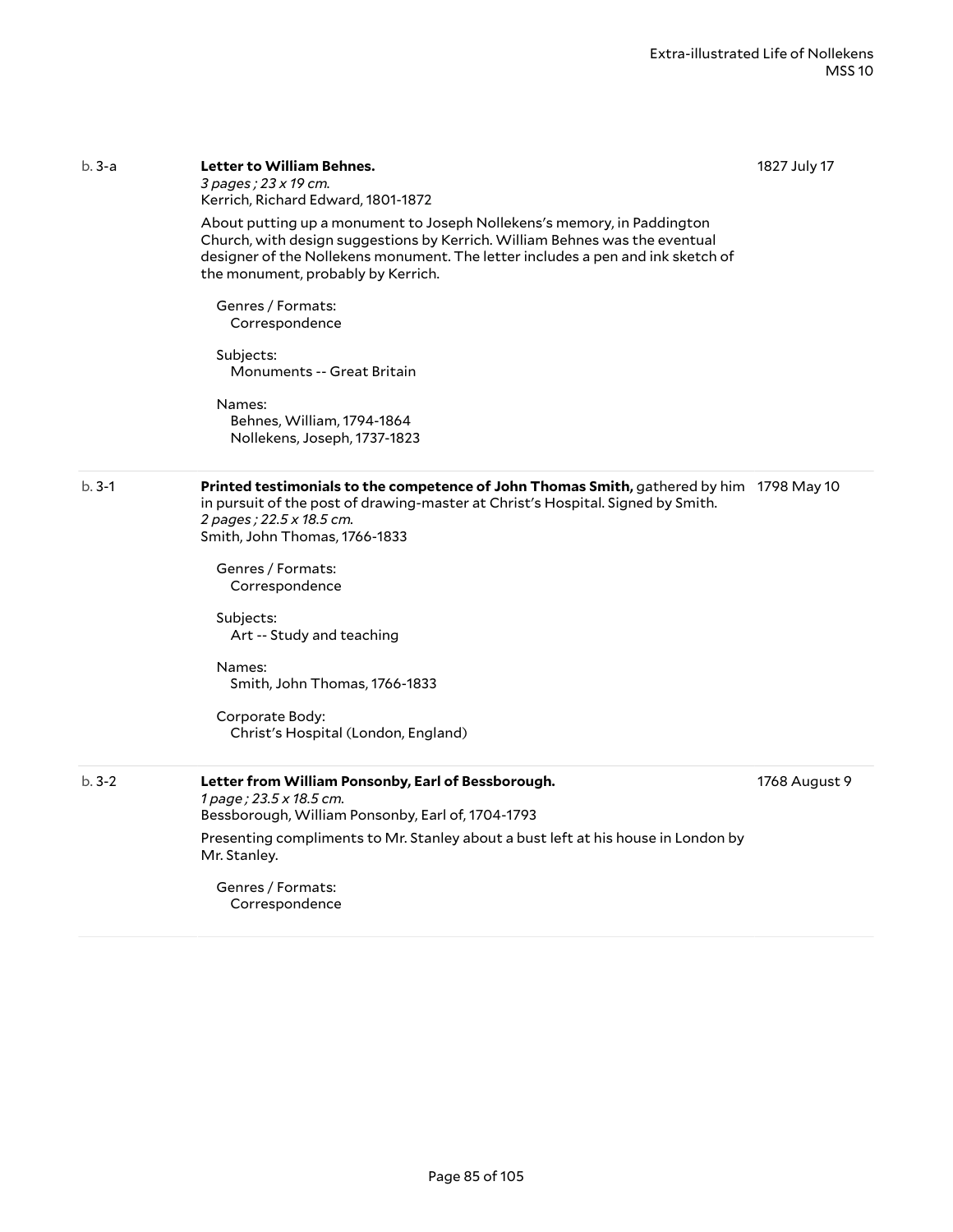| $b.3-3$   | Letter to John Thomas Smith.<br>1 page; 23.5 x 18.5 cm.<br>Abbot, Charles, Baron Colchester, 1757-1829                                            | 1828 November<br>9 |
|-----------|---------------------------------------------------------------------------------------------------------------------------------------------------|--------------------|
|           | Saying that he would be very pleased to receive a copy of the book on Nollekens.                                                                  |                    |
|           | Genres / Formats:<br>Correspondence                                                                                                               |                    |
|           | Names:<br>Nollekens, Joseph, 1737-1823<br>Smith, John Thomas, 1766-1833                                                                           |                    |
| $b.3 - 4$ | Letter to John Thomas Smith.<br>4 pages; 19 x 11 cm.                                                                                              | 1828 October 31    |
|           | Acknowledging with gratitude and high praise Smith's book on Nollekens. Letter<br>perhaps by Roper.                                               |                    |
|           | Genres / Formats:<br>Correspondence                                                                                                               |                    |
|           | Names:<br>Nollekens, Joseph, 1737-1823<br>Smith, John Thomas, 1766-1833                                                                           |                    |
| $b.3 - 5$ | Letter to William Upcott.<br>2 pages ; 23 x 18.5 cm.<br>Smith, John Thomas, 1766-1833                                                             | 1828 October 30    |
|           | Presenting a copy of his book on Nollekens; with a second copy for the London<br>Institution, where Upcott was a sub-librarian from 1806 to 1834. |                    |
|           | Genres / Formats:<br>Correspondence                                                                                                               |                    |
|           | Corporate Body:<br>London Institution                                                                                                             |                    |
|           | Names:<br>Nollekens, Joseph, 1737-1823<br>Upcott, William, 1779-1845                                                                              |                    |
| $b.3-6$   | Letter to John Thomas Smith.<br>2 pages; 18.5 x 11.5 cm.<br>Moyes, James                                                                          | 1827 January 1     |
|           | Saying that he has heard that he will have the printing of the book on Nollekens,<br>and offering his thanks.                                     |                    |
|           | Genres / Formats:<br>Correspondence                                                                                                               |                    |
|           | Names:<br>Nollekens, Joseph, 1737-1823<br>Smith, John Thomas, 1766-1833                                                                           |                    |
|           |                                                                                                                                                   |                    |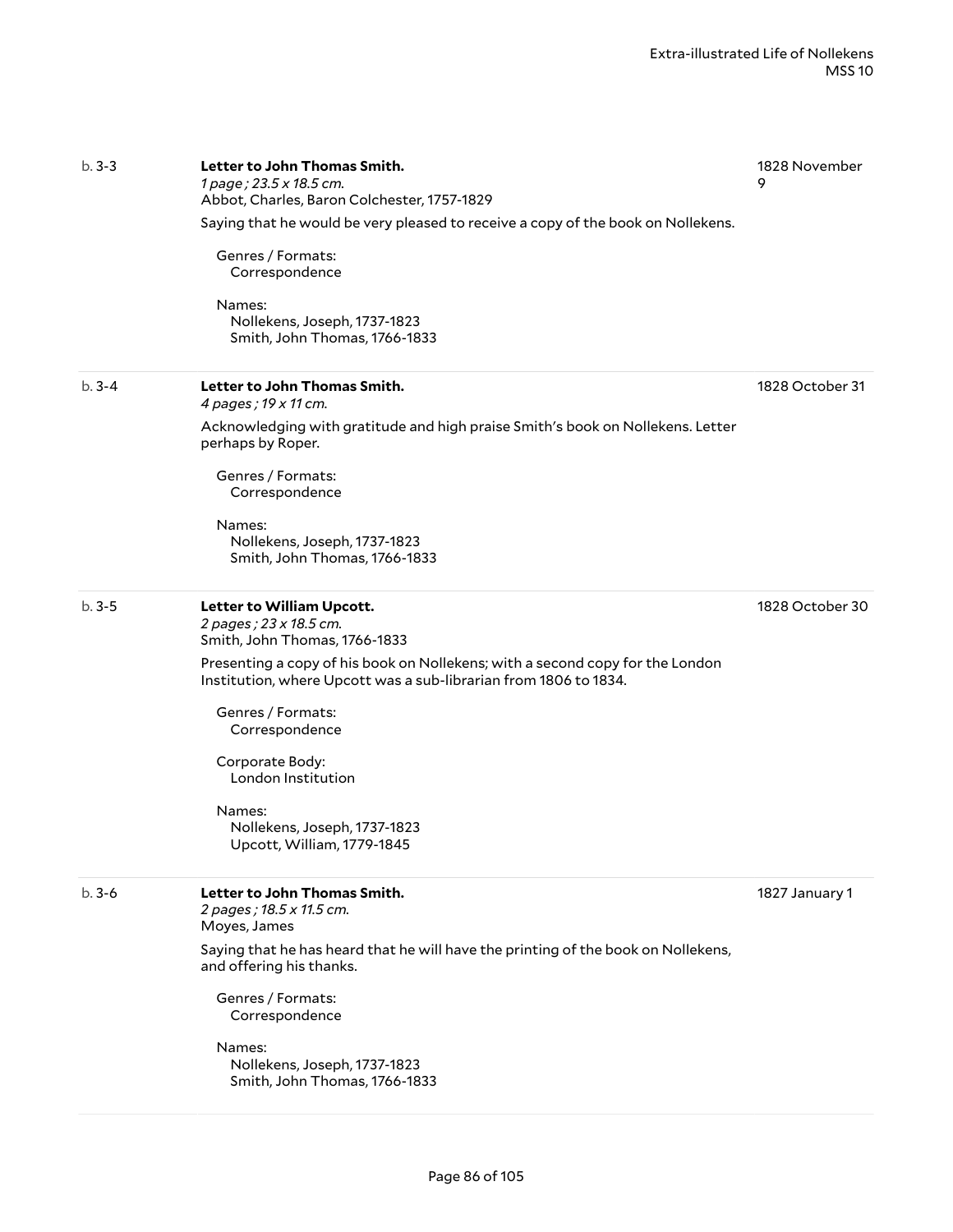| $b.3 - 7$ | Letter to John Thomas Smith.<br>2 pages; 18 x 12 cm.<br>Didbin, Thomas Frognall, 1776-1847                     | 1829 November<br>19 |
|-----------|----------------------------------------------------------------------------------------------------------------|---------------------|
|           | About packing up his pictures and mentioning several of them.                                                  |                     |
|           | Genres / Formats:<br>Correspondence                                                                            |                     |
|           | Names:<br>Smith, John Thomas, 1766-1833                                                                        |                     |
| $b.3 - 8$ | Letter to John Thomas Smith.<br>2 pages; 18.5 x 11.5 cm.<br>Morton, Andrew, 1802-1845                          | undated             |
|           | Praising his work on Nollekens.                                                                                |                     |
|           | Genres / Formats:<br>Correspondence                                                                            |                     |
|           | Names:<br>Nollekens, Joseph, 1737-1823<br>Smith, John Thomas, 1766-1833                                        |                     |
| $b.3-9$   | Letter to John Thomas Smith.<br>1 page; 23 x 18.5 cm.<br>Rosebery, Archibald John Primrose, Earl of, 1783-1854 |                     |
|           | Asking him to stop sending newspapers to Dalmeny and to begin sending them to<br>his London house.             |                     |
|           | Genres / Formats:<br>Correspondence                                                                            |                     |
|           | Names:<br>Smith, John Thomas, 1766-1833                                                                        |                     |
| $b.3-10$  | Letter to John Thomas Smith.<br>1 page; 20 x 13 cm.<br>Brooksbank, Thomas                                      | 1830 May 10         |
|           | Asking him to join him and some friends and the Crown & Sceptre in Greenwich<br>next Saturday.                 |                     |
|           | Genres / Formats:<br>Correspondence                                                                            |                     |
|           | Names:<br>Smith, John Thomas, 1766-1833                                                                        |                     |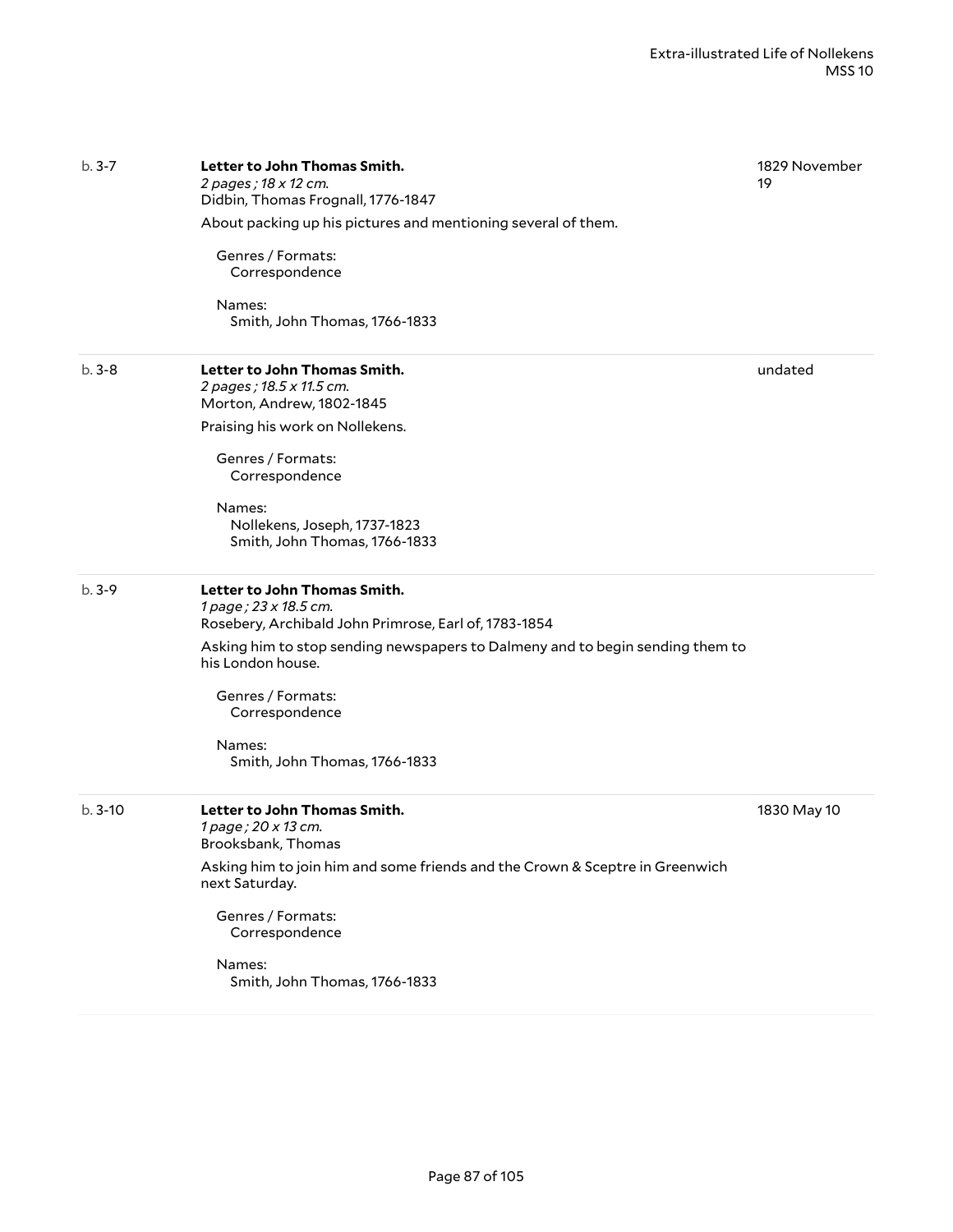| $b.3-11$     | Letter to the Secretary of the Royal Academy.<br>Baring, Thomas, 1799-1873                                                                                                                                                          | [1841] April 20      |
|--------------|-------------------------------------------------------------------------------------------------------------------------------------------------------------------------------------------------------------------------------------|----------------------|
|              | About some pictures sent for exhibition.                                                                                                                                                                                            |                      |
|              | 2 pages; 18 x 11.5 cm.                                                                                                                                                                                                              |                      |
|              | Genres / Formats:<br>Correspondence                                                                                                                                                                                                 |                      |
|              | Corporate Body:<br>Royal Academy of Arts (Great Britain)                                                                                                                                                                            |                      |
| $b.3-12$     | Letter to Henry Howard.<br>1 page; 18.5 x 11 cm.<br>Baring, Thomas, 1799-1873                                                                                                                                                       | 1841 July 28         |
|              | Asking him to deliver to "Mr. Smith or bearer" the pictures listed in the previous<br>letter.                                                                                                                                       |                      |
|              | Genres / Formats:<br>Correspondence                                                                                                                                                                                                 |                      |
|              | Names:<br>Howard, Henry, 1769-1847<br>Smith, John Thomas, 1766-1833                                                                                                                                                                 |                      |
|              | Corporate Body:<br>Royal Academy of Arts (Great Britain)                                                                                                                                                                            |                      |
| $b. 3-13[a]$ | Letter presumably to John Thomas Smith.<br>2 pages; 20 x 16 cm.<br>Vincent, J.                                                                                                                                                      | 1807 September<br>21 |
|              | About books which he is sending him or has sent him, and enclosing a list of errata<br>[not present].                                                                                                                               |                      |
|              | Genres / Formats:<br>Correspondence                                                                                                                                                                                                 |                      |
|              | Names:<br>Smith, John Thomas, 1766-1833                                                                                                                                                                                             |                      |
| $b.3-13[b]$  | Letter presumably to William Upcott.<br>1 page; 32 x 20 cm.<br>Smith, John Thomas, 1766-1833                                                                                                                                        | 1817 April 13        |
|              | Asking very urgently for the return of a model belonging to Mr. Planta (probably<br>Joseph Planta, librarian at the British Museum) and a drawing by the late Mr.<br>Alexander (probably William Alexander, of the British Museum). |                      |
|              | Genres / Formats:<br>Correspondence                                                                                                                                                                                                 |                      |
|              | Names:<br>Alexander, William, 1767-1816<br>Planta, Joseph, 1744-1827<br>Upcott, William, 1779-1845                                                                                                                                  |                      |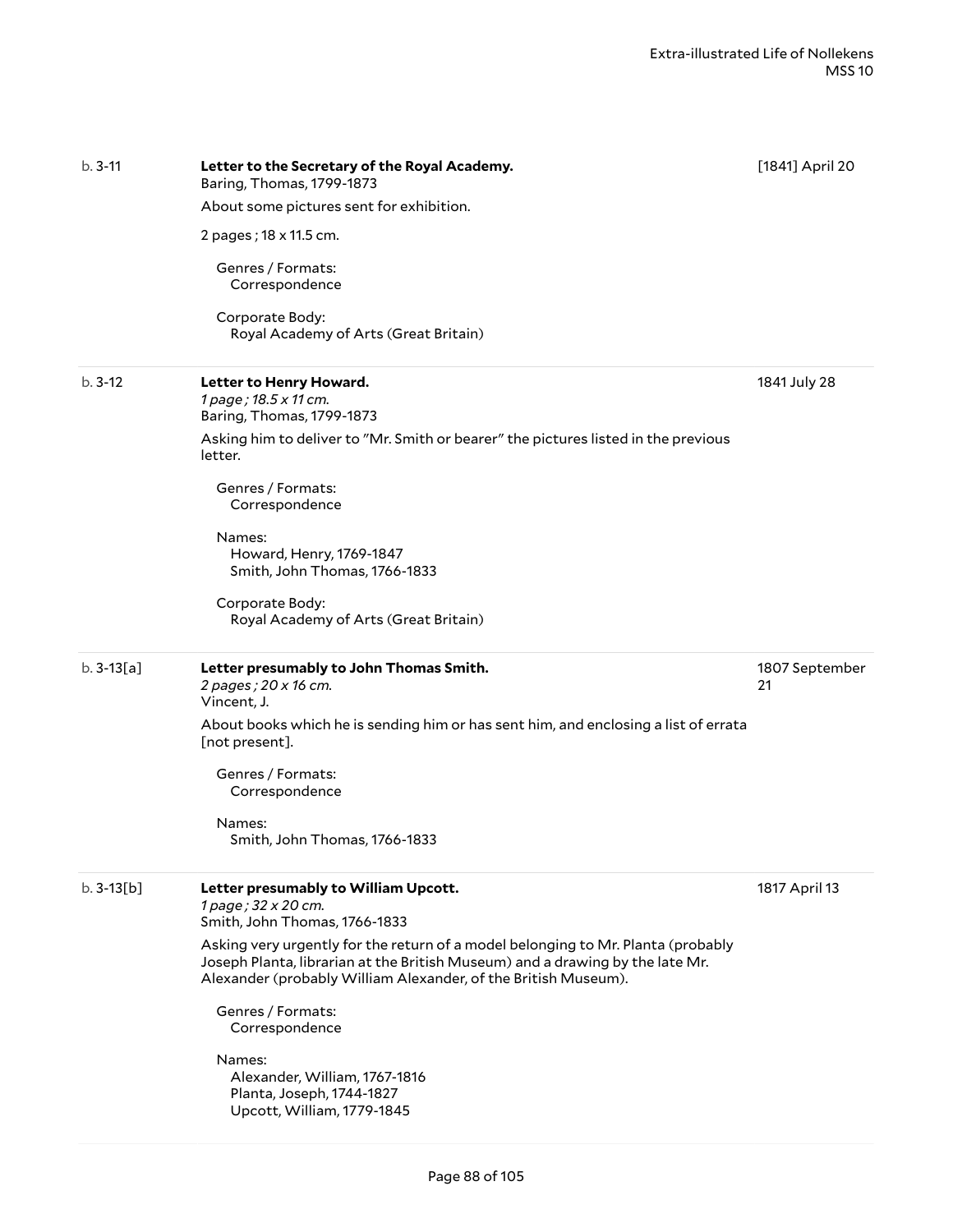| $b. 3-14[a]$ | Letter to John Thomas Smith.<br>1 page; 23 x 19 cm.<br>Ponsonby, Frederick, 3rd Earl of Bessborough, 1758-1844<br>Asking him to send a copy of the Nollekens book and to let him know the price so<br>he can pay for it.<br>Genres / Formats:<br>Correspondence<br>Names:<br>Nollekens, Joseph, 1737-1823<br>Smith, John Thomas, 1766-1833                                     | undated |
|--------------|--------------------------------------------------------------------------------------------------------------------------------------------------------------------------------------------------------------------------------------------------------------------------------------------------------------------------------------------------------------------------------|---------|
| $b.3-14[b]$  | Letter presumably to John Thomas Smith.<br>Westmacott, Richard, 1799-1872<br>With a list of the principal works of his father (Sir Richard Westmacott) and<br>where they are to be found. Some are asterisked as "National Monuments."<br>3 pages; 18.5 x 11 cm.<br>Genres / Formats:<br>Correspondence<br>Names:<br>Smith, John Thomas, 1766-1833<br>Westmacott, Richard, Sir | undated |
| $b.3-15$     | Letter to John Thomas Smith.<br>2 pages; 18 x 22.5 cm.<br>Williams, R.<br>Saying that he will be extremely happy to take a copy of his book.<br>Genres / Formats:<br>Correspondence<br>Names:<br>Nollekens, Joseph, 1737-1823<br>Smith, John Thomas, 1766-1833                                                                                                                 | undated |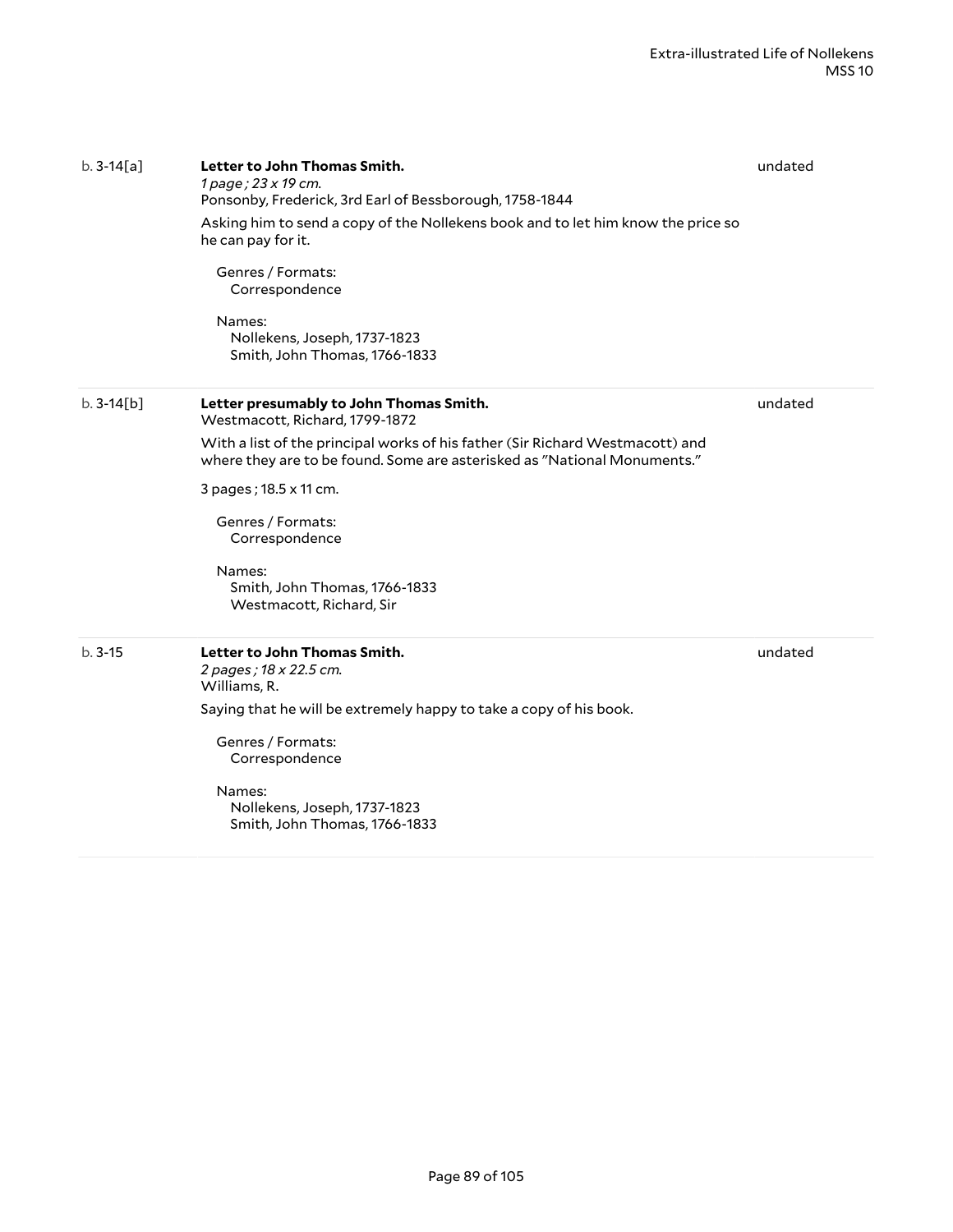Page 90 of 105

#### b. 3-16[a] **Letter to Nollekens.**

*4 pages ; 27.5 x 20 cm.* Forrester, James, 1729-1775

The author is probably James Forrester, the Irish landscape artist at Rome. Long and detailed letter about British painters in Italy. Mentions James Barry. Also mentions a copy of Piranesi prints ordered by Nollekens and discusses the political situation, "I sincerely hope that England will triumph over her rebellious sons who indeed seem to deserve a heavy chastisement".

Genres / Formats: Correspondence

Names: Barry, James, 1741-1806 Nollekens, Joseph, 1737-1823 Piranesi, Giovanni Battista, 1720-1778

### b. 3-16[b] **Letter to John Thomas Smith.**

*1 page ; 23 x 18.5 cm.* Spurgeon, J. G. Asking for a copy of the Nollekens book.

Genres / Formats: Correspondence

Names: Nollekens, Joseph, 1737-1823 Smith, John Thomas, 1766-1833

#### b. 3-17 **Letter to John Thomas Smith.** *1 page ; 22.5 x 19 cm.* Spurgeon, J. G.

Asking for another copy of the Nollekens book.

Genres / Formats: Correspondence

### Names:

Nollekens, Joseph, 1737-1823 Smith, John Thomas, 1766-1833

### b. 3-18 **Letter to John Thomas Smith.**

*1 page ; 18 x 23 cm.* Beechey, William, Sir, 1753-1839 Asking for a copy of the Nollekens book.

Genres / Formats: Correspondence

Names: Nollekens, Joseph, 1737-1823 Smith, John Thomas, 1766-1833 1775 November 25

1826 June 13

1826 June 14

undated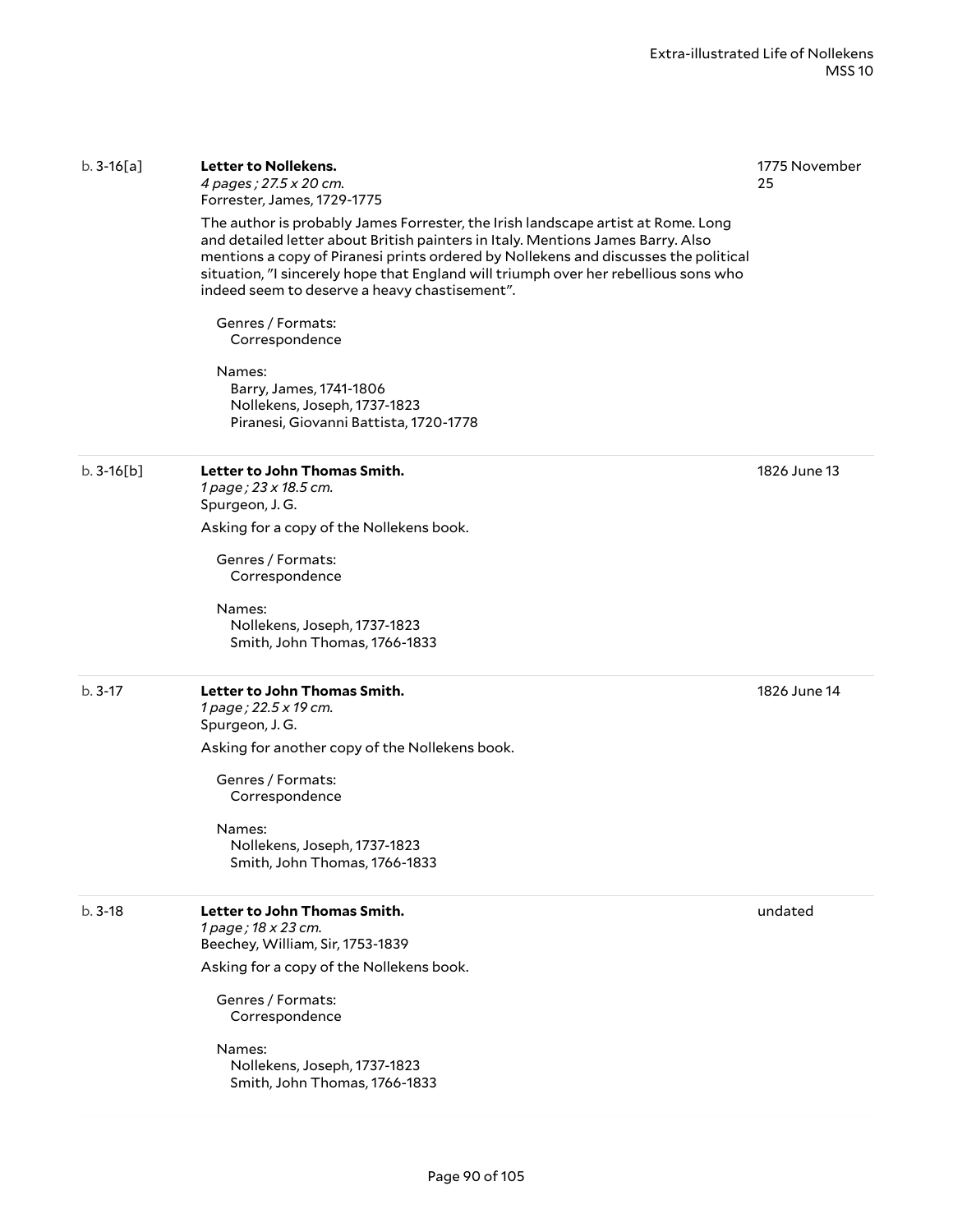| $b.3-19[a]$ | Letter to John Thomas Smith.<br>1 page; 19 x 22.5 cm.<br>Rutland, Mary Isabella, 1756-1831<br>Ordering a copy of the Nollekens book.<br>Genres / Formats:<br>Correspondence<br>Names:<br>Nollekens, Joseph, 1737-1823<br>Smith, John Thomas, 1766-1833                                                                                                                            | 1828 November<br>22 |
|-------------|-----------------------------------------------------------------------------------------------------------------------------------------------------------------------------------------------------------------------------------------------------------------------------------------------------------------------------------------------------------------------------------|---------------------|
| $b.3-19[b]$ | <b>Receipt of payment to W.J. Fry for altering plate portrait of J. Nollekens and</b><br>engraving plate portrait of Rev. W. Cox.<br>1 page; 12 x 19 cm.<br>Cadell & Davies<br>Accompanied by bill for Cadell & Davies to pay thirty one pounds and ten shillings<br>to Mr. Fry. Signed by J.A. Dean.<br>Genres / Formats:<br>Receipts (financial records)<br>Names:<br>Fry, W.J. | 1816 June 10        |
| $b.3-20[a]$ | Letter to John Thomas Smith.<br>1 page; 18 x 23 cm.<br>Sutherland, George Granville Leveson-Gower, Duke of, 1758-1833<br>Ordering a copy of the Nollekens book.<br>Genres / Formats:<br>Correspondence<br>Names:<br>Nollekens, Joseph, 1737-1823<br>Smith, John Thomas, 1766-1833                                                                                                 | 1824 November<br>7  |
| $b.3-20[b]$ | Letter to Joseph Nollekens.<br>1 page; 20 x 15 cm<br>Buonaintz<br>Asking that Mr. Tierney's place at the Academy dinner be given to the Polish<br>Prince Bariatinsky.<br>Genres / Formats:<br>Correspondence<br>Names:<br>Nollekens, Joseph, 1737-1823                                                                                                                            | undated             |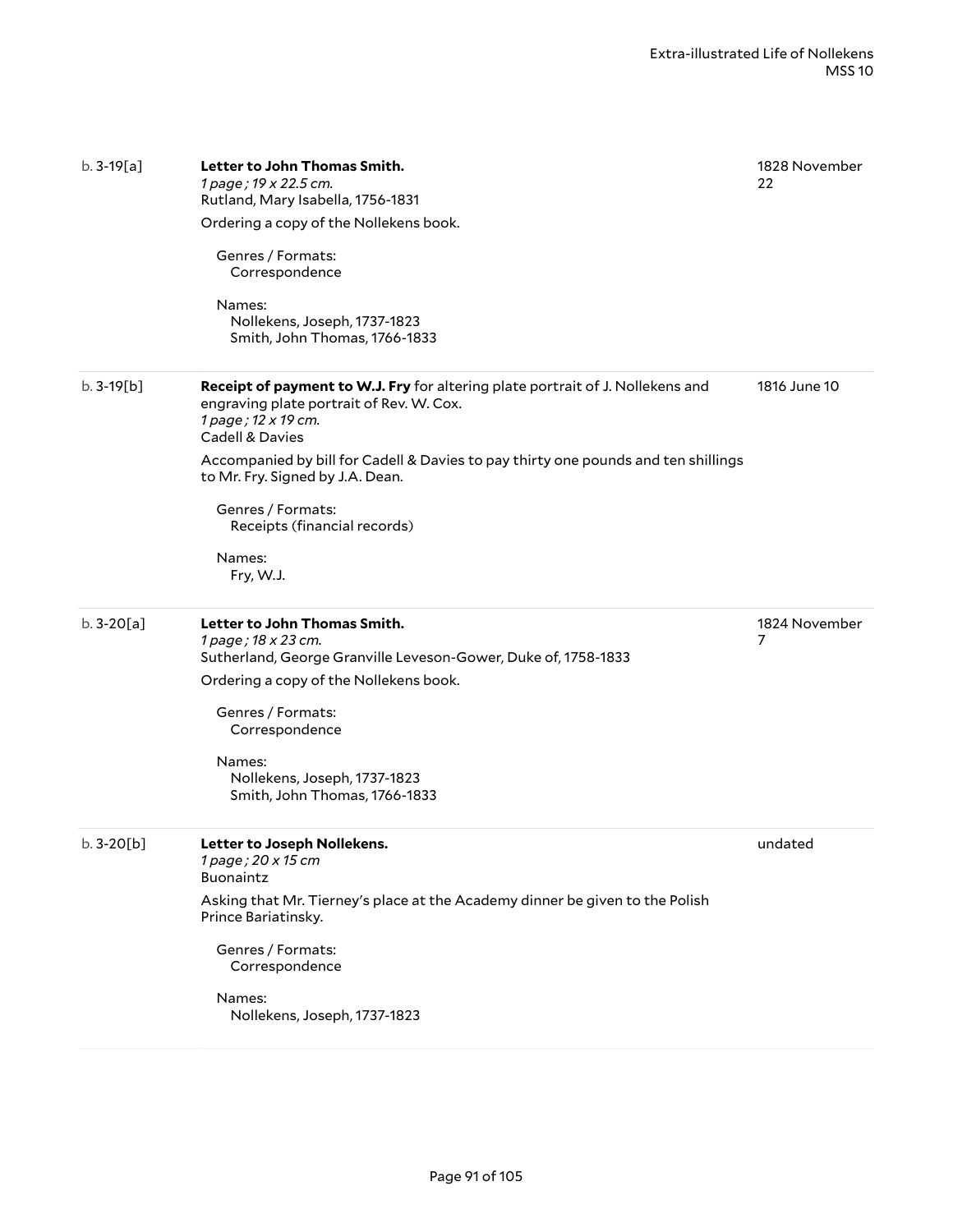| $b. 3-21[a]$ | Letter to John Thomas Smith.<br>1 page; 23 x 18.5 cm.<br>Somerset, Edward Adolphus Seymour, Duke of, 1804-1885<br>Ordering a copy of the Nollekens book.<br>Genres / Formats:<br>Correspondence<br>Names:<br>Nollekens, Joseph, 1737-1823<br>Smith, John Thomas, 1766-1833                                                                                                                                                                                                                    | 1828 November<br>21    |
|--------------|-----------------------------------------------------------------------------------------------------------------------------------------------------------------------------------------------------------------------------------------------------------------------------------------------------------------------------------------------------------------------------------------------------------------------------------------------------------------------------------------------|------------------------|
| $b.3-21[b]$  | Letter to Alexander Day.<br>1 page; 23 x 19 cm<br>Hervey, Frederick Augustus, 1730-1803<br>With plan of his galleries, one for pictures and the other for statues, also<br>mentioning that "Here I have found a real treasure - tis a Milanese who in stucco<br>imitates all marbles so perfectly as to deceive both the sight and the touch - he<br>has properly succeeded at Sans Souci'. Berlin, 31 October.<br>Genres / Formats:<br>Correspondence<br>Names:<br>Day, Alexander, 1745-1841 | 1798 (?) October<br>31 |
| $b.3-22[a]$  | Letter to John Thomas Smith.<br>1 page; 20 x 12.5 cm<br>Hammersley<br>Ordering a copy of the Nollekens book.<br>Genres / Formats:<br>Correspondence<br>Names:<br>Smith, John Thomas, 1766-1833                                                                                                                                                                                                                                                                                                | 1828 November<br>5     |
| $b.3-22[b]$  | Letter to John Thomas Smith.<br>1 page; 22.5 x 18.5 cm<br>As one of Nollekens' executors, drawing his attention to Mr. Stanley of 21 Old Bond<br>St., who sold Mr. Cosway's effects.<br>Genres / Formats:<br>Correspondence<br>Names:<br>Smith, John Thomas, 1766-1833                                                                                                                                                                                                                        | 1823 April 26          |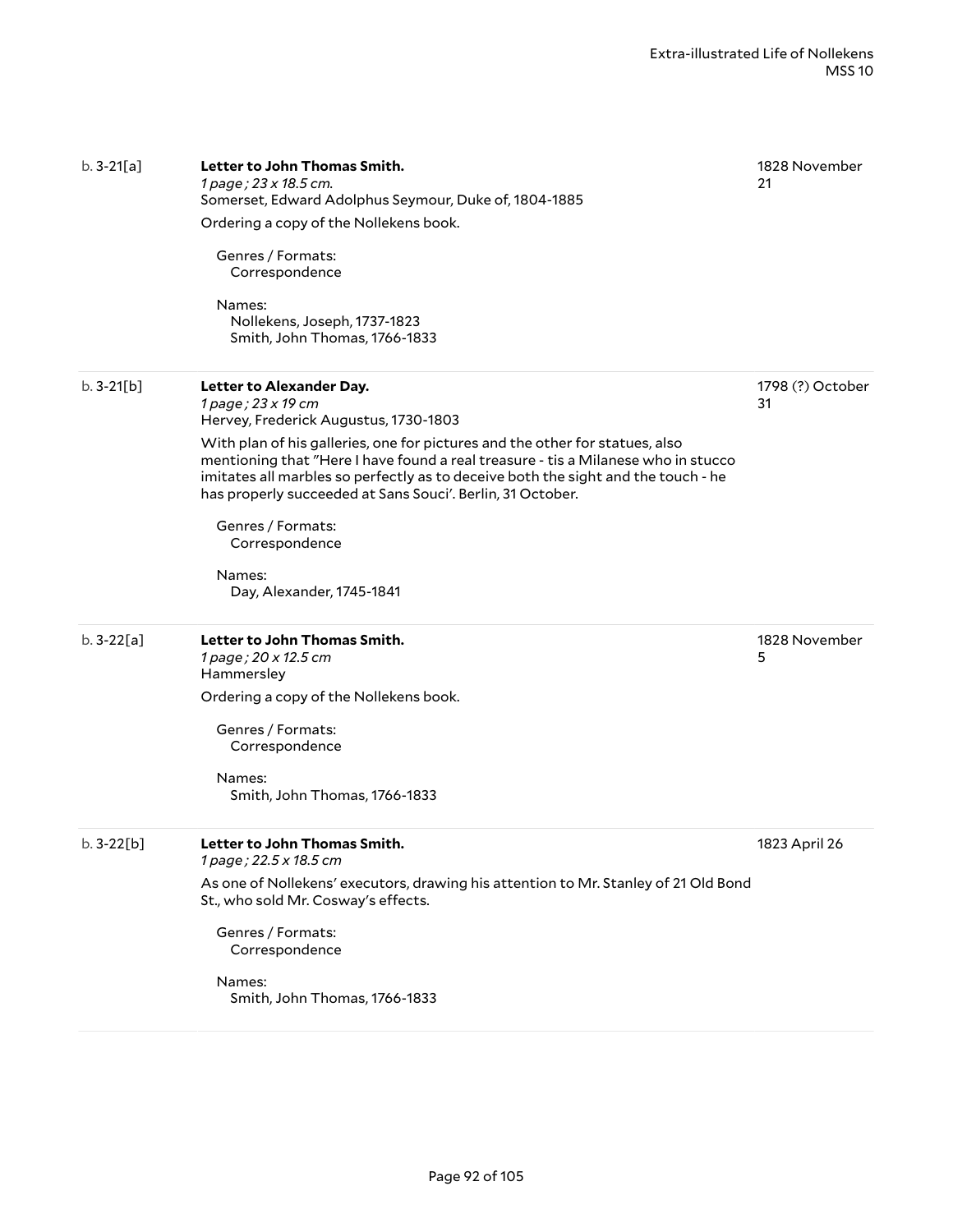| $b.3 - 23$ | Letter to Joseph Nollekens.<br>1 page; 18.5 x 11.5 cm<br>Bessborough, William Ponsonby, Earl of, 1704-1793<br>Asking for an order to let Lady Bessborough see the exhibition.<br>Genres / Formats:<br>Correspondence<br>Names:<br>Nollekens, Joseph, 1737-1823                               | [1810] July 4       |
|------------|----------------------------------------------------------------------------------------------------------------------------------------------------------------------------------------------------------------------------------------------------------------------------------------------|---------------------|
| $b.3 - 24$ | Letter to John Thomas Smith.<br>2 pages ; 23 x 19 cm<br>Graves, Richard<br>Regretting that he had "so much trouble about [receiving] my copy of Nollekens<br>and his times".<br>Genres / Formats:<br>Correspondence<br>Names:<br>Smith, John Thomas, 1766-1833                               | 1829 June 15        |
| $b.3 - 25$ | Letter to John Thomas Smith.<br>1 page; 18.5 x 22.5 cm<br>Bridge, J.G.<br>Asking for two more volumes of Nollekens.<br>Genres / Formats:<br>Correspondence<br>Names:<br>Smith, John Thomas, 1766-1833                                                                                        | 1828 December<br>10 |
| $b.3-29$   | Letter to Joseph Nollekens.<br>1 page; 23 x 19 cm<br>Gregory, Richard<br>Informing him that the bust of Gregory's father (William Gregory, 1766-1840) has<br>arrived safely.<br>Genres / Formats:<br>Correspondence<br>Names:<br>Gregory, William, 1766-1840<br>Nollekens, Joseph, 1737-1823 | 1812 August 2       |
| $b.3 - 34$ | Copy of a notice in the Morning Chronicle, about Nollekens' will.<br>1 page; 22.5 x 18.5 cm<br>Names:<br>Nollekens, Joseph, 1737-1823                                                                                                                                                        | 1823 April 29       |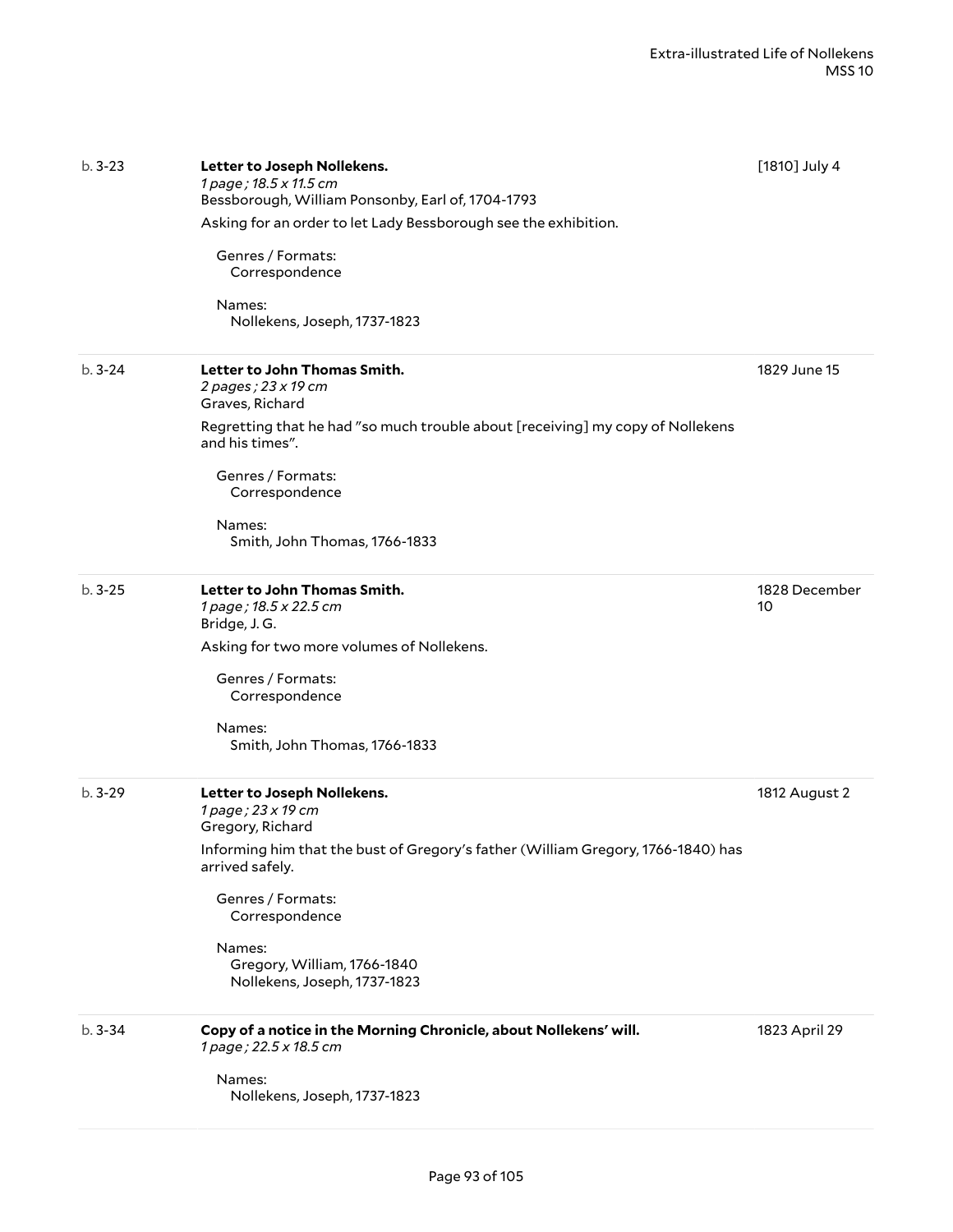| $b.3 - 35$ | Anonymous letter to John Thomas Smith.<br>3 pages; 24.5 x 20 cm                                                                                                                                                  | undated            |
|------------|------------------------------------------------------------------------------------------------------------------------------------------------------------------------------------------------------------------|--------------------|
|            | Saying that if he publishes a second edition of the book, he will find a more<br>accurate and detailed account of the life of Thomas Banks in the Gentleman's<br>Magazine for 1807 or 1808. With some anecdotes. |                    |
|            | Genres / Formats:<br>Correspondence                                                                                                                                                                              |                    |
|            | Names:<br>Smith, John Thomas, 1766-1833                                                                                                                                                                          |                    |
| $b.3 - 36$ | Last will and testament of Captain John Nollekens (copy).<br>4 pages ; 22.5 x 18 cm<br>Nollekens, John, Captain                                                                                                  | 1772 February 21   |
|            | Attested copy of his last will. Captain John Nollekens, of the East India Company's<br>service in Bengal, may have been a brother of the sculptor.                                                               |                    |
|            | Genres / Formats:<br>Wills                                                                                                                                                                                       |                    |
|            | Names:<br>Nollekens, John, Captain                                                                                                                                                                               |                    |
| $b.3 - 37$ | Letter to the Lord Mayor Elect and the Sheriff.<br>1 page ; 8 x 12 cm<br>Nollekens, Joseph, 1737-1823                                                                                                            | 1803 November<br>4 |
|            | To Peter Perchard? Apologizing for being unable to wait on them due to "not being<br>sufficiently recovered from a severe indisposition".                                                                        |                    |
|            | Genres / Formats:<br>Correspondence                                                                                                                                                                              |                    |
|            | Names:<br>Perchard, Peter                                                                                                                                                                                        |                    |
| $b.3 - 41$ | Letter to Mr. du Bourg.<br>1 page ; 11.5 x 18.5 cm<br>Nollekens, Joseph, 1737-1823                                                                                                                               | undated            |
|            | Reminding him that his rent is due. Written on the verso of a Royal Academy<br>printed communication.                                                                                                            |                    |
|            | Genres / Formats:<br>Correspondence                                                                                                                                                                              |                    |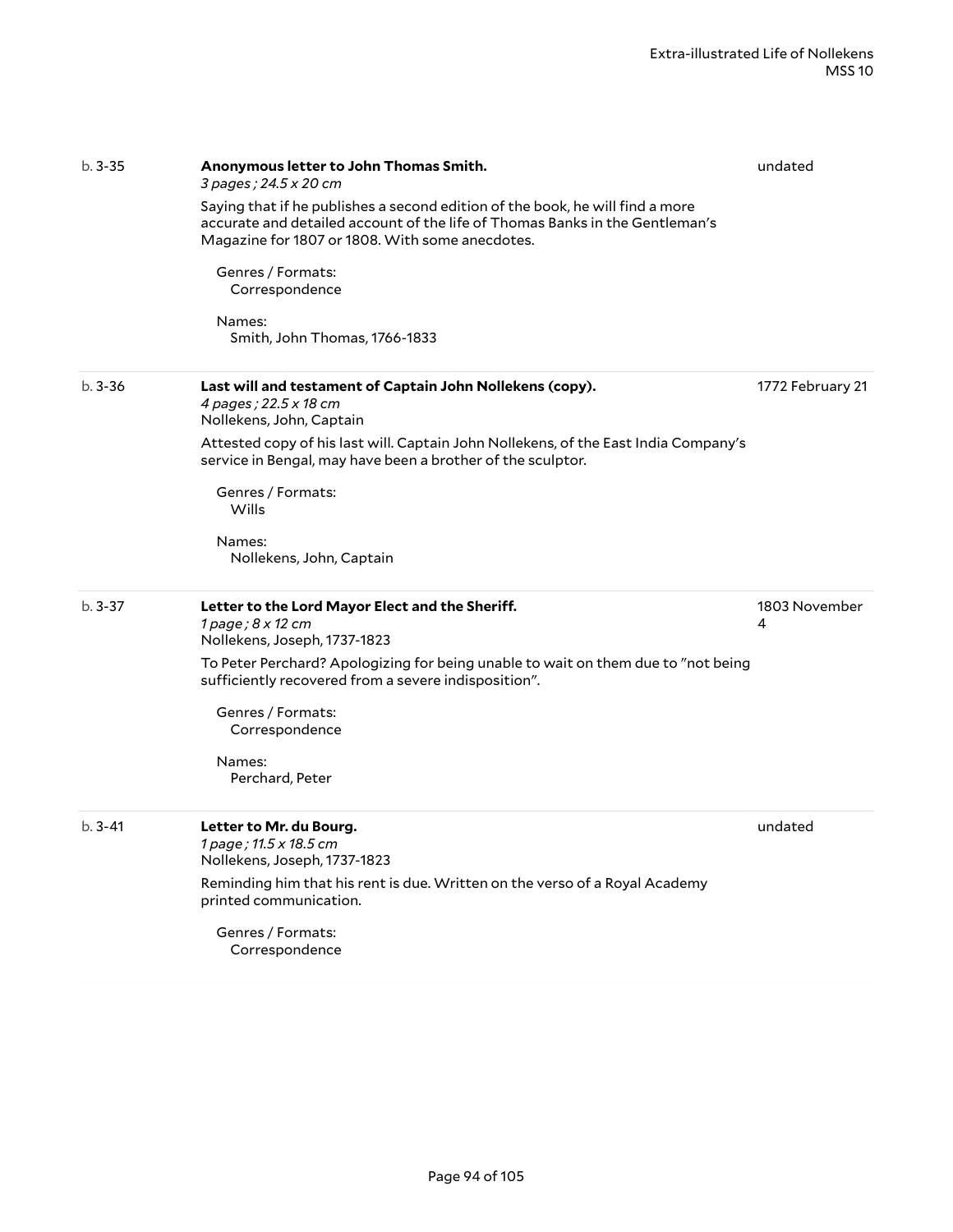| $b.3 - 42$ | Draft of letter to Lord Falmouth.<br>2 pages; 15 x 21 cm<br>Nollekens, Joseph, 1737-1823<br>About the monument to "the late Mrs. Boswin" (i.e. Frances Evelyn Boscawen). On<br>the verso of a printed Royal Academy notice.<br>Genres / Formats:<br>Correspondence<br>Names:<br>Boscawen, Frances Evelyn, 1719-1805<br>Falmouth, George Evelyn Boscawen, Viscount, 1758-1808 | 1806 September<br>22 |
|------------|------------------------------------------------------------------------------------------------------------------------------------------------------------------------------------------------------------------------------------------------------------------------------------------------------------------------------------------------------------------------------|----------------------|
| $b.3 - 47$ | Letter to Joseph Nollekens.<br>1 page; 21.5 x 18.5 cm<br>Signed: Penrick (?). Asking him when the bust of his wife will be finished.<br>Genres / Formats:<br>Correspondence<br>Names:<br>Nollekens, Joseph, 1737-1823                                                                                                                                                        | 1812 May 9           |
| $b.3 - 48$ | William Walker, Esqr. Lecturer on the Eidouranion. Engraved by Ridley from a<br>Miniature by Miss E. Barralt. Published as the Act directs Decr. 31, 1798 by Bernor & 31<br>Hood, 31 Poultry.<br>engraving; $16 \times 11$ cm<br>Portrait of William Walker.<br>Genres / Formats:<br>Engravings (prints)<br>Names:<br>Walker, William                                        | 1798 December        |
| $b.3 - 49$ | The Revd. James Berresford author of the "Miseries of human life" & drawn in the 1823 May 19<br>Print-room of the British Museum for my friend J.T. Smith. Thomas Foster. May<br>19th 1823.<br>engraving; $20 \times 17.5$ cm<br>Portrait of Reverend James Berresford.<br>Genres / Formats:<br>Engravings (prints)<br>Names:<br>Berresford, James, Reverend                 |                      |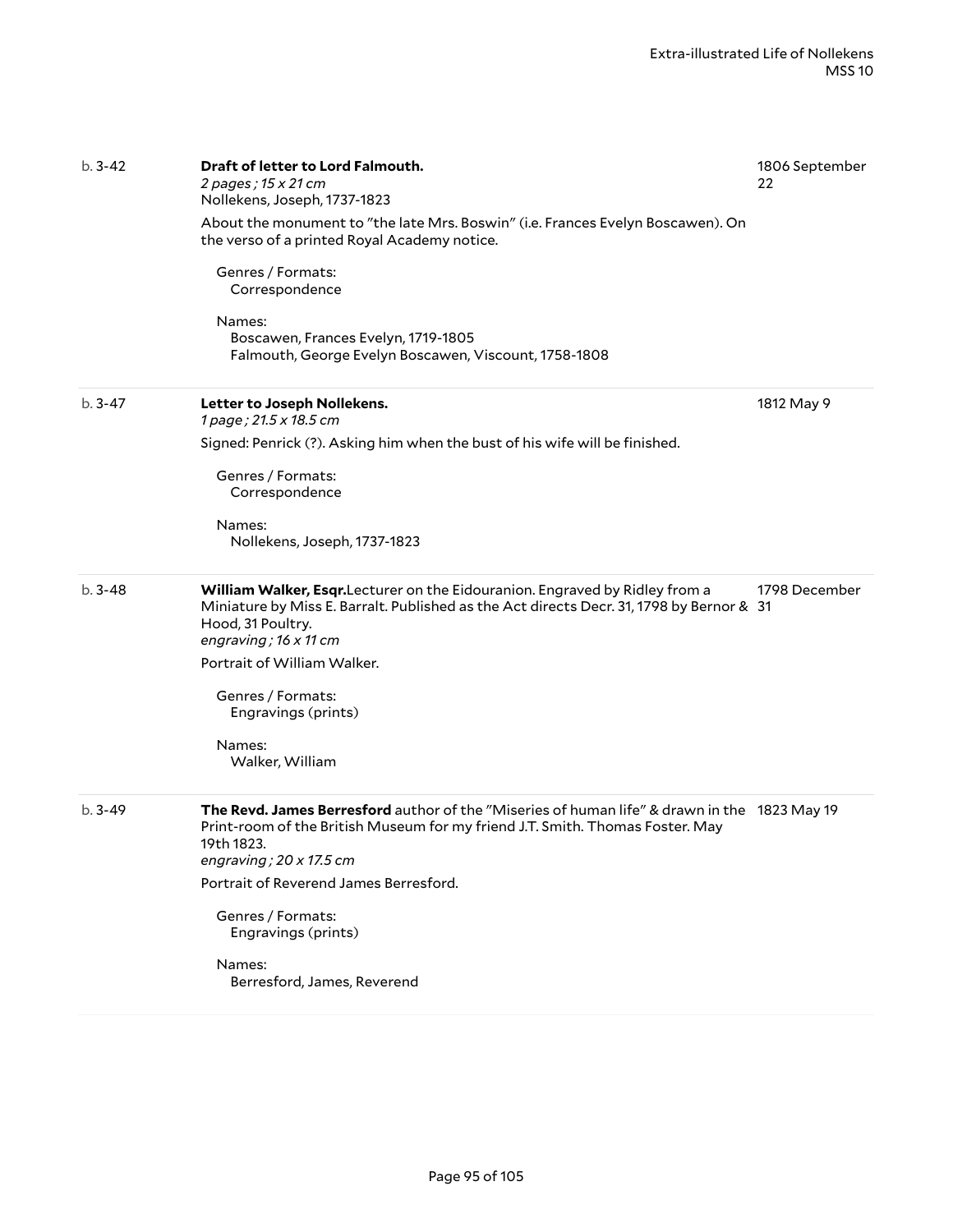| $b.3 - 50$ | <b>Engraved portrait of Joseph Nollekens.</b><br>engraving; $19 \times 13.5$ cm                                                                                                                           | undated |
|------------|-----------------------------------------------------------------------------------------------------------------------------------------------------------------------------------------------------------|---------|
|            | Genres / Formats:<br>Engravings (prints)                                                                                                                                                                  |         |
|            | Names:<br>Nollekens, Joseph, 1737-1823                                                                                                                                                                    |         |
| $b.3 - 51$ | Joseph Nollekens by F Chantrey 1816.<br>engraving; $30.5 \times 24$ cm                                                                                                                                    | 1816    |
|            | Portrait of Joseph Nollekens.                                                                                                                                                                             |         |
|            | Genres / Formats:<br>Engravings (prints)                                                                                                                                                                  |         |
|            | Names:<br>Nollekens, Joseph, 1737-1823                                                                                                                                                                    |         |
| $b.3-52$   | Nollekens. Engraved by Scriven, Historical Engraver to His Majesty.<br>engraving; $21.5 \times 15$ cm                                                                                                     | undated |
|            | Portrait of Joseph Nollekens.                                                                                                                                                                             |         |
|            | Genres / Formats:<br>Engravings (prints)                                                                                                                                                                  |         |
|            | Names:<br>Nollekens, Joseph, 1737-1823                                                                                                                                                                    |         |
| $b.3 - 53$ | Charles Towneley. From a Bust by Nollekens in the Possession of John Towneley<br>Esqr. T. Baxter delt. Northington sculp.<br>engraving; 19.5 x 12 cm                                                      | undated |
|            | Genres / Formats:<br>Engravings (prints)                                                                                                                                                                  |         |
|            | Names:<br>Townley, Charles, 1737-1805                                                                                                                                                                     |         |
| $b.3 - 54$ | Mr. Thomas Hope's Picture Gallery. No. 1. Duchess St. London. G. Cattermole del. J. 1821 May 1<br>Le Keux sc. London, Published by J. Warren, Old Rond St. May 1, 1821.<br>engraving; $14 \times 19.5$ cm |         |
|            | View of Thomas Hope's Picture Gallery.                                                                                                                                                                    |         |
|            | Genres / Formats:<br>Engravings (prints)                                                                                                                                                                  |         |
|            | Names:<br>Hope, Thomas, 1770?-1831                                                                                                                                                                        |         |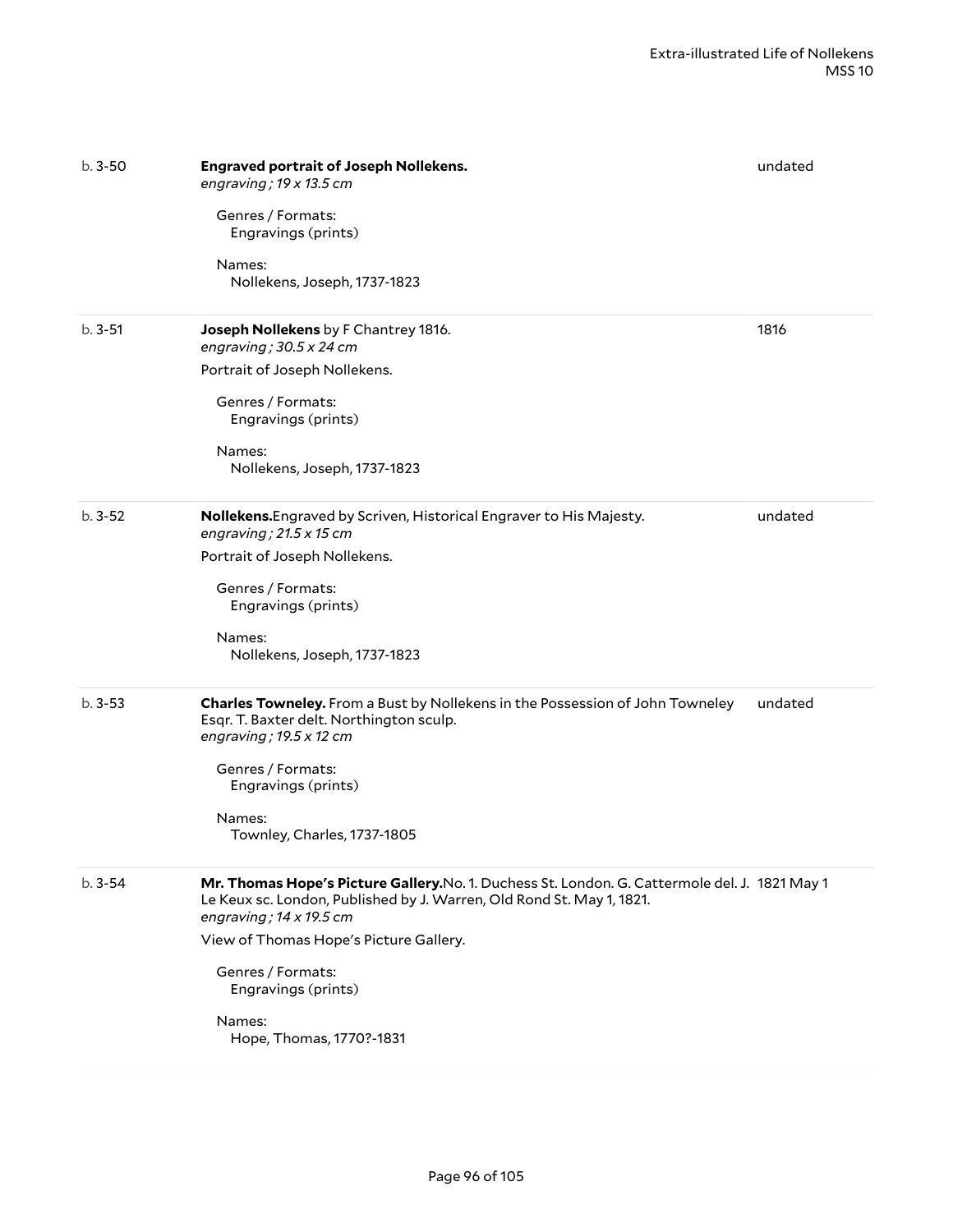| $b.3 - 55$ | West's Picture Gallery, Newman St. London. G. Cattermole del. J. Le Keux sc.<br>Published by Sherwood Jones & Co. April 1st 1824.<br>engraving; $14 \times 20$ cm<br>View of West's Picture Gallery.<br>Genres / Formats:<br>Engravings (prints)<br>Names:<br>West, Benjamin, 1738-1820                                                                                   | 1824 April 1 |
|------------|---------------------------------------------------------------------------------------------------------------------------------------------------------------------------------------------------------------------------------------------------------------------------------------------------------------------------------------------------------------------------|--------------|
| $b.3 - 56$ | View of the New Gallery Cleveland House. Engraved by William Bond, from a<br>drawing by J.C. Smith. London: Published June 4 1808, by Longman, Hurst, Rees &<br>Orme, Paternoster Row.<br>engraving; $13.5 \times 19$ cm<br>View of the New Gallery, Cleveland House.<br>Genres / Formats:<br>Engravings (prints)<br>Corporate Body:<br>Cleveland House (London, England) | 1808 June 4  |
| $b.3 - 57$ | Earl of Granard. Wright del. Heath sculp. Published March 1, 1815 by G. Robinson,<br>Paternoster Row, London.<br>engraving; $30 \times 25$ cm<br>Portrait of the George Formes, Sixth Earl of Granard.<br>Genres / Formats:<br>Engravings (prints)<br>Names:<br>Granard, George Forbes, Earl of, 1760-1837                                                                | 1815 March 1 |
| $b.3 - 58$ | Joseph Planta Esqe. F. R. S. Engraved by W. Sharp from a Medallion by Pistrucci.<br>engraving; 20 x 14 cm<br>Genres / Formats:<br>Engravings (prints)<br>Names:<br>Planta, Joseph, 1744-1827                                                                                                                                                                              | undated      |
| $b.3-59$   | Aaron Hill Esqe. Published by E Evans. No. 1. Great Queen Str. Lincoln's Inn Fields.<br>engraving; $23.5 \times 17$ cm<br>Portrait of Aaron Hill.<br>Genres / Formats:<br>Engravings (prints)<br>Names:<br>Hill, Aaron, 1685-1750                                                                                                                                         | undated      |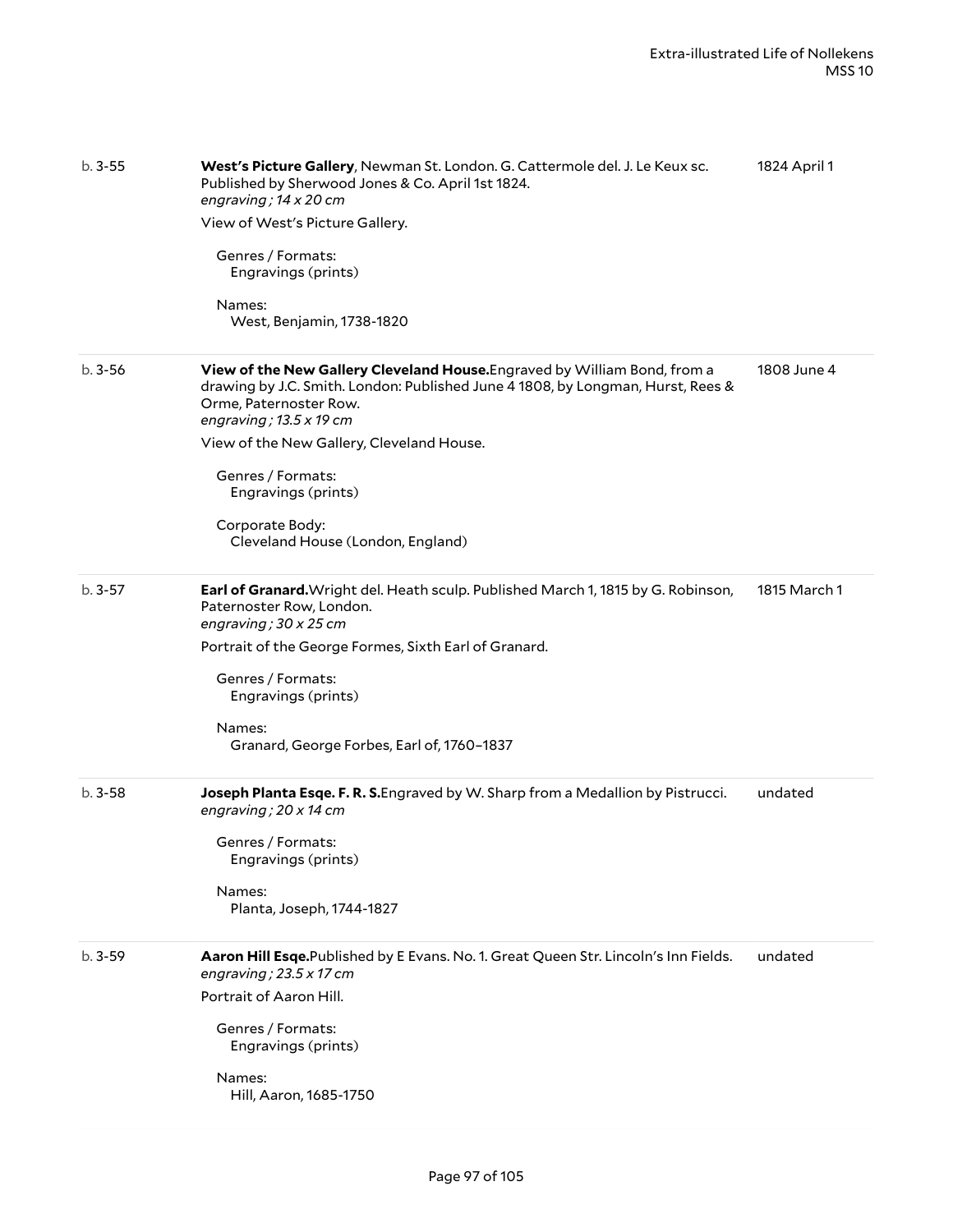| $b.3 - 60$ | Thomas Otway. From a Picture by Riley in the possession of T. H. Prentice Esqr.<br>Drawn by J. Thurston. Engraved by T. Bragg. London, Jany 1, 1821; Published by W.<br>Walker, 8 Grays Inn Square.<br>engraving; 30.5 x 24.5 cm<br>Portrait of Thomas Otway.<br>Genres / Formats:<br>Engravings (prints)<br>Names:<br>Otway, Thomas, 1652-1685                       | 1821 January 1 |
|------------|-----------------------------------------------------------------------------------------------------------------------------------------------------------------------------------------------------------------------------------------------------------------------------------------------------------------------------------------------------------------------|----------------|
| $b.3 - 61$ | Lieut. Genl. Sir Ralph Abercromby, K. B.Painted by J. Hoppner, R.A. Engraved by H. 1847<br>D. Cook. Fisher, Son & Co. London, 1847.<br>engraving; 27 x 21 cm<br>Portrait of Sir Ralph Abercromby.<br>Genres / Formats:<br>Engravings (prints)<br>Names:<br>Abercromby, Ralph, Sir, 1734-1801                                                                          |                |
| $b.3-62$   | James Barry Esqr. late R.A. European Magazine. From a Picture Painted by himself<br>about the Year 1783. Engraved by Ridley & Holl. Published by J. Asperne at the Bible,<br>Crown & Construction, 32 Cornhill. April 30, 1806.<br>engraving; 21 x 13 cm<br>Portrait of James Barry.<br>Genres / Formats:<br>Engravings (prints)<br>Names:<br>Barry, James, 1741-1806 | 1806           |
| $b.3-63$   | A View of the House in which the late Mr. Barry resided, in Castle St. Oxford<br>Road. T. Prattent del. et sculp. Published by J. Asperne at the Bible, Crown &<br>Constitution, 32 Cornhill, 30 April 1806.<br>engraving; 21 x 13 cm<br>Genres / Formats:<br>Engravings (prints)<br>Names:<br>Barry, James, 1741-1806                                                | 1806 April 30  |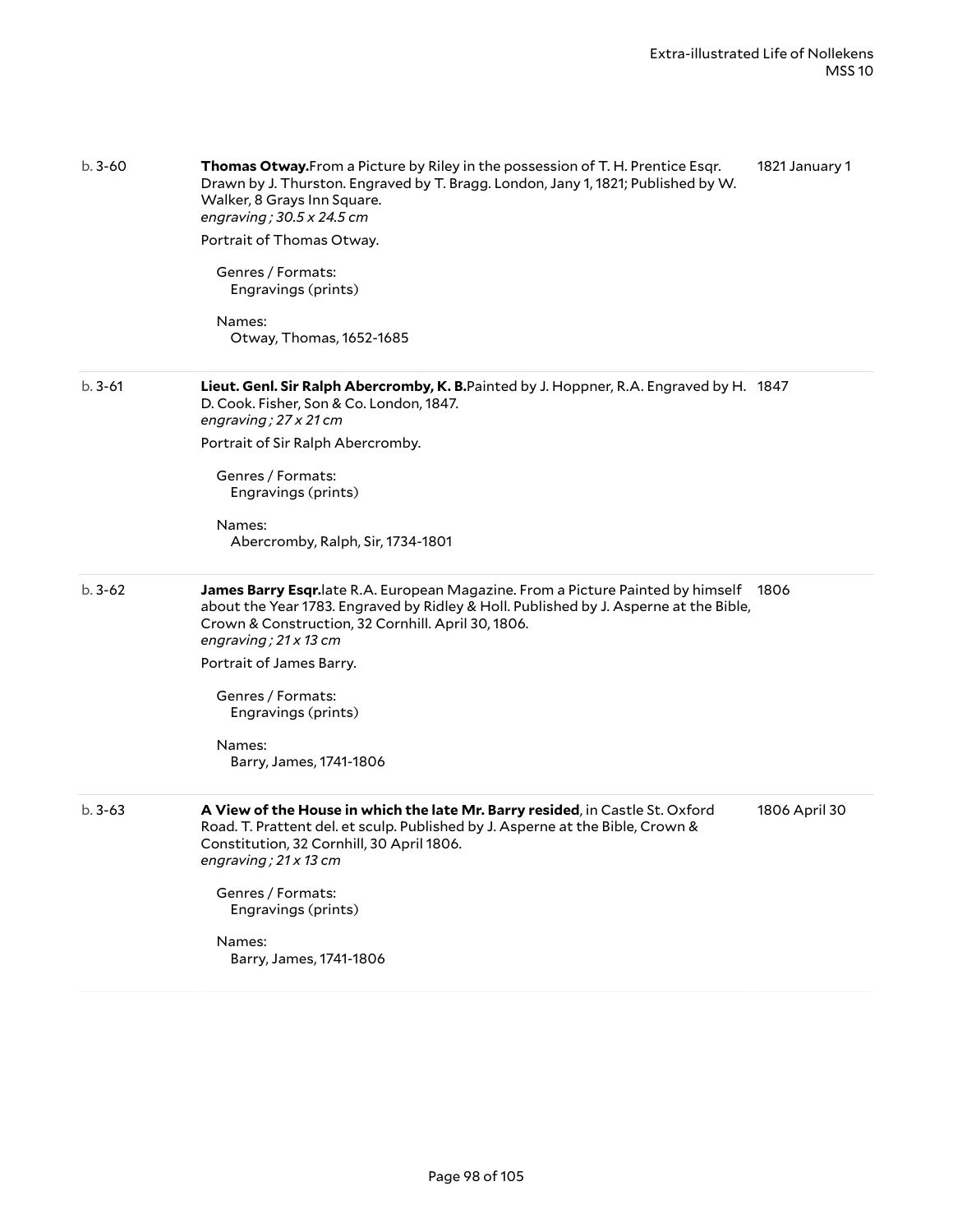| $b.3 - 64$ | Residence of John Hoole, the translator of "Tasso" & "Ariosto". Great Queen<br>Street Lincolns Inn Fields. C. J. Smith.<br>engraving; 28 x 22 cm<br>Genres / Formats:<br>Engravings (prints)<br>Names:<br>Hoole, John, 1727-1803                                                                                                                                                                      | undated    |
|------------|-------------------------------------------------------------------------------------------------------------------------------------------------------------------------------------------------------------------------------------------------------------------------------------------------------------------------------------------------------------------------------------------------------|------------|
| $b.3 - 65$ | J.F. Leicester. Sir Joshua Reynolds Pinxit. James Thomson sculp. London. Published 1823 August 1<br>for the Proprietors of the European Magazine by Lupton Relfe, 13 Cornhill August 1<br>1823.<br>engraving; 19.5 x 13 cm<br>Portrait of John Fleming Leicester, first Baron de Tabley.<br>Genres / Formats:<br>Engravings (prints)<br>Names:<br>De Tabley, John Fleming Leicester, Baron, 1762-1827 |            |
| $b.3 - 66$ | The Hon. Daines Barrington.European Magazine. Engraved by Bromley, from a<br>Painting by Drummond. Published J. Sewell, 32 Cornhill 1795.<br>engraving; $21 \times 13$ cm<br>Portrait of Daines Barrington.<br>Genres / Formats:<br>Engravings (prints)<br>Names:<br>Barrington, Daines, 1727-1800                                                                                                    | 1795       |
| $b.3-67$   | John Armstrong M.D.From a Miniature by Shelley in the possession of the<br>Publisher. Drawn by J. Thurston. Engraved by F. Engleheart. London. May 1, 1821,<br>Published by Walker, 8 Grays Inn Square.<br>engraving; 24 x 16.5 cm<br>Portrait of John Armstrong<br>Genres / Formats:<br>Engravings (prints)<br>Names:<br>Armstrong, John, 1709-1779                                                  | 1821 May 1 |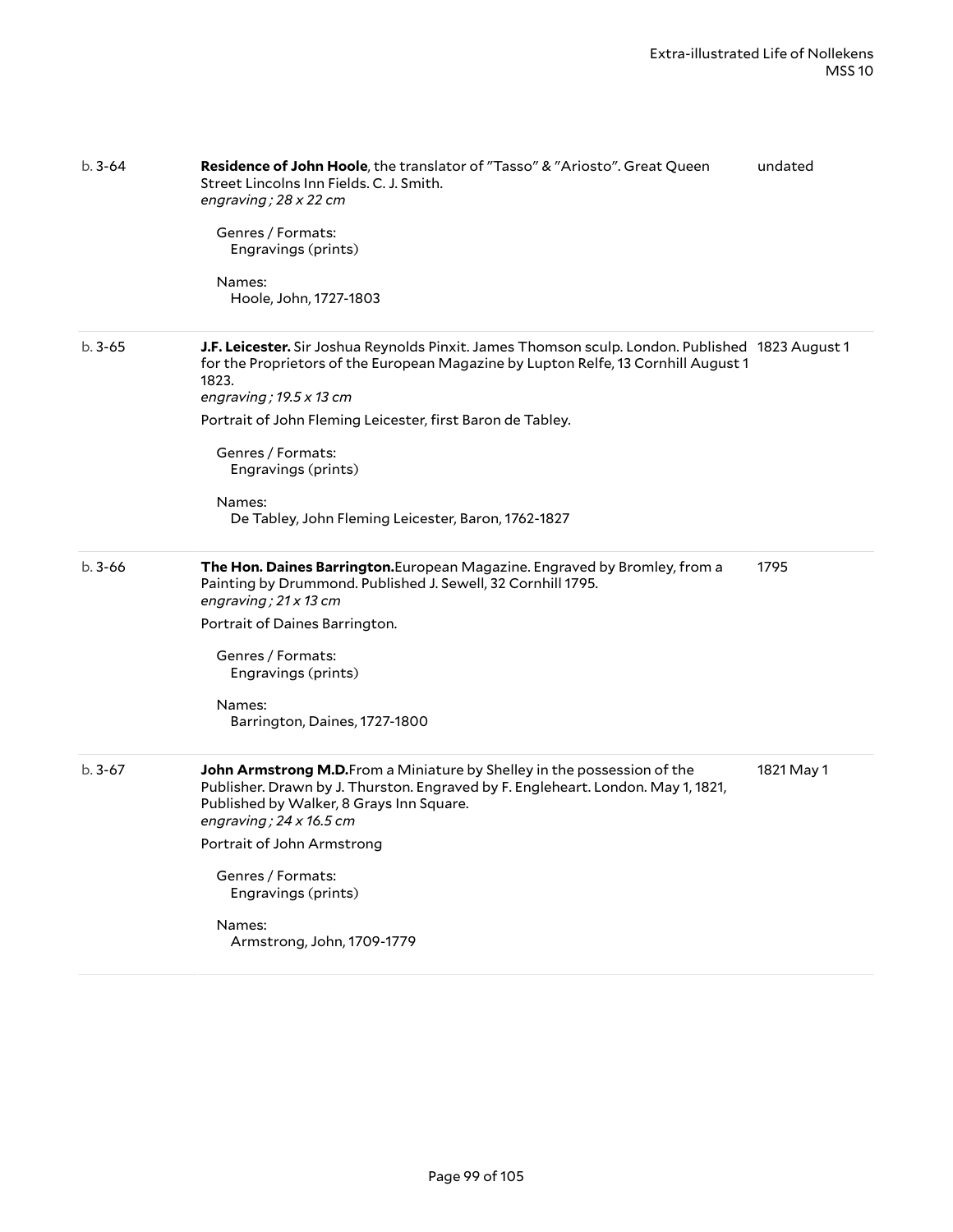| $b.3 - 68$ | Lady Duncannon. Walker delt. Mackenzie sc.<br>engraving; $12 \times 8$ cm<br>Portrait of Lady Duncannon.<br>Genres / Formats:<br>Engravings (prints)<br>Names:<br>Bessborough, Henrietta Frances Spencer Ponsonby, Countess of, 1761-1821                                                                                              | undated      |
|------------|----------------------------------------------------------------------------------------------------------------------------------------------------------------------------------------------------------------------------------------------------------------------------------------------------------------------------------------|--------------|
| $b.3-69$   | Charles Dibdin Esqr. European Magazine. Engraved by Ridley from an Original<br>Painting by S. Drummond. Published by J. Asperne at the Bible, Crown &<br>Constitution. Cornhill April 1, 1809.<br>engraving; $21 \times 13$ cm<br>Portrait of Charles Dibdin.<br>Genres / Formats:<br>Engravings (prints)<br>Names:<br>Dibdin, Charles | 1809 April 1 |
| $b.3 - 70$ | Laurence Delvaux. W. Hibbart sculp.<br>engraving; 28 x 22 cm<br>Portrait of Laurent Delvaux.<br>Genres / Formats:<br>Engravings (prints)<br>Names:<br>Delvaux, Laurent, 1696?-1778                                                                                                                                                     | undated      |
| $b.3 - 71$ | Mr. Edward Dayes, late Draughtsman to H.R.H. the Duke of York. E. Dayes pinxt. W. 1805<br>Holl sculp. Pub. 1805 for Mrs. Dayes, 42 Devonshire Street, Queen Square.<br>engraving; $21 \times 14.5$ cm<br>Portrait of Edward Dayes.<br>Genres / Formats:<br>Engravings (prints)<br>Names:<br>Dayes, Edward, 1763-1804                   |              |
| $b.3 - 72$ | Captain Thomas Coram. Hogarth pinxt. T. Cook & Son sculpt.<br>engraving; $15 \times 11.5$ cm<br>Portrait of Captain Thomas Coram.<br>Genres / Formats:<br>Engravings (prints)<br>Names:<br>Coram, Thomas, 1668?-1751                                                                                                                   | undated      |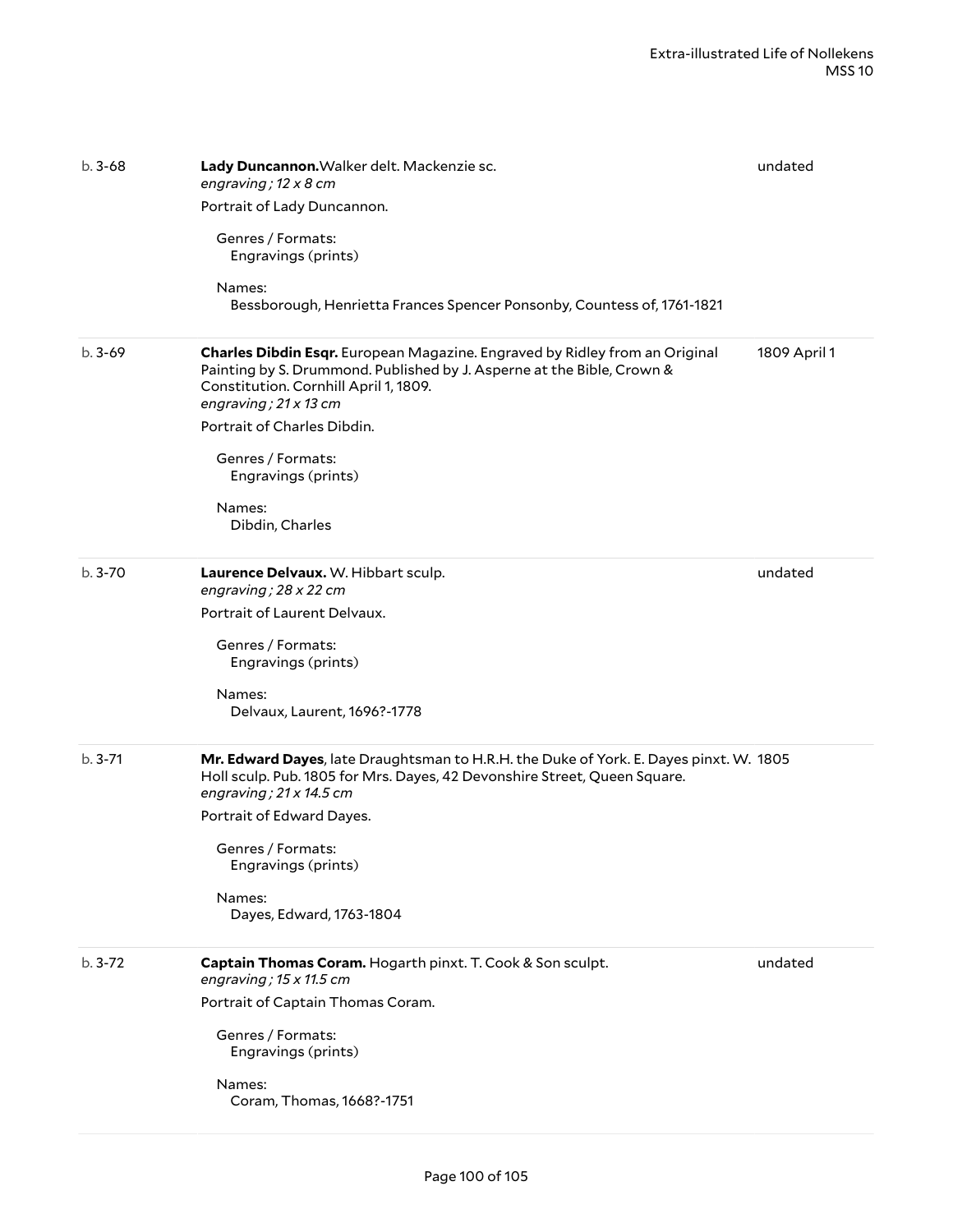| $b.3 - 73$ | Mrs. Cowly. Mackenzie, sc. Published Dec. 11801 by Vernor & Hood, Poultry.<br>engraving; 17 x 10 cm<br>Portrait of Mrs. (Hannah) Cowley.<br>Genres / Formats:<br>Engravings (prints)<br>Names:<br>Cowley, Hannah, 1743-1809                                                                                                                                                                          | 1801 December 1 |
|------------|------------------------------------------------------------------------------------------------------------------------------------------------------------------------------------------------------------------------------------------------------------------------------------------------------------------------------------------------------------------------------------------------------|-----------------|
| $b.3 - 74$ | Mrs. Cowley. Ridley & Holl sc. Pub by Vernor & Co., Poultry. Augst 1, 1806.<br>engraving; $22 \times 13$ cm<br>Portrait of Mrs. (Hannah) Cowley.<br>Genres / Formats:<br>Engravings (prints)<br>Names:<br>Cowley, Hannah, 1743-1809                                                                                                                                                                  | 1806 August 1   |
| $b.3 - 75$ | Mrs. Cowley. J. Chapman sc.<br>engraving; 10 x 7 cm<br>Portrait of Mrs. (Hannah) Cowley.<br>Genres / Formats:<br>Engravings (prints)<br>Names:<br>Cowley, Hannah, 1743-1809                                                                                                                                                                                                                          | undated         |
| $b.3 - 76$ | Captain Cook.Roffe sc. Limbird Publisher 143 Strand.<br>engraving; 18 x 11 cm<br>Portrait of James Cook.<br>Genres / Formats:<br>Engravings (prints)<br>Names:<br>Cook, James, 1728-1779                                                                                                                                                                                                             | undated         |
| $b.3 - 77$ | The Right Honourable Charles Abbot, Baron Colchester, &c. Engraved by H.<br>Meyer from an original Painting by S. Drummond Esq. R.A. London, Published for<br>the European Magazine, by J. Asperne 32 Cornhill 1st Octr 1817.<br>engraving; $21.5 \times 13.5$ cm<br>Portrait of Charles Abbot.<br>Genres / Formats:<br>Engravings (prints)<br>Names:<br>Abbot, Charles, Baron Colchester, 1757-1829 | 1817 October 1  |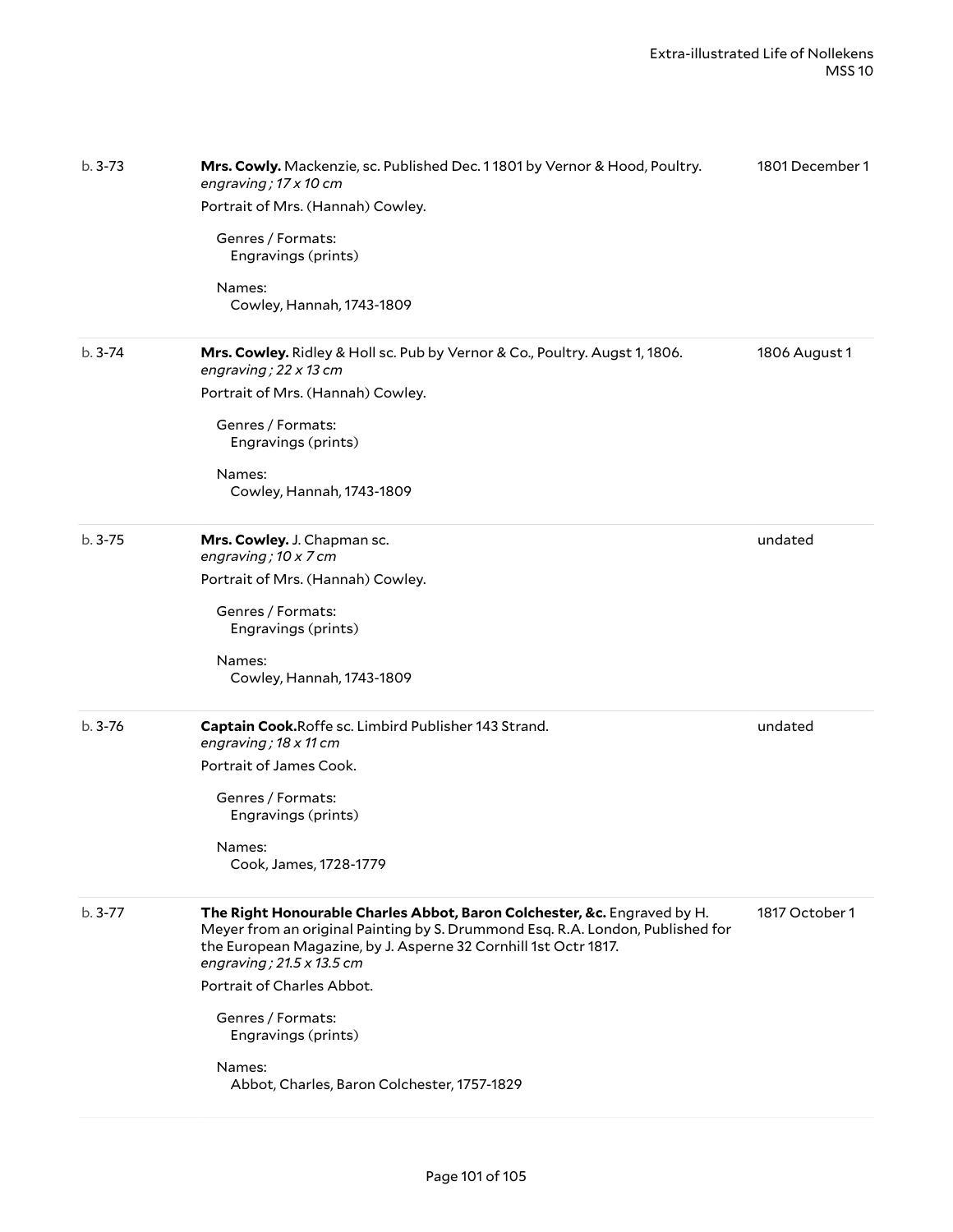| $b.3 - 78$ | Sir George Beaumont, Bart. From an original Picture by J. Hoppner, Esq. R.A. in the 1812 January 16<br>Possession of the Right Honble. Lord Mulgrave. Drawn by J. Wright, Engraved by<br>J.S. Agar. Published Jan. 16, 1812 by T. Cadell & W. Davies, Strand, London.<br>engraving; 31x 25 cm<br>Portrait of Sir George Beaumont.<br>Genres / Formats:<br>Engravings (prints) |                     |
|------------|-------------------------------------------------------------------------------------------------------------------------------------------------------------------------------------------------------------------------------------------------------------------------------------------------------------------------------------------------------------------------------|---------------------|
|            | Names:<br>Beaumont, George Howland, Sir, 1753-1827                                                                                                                                                                                                                                                                                                                            |                     |
| $b.3 - 79$ | Henry, Earl Bathurst. From an original Picture by T. Phillips, Esq. R.A. in the<br>Possession of Sir George Thomas, Bart. Drawn by J. Wright, Engraved by H. Meyer.<br>Published Nov. 21 1810 by T. Cadell & W. Davies, Strand, London.<br>engraving; $33 \times 25$ cm                                                                                                       | 1810 November<br>21 |
|            | Portrait of Henry Bathurst.                                                                                                                                                                                                                                                                                                                                                   |                     |
|            | Genres / Formats:<br>Engravings (prints)                                                                                                                                                                                                                                                                                                                                      |                     |
|            | Names:<br>Bathurst, Henry Bathurst, Earl, 1714-1794                                                                                                                                                                                                                                                                                                                           |                     |
| $b.3 - 80$ | Henry St. John, Viscount Bolinbroke OB.1751. From the Original of Kneller, in the<br>collection of the Right Honble. the Earl of Egremont. Engraved by W.T. Fry. The<br>London Printing and Publishing Company.<br>engraving; 27 x 19 cm                                                                                                                                      | undated             |
|            | Portrait of Henry St. John.                                                                                                                                                                                                                                                                                                                                                   |                     |
|            | Genres / Formats:<br>Engravings (prints)                                                                                                                                                                                                                                                                                                                                      |                     |
|            | Names:<br>Bolingbroke, Henry St. John, Viscount, 1678-1751                                                                                                                                                                                                                                                                                                                    |                     |
| $b.3 - 81$ | Richard Owen Cambridge. Ozias Humphry, R.A. del. Edward Finden, sc. London,<br>Published 1835 by John Murray. Albemarle Street.<br>engraving; $22.5 \times 15$ cm                                                                                                                                                                                                             | 1835                |
|            | Portrait of Richard Owen Cambridge.                                                                                                                                                                                                                                                                                                                                           |                     |
|            | Genres / Formats:<br>Engravings (prints)                                                                                                                                                                                                                                                                                                                                      |                     |
|            | Names:<br>Cambridge, Richard Owen, 1717-1802                                                                                                                                                                                                                                                                                                                                  |                     |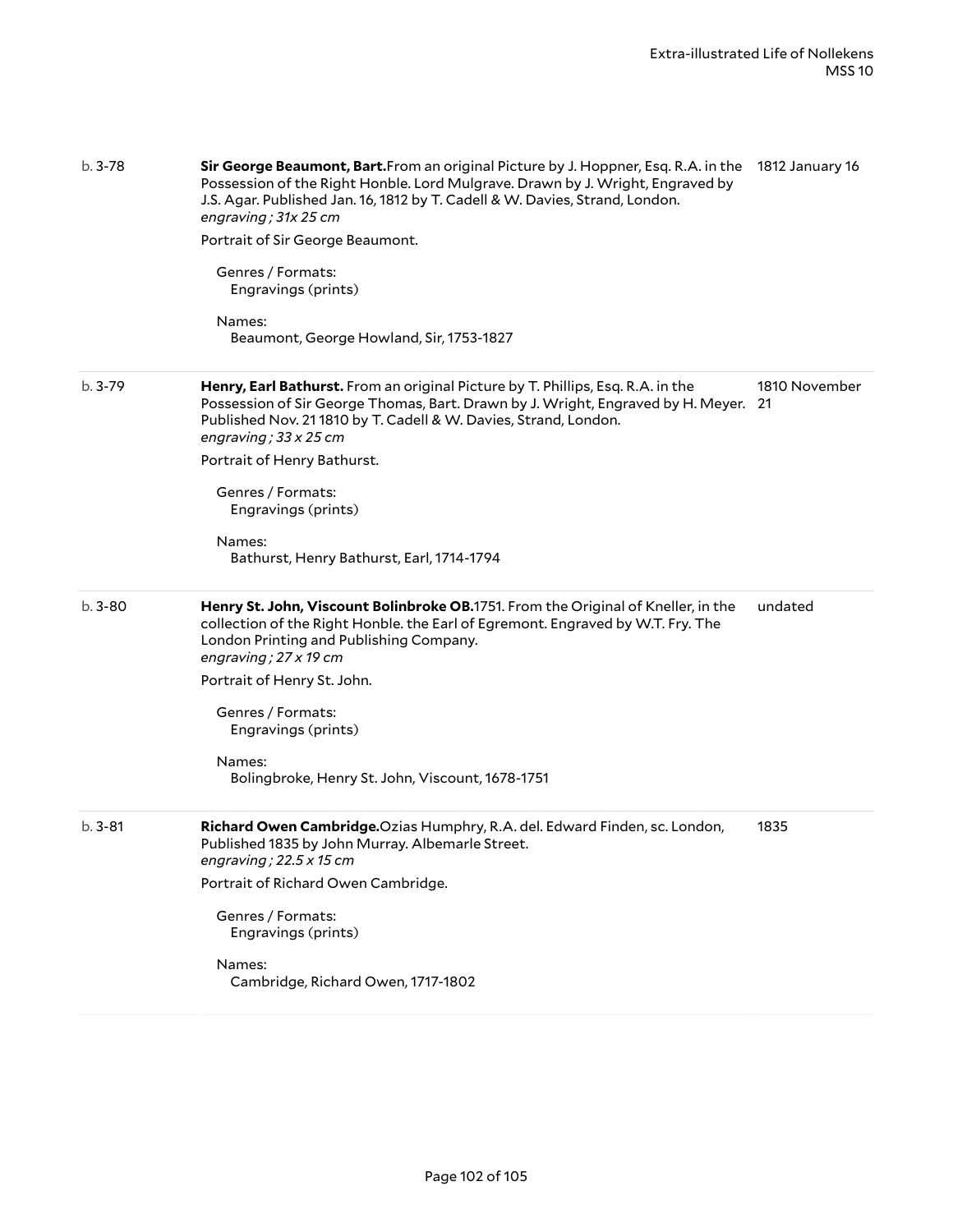| b. 3-82    | Miss Louisa Maria Carr. Engraved by H. Meyer from an original Miniature by C.F.<br>Taylor. London, Published Sepr. 11824 for La Belle Assemblee No. 192.<br>engraving; $19 \times 12$ cm                                                                        | 1824 September |
|------------|-----------------------------------------------------------------------------------------------------------------------------------------------------------------------------------------------------------------------------------------------------------------|----------------|
|            | Portrait of Louisa Maria Peach.<br>Genres / Formats:<br>Engravings (prints)                                                                                                                                                                                     |                |
|            |                                                                                                                                                                                                                                                                 |                |
|            | Names:<br>Peach, Louisa Maria, 19th century                                                                                                                                                                                                                     |                |
| $b.3 - 83$ | Sir Anthony Carlisle, F.R.S. President of the Royal College of Surgeons. Sir M.A.<br>Shee. P.R.A. H. Robinson.<br>engraving; $16.5 \times 10$ cm                                                                                                                | undated        |
|            | Portrait of Anthony Carlisle.                                                                                                                                                                                                                                   |                |
|            | Genres / Formats:<br>Engravings (prints)                                                                                                                                                                                                                        |                |
|            | Names:<br>Carlisle, Sir Anthony, 1768-1840                                                                                                                                                                                                                      |                |
| $b.3 - 84$ | Rubens (Pierre-Paul) Peintre + 1640. Galrie. Histque. de Versailles. Dessines par<br>Girardet et L. Massard.<br>engraving; $20 \times 14.5$ cm                                                                                                                  | undated        |
|            | Portrait of Peter Paul Rubens.                                                                                                                                                                                                                                  |                |
|            | Genres / Formats:<br>Engravings (prints)                                                                                                                                                                                                                        |                |
|            | Names:<br>Rubens, Peter Paul, 1577-1640                                                                                                                                                                                                                         |                |
| $b.3 - 85$ | Frederick Earl of Carlisle, K.G. From an original Picture by J. Hoppner, R.A. in his<br>Lordships Possession. Drawn by J. Jackson, Engraved by H. Meyer. Published March<br>12, 1814, by T. Cadell & W. Davies, Strand, London.<br>engraving; $33 \times 25$ cm | 1814 March 12  |
|            | Portrait of Frederick Howard Earl of Carlisle.                                                                                                                                                                                                                  |                |
|            | Genres / Formats:<br>Engravings (prints)                                                                                                                                                                                                                        |                |
|            | Names:<br>Carlisle, Frederick Howard, Earl of, 1748-1825                                                                                                                                                                                                        |                |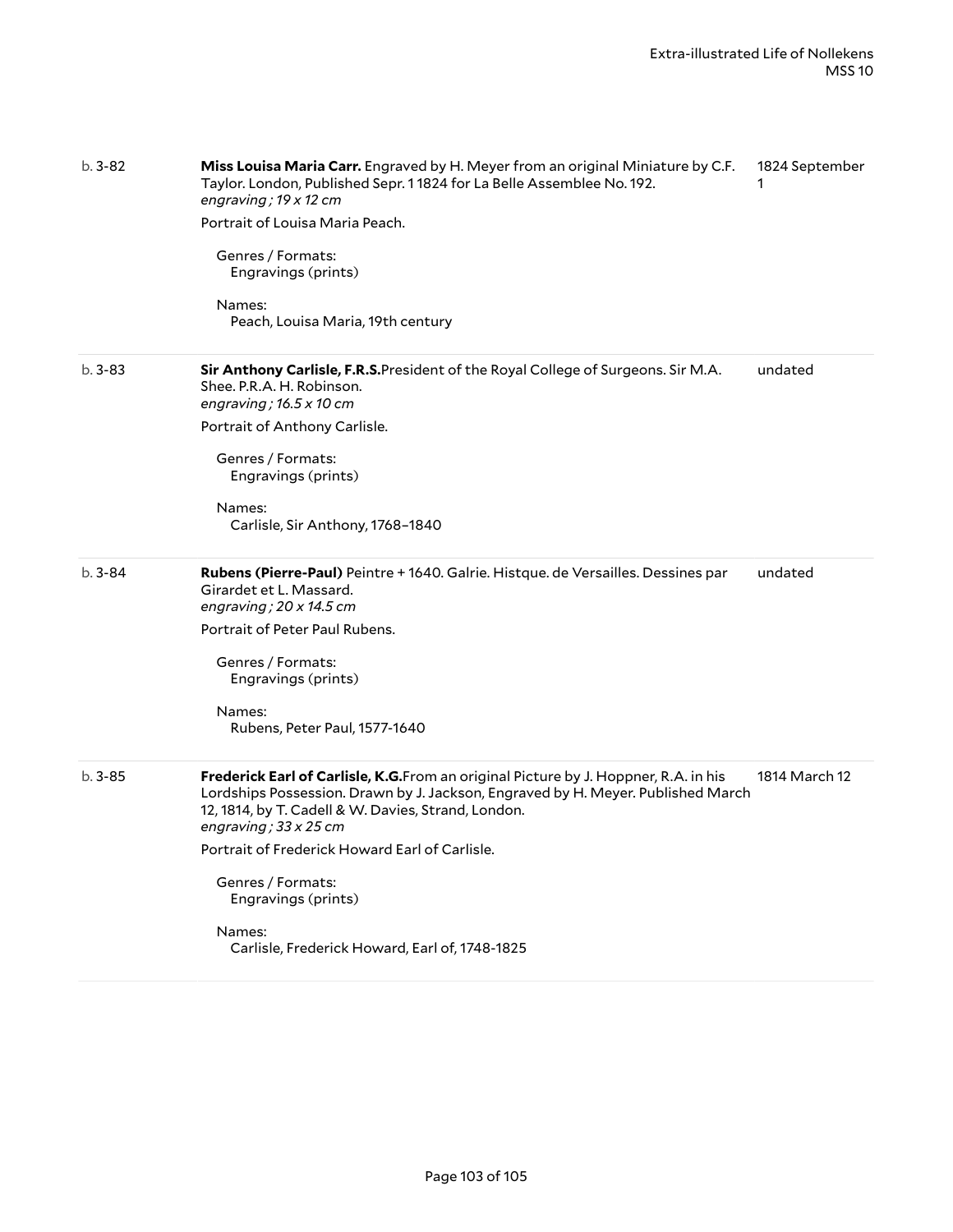b. 3-86 **Materials towards a history of the arts of Painting, Sculpture, Engraving, and Architecture, in Great Britian**; illustrated with autographs, portraits, drawings, and engravings; collected and arranged by Joseph Mayer, F.S.A. of Pennant House, Bebington; Formerly of Liverpool. Volume \_\_\_\_\_ 1875. J.E. Worrall, Liverpool. *engraving ; 30 x 25 cm* 1875

Six copies of a page containing a variety of engraved images and text.

Genres / Formats: Engravings (prints)

Names: Mayer, Joseph, 1803-1886